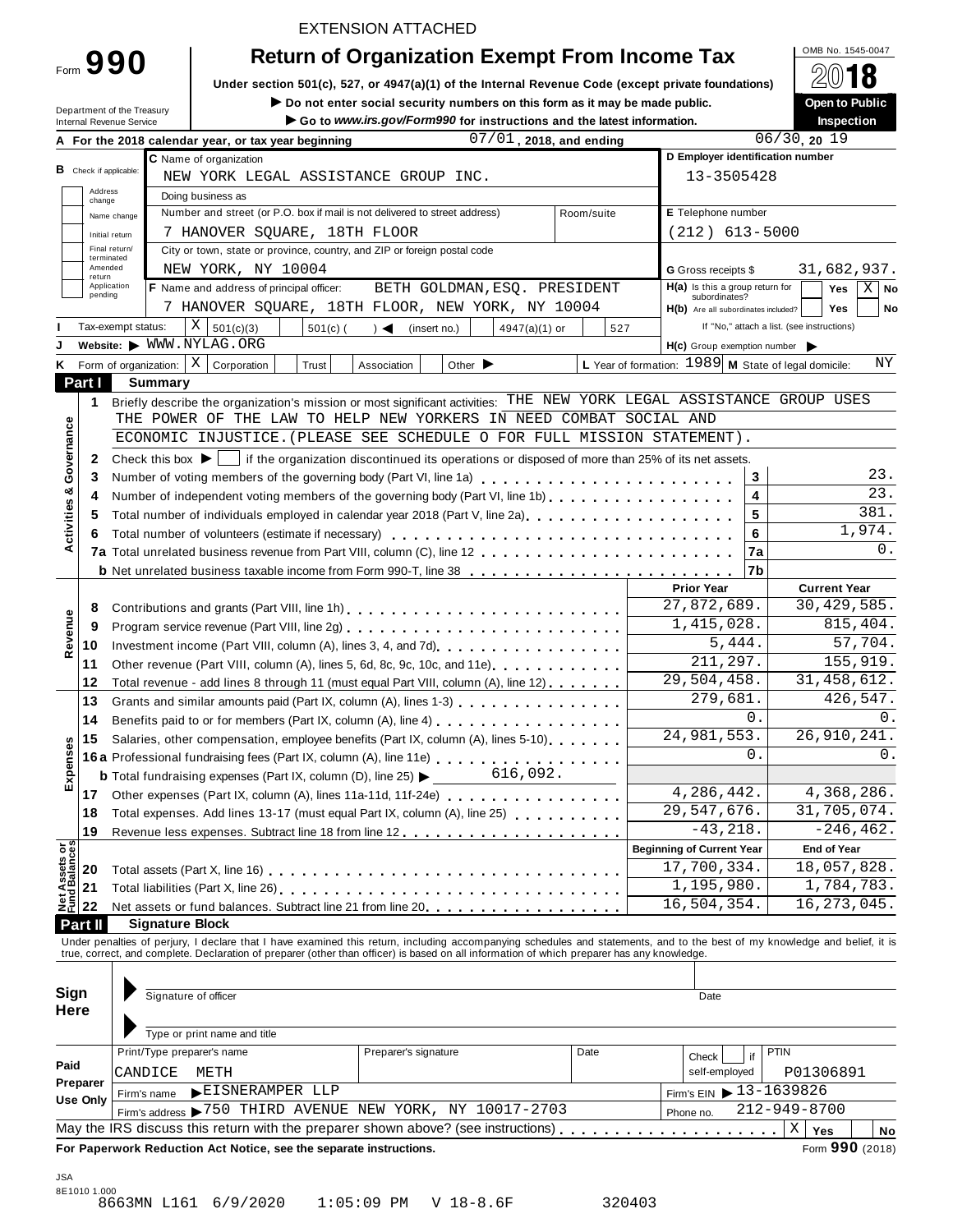# **Application for Automatic Extension of Time To File an Exempt Organization Return** (Rev. January 2019) OMB No. 1545-1709

**EXEMPL OF GET APPLY THE APPLY THE APPLY THE APPLY THE APPLY THE APPLY THE APPLY THE APPLY THE APPLY THE APPLY THE APPLY THE APPLY THE APPLY THE APPLY THE APPLY THE APPLY THE APPLY THE APPLY THE APPLY THE APPLY THE APPLY T** ▶ Go to www.irs.gov/Form8868 for the latest information.

**Electronic filing** *(e-file)***.** You can electronically file Form 8868 to request a 6-month automatic extension of time to file any of the forms listed below with the exception of Form 8870, Information Return for Transfers Associated With Certain Personal Benefit Contracts, for which an extension request must be sent to the IRS in paper format (see instructions). For more details on the electronic filing of this form, visit *www.irs.gov/e-file-providers/e-file-for-charities-and-non-profits.*

#### **Automatic 6-Month Extension of Time.** Only submit original (no copies needed).

All corporations required to file an income tax return other than Form 990-T (including 1120-C filers), partnerships, REMICs, and trusts must use Form 7004 to request an extension of time to file income tax returns.

|                                            |                                                                                                                | Enter filer's identifying number, see instructions |
|--------------------------------------------|----------------------------------------------------------------------------------------------------------------|----------------------------------------------------|
| Type or                                    | Name of exempt organization or other filer, see instructions.                                                  | Employer identification number (EIN) or            |
| print                                      | NEW YORK LEGAL ASSISTANCE GROUP INC.                                                                           | 13-3505428                                         |
| File by the<br>due date for<br>filing your | Number, street, and room or suite no. If a P.O. box, see instructions.<br>T HANOVER SOUARE, 18TH FLOOR         | Social security number (SSN)                       |
| return. See<br>instructions.               | City, town or post office, state, and ZIP code. For a foreign address, see instructions.<br>NEW YORK, NY 10004 | .                                                  |

Enter the Return Code for the return that this application is for (file a separate application for each return)  $\dots \dots \dots$  $\begin{array}{c} \boxed{0} \boxed{1} \end{array}$ 

| <b>Application</b>                                                                                                                                  | Return                | <b>Application</b>                                                                                                      | Return                   |  |  |
|-----------------------------------------------------------------------------------------------------------------------------------------------------|-----------------------|-------------------------------------------------------------------------------------------------------------------------|--------------------------|--|--|
| <b>Is For</b>                                                                                                                                       | Code<br><b>Is For</b> |                                                                                                                         |                          |  |  |
| Form 990 or Form 990-EZ                                                                                                                             | 01                    | Form 990-T (corporation)                                                                                                | 07                       |  |  |
| Form 990-BL                                                                                                                                         | 02                    | Form 1041-A                                                                                                             | 08                       |  |  |
| Form 4720 (individual)                                                                                                                              | 03                    | Form 4720 (other than individual)                                                                                       | 09                       |  |  |
| Form 990-PF                                                                                                                                         | 04                    | Form 5227                                                                                                               | 10                       |  |  |
| Form 990-T (sec. 401(a) or 408(a) trust)                                                                                                            | 05                    | Form 6069                                                                                                               | 11                       |  |  |
| Form 990-T (trust other than above)                                                                                                                 | 06                    | Form 8870                                                                                                               | 12                       |  |  |
| BETH GOLDMAN, ESO<br>• The books are in the care of $\blacktriangleright$ 7 HANOVER SQUARE, 18TH FL NEW YORK NY 10004                               |                       |                                                                                                                         |                          |  |  |
| Telephone No. ▶ 212 750-0800                                                                                                                        |                       | Fax No. $\blacktriangleright$                                                                                           |                          |  |  |
| • If the organization does not have an office or place of business in the United States, check this box                                             |                       |                                                                                                                         |                          |  |  |
| • If this is for a Group Return, enter the organization's four digit Group Exemption Number (GEN) [Cross Compared to Archives 1, 1994]              |                       |                                                                                                                         | . If this is             |  |  |
| for the whole group, check this box $\Box$ . If it is for part of the group, check this box $\Box$                                                  |                       |                                                                                                                         | and attach               |  |  |
| a list with the names and EINs of all members the extension is for.                                                                                 |                       |                                                                                                                         |                          |  |  |
| 1 I request an automatic 6-month extension of time until ______________05/15, 2020, to file the exempt organization return                          |                       |                                                                                                                         |                          |  |  |
| for the organization named above. The extension is for the organization's return for:                                                               |                       |                                                                                                                         |                          |  |  |
|                                                                                                                                                     |                       |                                                                                                                         |                          |  |  |
| X                                                                                                                                                   |                       | calendar year 20 _____ or $\frac{07/01}{1}$ , 20 $\frac{18}{1}$ , and ending ________________06/30, 20 $\frac{19}{1}$ . |                          |  |  |
| If the tax year entered in line 1 is for less than 12 months, check reason: $\vert$   Initial return<br>$\mathbf{2}$<br>Change in accounting period |                       | Final return                                                                                                            |                          |  |  |
| 3a If this application is for Forms 990-BL, 990-PF, 990-T, 4720, or 6069, enter the tentative tax, less any                                         |                       |                                                                                                                         |                          |  |  |
| nonrefundable credits. See instructions.                                                                                                            |                       |                                                                                                                         | 0.<br>3a S               |  |  |
| <b>b</b> If this application is for Forms 990-PF, 990-T, 4720, or 6069, enter any refundable credits and                                            |                       |                                                                                                                         |                          |  |  |
| estimated tax payments made. Include any prior year overpayment allowed as a credit.                                                                |                       |                                                                                                                         | 0.<br>$3b$ $\sqrt{5}$    |  |  |
| c Balance due. Subtract line 3b from line 3a. Include your payment with this form, if required, by using EFTPS                                      |                       |                                                                                                                         |                          |  |  |
| (Electronic Federal Tax Payment System). See instructions.                                                                                          |                       |                                                                                                                         | $0$ .<br>$3c$ $\sqrt{5}$ |  |  |
| Caution: If you are going to make an electronic funds withdrawal (direct debit) with this Form 8868, see Form 8453-EO and Form 8879-EO for payment  |                       |                                                                                                                         |                          |  |  |
| instructions.                                                                                                                                       |                       |                                                                                                                         |                          |  |  |
| For Privacy Act and Paperwork Reduction Act Notice, see instructions.                                                                               |                       |                                                                                                                         | Form 8868 (Rev. 1-2019)  |  |  |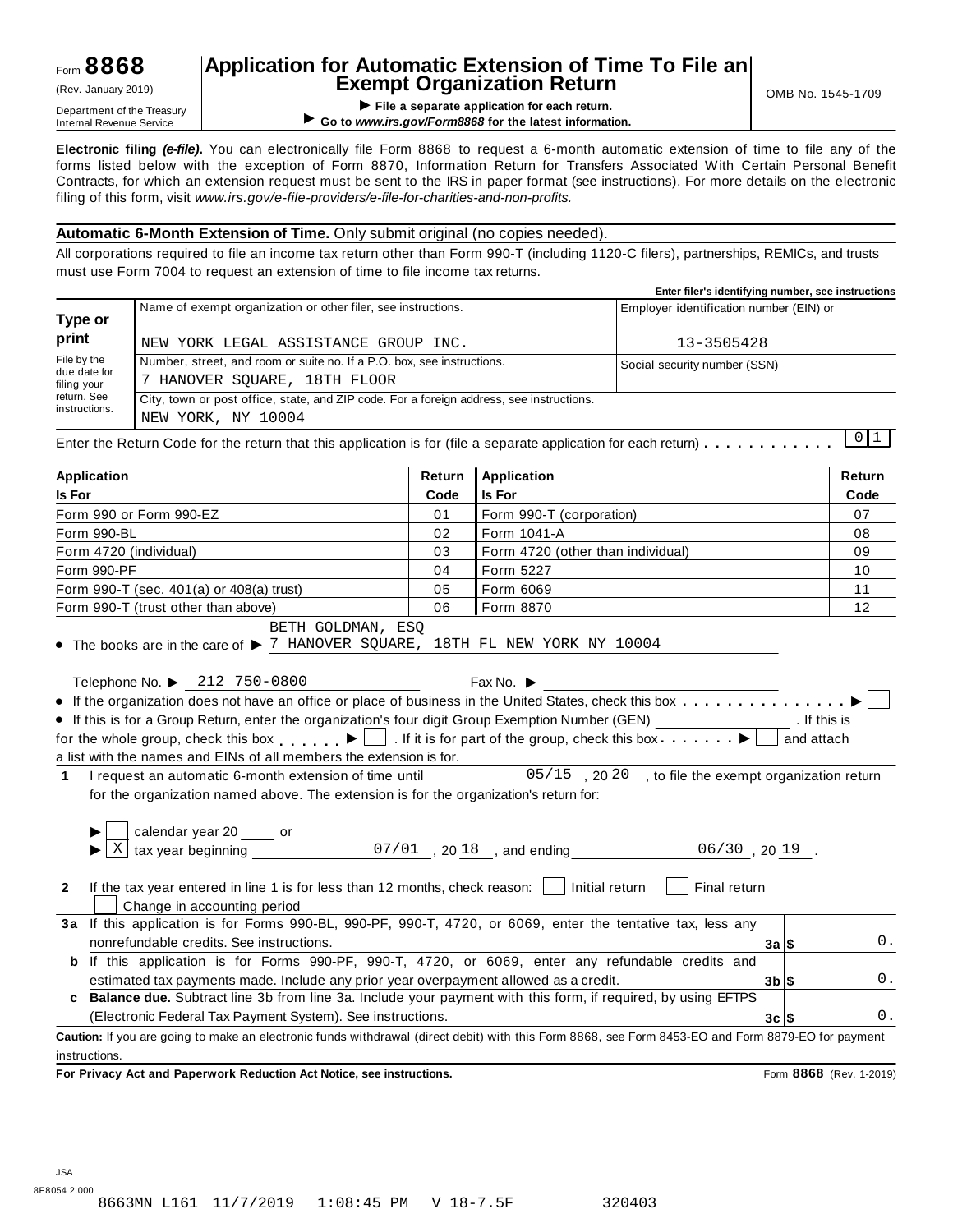|  | NEW YORK LEGAL ASSISTANCE GROUP INC. |  |  |
|--|--------------------------------------|--|--|
|--|--------------------------------------|--|--|

|            | Form 990 (2018)                                                                                                                                                                                                   | Page 2          |
|------------|-------------------------------------------------------------------------------------------------------------------------------------------------------------------------------------------------------------------|-----------------|
|            | Part III<br><b>Statement of Program Service Accomplishments</b>                                                                                                                                                   |                 |
| 1          | Briefly describe the organization's mission:                                                                                                                                                                      | $\mathbf{X}$    |
|            | ATTACHMENT 1                                                                                                                                                                                                      |                 |
|            |                                                                                                                                                                                                                   |                 |
|            |                                                                                                                                                                                                                   |                 |
|            |                                                                                                                                                                                                                   |                 |
|            | 2 Did the organization undertake any significant program services during the year which were not listed on the                                                                                                    |                 |
|            | Yes<br>If "Yes," describe these new services on Schedule O.                                                                                                                                                       | $X \mid No$     |
|            | 3 Did the organization cease conducting, or make significant changes in how it conducts, any program                                                                                                              |                 |
|            | <b>Yes</b>                                                                                                                                                                                                        | $X \mid No$     |
|            | If "Yes," describe these changes on Schedule O.                                                                                                                                                                   |                 |
| 4          | Describe the organization's program service accomplishments for each of its three largest program services, as measured by                                                                                        |                 |
|            | expenses. Section $501(c)(3)$ and $501(c)(4)$ organizations are required to report the amount of grants and allocations to others,<br>the total expenses, and revenue, if any, for each program service reported. |                 |
|            | (Expenses \$ $5,957,111$ . including grants of \$ $120,538$ . ) (Revenue \$<br>4a (Code:                                                                                                                          |                 |
|            | <b>ATTACHMENT</b><br>- 2                                                                                                                                                                                          |                 |
|            |                                                                                                                                                                                                                   |                 |
|            |                                                                                                                                                                                                                   |                 |
|            |                                                                                                                                                                                                                   |                 |
|            |                                                                                                                                                                                                                   |                 |
|            |                                                                                                                                                                                                                   |                 |
|            |                                                                                                                                                                                                                   |                 |
|            |                                                                                                                                                                                                                   |                 |
|            |                                                                                                                                                                                                                   |                 |
|            |                                                                                                                                                                                                                   |                 |
|            |                                                                                                                                                                                                                   |                 |
|            |                                                                                                                                                                                                                   |                 |
|            | (159, 116. )<br>) (Expenses $$5513,386$ . including grants of $$$<br>4b (Code:                                                                                                                                    |                 |
|            | LEGALHEALTH UNIT:                                                                                                                                                                                                 |                 |
|            | NYLAG'S LEGALHEALTH PARTNERS WITH MEDICAL PROFESSIONALS TO ADDRESS                                                                                                                                                |                 |
|            | THE NON-MEDICAL NEEDS OF LOW-INCOME PEOPLE WITH SERIOUS HEALTH                                                                                                                                                    |                 |
|            | PROBLEMS. LEGALHEALTH COMPLEMENTS HEALTH CARE WITH LEGAL CARE -                                                                                                                                                   |                 |
|            | PROVIDING FREE LEGAL SERVICES IN MEDICAL FACILITIES AND TRAINING                                                                                                                                                  |                 |
|            | HEALTHCARE PROFESSIONALS TO UNDERSTAND THE LEGAL ISSUES THEIR                                                                                                                                                     |                 |
|            | PATIENTS FACE. LEGALHEALTH EXTENDS ITS MISSION NATIONALLY BY                                                                                                                                                      |                 |
|            | PROVIDING TECHNICAL ASSISTANCE TO BRING MEDICAL AND LEGAL PARTNERS                                                                                                                                                |                 |
|            | TOGETHER.                                                                                                                                                                                                         |                 |
|            |                                                                                                                                                                                                                   |                 |
|            |                                                                                                                                                                                                                   |                 |
|            |                                                                                                                                                                                                                   |                 |
|            | ) (Expenses \$<br>4, 137, 687. including grants of \$<br>) (Revenue \$<br>4c (Code:                                                                                                                               |                 |
|            | <b>ATTACHMENT</b><br>$\mathcal{R}$                                                                                                                                                                                |                 |
|            |                                                                                                                                                                                                                   |                 |
|            |                                                                                                                                                                                                                   |                 |
|            |                                                                                                                                                                                                                   |                 |
|            |                                                                                                                                                                                                                   |                 |
|            |                                                                                                                                                                                                                   |                 |
|            |                                                                                                                                                                                                                   |                 |
|            |                                                                                                                                                                                                                   |                 |
|            |                                                                                                                                                                                                                   |                 |
|            |                                                                                                                                                                                                                   |                 |
|            |                                                                                                                                                                                                                   |                 |
|            |                                                                                                                                                                                                                   |                 |
|            |                                                                                                                                                                                                                   |                 |
|            | 4d Other program services (Describe in Schedule O.)                                                                                                                                                               |                 |
|            | (Expenses \$<br>12,394,679. including grants of \$<br>306,009. ) (Revenue \$<br>656,288.                                                                                                                          |                 |
|            | 4e Total program service expenses ><br>28,002,863.                                                                                                                                                                |                 |
| <b>JSA</b> | 8E1020 1.000                                                                                                                                                                                                      | Form 990 (2018) |
|            | 8663MN L161 6/9/2020<br>$1:05:09$ PM<br>$V$ 18-8.6F<br>320403                                                                                                                                                     |                 |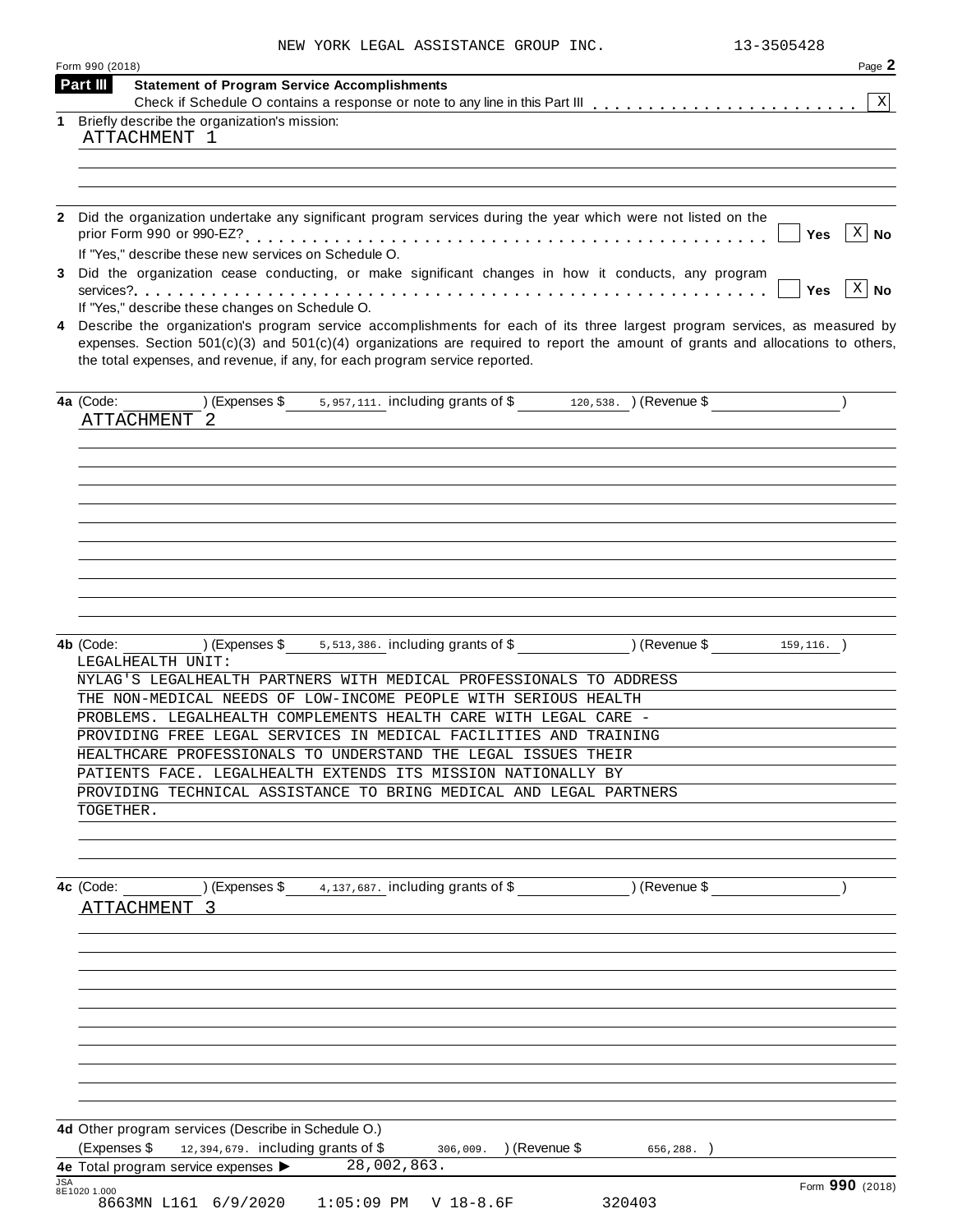| Part IV      | <b>Checklist of Required Schedules</b>                                                                                                                                                                                       |                 |             |    |
|--------------|------------------------------------------------------------------------------------------------------------------------------------------------------------------------------------------------------------------------------|-----------------|-------------|----|
|              |                                                                                                                                                                                                                              |                 | Yes         | No |
| 1            | Is the organization described in section $501(c)(3)$ or $4947(a)(1)$ (other than a private foundation)? If "Yes,"                                                                                                            |                 |             |    |
|              |                                                                                                                                                                                                                              | 1               | Χ           |    |
| $\mathbf{2}$ | Is the organization required to complete Schedule B, Schedule of Contributors (see instructions)?                                                                                                                            | $\overline{2}$  | $\mathbf X$ |    |
| 3            | Did the organization engage in direct or indirect political campaign activities on behalf of or in opposition to                                                                                                             |                 |             |    |
|              | candidates for public office? If "Yes," complete Schedule C, Part I.                                                                                                                                                         | 3               |             | Χ  |
| 4            | Section 501(c)(3) organizations. Did the organization engage in lobbying activities, or have a section 501(h)                                                                                                                |                 |             |    |
|              |                                                                                                                                                                                                                              | 4               | Χ           |    |
| 5            | Is the organization a section $501(c)(4)$ , $501(c)(5)$ , or $501(c)(6)$ organization that receives membership dues,                                                                                                         |                 |             |    |
|              | assessments, or similar amounts as defined in Revenue Procedure 98-19? If "Yes," complete Schedule C, Part III                                                                                                               | 5               |             | Χ  |
| 6            | Did the organization maintain any donor advised funds or any similar funds or accounts for which donors                                                                                                                      |                 |             |    |
|              | have the right to provide advice on the distribution or investment of amounts in such funds or accounts? If                                                                                                                  |                 |             | X  |
|              |                                                                                                                                                                                                                              | 6               |             |    |
| 7            | Did the organization receive or hold a conservation easement, including easements to preserve open space,                                                                                                                    | $\overline{7}$  |             | Χ  |
|              | the environment, historic land areas, or historic structures? If "Yes," complete Schedule D, Part II.<br>Did the organization maintain collections of works of art, historical treasures, or other similar assets? If "Yes," |                 |             |    |
| 8            |                                                                                                                                                                                                                              | 8               |             | Χ  |
| 9            | Did the organization report an amount in Part X, line 21, for escrow or custodial account liability, serve as a                                                                                                              |                 |             |    |
|              | custodian for amounts not listed in Part X; or provide credit counseling, debt management, credit repair, or                                                                                                                 |                 |             |    |
|              |                                                                                                                                                                                                                              | 9               |             | X  |
| 10           | Did the organization, directly or through a related organization, hold assets in temporarily restricted                                                                                                                      |                 |             |    |
|              | endowments, permanent endowments, or quasi-endowments? If "Yes," complete Schedule D, Part V.                                                                                                                                | 10              |             | Χ  |
| 11           | If the organization's answer to any of the following questions is "Yes," then complete Schedule D, Parts VI,                                                                                                                 |                 |             |    |
|              | VII, VIII, IX, or X as applicable.                                                                                                                                                                                           |                 |             |    |
|              | a Did the organization report an amount for land, buildings, and equipment in Part X, line 10? If "Yes,"                                                                                                                     |                 |             |    |
|              |                                                                                                                                                                                                                              | 11a             | Χ           |    |
|              | <b>b</b> Did the organization report an amount for investments-other securities in Part X, line 12 that is 5% or more                                                                                                        |                 |             |    |
|              |                                                                                                                                                                                                                              | 11 <sub>b</sub> |             | Χ  |
|              | c Did the organization report an amount for investments-program related in Part X, line 13 that is 5% or more                                                                                                                |                 |             |    |
|              |                                                                                                                                                                                                                              | 11c             |             | Χ  |
|              | d Did the organization report an amount for other assets in Part X, line 15 that is 5% or more of its total assets                                                                                                           |                 |             |    |
|              | reported in Part X, line 16? If "Yes," complete Schedule D, Part IX.                                                                                                                                                         | 11d             |             | Χ  |
|              | e Did the organization report an amount for other liabilities in Part X, line 25? If "Yes," complete Schedule D, Part X                                                                                                      | 11e             | Χ           |    |
| f            | Did the organization's separate or consolidated financial statements for the tax year include a footnote that addresses                                                                                                      |                 |             |    |
|              | the organization's liability for uncertain tax positions under FIN 48 (ASC 740)? If "Yes," complete Schedule D, Part X                                                                                                       | 11f             | Χ           |    |
|              | 12a Did the organization obtain separate, independent audited financial statements for the tax year? If "Yes," complete                                                                                                      |                 |             |    |
|              |                                                                                                                                                                                                                              | 12a             | Χ           |    |
|              | <b>b</b> Was the organization included in consolidated, independent audited financial statements for the tax year? If                                                                                                        |                 |             |    |
|              | "Yes," and if the organization answered "No" to line 12a, then completing Schedule D, Parts XI and XII is optional                                                                                                           | 12 <sub>b</sub> |             | Χ  |
| 13           | Is the organization a school described in section $170(b)(1)(A)(ii)?$ If "Yes," complete Schedule E.                                                                                                                         | 13              |             | Χ  |
|              | 14a Did the organization maintain an office, employees, or agents outside of the United States?                                                                                                                              | 14a             |             | Χ  |
|              | <b>b</b> Did the organization have aggregate revenues or expenses of more than \$10,000 from grantmaking,                                                                                                                    |                 |             |    |
|              | fundraising, business, investment, and program service activities outside the United States, or aggregate                                                                                                                    |                 |             | Χ  |
|              | foreign investments valued at \$100,000 or more? If "Yes," complete Schedule F, Parts I and IV                                                                                                                               | 14b             |             |    |
| 15           | Did the organization report on Part IX, column (A), line 3, more than \$5,000 of grants or other assistance to or                                                                                                            |                 |             | Χ  |
|              |                                                                                                                                                                                                                              | 15              |             |    |
| 16           | Did the organization report on Part IX, column (A), line 3, more than \$5,000 of aggregate grants or other<br>assistance to or for foreign individuals? If "Yes," complete Schedule F, Parts III and IV                      | 16              |             | Χ  |
| 17           | Did the organization report a total of more than \$15,000 of expenses for professional fundraising services on                                                                                                               |                 |             |    |
|              | Part IX, column (A), lines 6 and 11e? If "Yes," complete Schedule G, Part I (see instructions)                                                                                                                               | 17              |             | Χ  |
| 18           | Did the organization report more than \$15,000 total of fundraising event gross income and contributions on                                                                                                                  |                 |             |    |
|              |                                                                                                                                                                                                                              | 18              | Χ           |    |
| 19           | Did the organization report more than \$15,000 of gross income from gaming activities on Part VIII, line 9a?                                                                                                                 |                 |             |    |
|              |                                                                                                                                                                                                                              | 19              |             | Χ  |
|              | 20a Did the organization operate one or more hospital facilities? If "Yes," complete Schedule H                                                                                                                              | 20a             |             | X  |
|              | <b>b</b> If "Yes" to line 20a, did the organization attach a copy of its audited financial statements to this return?                                                                                                        | 20 <sub>b</sub> |             |    |
|              |                                                                                                                                                                                                                              |                 |             |    |
| 21           | Did the organization report more than \$5,000 of grants or other assistance to any domestic organization or                                                                                                                  |                 |             |    |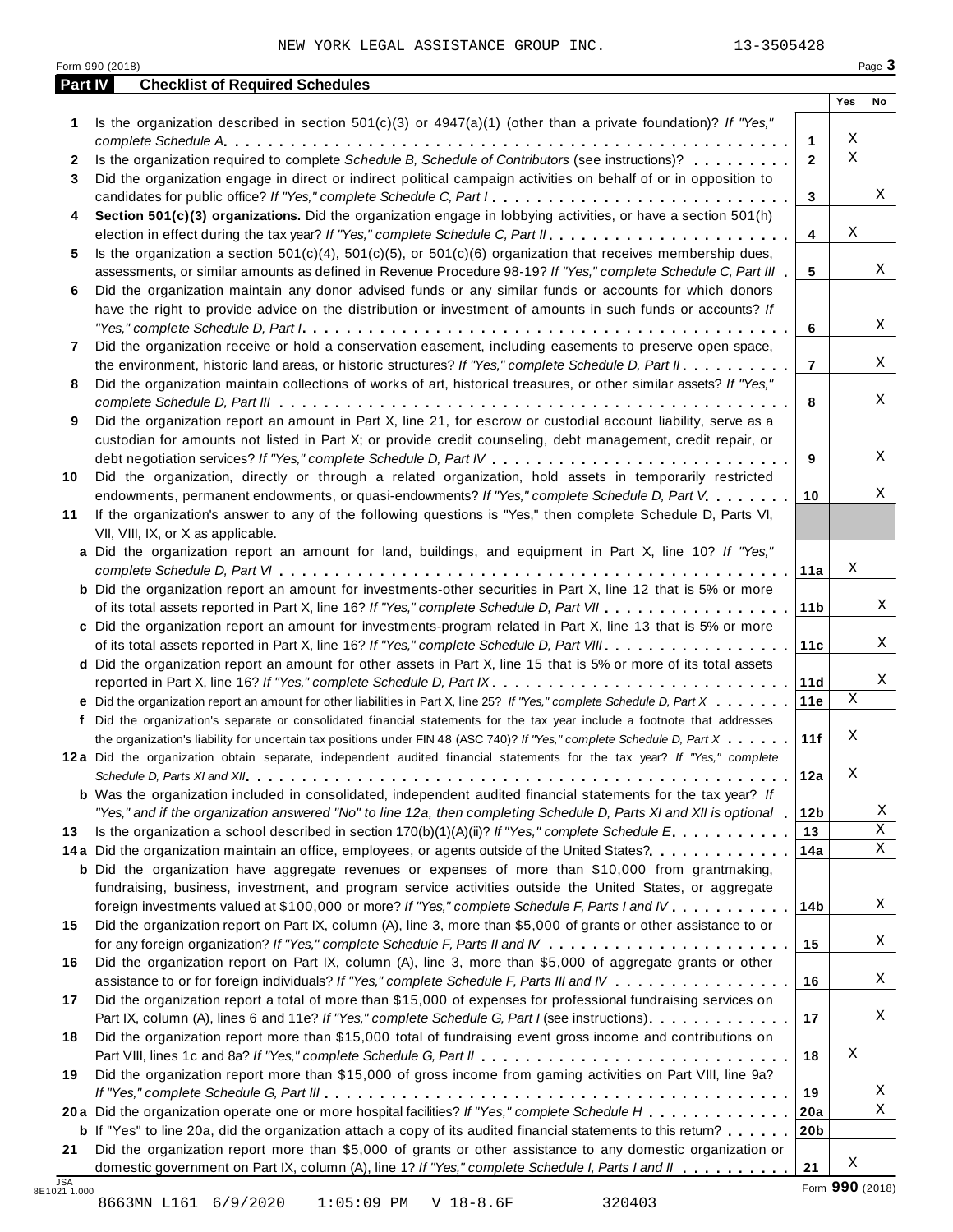|         | Form 990 (2018)                                                                                                             |                 |                 | Page 4      |
|---------|-----------------------------------------------------------------------------------------------------------------------------|-----------------|-----------------|-------------|
| Part IV | <b>Checklist of Required Schedules (continued)</b>                                                                          |                 |                 |             |
|         |                                                                                                                             |                 | Yes             | No          |
| 22      | Did the organization report more than \$5,000 of grants or other assistance to or for domestic individuals on               |                 |                 |             |
|         | Part IX, column (A), line 2? If "Yes," complete Schedule I, Parts I and III                                                 | 22              | Χ               |             |
| 23      | Did the organization answer "Yes" to Part VII, Section A, line 3, 4, or 5 about compensation of the                         |                 |                 |             |
|         | organization's current and former officers, directors, trustees, key employees, and highest compensated                     |                 |                 |             |
|         |                                                                                                                             | 23              | Χ               |             |
|         | 24a Did the organization have a tax-exempt bond issue with an outstanding principal amount of more than                     |                 |                 |             |
|         | \$100,000 as of the last day of the year, that was issued after December 31, 2002? If "Yes," answer lines 24b               |                 |                 |             |
|         | through 24d and complete Schedule K. If "No," go to line 25a                                                                | 24a             |                 | Χ           |
|         | <b>b</b> Did the organization invest any proceeds of tax-exempt bonds beyond a temporary period exception?                  | 24b             |                 |             |
|         | c Did the organization maintain an escrow account other than a refunding escrow at any time during the year                 |                 |                 |             |
|         |                                                                                                                             | 24c             |                 |             |
|         | d Did the organization act as an "on behalf of" issuer for bonds outstanding at any time during the year?                   | 24d             |                 |             |
|         | 25a Section 501(c)(3), 501(c)(4), and 501(c)(29) organizations. Did the organization engage in an excess benefit            |                 |                 |             |
|         | transaction with a disqualified person during the year? If "Yes," complete Schedule L, Part I.                              | 25a             |                 | Χ           |
|         | b Is the organization aware that it engaged in an excess benefit transaction with a disqualified person in a prior          |                 |                 |             |
|         | year, and that the transaction has not been reported on any of the organization's prior Forms 990 or 990-EZ?                |                 |                 |             |
|         |                                                                                                                             | 25 <sub>b</sub> |                 | X           |
| 26      | Did the organization report any amount on Part X, line 5, 6, or 22 for receivables from or payables to any                  |                 |                 |             |
|         | current or former officers, directors, trustees, key employees, highest compensated employees, or                           |                 |                 |             |
|         |                                                                                                                             | 26              |                 | Χ           |
| 27      | Did the organization provide a grant or other assistance to an officer, director, trustee, key employee,                    |                 |                 |             |
|         |                                                                                                                             |                 |                 |             |
|         | substantial contributor or employee thereof, a grant selection committee member, or to a 35% controlled                     | 27              |                 | Χ           |
|         | entity or family member of any of these persons? If "Yes," complete Schedule L, Part III                                    |                 |                 |             |
| 28      | Was the organization a party to a business transaction with one of the following parties (see Schedule L,                   |                 |                 |             |
|         | Part IV instructions for applicable filing thresholds, conditions, and exceptions):                                         |                 |                 |             |
|         | a A current or former officer, director, trustee, or key employee? If "Yes," complete Schedule L, Part IV                   | 28a             |                 | Χ           |
|         | <b>b</b> A family member of a current or former officer, director, trustee, or key employee? If "Yes," complete             |                 |                 |             |
|         |                                                                                                                             | 28b             |                 | Χ           |
|         | c An entity of which a current or former officer, director, trustee, or key employee (or a family member thereof)           |                 |                 |             |
|         | was an officer, director, trustee, or direct or indirect owner? If "Yes," complete Schedule L, Part IV                      | 28c             |                 | X           |
| 29      | Did the organization receive more than \$25,000 in non-cash contributions? If "Yes," complete Schedule M                    | 29              |                 | X           |
| 30      | Did the organization receive contributions of art, historical treasures, or other similar assets, or qualified              |                 |                 |             |
|         |                                                                                                                             | 30              |                 | Χ           |
| 31      | Did the organization liquidate, terminate, or dissolve and cease operations? If "Yes," complete Schedule N, Part I          | 31              |                 | X           |
| 32      | Did the organization sell, exchange, dispose of, or transfer more than 25% of its net assets? If "Yes,"                     |                 |                 |             |
|         |                                                                                                                             | 32              |                 | Χ           |
| 33      | Did the organization own 100% of an entity disregarded as separate from the organization under Regulations                  |                 |                 |             |
|         | sections 301.7701-2 and 301.7701-3? If "Yes," complete Schedule R, Part $l_1, \ldots, l_l, l_l, \ldots, l_l, l_l, l_l, l_l$ | 33              |                 | Χ           |
| 34      | Was the organization related to any tax-exempt or taxable entity? If "Yes," complete Schedule R, Part II, III,              |                 |                 |             |
|         |                                                                                                                             | 34              |                 | Χ           |
|         | 35a Did the organization have a controlled entity within the meaning of section 512(b)(13)?                                 | 35a             |                 | $\mathbf X$ |
|         | b If "Yes" to line 35a, did the organization receive any payment from or engage in any transaction with a                   |                 |                 |             |
|         | controlled entity within the meaning of section 512(b)(13)? If "Yes," complete Schedule R, Part V, line 2                   | 35b             |                 |             |
| 36      | Section 501(c)(3) organizations. Did the organization make any transfers to an exempt non-charitable                        |                 |                 |             |
|         |                                                                                                                             | 36              |                 | Χ           |
| 37      | Did the organization conduct more than 5% of its activities through an entity that is not a related organization            |                 |                 |             |
|         | and that is treated as a partnership for federal income tax purposes? If "Yes," complete Schedule R, Part VI                | 37              |                 | Χ           |
| 38      | Did the organization complete Schedule O and provide explanations in Schedule O for Part VI, lines 11b and                  |                 |                 |             |
|         | 19? Note. All Form 990 filers are required to complete Schedule O.                                                          | 38              | Χ               |             |
|         | <b>Part V</b><br><b>Statements Regarding Other IRS Filings and Tax Compliance</b>                                           |                 |                 |             |
|         | Check if Schedule O contains a response or note to any line in this Part V.                                                 |                 |                 |             |
|         |                                                                                                                             |                 | Yes             | No          |
|         | 32<br>1a Enter the number reported in Box 3 of Form 1096. Enter -0- if not applicable   1a                                  |                 |                 |             |
|         | 0.<br><b>b</b> Enter the number of Forms W-2G included in line 1a. Enter -0- if not applicable $\ldots \ldots$   1b         |                 |                 |             |
|         | c Did the organization comply with backup withholding rules for reportable payments to vendors and                          |                 |                 |             |
|         |                                                                                                                             | 1 <sub>c</sub>  | Χ               |             |
|         |                                                                                                                             |                 | Form 990 (2018) |             |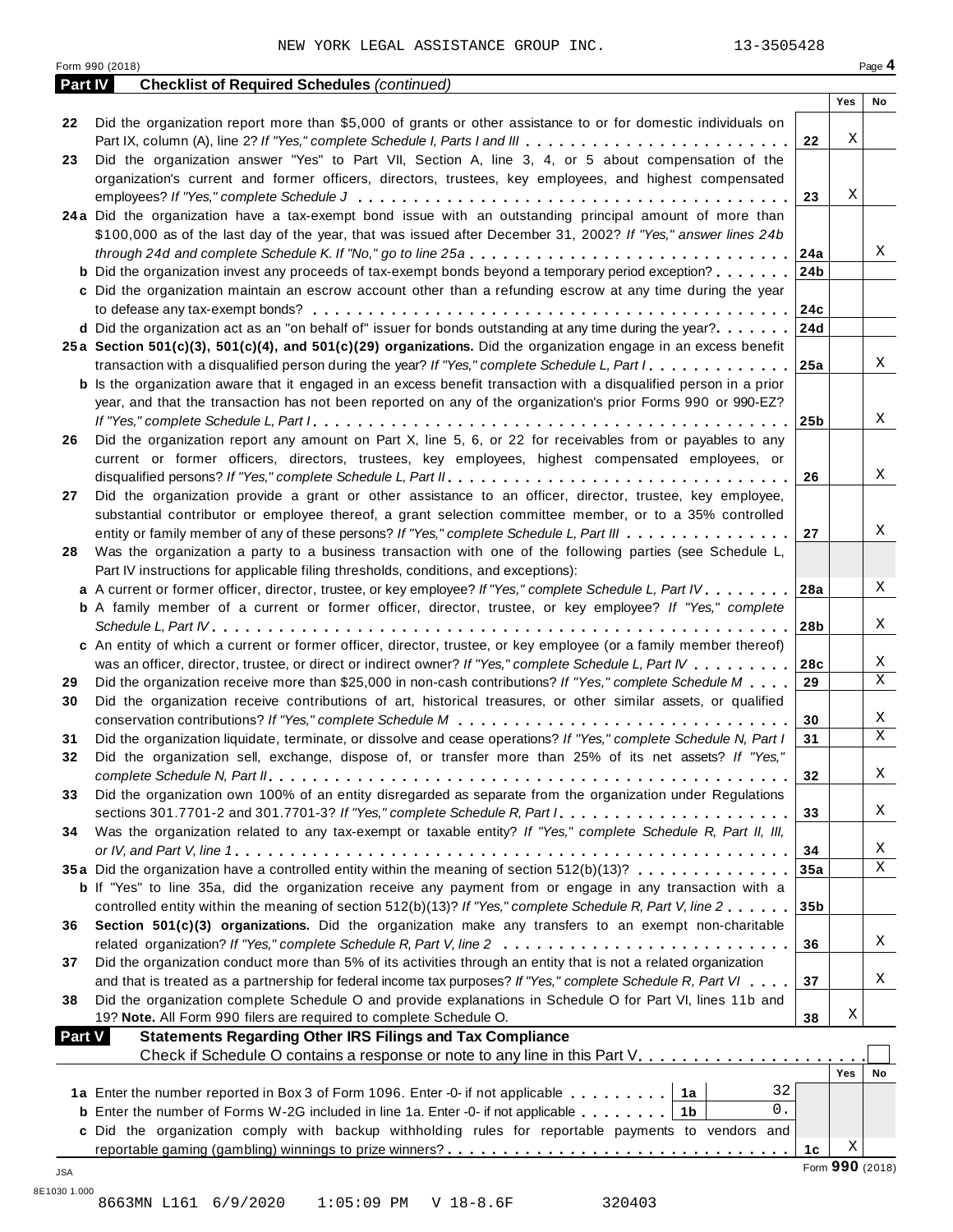|        | Form 990 (2018)                                                                                                                                                               |     |     | Page 5 |
|--------|-------------------------------------------------------------------------------------------------------------------------------------------------------------------------------|-----|-----|--------|
| Part V | Statements Regarding Other IRS Filings and Tax Compliance (continued)                                                                                                         |     |     |        |
|        |                                                                                                                                                                               |     | Yes | No     |
|        | 2a Enter the number of employees reported on Form W-3, Transmittal of Wage and Tax<br>381                                                                                     |     |     |        |
|        | Statements, filed for the calendar year ending with or within the year covered by this return. 2a                                                                             |     | X   |        |
|        | <b>b</b> If at least one is reported on line 2a, did the organization file all required federal employment tax returns?                                                       | 2b  |     |        |
|        | <b>Note.</b> If the sum of lines 1a and 2a is greater than 250, you may be required to e-file (see instructions).                                                             | 3a  |     | Χ      |
|        | 3a Did the organization have unrelated business gross income of \$1,000 or more during the year?                                                                              | 3b  |     |        |
|        | <b>b</b> If "Yes," has it filed a Form 990-T for this year? If "No" to line 3b, provide an explanation in Schedule O                                                          |     |     |        |
|        | 4a At any time during the calendar year, did the organization have an interest in, or a signature or other authority over,                                                    | 4a  |     | Χ      |
|        | a financial account in a foreign country (such as a bank account, securities account, or other financial account)?                                                            |     |     |        |
|        | <b>b</b> If "Yes," enter the name of the foreign country: $\blacktriangleright$                                                                                               |     |     |        |
|        | See instructions for filing requirements for FinCEN Form 114, Report of Foreign Bank and Financial Accounts (FBAR).                                                           | 5a  |     | Χ      |
|        | 5a Was the organization a party to a prohibited tax shelter transaction at any time during the tax year?                                                                      | 5b  |     | Χ      |
|        | <b>b</b> Did any taxable party notify the organization that it was or is a party to a prohibited tax shelter transaction?                                                     | 5c  |     |        |
|        | c If "Yes" to line 5a or 5b, did the organization file Form 8886-T?                                                                                                           |     |     |        |
|        | 6a Does the organization have annual gross receipts that are normally greater than \$100,000, and did the organization                                                        |     |     | Χ      |
|        | solicit any contributions that were not tax deductible as charitable contributions?                                                                                           | 6a  |     |        |
|        | <b>b</b> If "Yes," did the organization include with every solicitation an express statement that such contributions or                                                       |     |     |        |
|        |                                                                                                                                                                               | 6b  |     |        |
| 7      | Organizations that may receive deductible contributions under section 170(c).                                                                                                 |     |     |        |
|        | a Did the organization receive a payment in excess of \$75 made partly as a contribution and partly for goods                                                                 |     | Χ   |        |
|        |                                                                                                                                                                               | 7а  | Χ   |        |
|        | <b>b</b> If "Yes," did the organization notify the donor of the value of the goods or services provided?                                                                      | 7b  |     |        |
|        | c Did the organization sell, exchange, or otherwise dispose of tangible personal property for which it was                                                                    |     |     | Χ      |
|        |                                                                                                                                                                               | 7с  |     |        |
|        | 17d<br><b>d</b> If "Yes," indicate the number of Forms 8282 filed during the year $\dots \dots \dots \dots \dots$                                                             |     |     | Χ      |
|        | e Did the organization receive any funds, directly or indirectly, to pay premiums on a personal benefit contract?                                                             | 7е  |     | Χ      |
|        | f Did the organization, during the year, pay premiums, directly or indirectly, on a personal benefit contract?                                                                | 7f  |     |        |
|        | If the organization received a contribution of qualified intellectual property, did the organization file Form 8899 as required?                                              | 7g  |     |        |
|        | h If the organization received a contribution of cars, boats, airplanes, or other vehicles, did the organization file a Form 1098-C?                                          | 7h  |     |        |
| 8      | Sponsoring organizations maintaining donor advised funds. Did a donor advised fund maintained by the                                                                          |     |     |        |
|        | sponsoring organization have excess business holdings at any time during the year?                                                                                            | 8   |     |        |
| 9      | Sponsoring organizations maintaining donor advised funds.                                                                                                                     |     |     |        |
|        | a Did the sponsoring organization make any taxable distributions under section 4966?                                                                                          | 9а  |     |        |
|        | <b>b</b> Did the sponsoring organization make a distribution to a donor, donor advisor, or related person?                                                                    | 9b  |     |        |
|        | 10 Section 501(c)(7) organizations. Enter:                                                                                                                                    |     |     |        |
|        | a Initiation fees and capital contributions included on Part VIII, line 12 $\ldots \ldots \ldots \ldots$                                                                      |     |     |        |
|        | <b>b</b> Gross receipts, included on Form 990, Part VIII, line 12, for public use of club facilities 10b                                                                      |     |     |        |
| 11     | Section 501(c)(12) organizations. Enter:                                                                                                                                      |     |     |        |
|        | 11a                                                                                                                                                                           |     |     |        |
|        | b Gross income from other sources (Do not net amounts due or paid to other sources                                                                                            |     |     |        |
|        | 11 <sub>b</sub>                                                                                                                                                               |     |     |        |
|        | 12a Section 4947(a)(1) non-exempt charitable trusts. Is the organization filing Form 990 in lieu of Form 1041?                                                                | 12a |     |        |
|        | 12b<br><b>b</b> If "Yes," enter the amount of tax-exempt interest received or accrued during the year                                                                         |     |     |        |
| 13     | Section 501(c)(29) qualified nonprofit health insurance issuers.                                                                                                              |     |     |        |
|        | a Is the organization licensed to issue qualified health plans in more than one state?                                                                                        | 13а |     |        |
|        | Note. See the instructions for additional information the organization must report on Schedule O.                                                                             |     |     |        |
|        | <b>b</b> Enter the amount of reserves the organization is required to maintain by the states in which                                                                         |     |     |        |
|        | 13b<br>the organization is licensed to issue qualified health plans                                                                                                           |     |     |        |
|        | 13c                                                                                                                                                                           |     |     |        |
|        | 14a Did the organization receive any payments for indoor tanning services during the tax year?                                                                                | 14a |     | Χ      |
|        | <b>b</b> If "Yes," has it filed a Form 720 to report these payments? If "No," provide an explanation in Schedule $0 \cdot \cdot \cdot \cdot$                                  | 14b |     |        |
|        | Is the organization subject to the section 4960 tax on payment(s) of more than \$1,000,000 in remuneration or                                                                 |     |     |        |
|        |                                                                                                                                                                               | 15  |     | Χ      |
|        |                                                                                                                                                                               |     |     |        |
| 15     | If "Yes," see instructions and file Form 4720, Schedule N.<br>Is the organization an educational institution subject to the section 4968 excise tax on net investment income? | 16  |     | Χ      |

JSA 8E1040 1.000 8663MN L161 6/9/2020 1:05:09 PM V 18-8.6F 320403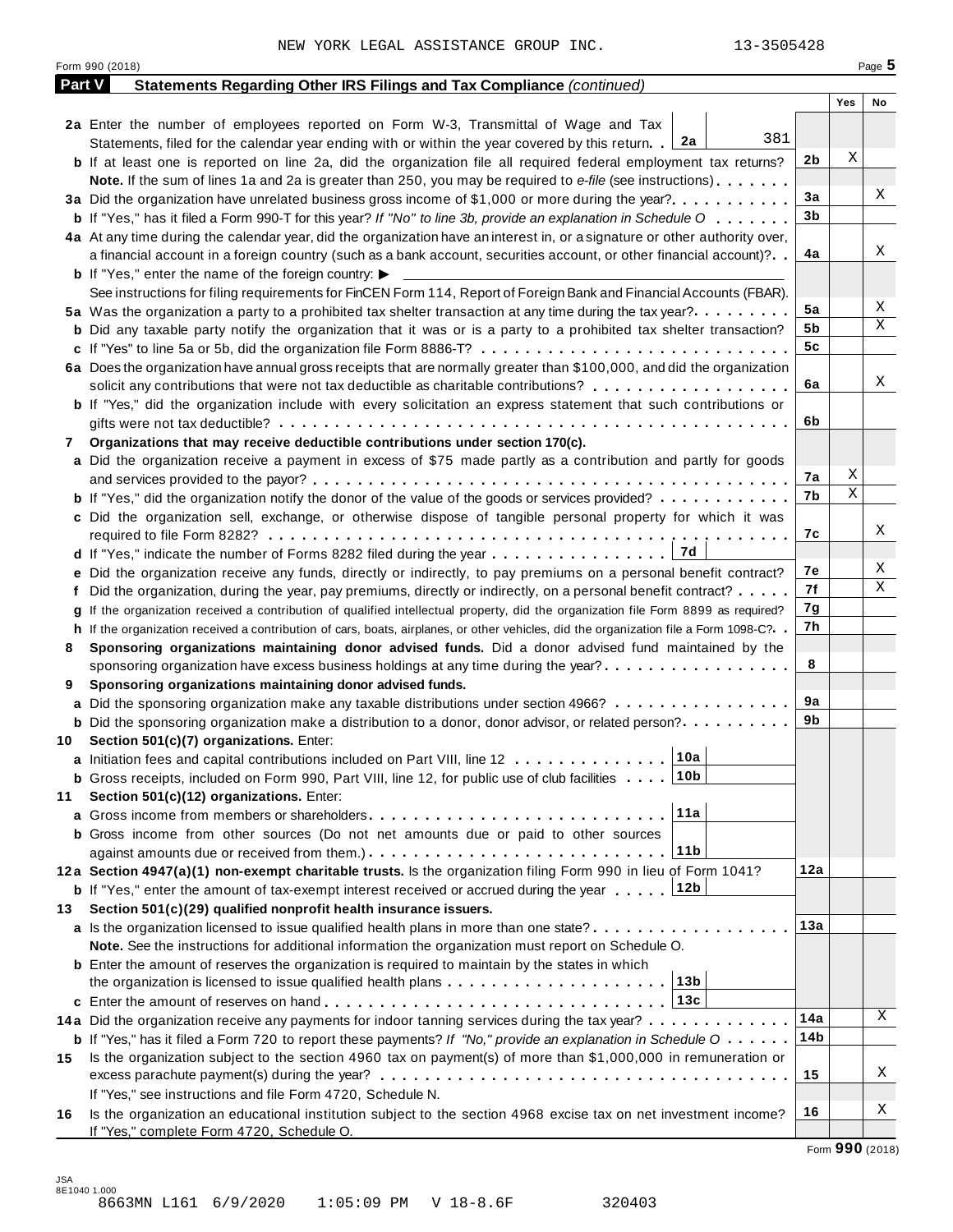|        | 13-3505428<br>NEW YORK LEGAL ASSISTANCE GROUP INC.<br>Form 990 (2018)                                                                                                                                                                   |                 |     | Page $6$ |
|--------|-----------------------------------------------------------------------------------------------------------------------------------------------------------------------------------------------------------------------------------------|-----------------|-----|----------|
|        | <b>Part VI</b><br>Governance, Management, and Disclosure For each "Yes" response to lines 2 through 7b below, and for a "No"                                                                                                            |                 |     |          |
|        | response to line 8a, 8b, or 10b below, describe the circumstances, processes, or changes in Schedule O. See instructions.                                                                                                               |                 |     |          |
|        |                                                                                                                                                                                                                                         |                 |     | X        |
|        | <b>Section A. Governing Body and Management</b>                                                                                                                                                                                         |                 | Yes | No       |
|        | 23<br>1a                                                                                                                                                                                                                                |                 |     |          |
|        | 1a Enter the number of voting members of the governing body at the end of the tax year<br>If there are material differences in voting rights among members of the governing body, or                                                    |                 |     |          |
|        | if the governing body delegated broad authority to an executive committee or similar                                                                                                                                                    |                 |     |          |
|        | committee, explain in Schedule O.<br>23<br>1b<br>Enter the number of voting members included in line 1a, above, who are independent                                                                                                     |                 |     |          |
| b<br>2 | Did any officer, director, trustee, or key employee have a family relationship or a business relationship with                                                                                                                          |                 |     |          |
|        |                                                                                                                                                                                                                                         | 2               |     | X        |
| 3      | Did the organization delegate control over management duties customarily performed by or under the direct                                                                                                                               |                 |     |          |
|        | supervision of officers, directors, or trustees, or key employees to a management company or other person?                                                                                                                              | 3               |     | Χ        |
| 4      | Did the organization make any significant changes to its governing documents since the prior Form 990 was filed?.                                                                                                                       | 4               |     | X        |
|        | Did the organization become aware during the year of a significant diversion of the organization's assets?                                                                                                                              | 5               |     | X        |
|        |                                                                                                                                                                                                                                         | 6               |     | X        |
| 7a     | Did the organization have members, stockholders, or other persons who had the power to elect or appoint                                                                                                                                 |                 |     |          |
|        |                                                                                                                                                                                                                                         | 7a              |     | X        |
|        | b Are any governance decisions of the organization reserved to (or subject to approval by) members,                                                                                                                                     |                 |     |          |
|        |                                                                                                                                                                                                                                         | 7b              |     | Χ        |
|        | Did the organization contemporaneously document the meetings held or written actions undertaken during                                                                                                                                  |                 |     |          |
| 8      | the year by the following:                                                                                                                                                                                                              |                 |     |          |
| a      |                                                                                                                                                                                                                                         | 8a              | Χ   |          |
| b      |                                                                                                                                                                                                                                         | 8b              | Χ   |          |
| 9      | Is there any officer, director, trustee, or key employee listed in Part VII, Section A, who cannot be reached at                                                                                                                        |                 |     |          |
|        | the organization's mailing address? If "Yes," provide the names and addresses in Schedule O                                                                                                                                             | 9               |     | Χ        |
|        | Section B. Policies (This Section B requests information about policies not required by the Internal Revenue Code.)                                                                                                                     |                 |     |          |
|        |                                                                                                                                                                                                                                         |                 | Yes | No       |
|        | 10a Did the organization have local chapters, branches, or affiliates?                                                                                                                                                                  | 10a             |     | Χ        |
|        | <b>b</b> If "Yes," did the organization have written policies and procedures governing the activities of such chapters,                                                                                                                 |                 |     |          |
|        | affiliates, and branches to ensure their operations are consistent with the organization's exempt purposes?                                                                                                                             | 10 <sub>b</sub> |     |          |
| 11 a   | Has the organization provided a complete copy of this Form 990 to all members of its governing body before filing the form?                                                                                                             | 11a             | Χ   |          |
| b      | Describe in Schedule O the process, if any, used by the organization to review this Form 990.                                                                                                                                           |                 |     |          |
| 12a    | Did the organization have a written conflict of interest policy? If "No," go to line 13                                                                                                                                                 | 12a             | Χ   |          |
|        | <b>b</b> Were officers, directors, or trustees, and key employees required to disclose annually interests that could give                                                                                                               |                 |     |          |
|        |                                                                                                                                                                                                                                         | 12 <sub>b</sub> | X   |          |
|        | Did the organization regularly and consistently monitor and enforce compliance with the policy? If "Yes,"                                                                                                                               |                 |     |          |
|        |                                                                                                                                                                                                                                         | 12c             | X   |          |
|        | Did the organization have a written whistleblower policy?                                                                                                                                                                               | 13              | Χ   |          |
|        | Did the organization have a written document retention and destruction policy?                                                                                                                                                          | 14              | Χ   |          |
| 15     | Did the process for determining compensation of the following persons include a review and approval by                                                                                                                                  |                 |     |          |
|        | independent persons, comparability data, and contemporaneous substantiation of the deliberation and decision?                                                                                                                           |                 | Χ   |          |
| a      |                                                                                                                                                                                                                                         | 15a             | Χ   |          |
| b      |                                                                                                                                                                                                                                         | 15 <sub>b</sub> |     |          |
|        | If "Yes" to line 15a or 15b, describe the process in Schedule O (see instructions).                                                                                                                                                     |                 |     |          |
|        | 16a Did the organization invest in, contribute assets to, or participate in a joint venture or similar arrangement                                                                                                                      | 16a             |     | Χ        |
|        |                                                                                                                                                                                                                                         |                 |     |          |
|        | <b>b</b> If "Yes," did the organization follow a written policy or procedure requiring the organization to evaluate its                                                                                                                 |                 |     |          |
|        | participation in joint venture arrangements under applicable federal tax law, and take steps to safeguard the                                                                                                                           | 16 <sub>b</sub> |     |          |
|        | <b>Section C. Disclosure</b>                                                                                                                                                                                                            |                 |     |          |
|        |                                                                                                                                                                                                                                         |                 |     |          |
| 17     | List the states with which a copy of this Form 990 is required to be filed $\blacktriangleright^{\underline{NY}}$ .                                                                                                                     |                 |     |          |
| 18     | Section 6104 requires an organization to make its Forms 1023 (1024 or 1024-A if applicable), 990, and 990-T (Section 501(c)<br>(3)s only) available for public inspection. Indicate how you made these available. Check all that apply. |                 |     |          |
|        | $\mathbf{X}$<br>Upon request<br>Own website<br>Another's website<br>Other (explain in Schedule O)                                                                                                                                       |                 |     |          |
|        |                                                                                                                                                                                                                                         |                 |     |          |
|        |                                                                                                                                                                                                                                         |                 |     |          |
|        | Describe in Schedule O whether (and if so, how) the organization made its governing documents, conflict of interest policy, and<br>financial statements available to the public during the tax year.                                    |                 |     |          |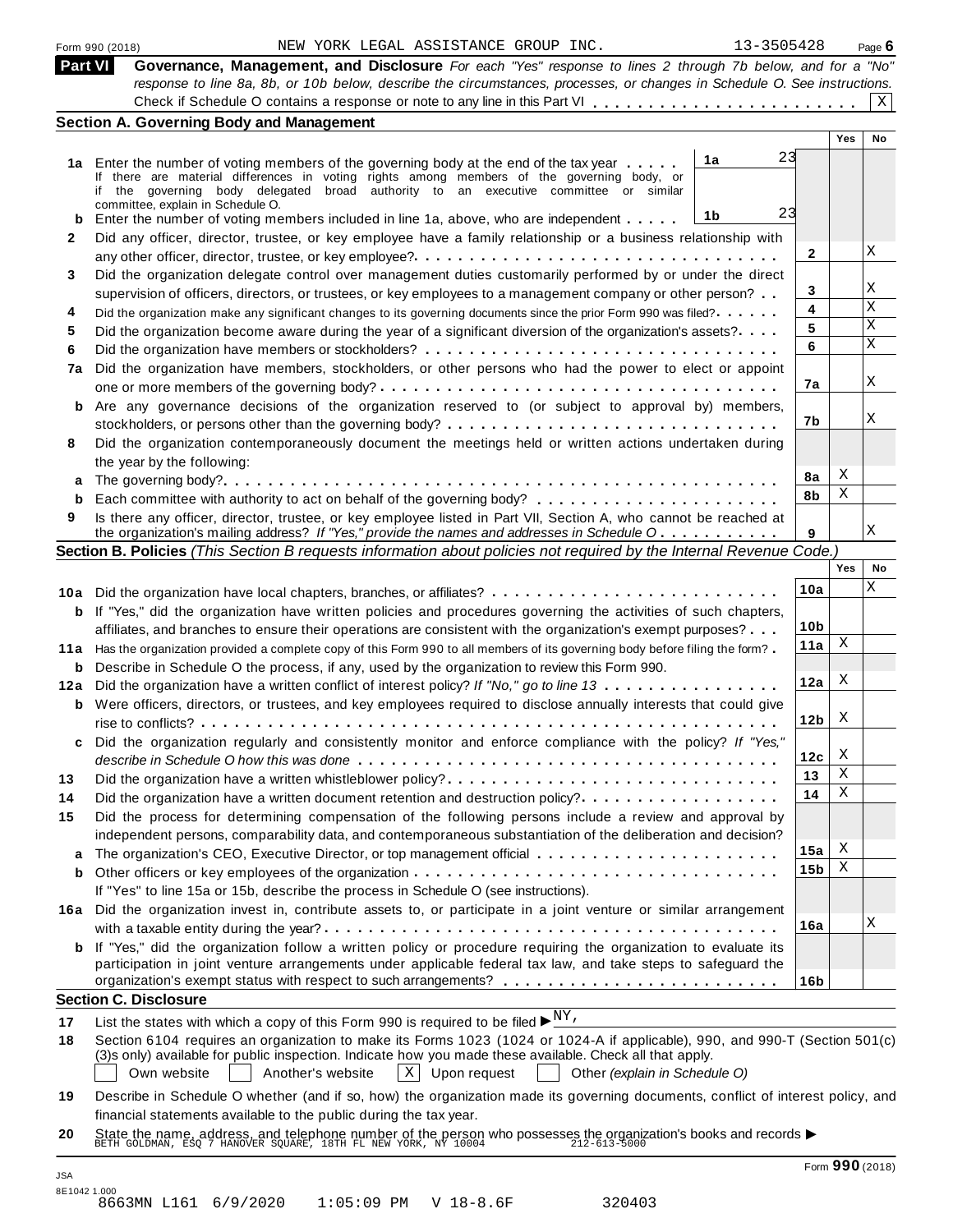| <b>Part VII</b> Compensation of Officers, Directors, Trustees, Key Employees, Highest Compensated Employees, and<br><b>Independent Contractors</b> |  |  |  |  |  |  |  |
|----------------------------------------------------------------------------------------------------------------------------------------------------|--|--|--|--|--|--|--|
|                                                                                                                                                    |  |  |  |  |  |  |  |
| Section A. Officers, Directors, Trustees, Key Employees, and Highest Compensated Employees                                                         |  |  |  |  |  |  |  |

**1a** Complete this table for all persons required to be listed. Report compensation for the calendar year ending with or within the organization's tax year.

anization's lax year.<br>● List all of the organization's **current** officers, directors, trustees (whether individuals or organizations), regardless of amount of<br>nnensation Enter -0- in columns (D) (E) and (E) if no compensa compensation. Enter -0- in columns (D), (E), and (F) if no compensation was paid.

• List all of the organization's **current** key employees, if any. See instructions for definition of "key employee."<br>● List the experientials five expect highest expressed explores (other than an efficer director of

**Example in the organization's current** key employees, if any. See instructions for definition of key employee.<br>• List the organization's five **current** highest compensated employees (other than an officer, director, trust who received reportable compensation (Box 5 of Form W-2 and/or Box 7 of Form 1099-MISC) of more than \$100,000 from the

organization and any related organizations.<br>• List all of the organization's **former** officers, key employees, and highest compensated employees who received more than<br>\$1.00.000 of reportable componention from the erganiza \$100,000 of reportable compensation from the organization and any related organizations.

% List all of the organization's **former directors or trustees** that received, in the capacity as a former director or trustee of the organization, more than \$10,000 of reportable compensation from the organization and any related organizations.

List persons in the following order: individual trustees or directors; institutional trustees; officers; key employees; highest compensated employees; and former such persons.

Т

Check this box if neither the organization nor any related organization compensated any current officer, director, or trustee.

|                               |                             |                                   |                                                              | (C)      |              |                                 |        |                      |                              |                              |
|-------------------------------|-----------------------------|-----------------------------------|--------------------------------------------------------------|----------|--------------|---------------------------------|--------|----------------------|------------------------------|------------------------------|
| (A)                           | (B)                         |                                   |                                                              | Position |              |                                 |        | (D)                  | (E)                          | (F)                          |
| Name and Title                | Average                     |                                   | (do not check more than one<br>box, unless person is both an |          |              |                                 |        | Reportable           | Reportable                   | Estimated                    |
|                               | hours per<br>week (list any |                                   |                                                              |          |              |                                 |        | compensation<br>from | compensation from<br>related | amount of<br>other           |
|                               | hours for                   |                                   | officer and a director/trustee)                              |          |              |                                 |        | the                  | organizations                | compensation                 |
|                               | related                     | Individual trustee<br>or director | Institutional trustee                                        | Officer  | Key employee |                                 | Former | organization         | (W-2/1099-MISC)              | from the                     |
|                               | organizations               |                                   |                                                              |          |              |                                 |        | (W-2/1099-MISC)      |                              | organization                 |
|                               | below dotted<br>line)       |                                   |                                                              |          |              |                                 |        |                      |                              | and related<br>organizations |
|                               |                             |                                   |                                                              |          |              |                                 |        |                      |                              |                              |
|                               |                             |                                   |                                                              |          |              | Highest compensated<br>employee |        |                      |                              |                              |
|                               |                             |                                   |                                                              |          |              |                                 |        |                      |                              |                              |
| (1) JILL L. ROSENBERG, ESQ.   | 4.00                        |                                   |                                                              |          |              |                                 |        |                      |                              |                              |
| CHAIR                         | 0.                          | Χ                                 |                                                              | Χ        |              |                                 |        | 0.                   | 0.                           | 0.                           |
| (2) JOSEPH POLIZZOTTO, ESQ.   | 2.00                        |                                   |                                                              |          |              |                                 |        |                      |                              |                              |
| VICE CHAIR                    | 0.                          | Χ                                 |                                                              | Χ        |              |                                 |        | 0.                   | 0.                           | 0.                           |
| (3) DAVID I. SULTANIK, CPA    | 2.00                        |                                   |                                                              |          |              |                                 |        |                      |                              |                              |
| TREASURER                     | 0.                          | Χ                                 |                                                              | Х        |              |                                 |        | 0.                   | 0.                           | 0.                           |
| (4) RON ABRAMSON, ESQ.        | 2.00                        |                                   |                                                              |          |              |                                 |        |                      |                              |                              |
| SECRETARY                     | 0.                          | Χ                                 |                                                              | Χ        |              |                                 |        | 0.                   | 0.                           | 0.                           |
| (5) ELKAN ABRAMOWITZ, ESQ.    | 1.00                        |                                   |                                                              |          |              |                                 |        |                      |                              |                              |
| BOARD MEMBER                  | 0.                          | Χ                                 |                                                              |          |              |                                 |        | 0.                   | 0.                           | 0.                           |
| (6) IRA AKSELRAD              | 1.00                        |                                   |                                                              |          |              |                                 |        |                      |                              |                              |
| <b>BOARD MEMBER</b>           | 0.                          | Χ                                 |                                                              |          |              |                                 |        | 0.                   | 0.                           | 0.                           |
| (7) JOSEPH S. ALLERHAND, ESQ. | 1.00                        |                                   |                                                              |          |              |                                 |        |                      |                              |                              |
| <b>BOARD MEMBER</b>           | 0.                          | Χ                                 |                                                              |          |              |                                 |        | 0.                   | 0.                           | 0.                           |
| (8) DANIEL S. ALTER, ESQ.     | 1.00                        |                                   |                                                              |          |              |                                 |        |                      |                              |                              |
| <b>BOARD MEMBER</b>           | 0.                          | Χ                                 |                                                              |          |              |                                 |        | 0.                   | 0.                           | 0.                           |
| (9) JOSEPH BAUMGARTEN         | 1.00                        |                                   |                                                              |          |              |                                 |        |                      |                              |                              |
| <b>BOARD MEMBER</b>           | 0.                          | Χ                                 |                                                              |          |              |                                 |        | 0.                   | 0.                           | 0.                           |
| (10) MATTHEW BIBEN, ESQ.      | 1.00                        |                                   |                                                              |          |              |                                 |        |                      |                              |                              |
| <b>BOARD MEMBER</b>           | 0.                          | Χ                                 |                                                              |          |              |                                 |        | 0.                   | 0.                           | $0$ .                        |
| (11) JAMES E. BRANDT, ESQ.    | 1.00                        |                                   |                                                              |          |              |                                 |        |                      |                              |                              |
| BOARD MEMBER                  | 0.                          | Χ                                 |                                                              |          |              |                                 |        | 0.                   | 0.                           | 0.                           |
| (12) SHARON COHEN LEVIN, ESQ. | 1.00                        |                                   |                                                              |          |              |                                 |        |                      |                              |                              |
| <b>BOARD MEMBER</b>           | 0.                          | Χ                                 |                                                              |          |              |                                 |        | $0$ .                | $0$ .                        | 0.                           |
| (13) BRIDGET M. HEALY, ESQ.   | 1.00                        |                                   |                                                              |          |              |                                 |        |                      |                              |                              |
| <b>BOARD MEMBER</b>           | 0.                          | Χ                                 |                                                              |          |              |                                 |        | $0$ .                | 0.                           | 0.                           |
| (14) LINDA JESSELSON, ESQ.    | 1.00                        |                                   |                                                              |          |              |                                 |        |                      |                              |                              |
| <b>BOARD MEMBER</b>           | 0.                          | Χ                                 |                                                              |          |              |                                 |        | $0$ .                | 0.                           | $\mathsf 0$ .                |

8E1041 1.000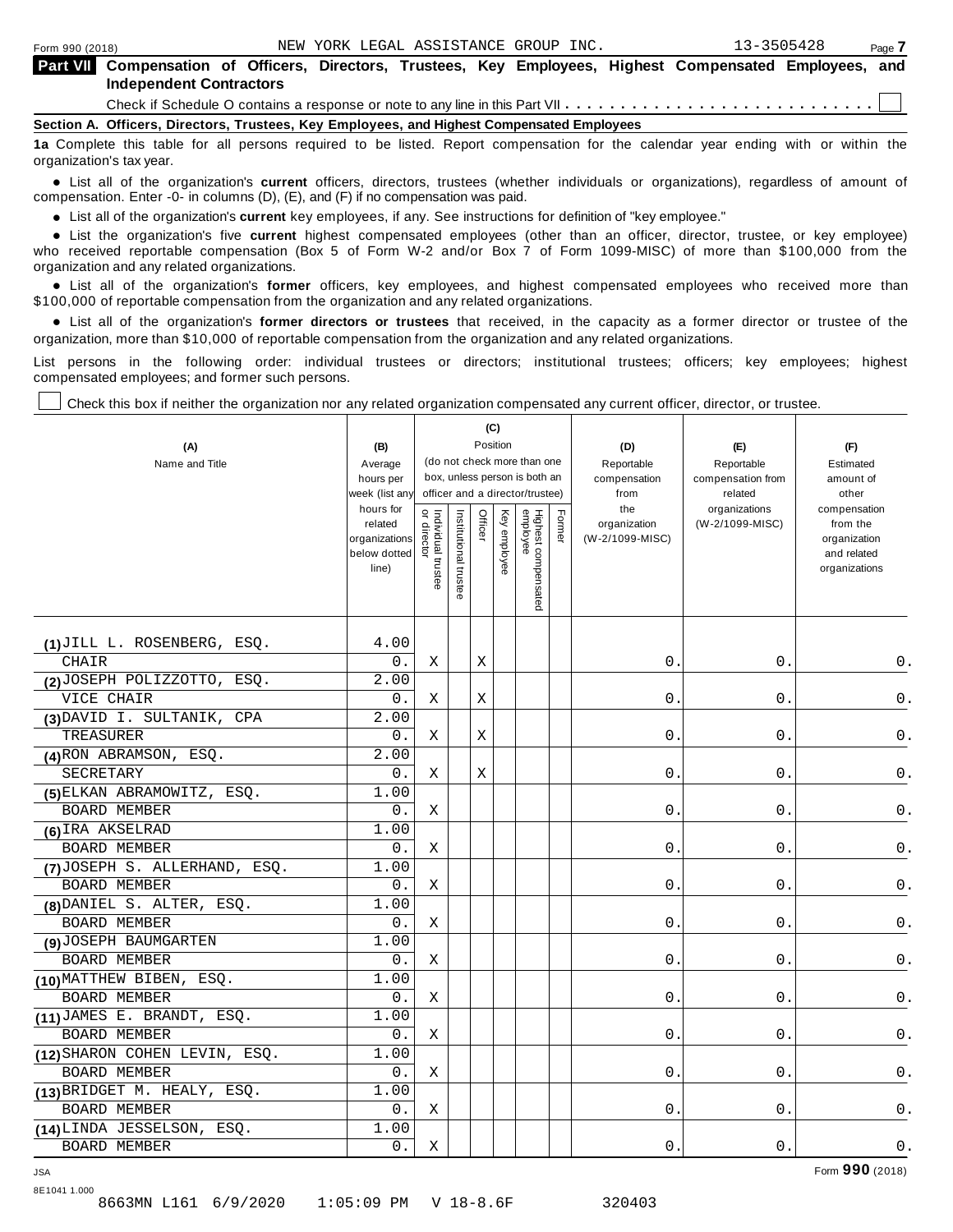|  | Form 990 (2018) |
|--|-----------------|
|  |                 |

|    |                                                                                                                                                                                                                                                           |                                                     |                                     |                       |         | (C)          |                                                                                                 |        | (D)                                       | (E)                                                         |              | (F)                                                      |     |
|----|-----------------------------------------------------------------------------------------------------------------------------------------------------------------------------------------------------------------------------------------------------------|-----------------------------------------------------|-------------------------------------|-----------------------|---------|--------------|-------------------------------------------------------------------------------------------------|--------|-------------------------------------------|-------------------------------------------------------------|--------------|----------------------------------------------------------|-----|
|    | Name and title                                                                                                                                                                                                                                            | Average<br>hours per<br>week (list any<br>hours for |                                     |                       |         | Position     | (do not check more than one<br>box, unless person is both an<br>officer and a director/trustee) |        | Reportable<br>compensation<br>from<br>the | Reportable<br>compensation from<br>related<br>organizations |              | Estimated<br>amount of<br>other<br>compensation          |     |
|    |                                                                                                                                                                                                                                                           | related<br>organizations<br>below dotted<br>line)   | Individual trustee<br>  or director | Institutional trustee | Officer | Key employee | Highest compensated<br>employee                                                                 | Former | organization<br>(W-2/1099-MISC)           | (W-2/1099-MISC)                                             |              | from the<br>organization<br>and related<br>organizations |     |
|    | (15) PAUL LEVY, ESQ.<br><b>BOARD MEMBER</b>                                                                                                                                                                                                               | 1.00<br>$0$ .                                       | Χ                                   |                       |         |              |                                                                                                 |        | 0.                                        | 0.                                                          |              |                                                          | 0.  |
|    | $(16)$ LEWIS J. LIMAN, ESQ.                                                                                                                                                                                                                               | 1.00                                                |                                     |                       |         |              |                                                                                                 |        |                                           |                                                             |              |                                                          |     |
|    | <b>BOARD MEMBER</b>                                                                                                                                                                                                                                       | $0$ .                                               | Χ                                   |                       |         |              |                                                                                                 |        | 0.                                        | 0                                                           |              |                                                          | 0.  |
|    | (17) THEODORE N. MIRVIS, ESQ.                                                                                                                                                                                                                             | 1.00                                                |                                     |                       |         |              |                                                                                                 |        |                                           |                                                             |              |                                                          |     |
|    | <b>BOARD MEMBER</b><br>(18) SCOTT D. MUSOFF, ESQ.                                                                                                                                                                                                         | 0.<br>1.00                                          | Χ                                   |                       |         |              |                                                                                                 |        | 0.                                        | 0                                                           |              |                                                          | 0.  |
|    | <b>BOARD MEMBER</b>                                                                                                                                                                                                                                       | $0$ .                                               | Χ                                   |                       |         |              |                                                                                                 |        | 0.                                        | 0                                                           |              |                                                          | 0.  |
|    | (19) PAUL S. PEARLMAN, ESQ.                                                                                                                                                                                                                               | 1.00                                                |                                     |                       |         |              |                                                                                                 |        |                                           |                                                             |              |                                                          |     |
|    | <b>BOARD MEMBER</b>                                                                                                                                                                                                                                       | $0$ .                                               | Χ                                   |                       |         |              |                                                                                                 |        | 0.                                        | 0                                                           |              |                                                          | 0.  |
|    | (20) STEPHEN A. RADIN, ESQ.                                                                                                                                                                                                                               | 1.00                                                |                                     |                       |         |              |                                                                                                 |        |                                           |                                                             |              |                                                          |     |
|    | <b>BOARD MEMBER</b><br>(21) MICHELE COHN TOCCI                                                                                                                                                                                                            | 0.<br>1.00                                          | Χ                                   |                       |         |              |                                                                                                 |        | 0.                                        | 0                                                           |              |                                                          | 0.  |
|    | <b>BOARD MEMBER</b>                                                                                                                                                                                                                                       | 0.                                                  | Χ                                   |                       |         |              |                                                                                                 |        | 0.                                        | 0                                                           |              |                                                          | 0.  |
|    | (22) RICHARD ZABEL, ESQ.                                                                                                                                                                                                                                  | 1.00                                                |                                     |                       |         |              |                                                                                                 |        |                                           |                                                             |              |                                                          |     |
|    | <b>BOARD MEMBER</b>                                                                                                                                                                                                                                       | 0.                                                  | Χ                                   |                       |         |              |                                                                                                 |        | 0.                                        | 0                                                           |              |                                                          | 0.  |
|    | (23) ABBY S. MILSTEIN, ESQ.                                                                                                                                                                                                                               | 1.00                                                |                                     |                       |         |              |                                                                                                 |        |                                           |                                                             |              |                                                          |     |
|    | <b>BOARD MEMBER</b>                                                                                                                                                                                                                                       | 0.                                                  | Χ                                   |                       |         |              |                                                                                                 |        | 0.                                        | 0                                                           |              |                                                          | 0.  |
|    | (24) BETH GOLDMAN, ESQ.<br>PRESIDENT & ATTORNEY-IN-CHARGE                                                                                                                                                                                                 | 40.00<br>0.                                         |                                     |                       | Χ       |              |                                                                                                 |        | 238,731.                                  | 0.                                                          |              | 17,918.                                                  |     |
|    | 25) SARA MEYERS                                                                                                                                                                                                                                           | 40.00                                               |                                     |                       |         |              |                                                                                                 |        |                                           |                                                             |              |                                                          |     |
|    | CHIEF OPERATING OFFICER                                                                                                                                                                                                                                   | 0.                                                  |                                     |                       | Χ       |              |                                                                                                 |        | 177,741.                                  | 0.                                                          |              | 12,751.                                                  |     |
|    | 1b Sub-total<br>.                                                                                                                                                                                                                                         |                                                     |                                     |                       |         |              |                                                                                                 |        | 0.                                        | 0.                                                          |              |                                                          | 0.  |
|    | c Total from continuation sheets to Part VII, Section A                                                                                                                                                                                                   |                                                     |                                     |                       |         |              |                                                                                                 |        | 1,549,239.                                | 0.                                                          |              | 236,645.                                                 |     |
|    |                                                                                                                                                                                                                                                           |                                                     |                                     |                       |         |              |                                                                                                 | ▶      | 1,549,239.                                | 0.                                                          |              | 236,645.                                                 |     |
|    | 2 Total number of individuals (including but not limited to those listed above) who received more than \$100,000 of<br>reportable compensation from the organization ▶                                                                                    |                                                     | 39                                  |                       |         |              |                                                                                                 |        |                                           |                                                             |              |                                                          |     |
|    |                                                                                                                                                                                                                                                           |                                                     |                                     |                       |         |              |                                                                                                 |        |                                           |                                                             |              | <b>Yes</b>                                               | No. |
| 3  | Did the organization list any former officer, director, or trustee, key employee, or highest compensated<br>employee on line 1a? If "Yes," complete Schedule J for such individual                                                                        |                                                     |                                     |                       |         |              |                                                                                                 |        |                                           |                                                             | 3            |                                                          | X   |
|    | For any individual listed on line 1a, is the sum of reportable compensation and other compensation from the                                                                                                                                               |                                                     |                                     |                       |         |              |                                                                                                 |        |                                           |                                                             |              |                                                          |     |
| 4  | organization and related organizations greater than \$150,000? If "Yes," complete Schedule J for such                                                                                                                                                     |                                                     |                                     |                       |         |              |                                                                                                 |        |                                           |                                                             |              |                                                          |     |
|    |                                                                                                                                                                                                                                                           |                                                     |                                     |                       |         |              |                                                                                                 |        |                                           |                                                             | 4            | Χ                                                        |     |
| 5. | Did any person listed on line 1a receive or accrue compensation from any unrelated organization or individual<br>for services rendered to the organization? If "Yes," complete Schedule J for such person                                                 |                                                     |                                     |                       |         |              |                                                                                                 |        |                                           |                                                             | 5            |                                                          | X   |
|    | <b>Section B. Independent Contractors</b>                                                                                                                                                                                                                 |                                                     |                                     |                       |         |              |                                                                                                 |        |                                           |                                                             |              |                                                          |     |
| 1. | Complete this table for your five highest compensated independent contractors that received more than \$100,000 of<br>compensation from the organization. Report compensation for the calendar year ending with or within the organization's tax<br>year. |                                                     |                                     |                       |         |              |                                                                                                 |        |                                           |                                                             |              |                                                          |     |
|    | (A)<br>Name and business address                                                                                                                                                                                                                          |                                                     |                                     |                       |         |              |                                                                                                 |        | (B)                                       |                                                             | (C)          |                                                          |     |
|    | ATTACHMENT 4                                                                                                                                                                                                                                              |                                                     |                                     |                       |         |              |                                                                                                 |        | Description of services                   |                                                             | Compensation |                                                          |     |
|    |                                                                                                                                                                                                                                                           |                                                     |                                     |                       |         |              |                                                                                                 |        |                                           |                                                             |              |                                                          |     |
|    |                                                                                                                                                                                                                                                           |                                                     |                                     |                       |         |              |                                                                                                 |        |                                           |                                                             |              |                                                          |     |

**2** Total number of independent contractors (including but not limited to those listed above) who received more than \$100,000 in compensation from the organization  $\blacktriangleright$  1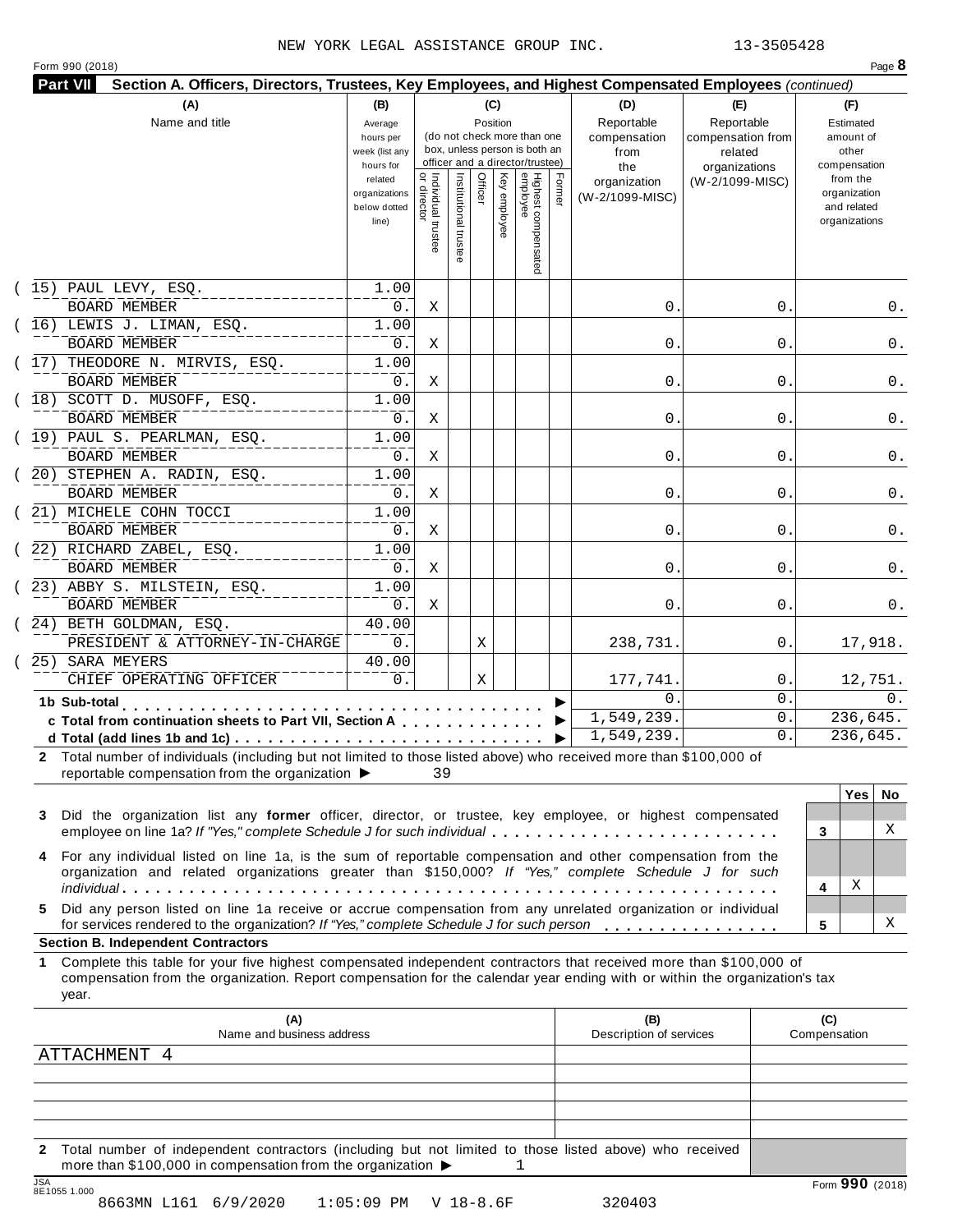| Form 990 (2018)                                                                                                                                                                                                                                                                                             |                                                            |                                   |                       |         |              |                                                                                                 |        |                                                  |                                                                    |    |                                                          | Page 8   |
|-------------------------------------------------------------------------------------------------------------------------------------------------------------------------------------------------------------------------------------------------------------------------------------------------------------|------------------------------------------------------------|-----------------------------------|-----------------------|---------|--------------|-------------------------------------------------------------------------------------------------|--------|--------------------------------------------------|--------------------------------------------------------------------|----|----------------------------------------------------------|----------|
| Section A. Officers, Directors, Trustees, Key Employees, and Highest Compensated Employees (continued)<br><b>Part VII</b>                                                                                                                                                                                   |                                                            |                                   |                       |         |              |                                                                                                 |        |                                                  |                                                                    |    |                                                          |          |
| (A)<br>Name and title                                                                                                                                                                                                                                                                                       | (B)<br>Average<br>hours per<br>week (list any<br>hours for |                                   |                       | (C)     | Position     | (do not check more than one<br>box, unless person is both an<br>officer and a director/trustee) |        | (D)<br>Reportable<br>compensation<br>from<br>the | (E)<br>Reportable<br>compensation from<br>related<br>organizations |    | (F)<br>Estimated<br>amount of<br>other<br>compensation   |          |
|                                                                                                                                                                                                                                                                                                             | related<br>organizations<br>below dotted<br>line)          | Individual trustee<br>or director | Institutional trustee | Officer | Key employee | Highest compensated<br>employee                                                                 | Former | organization<br>(W-2/1099-MISC)                  | (W-2/1099-MISC)                                                    |    | from the<br>organization<br>and related<br>organizations |          |
| (26) ALISON LAVAN                                                                                                                                                                                                                                                                                           | 40.00                                                      |                                   |                       |         |              |                                                                                                 |        |                                                  |                                                                    |    |                                                          |          |
| CHIEF FINANCIAL OFFICER<br>27) RANDYE RETKIN                                                                                                                                                                                                                                                                | 0.<br>40.00                                                |                                   |                       | Χ       |              |                                                                                                 |        | 135,329.                                         |                                                                    | 0. |                                                          | 28,813.  |
| DIRECTOR, LEGAL HEALTH                                                                                                                                                                                                                                                                                      | 0.                                                         |                                   |                       |         | Χ            |                                                                                                 |        | 184,232.                                         |                                                                    | 0. |                                                          | 31,234.  |
| 28) IRINA MATIYCHENKO                                                                                                                                                                                                                                                                                       | 40.00                                                      |                                   |                       |         |              |                                                                                                 |        |                                                  |                                                                    |    |                                                          |          |
| DIRECTOR, IMMIGRANT PROTECTION                                                                                                                                                                                                                                                                              | $0$ .                                                      |                                   |                       |         | Χ            |                                                                                                 |        | 156,206.                                         |                                                                    | 0. |                                                          | 23,563.  |
| 29) RANDAL JEFFREY<br>GENERAL COUNSEL                                                                                                                                                                                                                                                                       | 40.00<br>0.                                                |                                   |                       |         |              | Χ                                                                                               |        | 148,855.                                         |                                                                    | 0. |                                                          | 30,719.  |
| 30) VALERIE BOGART<br>DIRECTOR, EVELYN FRANK LEGAL                                                                                                                                                                                                                                                          | 40.00<br>0.                                                |                                   |                       |         |              | Χ                                                                                               |        | 139,571.                                         |                                                                    | 0. |                                                          | 23, 239. |
| 31) LISA RIVERA                                                                                                                                                                                                                                                                                             | 40.00                                                      |                                   |                       |         |              |                                                                                                 |        |                                                  |                                                                    |    |                                                          |          |
| MANAGING ATTORNEY<br>32) CAPRICE JENERSON                                                                                                                                                                                                                                                                   | 0.<br>40.00                                                |                                   |                       |         |              | Χ                                                                                               |        | 132,964.                                         |                                                                    | 0  |                                                          | 30,003.  |
| DIR, PRO BONO & VOLUNTEER UNIT                                                                                                                                                                                                                                                                              | $0$ .                                                      |                                   |                       |         |              | Χ                                                                                               |        | 117,017.                                         |                                                                    | 0. |                                                          | 16,623.  |
| 33) LAURA DAVIS<br>DIRECTOR SEU & HCAP                                                                                                                                                                                                                                                                      | 40.00<br>0.                                                |                                   |                       |         |              | Χ                                                                                               |        | 118,593.                                         |                                                                    | 0. |                                                          | 21,782.  |
| 1b Sub-total                                                                                                                                                                                                                                                                                                |                                                            |                                   |                       |         |              |                                                                                                 |        |                                                  |                                                                    |    |                                                          |          |
| c Total from continuation sheets to Part VII, Section A                                                                                                                                                                                                                                                     |                                                            |                                   |                       |         |              |                                                                                                 |        |                                                  |                                                                    |    |                                                          |          |
| Total number of individuals (including but not limited to those listed above) who received more than \$100,000 of<br>reportable compensation from the organization ▶                                                                                                                                        |                                                            | 39                                |                       |         |              |                                                                                                 |        |                                                  |                                                                    |    |                                                          |          |
|                                                                                                                                                                                                                                                                                                             |                                                            |                                   |                       |         |              |                                                                                                 |        |                                                  |                                                                    |    | <b>Yes</b>                                               | No       |
| Did the organization list any former officer, director, or trustee, key employee, or highest compensated<br>3<br>employee on line 1a? If "Yes," complete Schedule J for such individual                                                                                                                     |                                                            |                                   |                       |         |              |                                                                                                 |        |                                                  |                                                                    |    | 3                                                        | Χ        |
| For any individual listed on line 1a, is the sum of reportable compensation and other compensation from the<br>organization and related organizations greater than \$150,000? If "Yes," complete Schedule J for such                                                                                        |                                                            |                                   |                       |         |              |                                                                                                 |        |                                                  |                                                                    |    |                                                          |          |
| Did any person listed on line 1a receive or accrue compensation from any unrelated organization or individual<br>5.                                                                                                                                                                                         |                                                            |                                   |                       |         |              |                                                                                                 |        |                                                  |                                                                    |    | Χ<br>4                                                   |          |
| for services rendered to the organization? If "Yes," complete Schedule J for such person                                                                                                                                                                                                                    |                                                            |                                   |                       |         |              |                                                                                                 |        |                                                  |                                                                    |    | 5                                                        | Χ        |
| <b>Section B. Independent Contractors</b><br>Complete this table for your five highest compensated independent contractors that received more than \$100,000 of<br>1<br>compensation from the organization. Report compensation for the calendar year ending with or within the organization's tax<br>year. |                                                            |                                   |                       |         |              |                                                                                                 |        |                                                  |                                                                    |    |                                                          |          |
| (A)<br>Name and business address                                                                                                                                                                                                                                                                            |                                                            |                                   |                       |         |              |                                                                                                 |        | (B)<br>Description of services                   |                                                                    |    | (C)<br>Compensation                                      |          |
|                                                                                                                                                                                                                                                                                                             |                                                            |                                   |                       |         |              |                                                                                                 |        |                                                  |                                                                    |    |                                                          |          |
|                                                                                                                                                                                                                                                                                                             |                                                            |                                   |                       |         |              |                                                                                                 |        |                                                  |                                                                    |    |                                                          |          |
|                                                                                                                                                                                                                                                                                                             |                                                            |                                   |                       |         |              |                                                                                                 |        |                                                  |                                                                    |    |                                                          |          |
|                                                                                                                                                                                                                                                                                                             |                                                            |                                   |                       |         |              |                                                                                                 |        |                                                  |                                                                    |    |                                                          |          |

**2** Total number of independent contractors (including but not limited to those listed above) who received more than \$100,000 in compensation from the organization  $\blacktriangleright$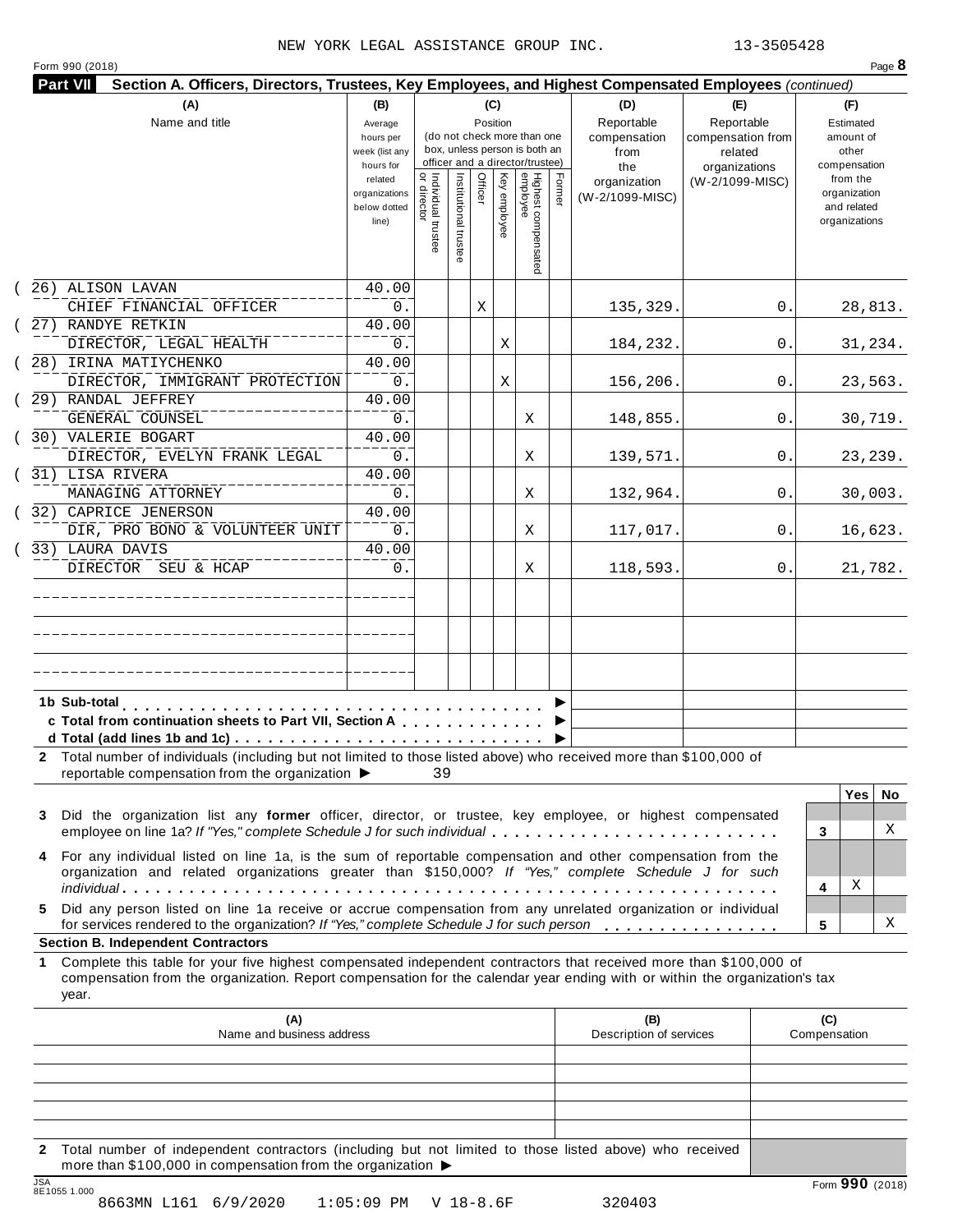|                                                                  | <b>Part VIII</b> | <b>Statement of Revenue</b>                                                                                                                                                                                                         |                       |                      |                      |                             |                              |                                     |
|------------------------------------------------------------------|------------------|-------------------------------------------------------------------------------------------------------------------------------------------------------------------------------------------------------------------------------------|-----------------------|----------------------|----------------------|-----------------------------|------------------------------|-------------------------------------|
|                                                                  |                  | Check if Schedule O contains a response or note to any line in this Part VIII                                                                                                                                                       |                       |                      | (A)<br>Total revenue | (B)<br>Related or<br>exempt | (C)<br>Unrelated<br>business | (D)<br>Revenue<br>excluded from tax |
|                                                                  |                  |                                                                                                                                                                                                                                     |                       |                      |                      | function<br>revenue         | revenue                      | under sections<br>512-514           |
| <b>Contributions, Gifts, Grants</b><br>and Other Similar Amounts | 1a               | Federated campaigns <b>Federated</b>                                                                                                                                                                                                | 1a                    | 1,471,202.           |                      |                             |                              |                                     |
|                                                                  | b                | Membership dues                                                                                                                                                                                                                     | 1b                    |                      |                      |                             |                              |                                     |
|                                                                  | c                | Fundraising events <b>Fundraising</b>                                                                                                                                                                                               | 1c                    | 1,128,852.           |                      |                             |                              |                                     |
|                                                                  | d                | Related organizations <b>contains</b> and <b>Related</b> organizations <b>and relations</b>                                                                                                                                         | 1d                    | 21,696,755.          |                      |                             |                              |                                     |
|                                                                  | е                | Government grants (contributions)                                                                                                                                                                                                   | 1е                    |                      |                      |                             |                              |                                     |
|                                                                  | f                | All other contributions, gifts, grants,                                                                                                                                                                                             | 1f                    | 6,132,776.           |                      |                             |                              |                                     |
|                                                                  |                  | and similar amounts not included above                                                                                                                                                                                              |                       | 15,095.              |                      |                             |                              |                                     |
|                                                                  | g<br>h           | Noncash contributions included in lines 1a-1f: \$                                                                                                                                                                                   |                       |                      | 30, 429, 585         |                             |                              |                                     |
| Program Service Revenue                                          |                  |                                                                                                                                                                                                                                     |                       | <b>Business Code</b> |                      |                             |                              |                                     |
|                                                                  | 2a               | COURT ATTORNEY FEES                                                                                                                                                                                                                 |                       | 541100               | 815,404.             | 815,404.                    |                              |                                     |
|                                                                  | b                |                                                                                                                                                                                                                                     |                       |                      |                      |                             |                              |                                     |
|                                                                  | с                |                                                                                                                                                                                                                                     |                       |                      |                      |                             |                              |                                     |
|                                                                  | d                |                                                                                                                                                                                                                                     |                       |                      |                      |                             |                              |                                     |
|                                                                  | е                |                                                                                                                                                                                                                                     |                       |                      |                      |                             |                              |                                     |
|                                                                  | f<br>g           | All other program service revenue                                                                                                                                                                                                   |                       |                      | 815,404              |                             |                              |                                     |
|                                                                  | 3                | Investment<br>income                                                                                                                                                                                                                | (including dividends, | interest,            |                      |                             |                              |                                     |
|                                                                  |                  | and other similar amounts) $\cdots$ $\cdots$ $\cdots$ $\cdots$                                                                                                                                                                      |                       |                      | 57,704.              |                             |                              | 57,704.                             |
|                                                                  | 4                | Income from investment of tax-exempt bond proceeds $\blacksquare$                                                                                                                                                                   |                       |                      | $\mathbf 0$ .        |                             |                              |                                     |
|                                                                  | 5                |                                                                                                                                                                                                                                     |                       |                      | $\mathbf{0}$ .       |                             |                              |                                     |
|                                                                  |                  |                                                                                                                                                                                                                                     | (i) Real              | (ii) Personal        |                      |                             |                              |                                     |
|                                                                  | 6a               | Gross rents <b>Container and Container</b>                                                                                                                                                                                          |                       |                      |                      |                             |                              |                                     |
|                                                                  | $\mathbf b$      | Less: rental expenses                                                                                                                                                                                                               |                       |                      |                      |                             |                              |                                     |
|                                                                  | c                | Rental income or (loss)                                                                                                                                                                                                             |                       |                      |                      |                             |                              |                                     |
|                                                                  | d                | Net rental income or (loss) <b>interact in the set of the set of the set of the set of the set of the set of the set of the set of the set of the set of the set of the set of the set of the set of the set of the set of the </b> |                       |                      | $\mathbb O$ .        |                             |                              |                                     |
|                                                                  | 7a               | Gross amount from sales of                                                                                                                                                                                                          | (i) Securities        | (ii) Other           |                      |                             |                              |                                     |
|                                                                  |                  | assets other than inventory                                                                                                                                                                                                         |                       |                      |                      |                             |                              |                                     |
|                                                                  | b                | Less: cost or other basis                                                                                                                                                                                                           |                       |                      |                      |                             |                              |                                     |
|                                                                  |                  | and sales expenses                                                                                                                                                                                                                  |                       |                      |                      |                             |                              |                                     |
|                                                                  | с                | Gain or (loss)                                                                                                                                                                                                                      |                       |                      |                      |                             |                              |                                     |
|                                                                  | d                | Net gain or (loss) $\cdots$ $\cdots$ $\cdots$ $\cdots$ $\cdots$ $\cdots$                                                                                                                                                            |                       |                      | 0.                   |                             |                              |                                     |
|                                                                  | 8а               | Gross income from fundraising                                                                                                                                                                                                       |                       |                      |                      |                             |                              |                                     |
|                                                                  |                  | events (not including \$                                                                                                                                                                                                            | $1\,, 128\,, 852\,.$  |                      |                      |                             |                              |                                     |
|                                                                  |                  | of contributions reported on line 1c).                                                                                                                                                                                              |                       |                      |                      |                             |                              |                                     |
| Other Revenue                                                    |                  | See Part IV, line 18 and the same state of the same state of the same state of the same state of the same state of the same state of the same state of the same state of the same state of the same state of the same state of      |                       | 224,325.             |                      |                             |                              |                                     |
|                                                                  | b                | Less: direct expenses                                                                                                                                                                                                               | b                     | 224,325.             |                      |                             |                              |                                     |
|                                                                  | c                | Net income or (loss) from fundraising events <u>example</u>                                                                                                                                                                         |                       |                      | $\mathsf{0}$ .       |                             |                              |                                     |
|                                                                  | 9а               | Gross income from gaming activities.                                                                                                                                                                                                |                       |                      |                      |                             |                              |                                     |
|                                                                  |                  | See Part IV, line 19 and the set of the set of the set of the set of the set of the set of the set of the set of the set of the set of the set of the set of the set of the set of the set of the set of the set of the set of      |                       | 0.<br>0.             |                      |                             |                              |                                     |
|                                                                  | b<br>c           | Less: direct expenses<br>Net income or (loss) from gaming activities $\cdots$                                                                                                                                                       | b                     |                      | $\mathbf{0}$ .       |                             |                              |                                     |
|                                                                  | 10a              | sales of inventory, less<br>Gross                                                                                                                                                                                                   |                       |                      |                      |                             |                              |                                     |
|                                                                  |                  | returns and allowances and allowances                                                                                                                                                                                               |                       | 0.                   |                      |                             |                              |                                     |
|                                                                  | b<br>c           | Less: cost of goods sold.<br>Net income or (loss) from sales of inventory                                                                                                                                                           | b                     | 0.                   | $\mathbf{0}$ .       |                             |                              |                                     |
|                                                                  |                  | Miscellaneous Revenue                                                                                                                                                                                                               |                       | <b>Business Code</b> |                      |                             |                              |                                     |
|                                                                  | 11a              | RECOVERY OF FUNDS                                                                                                                                                                                                                   |                       | 900099               | 128,584.             | 128,584.                    |                              |                                     |
|                                                                  | b                | MISCELLANEOUS INCOME                                                                                                                                                                                                                |                       | 900099               | 27,335.              | 27,335.                     |                              |                                     |
|                                                                  | c                |                                                                                                                                                                                                                                     |                       |                      |                      |                             |                              |                                     |
|                                                                  | d                | All other revenue entitled and a series of the series of the series of the series of the series of the series                                                                                                                       |                       |                      |                      |                             |                              |                                     |
|                                                                  | е                |                                                                                                                                                                                                                                     |                       |                      | 155,919.             |                             |                              |                                     |
|                                                                  | 12               | Total revenue. See instructions.                                                                                                                                                                                                    |                       |                      | 31, 458, 612.        | 971,323.                    |                              | 57,704.                             |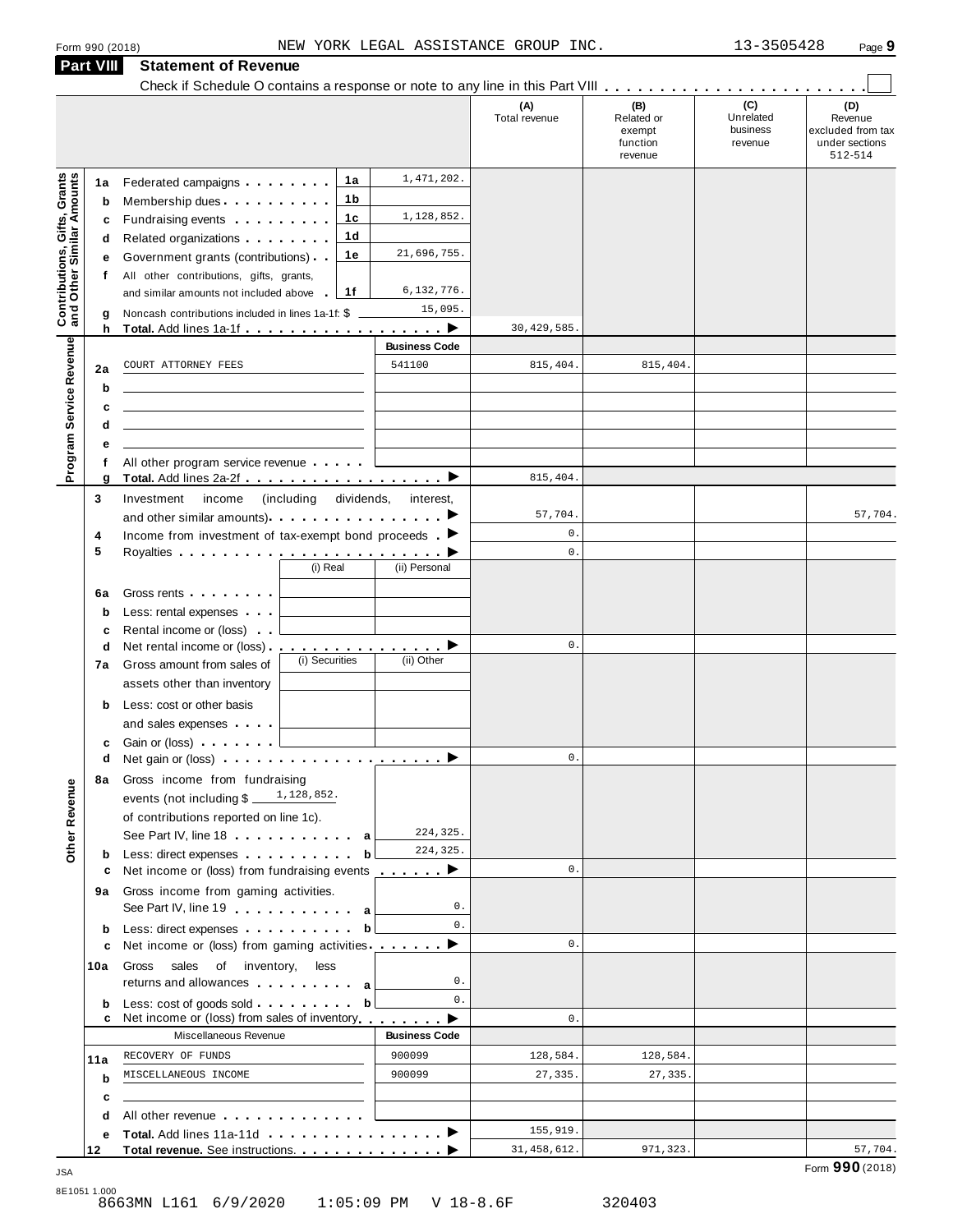**Part IX Statement of Functional Expenses**

#### Section 501(c)(3) and 501(c)(4) organizations must complete all columns. All other organizations must complete column (A). Check if Schedule <sup>O</sup> contains <sup>a</sup> response or note to any line in this Part IX m m m m m m m m m m m m m m m m m m m m m m m m m *Do no* **(A) (B) (C) (D)** *t include amounts reported on lines 6b, 7b,* **8b, 9b, and 10b of Part VIII.** The construction of *B***, 9b, and 10b of Part VIII.** expenses Management and general expenses Fundraising expenses **1** Grants and other assistance to domestic organizations and domestic governments. See Part IV, line 21 m m m **2** Grants and other assistance to domestic individuals. See Part IV, line 22 **3** Grants and other assistance to foreign organizations, foreign governments, and foreign individuals. See Part IV, lines <sup>15</sup> and <sup>16</sup> <sup>m</sup> <sup>m</sup> <sup>m</sup> <sup>m</sup> <sup>m</sup> **<sup>4</sup>** Benefits paid to or for members <sup>m</sup> <sup>m</sup> <sup>m</sup> <sup>m</sup> <sup>m</sup> <sup>m</sup> <sup>m</sup> <sup>m</sup> <sup>m</sup> **5** Compensation of current officers, directors, trustees, and key employees m m m m m m m m m m **6** Compensation not included above, to disqualified persons (as defined under section 4958(f)(1)) and persons described in section 4958(c)(3)(B) <sup>m</sup> <sup>m</sup> <sup>m</sup> <sup>m</sup> <sup>m</sup> <sup>m</sup> **<sup>7</sup>** Other salaries and wages <sup>m</sup> <sup>m</sup> <sup>m</sup> <sup>m</sup> <sup>m</sup> <sup>m</sup> <sup>m</sup> <sup>m</sup> <sup>m</sup> <sup>m</sup> <sup>m</sup> <sup>m</sup> **8** Pension plan accruals and contributions (include section 401(k) and 403(b) employer contributions) **9** Section 401(k) and 403(b) employer contributions<br>9 Other employee benefits 9 Other employee benefits **10** Payroll taxes **10** Fees for services (non-employees): **11** A) amount, list line 11g expenses on Schedule O.<br>**12** Advertising and promotion **manual 13** Office expenses **13** Office expenses<br>**14** Information technology............. **15** Royalties m m m m m m m m m m m m m m m m m m m m **16** Occupancy m m m m m m m m m m m m m m m m m m **16** Occupancy ...................<br>17 Travel..................... **18** Payments of travel or entertainment expenses for any federal, state, or local public officials<br>**19** Conferences, conventions, and meetings **19** Conferences, conventions, and meetings **with meetings**<br>20 Interest **manual meetings 21** Payments to affiliates 21 Payments to affiliates<br>22 Depreciation, depletion, and amortization <sub>1</sub> . . . **22** Depreciation, depletion, and amortization **manufation**<br>23 Insurance 24 Other expenses. Itemize expenses not covered | Fees for services (non-employees):<br>**a** Management ..................<br>**b** Legal ......................... **cd** Lobbying m m m m m m m m m m m m m m m m m m m **d** Lobbying **e**<br> **e** Professional fundraising services. See Part IV, line 17 **P** Professional fundraising services. See Part IV, line 17<br>**f** Investment management fees **g** Other. (If line 11g amount exceeds 10% of line 25, column Legal m m m m m m m m m m m m m m m m m m m m m c Accounting **c Accounting** m m m m m m m m m m m m m m m m m m (A) amount, list line 11g expenses on Schedule O.) m m m m m m m m m m m m m m m m for any federal, state, or local public officials m m m m m m m m m m m m m m above (List miscellaneous expenses in line 24e. If line 24e amount exceeds 10% of line 25, column (A) amount, list line 24e expenses on Schedule O.) **a** <u>ADMINISTRATIVE EXPENSES</u> (214,060. 193,737. 16,177. 14,146. 14,146. 14,146. 14,146. 15. 14,146. 14,146. 193,737. 16,177. 16,177. 14,146. **c**<sup>MLHC</sup> VEHICLE COST 19,388. 19,388. 20,975. **e** All other expenses **25 Total functional expenses.** Add lines 1 through 24e **26 Joint costs.** Complete this line only if the organization reported in column (B) joint costs from a combined educational campaign and from a combined educational campaign and<br>fundraising solicitation. Check here  $\blacktriangleright$  if<br>following SOP 98-2 (ASC 958-720) 401,030. 401,030. 25,517. 25,517.  $\Omega$  $\mathbf{0}$ . 927,946. 342,620. 585,326 0. 20,594,878. 18,878,765. 1,287,695. 428,418.  $\Omega$ 3,681,716. 3,291,681. 317,557. 72,478.  $1,705,701.$   $1,523,116.$   $148,639.$   $33,946.$  $\Omega$ 210,427. 134,091. 76,336. 52,000. 32,535. 18,804. 661. 156,832. 156,832. 0.  $\overline{0}$ 419,513. 358,163. 51,338. 10,012.  $\Omega$ 3,054. 3,054. 68,940. 63,803. 4,089. 1,048. 0. 2,325,208. 2,078,406. 202,736. 44,066. 35,825. 20,349. 14,863. 613. 0. 120,495. 68,441. 49,990. 2,064. 0.  $\overline{0}$ . 148,267. 134,192. 11,203. 2,872. 79,710. 71,690. 6,486. 1,534. **ADMINISTRATIVE EXPENSES** 433,592. 365,339. 54,019. 14,234.  $\epsilon$ MLHC VEHICLE COST 19,388. 19,388. 31,705,074. 28,002,863. 3,086,119. 616,092.

0.

8E1052 1.000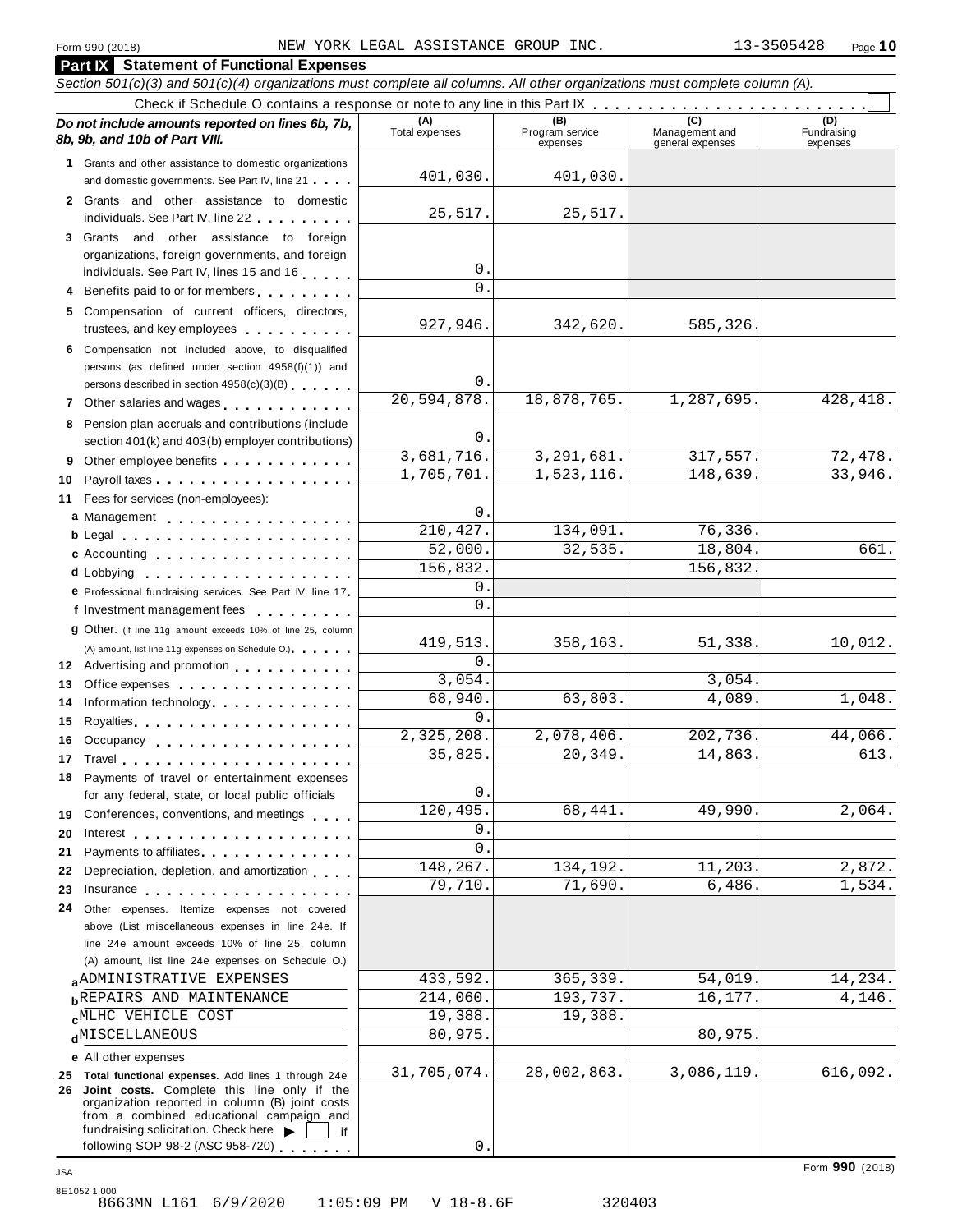Form 990 (2018)

|--|--|--|--|

|                      | Part X | <b>Balance Sheet</b>                                                                                                                                                                                                                                                                                                                                                                          |                          |                         |                          |
|----------------------|--------|-----------------------------------------------------------------------------------------------------------------------------------------------------------------------------------------------------------------------------------------------------------------------------------------------------------------------------------------------------------------------------------------------|--------------------------|-------------------------|--------------------------|
|                      |        | Check if Schedule O contains a response or note to any line in this Part X                                                                                                                                                                                                                                                                                                                    |                          |                         |                          |
|                      |        |                                                                                                                                                                                                                                                                                                                                                                                               | (A)<br>Beginning of year |                         | (B)<br>End of year       |
|                      | 1      |                                                                                                                                                                                                                                                                                                                                                                                               | 113,455.                 | $\mathbf{1}$            | 137,240.                 |
|                      | 2      |                                                                                                                                                                                                                                                                                                                                                                                               | 8,036,202.               | $\overline{2}$          | 7,136,761.               |
|                      | 3      | Pledges and grants receivable, net enterprise and produce and grants receivable, net enterprise and produce and                                                                                                                                                                                                                                                                               | 8,684,575.               | $\overline{\mathbf{3}}$ | 8,598,210.               |
|                      | 4      |                                                                                                                                                                                                                                                                                                                                                                                               | 0                        | $\overline{\mathbf{4}}$ | 0.                       |
|                      | 5      | Loans and other receivables from current and former officers, directors,                                                                                                                                                                                                                                                                                                                      |                          |                         |                          |
|                      |        | trustees, key employees, and highest compensated employees.                                                                                                                                                                                                                                                                                                                                   |                          |                         |                          |
|                      | 6      | Complete Part II of Schedule L<br>Loans and other receivables from other disqualified persons (as defined under section<br>4958(f)(1)), persons described in section 4958(c)(3)(B), and contributing employers<br>and sponsoring organizations of section $501(c)(9)$ voluntary employees' beneficiary<br>organizations (see instructions). Complete Part II of Schedule Letter Part 1 and 20 | 0.<br>0.                 | 5<br>$\bf 6$            | 0.<br>$0$ .              |
|                      | 7      |                                                                                                                                                                                                                                                                                                                                                                                               | 0.                       | $\overline{7}$          | 0.                       |
| Assets               | 8      | Inventories for sale or use enterpreteral resources and response to the set of the set of the set of the set of the set of the set of the set of the set of the set of the set of the set of the set of the set of the set of                                                                                                                                                                 | $\mathbf 0$ .            | 8                       | 0.                       |
|                      | 9      |                                                                                                                                                                                                                                                                                                                                                                                               | 504, 444.                | 9                       | 285, 116.                |
|                      |        | 10a Land, buildings, and equipment: cost or                                                                                                                                                                                                                                                                                                                                                   |                          |                         |                          |
|                      |        | 2,081,287.<br>∣10a  <br>other basis. Complete Part VI of Schedule D                                                                                                                                                                                                                                                                                                                           |                          |                         |                          |
|                      |        | 1,877,535.                                                                                                                                                                                                                                                                                                                                                                                    | $273,768.$ 10c           |                         | 203,752.                 |
|                      | 11     |                                                                                                                                                                                                                                                                                                                                                                                               | 0.                       | 11                      | $\overline{1,511,953}$ . |
|                      | 12     |                                                                                                                                                                                                                                                                                                                                                                                               | 0.                       | 12                      | 0.                       |
|                      | 13     | Investments - program-related. See Part IV, line 11                                                                                                                                                                                                                                                                                                                                           | 0.                       | 13                      | 0.                       |
|                      | 14     | Intangible assets experience in the contract of the contract of the contract of the contract of the contract of the contract of the contract of the contract of the contract of the contract of the contract of the contract o                                                                                                                                                                | 0                        | 14                      | 0.                       |
|                      | 15     |                                                                                                                                                                                                                                                                                                                                                                                               | 87,890.                  | 15                      | 184,796.                 |
|                      | 16     | Total assets. Add lines 1 through 15 (must equal line 34)                                                                                                                                                                                                                                                                                                                                     | 17,700,334.              | 16                      | 18,057,828.              |
|                      | 17     | Accounts payable and accrued expenses                                                                                                                                                                                                                                                                                                                                                         | 935,866.                 | 17                      | 1,232,992.               |
|                      | 18     |                                                                                                                                                                                                                                                                                                                                                                                               | 0.                       | 18                      | 0.                       |
|                      | 19     |                                                                                                                                                                                                                                                                                                                                                                                               | 172, 224.                | 19                      | 366,995.                 |
|                      | 20     |                                                                                                                                                                                                                                                                                                                                                                                               | 0.                       | 20                      | 0.                       |
|                      | 21     | Escrow or custodial account liability. Complete Part IV of Schedule D                                                                                                                                                                                                                                                                                                                         | 0.                       | 21                      | $0$ .                    |
|                      | 22     | Loans and other payables to current and former officers, directors,                                                                                                                                                                                                                                                                                                                           |                          |                         |                          |
|                      |        | trustees, key employees, highest compensated employees, and                                                                                                                                                                                                                                                                                                                                   |                          |                         |                          |
| Liabilities          |        | disqualified persons. Complete Part II of Schedule L                                                                                                                                                                                                                                                                                                                                          | $0$ .                    | 22                      | $0$ .                    |
|                      | 23     | Secured mortgages and notes payable to unrelated third parties                                                                                                                                                                                                                                                                                                                                | $\mathbf 0$ .            | 23                      | 0.                       |
|                      | 24     | Unsecured notes and loans payable to unrelated third parties                                                                                                                                                                                                                                                                                                                                  | $\mathbf{0}$ .           | 24                      | $0$ .                    |
|                      | 25     | Other liabilities (including federal income tax, payables to related third                                                                                                                                                                                                                                                                                                                    |                          |                         |                          |
|                      |        | parties, and other liabilities not included on lines 17-24). Complete Part X                                                                                                                                                                                                                                                                                                                  |                          |                         |                          |
|                      |        | of Schedule D                                                                                                                                                                                                                                                                                                                                                                                 | 87,890.                  | 25                      | 184,796.                 |
|                      | 26     |                                                                                                                                                                                                                                                                                                                                                                                               | 1,195,980.               | 26                      | 1,784,783.               |
|                      |        | Organizations that follow SFAS 117 (ASC 958), check here ▶<br>$X \mid$ and<br>complete lines 27 through 29, and lines 33 and 34.                                                                                                                                                                                                                                                              |                          |                         |                          |
|                      | 27     | Unrestricted net assets                                                                                                                                                                                                                                                                                                                                                                       | 15, 335, 071.            | 27                      | 15, 178, 193.            |
| <b>Fund Balances</b> | 28     |                                                                                                                                                                                                                                                                                                                                                                                               | 1,169,283.               | 28                      | 1,094,852.               |
|                      | 29     | Permanently restricted net assets<br>intervals and intervals are not restricted in the set of assets<br>intervals and intervals are not restricted in the set of a set of a set of a set of an intervals are not restricted in the                                                                                                                                                            | $0$ .                    | 29                      | 0.                       |
|                      |        | Organizations that do not follow SFAS 117 (ASC 958), check here ▶<br>and<br>complete lines 30 through 34.                                                                                                                                                                                                                                                                                     |                          |                         |                          |
|                      | 30     |                                                                                                                                                                                                                                                                                                                                                                                               |                          | 30                      |                          |
| Net Assets or        | 31     | Paid-in or capital surplus, or land, building, or equipment fund<br>                                                                                                                                                                                                                                                                                                                          |                          | 31                      |                          |
|                      | 32     | Retained earnings, endowment, accumulated income, or other funds                                                                                                                                                                                                                                                                                                                              |                          | 32                      |                          |
|                      | 33     |                                                                                                                                                                                                                                                                                                                                                                                               | 16, 504, 354.            | 33                      | 16, 273, 045.            |
|                      | 34     | Total liabilities and net assets/fund balances                                                                                                                                                                                                                                                                                                                                                | 17,700,334.              | 34                      | 18,057,828.              |

Form **990** (2018)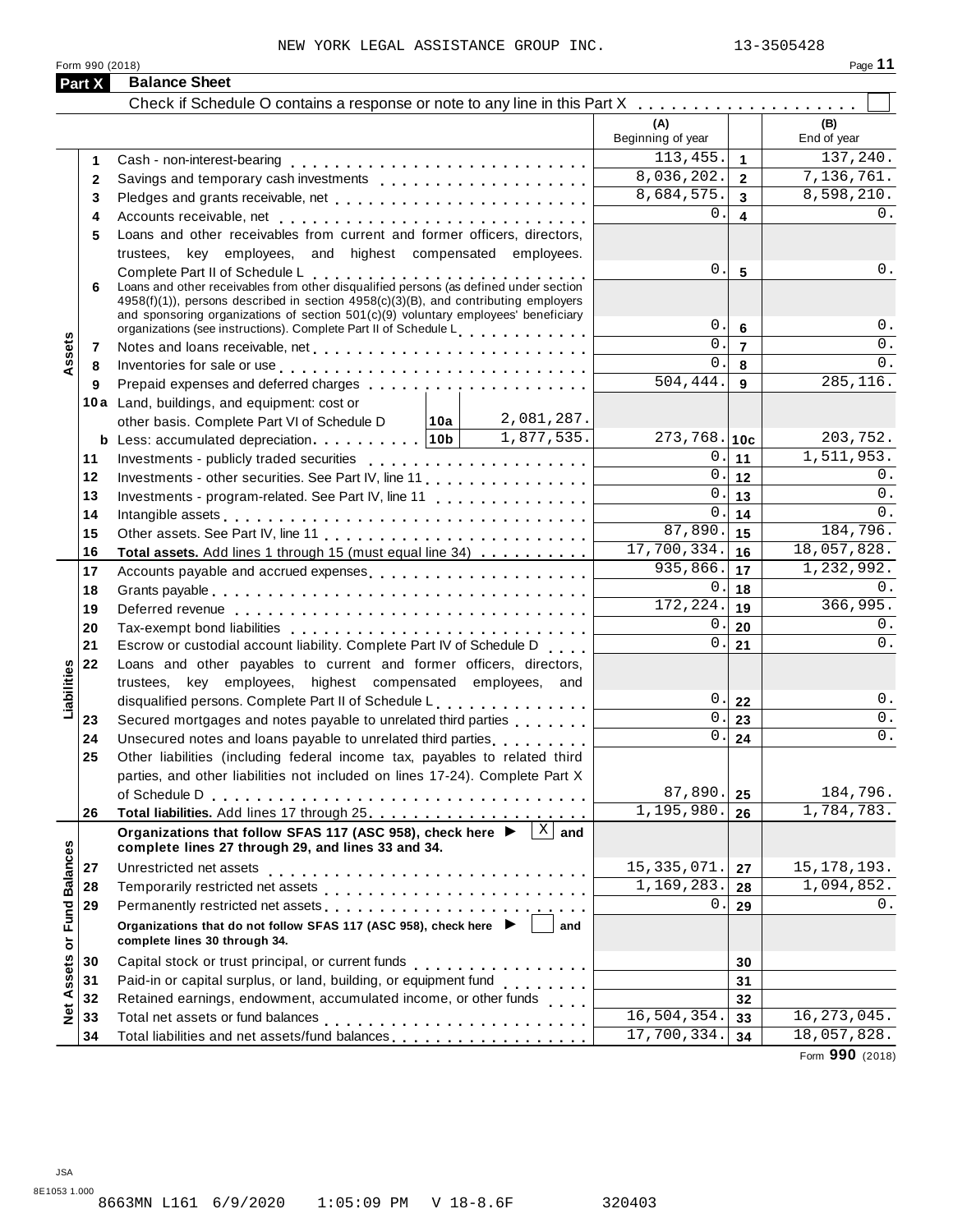NEW YORK LEGAL ASSISTANCE GROUP INC.  $13-3505428$ 

|             | Form 990 (2018)                                                                                                                                                                                                                                                                                                                                                   |                |                |              | Page 12 |
|-------------|-------------------------------------------------------------------------------------------------------------------------------------------------------------------------------------------------------------------------------------------------------------------------------------------------------------------------------------------------------------------|----------------|----------------|--------------|---------|
| Part XI     | <b>Reconciliation of Net Assets</b>                                                                                                                                                                                                                                                                                                                               |                |                |              |         |
|             |                                                                                                                                                                                                                                                                                                                                                                   |                |                |              |         |
| $\mathbf 1$ |                                                                                                                                                                                                                                                                                                                                                                   | $\mathbf{1}$   | 31, 458, 612.  |              |         |
| 2           | Total expenses (must equal Part IX, column (A), line 25)                                                                                                                                                                                                                                                                                                          | $\overline{2}$ | 31,705,074.    |              |         |
| 3           |                                                                                                                                                                                                                                                                                                                                                                   | $\overline{3}$ |                | $-246, 462.$ |         |
| 4           | Net assets or fund balances at beginning of year (must equal Part X, line 33, column (A))                                                                                                                                                                                                                                                                         | 4              | 16,504,354.    |              |         |
| 5           | Net unrealized gains (losses) on investments                                                                                                                                                                                                                                                                                                                      | 5              |                | 15, 153.     |         |
| 6           |                                                                                                                                                                                                                                                                                                                                                                   | 6              |                |              | $0$ .   |
| 7           |                                                                                                                                                                                                                                                                                                                                                                   | $\overline{7}$ |                |              | 0.      |
| 8           |                                                                                                                                                                                                                                                                                                                                                                   | 8              |                |              | 0.      |
| 9           | Other changes in net assets or fund balances (explain in Schedule O)                                                                                                                                                                                                                                                                                              | 9              |                |              | $0$ .   |
| 10          | Net assets or fund balances at end of year. Combine lines 3 through 9 (must equal Part X, line                                                                                                                                                                                                                                                                    |                |                |              |         |
|             |                                                                                                                                                                                                                                                                                                                                                                   | 10             | 16, 273, 045.  |              |         |
| Part XII    | <b>Financial Statements and Reporting</b>                                                                                                                                                                                                                                                                                                                         |                |                |              |         |
|             |                                                                                                                                                                                                                                                                                                                                                                   |                |                |              |         |
| 1           | $ X $ Accrual<br>Cash<br>Other<br>Accounting method used to prepare the Form 990:  <br>If the organization changed its method of accounting from a prior year or checked "Other," explain in<br>Schedule O.                                                                                                                                                       |                |                | Yes          | No      |
|             | 2a Were the organization's financial statements compiled or reviewed by an independent accountant?<br>If "Yes," check a box below to indicate whether the financial statements for the year were compiled or<br>reviewed on a separate basis, consolidated basis, or both:<br>Separate basis<br><b>Consolidated basis</b><br>Both consolidated and separate basis |                | 2a             |              | Χ       |
|             | <b>b</b> Were the organization's financial statements audited by an independent accountant?                                                                                                                                                                                                                                                                       |                | 2b             | X            |         |
|             | If "Yes," check a box below to indicate whether the financial statements for the year were audited on a<br>separate basis, consolidated basis, or both:<br>$\mathbf{x}$<br>Separate basis<br><b>Consolidated basis</b><br>Both consolidated and separate basis                                                                                                    |                |                |              |         |
|             | c If "Yes" to line 2a or 2b, does the organization have a committee that assumes responsibility for oversight                                                                                                                                                                                                                                                     |                |                | Χ            |         |
|             | of the audit, review, or compilation of its financial statements and selection of an independent accountant?                                                                                                                                                                                                                                                      |                | 2c             |              |         |
|             | If the organization changed either its oversight process or selection process during the tax year, explain in<br>Schedule O.                                                                                                                                                                                                                                      |                |                |              |         |
|             | 3a As a result of a federal award, was the organization required to undergo an audit or audits as set forth in                                                                                                                                                                                                                                                    |                |                |              |         |
|             |                                                                                                                                                                                                                                                                                                                                                                   |                | 3a             | X            |         |
|             | <b>b</b> If "Yes," did the organization undergo the required audit or audits? If the organization did not undergo the<br>required audit or audits, explain why in Schedule O and describe any steps taken to undergo such audits.                                                                                                                                 |                | 3 <sub>b</sub> | Х            |         |

Form **990** (2018)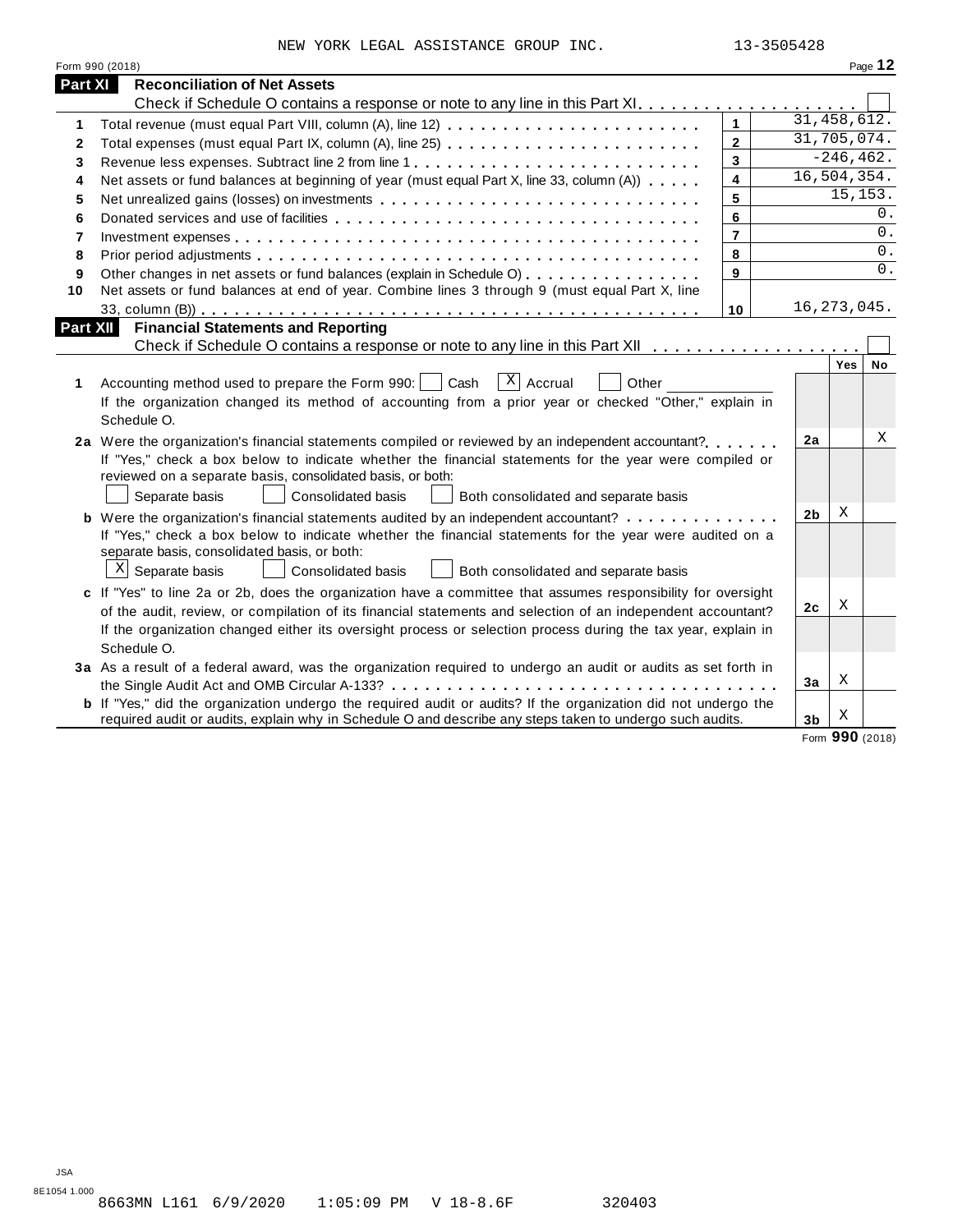| <b>SCHEDULE A</b> |  |  |                               |  |
|-------------------|--|--|-------------------------------|--|
|                   |  |  | $\sqrt{2}$ and and $\sqrt{2}$ |  |

# **CHEDULE A Public Charity Status and Public Support**  $\frac{\text{OMB No. 1545-0047}}{\text{OMB}}$

(Form 990 or 990-EZ) complete if the organization is a section 501(c)(3) organization or a section 4947(a)(1) nonexempt charitable trust.  $2018$ 

|                                                               |                                   |                                                            | Complete if the organization is a section 501(c)(3) organization or a section $4947(a)(1)$ nonexempt charitable trust. |     |                          |                                                                                                                                                                                                                                                                                                                                                                                                                                                                                                        | ZW IO                                                                                                                            |
|---------------------------------------------------------------|-----------------------------------|------------------------------------------------------------|------------------------------------------------------------------------------------------------------------------------|-----|--------------------------|--------------------------------------------------------------------------------------------------------------------------------------------------------------------------------------------------------------------------------------------------------------------------------------------------------------------------------------------------------------------------------------------------------------------------------------------------------------------------------------------------------|----------------------------------------------------------------------------------------------------------------------------------|
| Department of the Treasury<br><b>Internal Revenue Service</b> |                                   |                                                            | Attach to Form 990 or Form 990-EZ.<br>Go to www.irs.gov/Form990 for instructions and the latest information.           |     |                          |                                                                                                                                                                                                                                                                                                                                                                                                                                                                                                        | Open to Public<br>Inspection                                                                                                     |
| Name of the organization                                      |                                   |                                                            |                                                                                                                        |     |                          | <b>Employer identification number</b>                                                                                                                                                                                                                                                                                                                                                                                                                                                                  |                                                                                                                                  |
| NEW YORK LEGAL ASSISTANCE GROUP INC.                          |                                   |                                                            |                                                                                                                        |     |                          | 13-3505428                                                                                                                                                                                                                                                                                                                                                                                                                                                                                             |                                                                                                                                  |
| Part I                                                        |                                   |                                                            |                                                                                                                        |     |                          | Reason for Public Charity Status (All organizations must complete this part.) See instructions.                                                                                                                                                                                                                                                                                                                                                                                                        |                                                                                                                                  |
|                                                               |                                   |                                                            | The organization is not a private foundation because it is: (For lines 1 through 12, check only one box.)              |     |                          |                                                                                                                                                                                                                                                                                                                                                                                                                                                                                                        |                                                                                                                                  |
| 1                                                             |                                   |                                                            | A church, convention of churches, or association of churches described in section 170(b)(1)(A)(i).                     |     |                          |                                                                                                                                                                                                                                                                                                                                                                                                                                                                                                        |                                                                                                                                  |
| 2                                                             |                                   |                                                            | A school described in section 170(b)(1)(A)(ii). (Attach Schedule E (Form 990 or 990-EZ).)                              |     |                          |                                                                                                                                                                                                                                                                                                                                                                                                                                                                                                        |                                                                                                                                  |
| 3                                                             |                                   |                                                            | A hospital or a cooperative hospital service organization described in section 170(b)(1)(A)(iii).                      |     |                          |                                                                                                                                                                                                                                                                                                                                                                                                                                                                                                        |                                                                                                                                  |
| 4                                                             | hospital's name, city, and state: |                                                            |                                                                                                                        |     |                          | A medical research organization operated in conjunction with a hospital described in section 170(b)(1)(A)(iii). Enter the                                                                                                                                                                                                                                                                                                                                                                              |                                                                                                                                  |
| 5                                                             |                                   |                                                            |                                                                                                                        |     |                          |                                                                                                                                                                                                                                                                                                                                                                                                                                                                                                        | An organization operated for the benefit of a college or university owned or operated by a governmental unit described in        |
|                                                               |                                   | section 170(b)(1)(A)(iv). (Complete Part II.)              |                                                                                                                        |     |                          |                                                                                                                                                                                                                                                                                                                                                                                                                                                                                                        |                                                                                                                                  |
| 6                                                             |                                   |                                                            | A federal, state, or local government or governmental unit described in section 170(b)(1)(A)(v).                       |     |                          |                                                                                                                                                                                                                                                                                                                                                                                                                                                                                                        |                                                                                                                                  |
| X<br>7                                                        |                                   |                                                            |                                                                                                                        |     |                          |                                                                                                                                                                                                                                                                                                                                                                                                                                                                                                        | An organization that normally receives a substantial part of its support from a governmental unit or from the general public     |
|                                                               |                                   | described in section 170(b)(1)(A)(vi). (Complete Part II.) |                                                                                                                        |     |                          |                                                                                                                                                                                                                                                                                                                                                                                                                                                                                                        |                                                                                                                                  |
| 8                                                             |                                   |                                                            | A community trust described in section 170(b)(1)(A)(vi). (Complete Part II.)                                           |     |                          |                                                                                                                                                                                                                                                                                                                                                                                                                                                                                                        |                                                                                                                                  |
| 9                                                             |                                   |                                                            |                                                                                                                        |     |                          | An agricultural research organization described in section 170(b)(1)(A)(ix) operated in conjunction with a land-grant college                                                                                                                                                                                                                                                                                                                                                                          |                                                                                                                                  |
|                                                               |                                   |                                                            |                                                                                                                        |     |                          | or university or a non-land-grant college of agriculture (see instructions). Enter the name, city, and state of the college or                                                                                                                                                                                                                                                                                                                                                                         |                                                                                                                                  |
| university:                                                   |                                   |                                                            |                                                                                                                        |     |                          |                                                                                                                                                                                                                                                                                                                                                                                                                                                                                                        |                                                                                                                                  |
| 10                                                            |                                   |                                                            | acquired by the organization after June 30, 1975. See section 509(a)(2). (Complete Part III.)                          |     |                          | An organization that normally receives: (1) more than 331/3% of its support from contributions, membership fees, and gross<br>receipts from activities related to its exempt functions - subject to certain exceptions, and (2) no more than 331/3% of its<br>support from gross investment income and unrelated business taxable income (less section 511 tax) from businesses                                                                                                                        |                                                                                                                                  |
| 11                                                            |                                   |                                                            | An organization organized and operated exclusively to test for public safety. See section 509(a)(4).                   |     |                          |                                                                                                                                                                                                                                                                                                                                                                                                                                                                                                        |                                                                                                                                  |
| 12                                                            |                                   |                                                            |                                                                                                                        |     |                          |                                                                                                                                                                                                                                                                                                                                                                                                                                                                                                        | An organization organized and operated exclusively for the benefit of, to perform the functions of, or to carry out the purposes |
|                                                               |                                   |                                                            |                                                                                                                        |     |                          |                                                                                                                                                                                                                                                                                                                                                                                                                                                                                                        | of one or more publicly supported organizations described in section 509(a)(1) or section 509(a)(2). See section 509(a)(3).      |
|                                                               |                                   |                                                            |                                                                                                                        |     |                          |                                                                                                                                                                                                                                                                                                                                                                                                                                                                                                        | Check the box in lines 12a through 12d that describes the type of supporting organization and complete lines 12e, 12f, and 12g.  |
| a<br>b                                                        |                                   |                                                            | supporting organization. You must complete Part IV, Sections A and B.                                                  |     |                          | Type I. A supporting organization operated, supervised, or controlled by its supported organization(s), typically by giving<br>the supported organization(s) the power to regularly appoint or elect a majority of the directors or trustees of the<br>Type II. A supporting organization supervised or controlled in connection with its supported organization(s), by having<br>control or management of the supporting organization vested in the same persons that control or manage the supported |                                                                                                                                  |
|                                                               |                                   |                                                            | organization(s). You must complete Part IV, Sections A and C.                                                          |     |                          |                                                                                                                                                                                                                                                                                                                                                                                                                                                                                                        |                                                                                                                                  |
| c                                                             |                                   |                                                            |                                                                                                                        |     |                          | Type III functionally integrated. A supporting organization operated in connection with, and functionally integrated with,                                                                                                                                                                                                                                                                                                                                                                             |                                                                                                                                  |
|                                                               |                                   |                                                            | its supported organization(s) (see instructions). You must complete Part IV, Sections A, D, and E.                     |     |                          |                                                                                                                                                                                                                                                                                                                                                                                                                                                                                                        |                                                                                                                                  |
| d                                                             |                                   |                                                            |                                                                                                                        |     |                          | Type III non-functionally integrated. A supporting organization operated in connection with its supported organization(s)                                                                                                                                                                                                                                                                                                                                                                              |                                                                                                                                  |
|                                                               |                                   |                                                            |                                                                                                                        |     |                          | that is not functionally integrated. The organization generally must satisfy a distribution requirement and an attentiveness                                                                                                                                                                                                                                                                                                                                                                           |                                                                                                                                  |
|                                                               |                                   |                                                            | requirement (see instructions). You must complete Part IV, Sections A and D, and Part V.                               |     |                          |                                                                                                                                                                                                                                                                                                                                                                                                                                                                                                        |                                                                                                                                  |
| е                                                             |                                   |                                                            |                                                                                                                        |     |                          | Check this box if the organization received a written determination from the IRS that it is a Type I, Type II, Type III                                                                                                                                                                                                                                                                                                                                                                                |                                                                                                                                  |
|                                                               |                                   |                                                            | functionally integrated, or Type III non-functionally integrated supporting organization.                              |     |                          |                                                                                                                                                                                                                                                                                                                                                                                                                                                                                                        |                                                                                                                                  |
| t                                                             |                                   |                                                            | Provide the following information about the supported organization(s).                                                 |     |                          |                                                                                                                                                                                                                                                                                                                                                                                                                                                                                                        |                                                                                                                                  |
| g<br>(i) Name of supported organization                       |                                   | (ii) EIN                                                   | (iii) Type of organization                                                                                             |     | (iv) Is the organization | (v) Amount of monetary                                                                                                                                                                                                                                                                                                                                                                                                                                                                                 | (vi) Amount of                                                                                                                   |
|                                                               |                                   |                                                            | (described on lines 1-10                                                                                               |     | listed in your governing | support (see                                                                                                                                                                                                                                                                                                                                                                                                                                                                                           | other support (see                                                                                                               |
|                                                               |                                   |                                                            | above (see instructions))                                                                                              |     | document?                | instructions)                                                                                                                                                                                                                                                                                                                                                                                                                                                                                          | instructions)                                                                                                                    |
|                                                               |                                   |                                                            |                                                                                                                        | Yes | No                       |                                                                                                                                                                                                                                                                                                                                                                                                                                                                                                        |                                                                                                                                  |
| (A)                                                           |                                   |                                                            |                                                                                                                        |     |                          |                                                                                                                                                                                                                                                                                                                                                                                                                                                                                                        |                                                                                                                                  |
| (B)                                                           |                                   |                                                            |                                                                                                                        |     |                          |                                                                                                                                                                                                                                                                                                                                                                                                                                                                                                        |                                                                                                                                  |
| (C)                                                           |                                   |                                                            |                                                                                                                        |     |                          |                                                                                                                                                                                                                                                                                                                                                                                                                                                                                                        |                                                                                                                                  |
| (D)                                                           |                                   |                                                            |                                                                                                                        |     |                          |                                                                                                                                                                                                                                                                                                                                                                                                                                                                                                        |                                                                                                                                  |
| (E)                                                           |                                   |                                                            |                                                                                                                        |     |                          |                                                                                                                                                                                                                                                                                                                                                                                                                                                                                                        |                                                                                                                                  |
| Total                                                         |                                   |                                                            |                                                                                                                        |     |                          |                                                                                                                                                                                                                                                                                                                                                                                                                                                                                                        |                                                                                                                                  |
|                                                               |                                   |                                                            |                                                                                                                        |     |                          |                                                                                                                                                                                                                                                                                                                                                                                                                                                                                                        |                                                                                                                                  |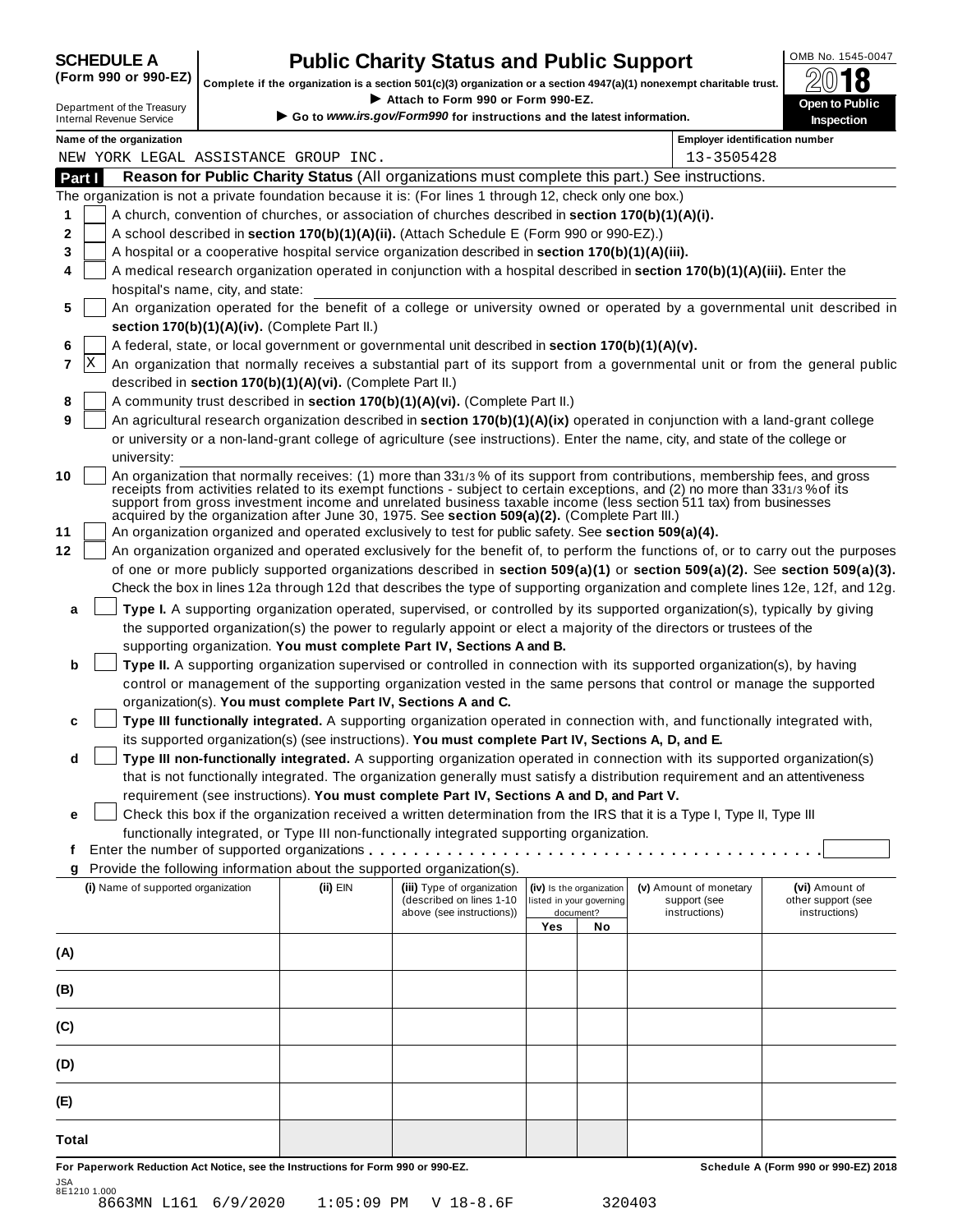**Support Schedule for Organizations Described in Sections 170(b)(1)(A)(iv) and 170(b)(1)(A)(vi)** (Complete only if you checked the box on line 5, 7, or 8 of Part I or if the organization failed to qualify under Part III. If the organization fails to qualify under the tests listed below, please complete Part III.) **Part II**

|                                                                                                                                                                                                                                                                                                                 | (a) 2014                                                                                                                                                                                            | (b) $2015$    | $(c)$ 2016                                                 | $(d)$ 2017  | (e) 2018                                                                               | (f) Total                                                                                                                                                                                                                                                                                                                                                                                                                                                                                                                                                                                                                                                                                                                                                                                                                                                                                                                                                                                                                                                                                                                                                                                                                                                                                                                                                                                                                                             |
|-----------------------------------------------------------------------------------------------------------------------------------------------------------------------------------------------------------------------------------------------------------------------------------------------------------------|-----------------------------------------------------------------------------------------------------------------------------------------------------------------------------------------------------|---------------|------------------------------------------------------------|-------------|----------------------------------------------------------------------------------------|-------------------------------------------------------------------------------------------------------------------------------------------------------------------------------------------------------------------------------------------------------------------------------------------------------------------------------------------------------------------------------------------------------------------------------------------------------------------------------------------------------------------------------------------------------------------------------------------------------------------------------------------------------------------------------------------------------------------------------------------------------------------------------------------------------------------------------------------------------------------------------------------------------------------------------------------------------------------------------------------------------------------------------------------------------------------------------------------------------------------------------------------------------------------------------------------------------------------------------------------------------------------------------------------------------------------------------------------------------------------------------------------------------------------------------------------------------|
| Gifts,<br>grants,<br>contributions.<br>and<br>membership fees received. (Do not<br>include any "unusual grants.")                                                                                                                                                                                               | 22,866,318.                                                                                                                                                                                         | 23, 392, 652. | 26, 106, 173.                                              | 27,872,689. | 30, 429, 585.                                                                          | 130,667,417.                                                                                                                                                                                                                                                                                                                                                                                                                                                                                                                                                                                                                                                                                                                                                                                                                                                                                                                                                                                                                                                                                                                                                                                                                                                                                                                                                                                                                                          |
| Tax<br>revenues<br>levied<br>for<br>the<br>organization's benefit and either paid<br>to or expended on its behalf                                                                                                                                                                                               |                                                                                                                                                                                                     |               |                                                            |             |                                                                                        | 0.                                                                                                                                                                                                                                                                                                                                                                                                                                                                                                                                                                                                                                                                                                                                                                                                                                                                                                                                                                                                                                                                                                                                                                                                                                                                                                                                                                                                                                                    |
| The value of services or facilities<br>furnished by a governmental unit to the<br>organization without charge                                                                                                                                                                                                   |                                                                                                                                                                                                     |               |                                                            |             |                                                                                        | 0.                                                                                                                                                                                                                                                                                                                                                                                                                                                                                                                                                                                                                                                                                                                                                                                                                                                                                                                                                                                                                                                                                                                                                                                                                                                                                                                                                                                                                                                    |
| Total. Add lines 1 through 3                                                                                                                                                                                                                                                                                    | 22,866,318.                                                                                                                                                                                         | 23, 392, 652. | 26, 106, 173.                                              | 27,872,689. | 30, 429, 585.                                                                          | 130,667,417.                                                                                                                                                                                                                                                                                                                                                                                                                                                                                                                                                                                                                                                                                                                                                                                                                                                                                                                                                                                                                                                                                                                                                                                                                                                                                                                                                                                                                                          |
| The portion of total contributions by<br>each<br>person<br>(other<br>than<br>a<br>governmental<br>unit<br>publicly<br>or<br>supported organization) included on<br>line 1 that exceeds 2% of the amount                                                                                                         |                                                                                                                                                                                                     |               |                                                            |             |                                                                                        | 0.                                                                                                                                                                                                                                                                                                                                                                                                                                                                                                                                                                                                                                                                                                                                                                                                                                                                                                                                                                                                                                                                                                                                                                                                                                                                                                                                                                                                                                                    |
| Public support. Subtract line 5 from line 4                                                                                                                                                                                                                                                                     |                                                                                                                                                                                                     |               |                                                            |             |                                                                                        | 130,667,417.                                                                                                                                                                                                                                                                                                                                                                                                                                                                                                                                                                                                                                                                                                                                                                                                                                                                                                                                                                                                                                                                                                                                                                                                                                                                                                                                                                                                                                          |
|                                                                                                                                                                                                                                                                                                                 |                                                                                                                                                                                                     |               |                                                            |             |                                                                                        |                                                                                                                                                                                                                                                                                                                                                                                                                                                                                                                                                                                                                                                                                                                                                                                                                                                                                                                                                                                                                                                                                                                                                                                                                                                                                                                                                                                                                                                       |
|                                                                                                                                                                                                                                                                                                                 | (a) $2014$                                                                                                                                                                                          | (b) $2015$    | $(c)$ 2016                                                 | $(d)$ 2017  | (e) 2018                                                                               | (f) Total                                                                                                                                                                                                                                                                                                                                                                                                                                                                                                                                                                                                                                                                                                                                                                                                                                                                                                                                                                                                                                                                                                                                                                                                                                                                                                                                                                                                                                             |
| Amounts from line 4                                                                                                                                                                                                                                                                                             | 22,866,318.                                                                                                                                                                                         | 23, 392, 652. | 26, 106, 173                                               | 27,872,689  | 30, 429, 585.                                                                          | 130,667,417.                                                                                                                                                                                                                                                                                                                                                                                                                                                                                                                                                                                                                                                                                                                                                                                                                                                                                                                                                                                                                                                                                                                                                                                                                                                                                                                                                                                                                                          |
| Gross income from interest. dividends.<br>payments received on securities loans,<br>rents, royalties, and income from<br>similar sources experiences                                                                                                                                                            | 95,257.                                                                                                                                                                                             | 6,449.        | 6,192                                                      | 5,444.      | 57,704.                                                                                | 171,046.                                                                                                                                                                                                                                                                                                                                                                                                                                                                                                                                                                                                                                                                                                                                                                                                                                                                                                                                                                                                                                                                                                                                                                                                                                                                                                                                                                                                                                              |
| Net income from unrelated business<br>activities, whether or not the business<br>is regularly carried on the control of the control of the control of the control of the control of the control of the control of the control of the control of the control of the control of the control of the control of the |                                                                                                                                                                                                     |               |                                                            |             |                                                                                        | 0.                                                                                                                                                                                                                                                                                                                                                                                                                                                                                                                                                                                                                                                                                                                                                                                                                                                                                                                                                                                                                                                                                                                                                                                                                                                                                                                                                                                                                                                    |
| Other income. Do not include gain or<br>loss from the sale of capital assets<br>(Explain in Part VI.) ATCH 1                                                                                                                                                                                                    | 6, 144.                                                                                                                                                                                             | 1,770,917.    | 34,917.                                                    | 211,297.    | 155,919.                                                                               | 2,179,194.                                                                                                                                                                                                                                                                                                                                                                                                                                                                                                                                                                                                                                                                                                                                                                                                                                                                                                                                                                                                                                                                                                                                                                                                                                                                                                                                                                                                                                            |
| Total support. Add lines 7 through 10                                                                                                                                                                                                                                                                           |                                                                                                                                                                                                     |               |                                                            |             |                                                                                        | 133,017,657.                                                                                                                                                                                                                                                                                                                                                                                                                                                                                                                                                                                                                                                                                                                                                                                                                                                                                                                                                                                                                                                                                                                                                                                                                                                                                                                                                                                                                                          |
|                                                                                                                                                                                                                                                                                                                 |                                                                                                                                                                                                     |               |                                                            |             |                                                                                        |                                                                                                                                                                                                                                                                                                                                                                                                                                                                                                                                                                                                                                                                                                                                                                                                                                                                                                                                                                                                                                                                                                                                                                                                                                                                                                                                                                                                                                                       |
|                                                                                                                                                                                                                                                                                                                 |                                                                                                                                                                                                     |               |                                                            |             |                                                                                        |                                                                                                                                                                                                                                                                                                                                                                                                                                                                                                                                                                                                                                                                                                                                                                                                                                                                                                                                                                                                                                                                                                                                                                                                                                                                                                                                                                                                                                                       |
|                                                                                                                                                                                                                                                                                                                 |                                                                                                                                                                                                     |               |                                                            |             |                                                                                        |                                                                                                                                                                                                                                                                                                                                                                                                                                                                                                                                                                                                                                                                                                                                                                                                                                                                                                                                                                                                                                                                                                                                                                                                                                                                                                                                                                                                                                                       |
|                                                                                                                                                                                                                                                                                                                 |                                                                                                                                                                                                     |               |                                                            |             |                                                                                        | 98.23%                                                                                                                                                                                                                                                                                                                                                                                                                                                                                                                                                                                                                                                                                                                                                                                                                                                                                                                                                                                                                                                                                                                                                                                                                                                                                                                                                                                                                                                |
|                                                                                                                                                                                                                                                                                                                 |                                                                                                                                                                                                     |               |                                                            |             |                                                                                        | 98.14%                                                                                                                                                                                                                                                                                                                                                                                                                                                                                                                                                                                                                                                                                                                                                                                                                                                                                                                                                                                                                                                                                                                                                                                                                                                                                                                                                                                                                                                |
|                                                                                                                                                                                                                                                                                                                 |                                                                                                                                                                                                     |               |                                                            |             |                                                                                        |                                                                                                                                                                                                                                                                                                                                                                                                                                                                                                                                                                                                                                                                                                                                                                                                                                                                                                                                                                                                                                                                                                                                                                                                                                                                                                                                                                                                                                                       |
|                                                                                                                                                                                                                                                                                                                 |                                                                                                                                                                                                     |               |                                                            |             |                                                                                        | Χ                                                                                                                                                                                                                                                                                                                                                                                                                                                                                                                                                                                                                                                                                                                                                                                                                                                                                                                                                                                                                                                                                                                                                                                                                                                                                                                                                                                                                                                     |
|                                                                                                                                                                                                                                                                                                                 |                                                                                                                                                                                                     |               |                                                            |             |                                                                                        |                                                                                                                                                                                                                                                                                                                                                                                                                                                                                                                                                                                                                                                                                                                                                                                                                                                                                                                                                                                                                                                                                                                                                                                                                                                                                                                                                                                                                                                       |
|                                                                                                                                                                                                                                                                                                                 |                                                                                                                                                                                                     |               |                                                            |             |                                                                                        |                                                                                                                                                                                                                                                                                                                                                                                                                                                                                                                                                                                                                                                                                                                                                                                                                                                                                                                                                                                                                                                                                                                                                                                                                                                                                                                                                                                                                                                       |
|                                                                                                                                                                                                                                                                                                                 |                                                                                                                                                                                                     |               |                                                            |             |                                                                                        |                                                                                                                                                                                                                                                                                                                                                                                                                                                                                                                                                                                                                                                                                                                                                                                                                                                                                                                                                                                                                                                                                                                                                                                                                                                                                                                                                                                                                                                       |
|                                                                                                                                                                                                                                                                                                                 |                                                                                                                                                                                                     |               |                                                            |             |                                                                                        |                                                                                                                                                                                                                                                                                                                                                                                                                                                                                                                                                                                                                                                                                                                                                                                                                                                                                                                                                                                                                                                                                                                                                                                                                                                                                                                                                                                                                                                       |
|                                                                                                                                                                                                                                                                                                                 |                                                                                                                                                                                                     |               |                                                            |             |                                                                                        |                                                                                                                                                                                                                                                                                                                                                                                                                                                                                                                                                                                                                                                                                                                                                                                                                                                                                                                                                                                                                                                                                                                                                                                                                                                                                                                                                                                                                                                       |
|                                                                                                                                                                                                                                                                                                                 |                                                                                                                                                                                                     |               |                                                            |             |                                                                                        |                                                                                                                                                                                                                                                                                                                                                                                                                                                                                                                                                                                                                                                                                                                                                                                                                                                                                                                                                                                                                                                                                                                                                                                                                                                                                                                                                                                                                                                       |
|                                                                                                                                                                                                                                                                                                                 |                                                                                                                                                                                                     |               |                                                            |             |                                                                                        |                                                                                                                                                                                                                                                                                                                                                                                                                                                                                                                                                                                                                                                                                                                                                                                                                                                                                                                                                                                                                                                                                                                                                                                                                                                                                                                                                                                                                                                       |
|                                                                                                                                                                                                                                                                                                                 |                                                                                                                                                                                                     |               |                                                            |             |                                                                                        |                                                                                                                                                                                                                                                                                                                                                                                                                                                                                                                                                                                                                                                                                                                                                                                                                                                                                                                                                                                                                                                                                                                                                                                                                                                                                                                                                                                                                                                       |
|                                                                                                                                                                                                                                                                                                                 |                                                                                                                                                                                                     |               |                                                            |             |                                                                                        |                                                                                                                                                                                                                                                                                                                                                                                                                                                                                                                                                                                                                                                                                                                                                                                                                                                                                                                                                                                                                                                                                                                                                                                                                                                                                                                                                                                                                                                       |
|                                                                                                                                                                                                                                                                                                                 |                                                                                                                                                                                                     |               |                                                            |             |                                                                                        |                                                                                                                                                                                                                                                                                                                                                                                                                                                                                                                                                                                                                                                                                                                                                                                                                                                                                                                                                                                                                                                                                                                                                                                                                                                                                                                                                                                                                                                       |
|                                                                                                                                                                                                                                                                                                                 |                                                                                                                                                                                                     |               |                                                            |             |                                                                                        |                                                                                                                                                                                                                                                                                                                                                                                                                                                                                                                                                                                                                                                                                                                                                                                                                                                                                                                                                                                                                                                                                                                                                                                                                                                                                                                                                                                                                                                       |
|                                                                                                                                                                                                                                                                                                                 | <b>Section A. Public Support</b><br>Calendar year (or fiscal year beginning in) ▶<br>shown on line 11, column (f)<br><b>Section B. Total Support</b><br>Calendar year (or fiscal year beginning in) |               | <b>Section C. Computation of Public Support Percentage</b> |             | Public support percentage for 2018 (line 6, column (f) divided by line 11, column (f). | First five years. If the Form 990 is for the organization's first, second, third, fourth, or fifth tax year as a section 501(c)(3)<br>14<br>16a 331/3% support test - 2018. If the organization did not check the box on line 13, and line 14 is 331/3% or more, check this<br>b 331/3% support test - 2017. If the organization did not check a box on line 13 or 16a, and line 15 is 331/3% or more, check<br>this box and stop here. The organization qualifies as a publicly supported organization $\ldots \ldots \ldots \ldots \ldots \ldots$<br>17a 10%-facts-and-circumstances test - 2018. If the organization did not check a box on line 13, 16a, or 16b, and line 14 is<br>10% or more, and if the organization meets the "facts-and-circumstances" test, check this box and stop here. Explain in<br>Part VI how the organization meets the "facts-and-circumstances" test. The organization qualifies as a publicly supported<br>b 10%-facts-and-circumstances test - 2017. If the organization did not check a box on line 13, 16a, 16b, or 17a, and line<br>15 is 10% or more, and if the organization meets the "facts-and-circumstances" test, check this box and stop here.<br>Explain in Part VI how the organization meets the "facts-and-circumstances" test. The organization qualifies as a publicly<br>Private foundation. If the organization did not check a box on line 13, 16a, 16b, 17a, or 17b, check this box and see |

**Schedule A (Form 990 or 990-EZ) 2018**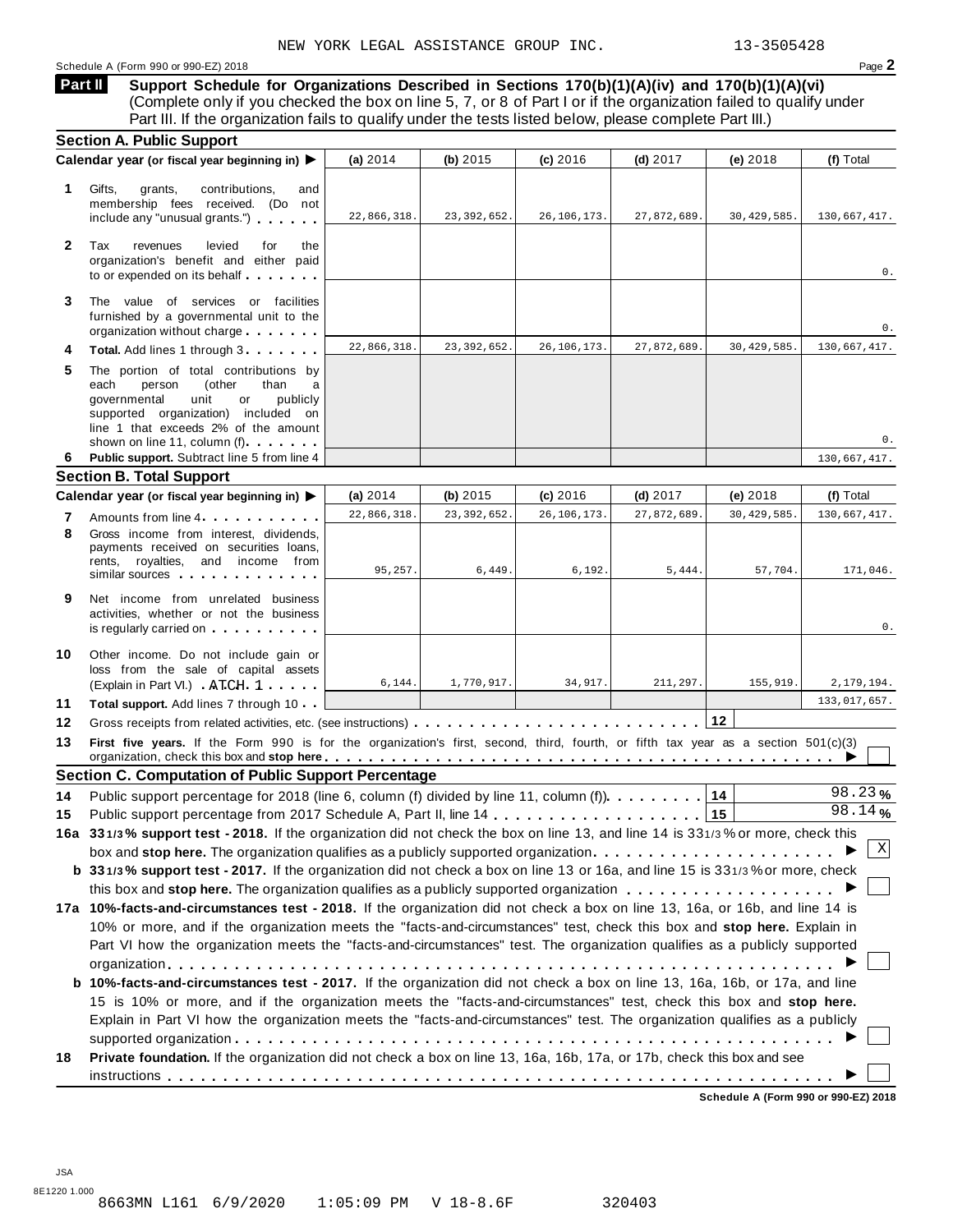#### Schedule <sup>A</sup> (Form <sup>990</sup> or 990-EZ) <sup>2018</sup> Page **3**

**Support Schedule for Organizations Described in Section 509(a)(2) Part III**

(Complete only if you checked the box on line 10 of Part I or if the organization failed to qualify under Part II. If the organization fails to qualify under the tests listed below, please complete Part II.)

|                                  | Calendar year (or fiscal year beginning in) $\blacktriangleright$                                                                                                                                                                                                     | (a) 2014   | (b) $2015$ | (c) 2016   | $(d)$ 2017 | $(e)$ 2018 | (f) Total        |
|----------------------------------|-----------------------------------------------------------------------------------------------------------------------------------------------------------------------------------------------------------------------------------------------------------------------|------------|------------|------------|------------|------------|------------------|
|                                  | 1 Gifts, grants, contributions, and membership fees                                                                                                                                                                                                                   |            |            |            |            |            |                  |
|                                  | received. (Do not include any "unusual grants.")                                                                                                                                                                                                                      |            |            |            |            |            |                  |
| 2                                | Gross receipts from admissions, merchandise                                                                                                                                                                                                                           |            |            |            |            |            |                  |
|                                  | sold or services performed, or facilities                                                                                                                                                                                                                             |            |            |            |            |            |                  |
|                                  | furnished in any activity that is related to the                                                                                                                                                                                                                      |            |            |            |            |            |                  |
|                                  | organization's tax-exempt purpose                                                                                                                                                                                                                                     |            |            |            |            |            |                  |
| 3                                | Gross receipts from activities that are not an                                                                                                                                                                                                                        |            |            |            |            |            |                  |
|                                  | unrelated trade or business under section 513 -                                                                                                                                                                                                                       |            |            |            |            |            |                  |
| 4                                | Tax<br>revenues<br>levied<br>for<br>the                                                                                                                                                                                                                               |            |            |            |            |            |                  |
|                                  | organization's benefit and either paid to                                                                                                                                                                                                                             |            |            |            |            |            |                  |
|                                  | or expended on its behalf <b>contained</b> by the set of the set of the set of the set of the set of the set of the set of the set of the set of the set of the set of the set of the set of the set of the set of the set of the s                                   |            |            |            |            |            |                  |
| 5                                | The value of services or facilities                                                                                                                                                                                                                                   |            |            |            |            |            |                  |
|                                  | furnished by a governmental unit to the                                                                                                                                                                                                                               |            |            |            |            |            |                  |
|                                  | organization without charge                                                                                                                                                                                                                                           |            |            |            |            |            |                  |
| 6                                | <b>Total.</b> Add lines 1 through 5                                                                                                                                                                                                                                   |            |            |            |            |            |                  |
|                                  | 7a Amounts included on lines 1, 2, and 3                                                                                                                                                                                                                              |            |            |            |            |            |                  |
|                                  | received from disqualified persons                                                                                                                                                                                                                                    |            |            |            |            |            |                  |
|                                  | Amounts included on lines 2 and 3<br>received from other than disqualified                                                                                                                                                                                            |            |            |            |            |            |                  |
|                                  | persons that exceed the greater of \$5,000                                                                                                                                                                                                                            |            |            |            |            |            |                  |
|                                  | or 1% of the amount on line 13 for the year                                                                                                                                                                                                                           |            |            |            |            |            |                  |
|                                  | c Add lines $7a$ and $7b$                                                                                                                                                                                                                                             |            |            |            |            |            |                  |
| 8                                | <b>Public support.</b> (Subtract line 7c from                                                                                                                                                                                                                         |            |            |            |            |            |                  |
|                                  | $line 6.)$ $\ldots$ $\ldots$ $\ldots$ $\ldots$ $\ldots$                                                                                                                                                                                                               |            |            |            |            |            |                  |
|                                  | <b>Section B. Total Support</b>                                                                                                                                                                                                                                       |            |            |            |            |            |                  |
|                                  | Calendar year (or fiscal year beginning in) ▶                                                                                                                                                                                                                         | (a) $2014$ | (b) 2015   | $(c)$ 2016 | (d) $2017$ | $(e)$ 2018 | (f) Total        |
| 9                                | Amounts from line 6.                                                                                                                                                                                                                                                  |            |            |            |            |            |                  |
|                                  | 10 a Gross income from interest, dividends,                                                                                                                                                                                                                           |            |            |            |            |            |                  |
|                                  | payments received on securities loans,                                                                                                                                                                                                                                |            |            |            |            |            |                  |
|                                  | rents, royalties, and income from similar<br>$sources$                                                                                                                                                                                                                |            |            |            |            |            |                  |
|                                  | <b>b</b> Unrelated business taxable income (less                                                                                                                                                                                                                      |            |            |            |            |            |                  |
|                                  | section 511 taxes) from businesses                                                                                                                                                                                                                                    |            |            |            |            |            |                  |
|                                  | acquired after June 30, 1975                                                                                                                                                                                                                                          |            |            |            |            |            |                  |
|                                  | c Add lines 10a and 10b                                                                                                                                                                                                                                               |            |            |            |            |            |                  |
| 11                               | Net income from unrelated business                                                                                                                                                                                                                                    |            |            |            |            |            |                  |
|                                  | activities not included in line 10b,                                                                                                                                                                                                                                  |            |            |            |            |            |                  |
|                                  | whether or not the business is regularly                                                                                                                                                                                                                              |            |            |            |            |            |                  |
|                                  | carried on entering the entering term in the care in the case of the case of the case of the case of the case o                                                                                                                                                       |            |            |            |            |            |                  |
| 12                               | Other income. Do not include gain or                                                                                                                                                                                                                                  |            |            |            |            |            |                  |
|                                  | loss from the sale of capital assets                                                                                                                                                                                                                                  |            |            |            |            |            |                  |
|                                  |                                                                                                                                                                                                                                                                       |            |            |            |            |            |                  |
|                                  | (Explain in Part VI.) <b>All Accords</b>                                                                                                                                                                                                                              |            |            |            |            |            |                  |
| 13                               | Total support. (Add lines 9, 10c, 11,                                                                                                                                                                                                                                 |            |            |            |            |            |                  |
|                                  | and $12.$ ) $\cdots$ $\cdots$ $\cdots$ $\cdots$ $\cdots$                                                                                                                                                                                                              |            |            |            |            |            |                  |
|                                  | First five years. If the Form 990 is for the organization's first, second, third, fourth, or fifth tax year as a section 501(c)(3)                                                                                                                                    |            |            |            |            |            |                  |
|                                  |                                                                                                                                                                                                                                                                       |            |            |            |            |            |                  |
|                                  | <b>Section C. Computation of Public Support Percentage</b>                                                                                                                                                                                                            |            |            |            |            |            |                  |
|                                  | Public support percentage for 2018 (line 8, column (f), divided by line 13, column (f) [1] [1] $\ldots$ [1] $\ldots$ [1] $\ldots$ [1] $\ldots$ [1] $\ldots$ [1] $\ldots$ [1] $\ldots$ [1] $\ldots$ [1] $\ldots$ [1] $\ldots$ [1] $\ldots$ [1] $\ldots$ [1] $\ldots$ [ |            |            |            |            | 15         |                  |
|                                  | Public support percentage from 2017 Schedule A, Part III, line 15                                                                                                                                                                                                     |            |            |            |            | 16         |                  |
|                                  | Section D. Computation of Investment Income Percentage                                                                                                                                                                                                                |            |            |            |            |            |                  |
|                                  | Investment income percentage for 2018 (line 10c, column (f), divided by line 13, column (f)), $\ldots$ , , , , , , ,                                                                                                                                                  |            |            |            |            | 17         |                  |
|                                  |                                                                                                                                                                                                                                                                       |            |            |            |            | 18         |                  |
|                                  | 19a 331/3% support tests - 2018. If the organization did not check the box on line 14, and line 15 is more than 331/3%, and line                                                                                                                                      |            |            |            |            |            | %<br>%<br>%<br>% |
|                                  | 17 is not more than 331/3%, check this box and stop here. The organization qualifies as a publicly supported organization                                                                                                                                             |            |            |            |            |            |                  |
|                                  | <b>b</b> 331/3% support tests - 2017. If the organization did not check a box on line 14 or line 19a, and line 16 is more than 331/3%, and                                                                                                                            |            |            |            |            |            |                  |
| 14<br>15<br>16<br>17<br>18<br>20 | line 18 is not more than 331/3%, check this box and stop here. The organization qualifies as a publicly supported organization<br>Private foundation. If the organization did not check a box on line 14, 19a, or 19b, check this box and see instructions ▶          |            |            |            |            |            |                  |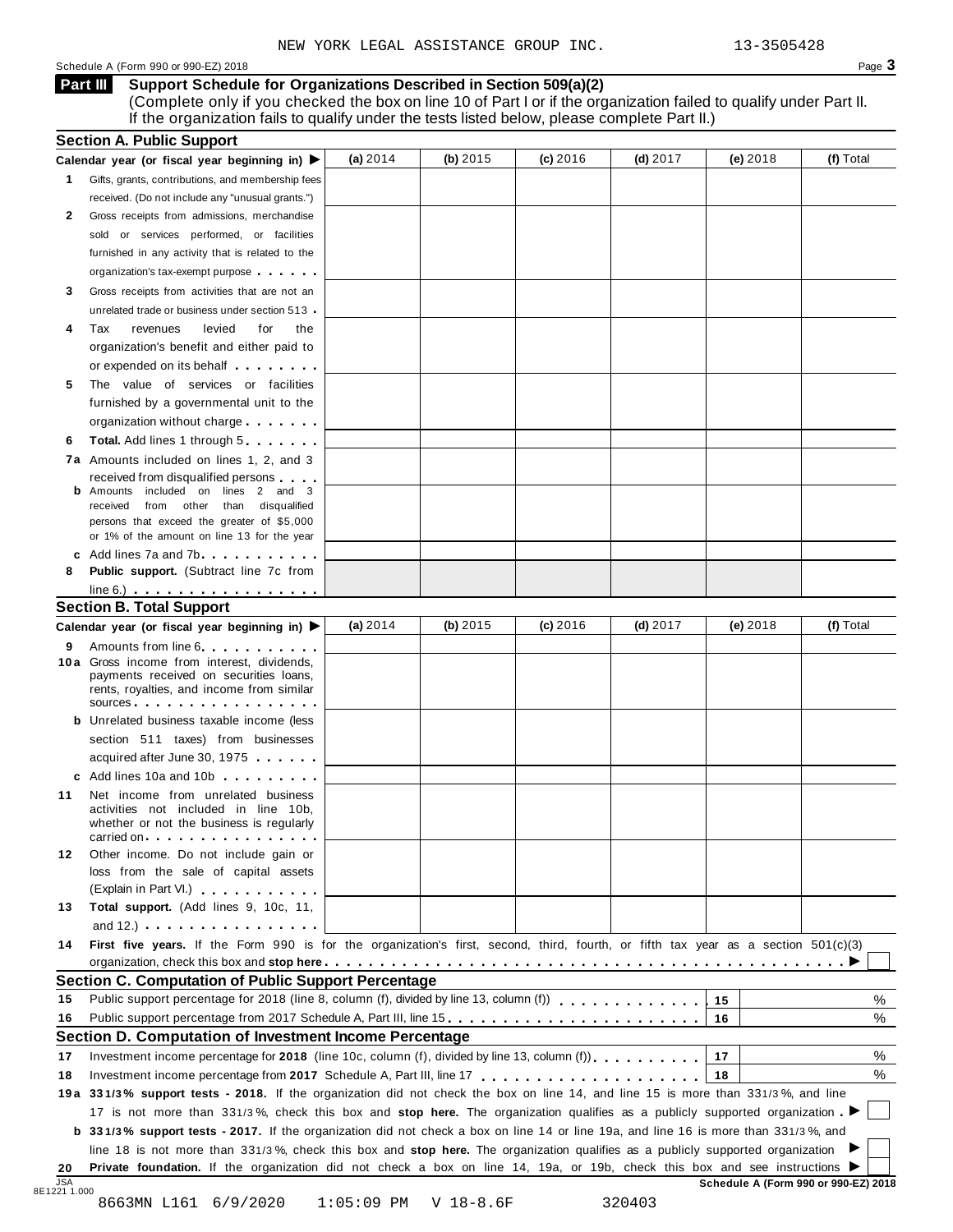**Yes No**

**2**

**3a**

**3b**

**3c**

**4a**

**4b**

**4c**

**5a**

**5b 5c**

**6**

**7**

**8**

**9a**

**9b**

**9c**

**10a**

### **Part IV Supporting Organizations**

(Complete only if you checked a box in line 12 on Part I. If you checked 12a of Part I, complete Sections A and B. If you checked 12b of Part I, complete Sections A and C. If you checked 12c of Part I, complete Sections A, D, and E. If you checked 12d of Part I, complete Sections A and D, and complete Part V.)

## **Section A. All Supporting Organizations**

- **1** Are all of the organization's supported organizations listed by name in the organization's governing documents? *If "No," describe in Part VI how the supported organizations are designated. If designated by class or purpose, describe the designation. If historic and continuing relationship, explain.* **1**
- **2** Did the organization have any supported organization that does not have an IRS determination of status under section 509(a)(1) or (2)? *If"Yes," explain in Part VI how the organization determined that the supported organization was described in section 509(a)(1) or (2).*
- **3 a** Did the organization have a supported organization described in section 501(c)(4), (5), or (6)? *If "Yes," answer (b) and (c) below.*
- **b** Did the organization confirm that each supported organization qualified under section 501(c)(4), (5), or (6) and | satisfied the public support tests under section 509(a)(2)? *If "Yes," describe in Part VI when and how the organization made the determination.*
- **c** Did the organization ensure that all support to such organizations was used exclusively for section 170(c)(2)(B) purposes? *If"Yes," explain in Part VI what controls the organization put in place to ensure such use.*
- **4 a** Was any supported organization not organized in the United States ("foreign supported organization")? *If "Yes," and if you checked 12a or 12b in Part I, answer (b) and (c) below.*
- **b** Did the organization have ultimate control and discretion in deciding whether to make grants to the foreign | supported organization? *If "Yes," describe in Part VI how the organization had such control and discretion despite being controlled or supervised by or in connection with its supported organizations.*
- **c** Did the organization support any foreign supported organization that does not have an IRS determination | under sections 501(c)(3) and 509(a)(1) or (2)? *If "Yes," explain in Part VI what controls the organization used to ensure that all support to the foreign supported organization was used exclusively for section 170(c)(2)(B) purposes.*
- **5 a** Did the organization add, substitute, or remove any supported organizations during the tax year? *If "Yes,"* answer (b) and (c) below (if applicable). Also, provide detail in Part VI, including (i) the names and EIN *numbers of the supported organizations added, substituted, or removed; (ii) the reasons for each such action;* (iii) the authority under the organization's organizing document authorizing such action; and (iv) how the action *was accomplished (such as by amendment to the organizing document).*
- **b Type I or Type II only.** Was any added or substituted supported organization part of a class already designated in the organization's organizing document?
- **c Substitutions only.** Was the substitution the result of an event beyond the organization's control?
- **6** Did the organization provide support (whether in the form of grants or the provision of services or facilities) to anyone other than (i) its supported organizations, (ii) individuals that are part of the charitable class benefited by one or more of its supported organizations, or (iii) other supporting organizations that also support or benefit one or more of the filing organization's supported organizations? *If"Yes," provide detail in Part VI.*
- **7** Did the organization provide a grant, loan, compensation, or other similar payment to a substantial contributor (as defined in section 4958(c)(3)(C)), a family member of a substantial contributor, or a 35% controlled entity with regard to a substantial contributor? *If"Yes," complete Part I of Schedule L (Form 990 or 990-EZ).*
- **8** Did the organization make a loan to a disqualified person (as defined in section 4958) not described in line 7? *If "Yes," complete Part I of Schedule L (Form 990 or 990-EZ).*
- **9a** Was the organization controlled directly or indirectly at any time during the tax year by one or more | disqualified persons as defined in section 4946 (other than foundation managers and organizations described in section 509(a)(1) or (2))? *If"Yes," provide detail in Part VI.*
- **b** Did one or more disqualified persons (as defined in line 9a) hold a controlling interest in any entity in which | the supporting organization had an interest? *If"Yes," provide detail in Part VI.*
- **c** Did a disqualified person (as defined in line 9a) have an ownership interest in, or derive any personal benefit from, assets in which the supporting organization also had an interest? *If"Yes," provide detail in Part VI.*
- **10a** Was the organization subject to the excess business holdings rules of section 4943 because of section | 4943(f) (regarding certain Type II supporting organizations, and all Type III non-functionally integrated supporting organizations)? *If"Yes," answer 10b below.*
	- **b** Did the organization have any excess business holdings in the tax year? *(Use Schedule C, Form 4720, to determine whether the organization had excess business holdings.)*

**10b Schedule A (Form 990 or 990-EZ) 2018**

JSA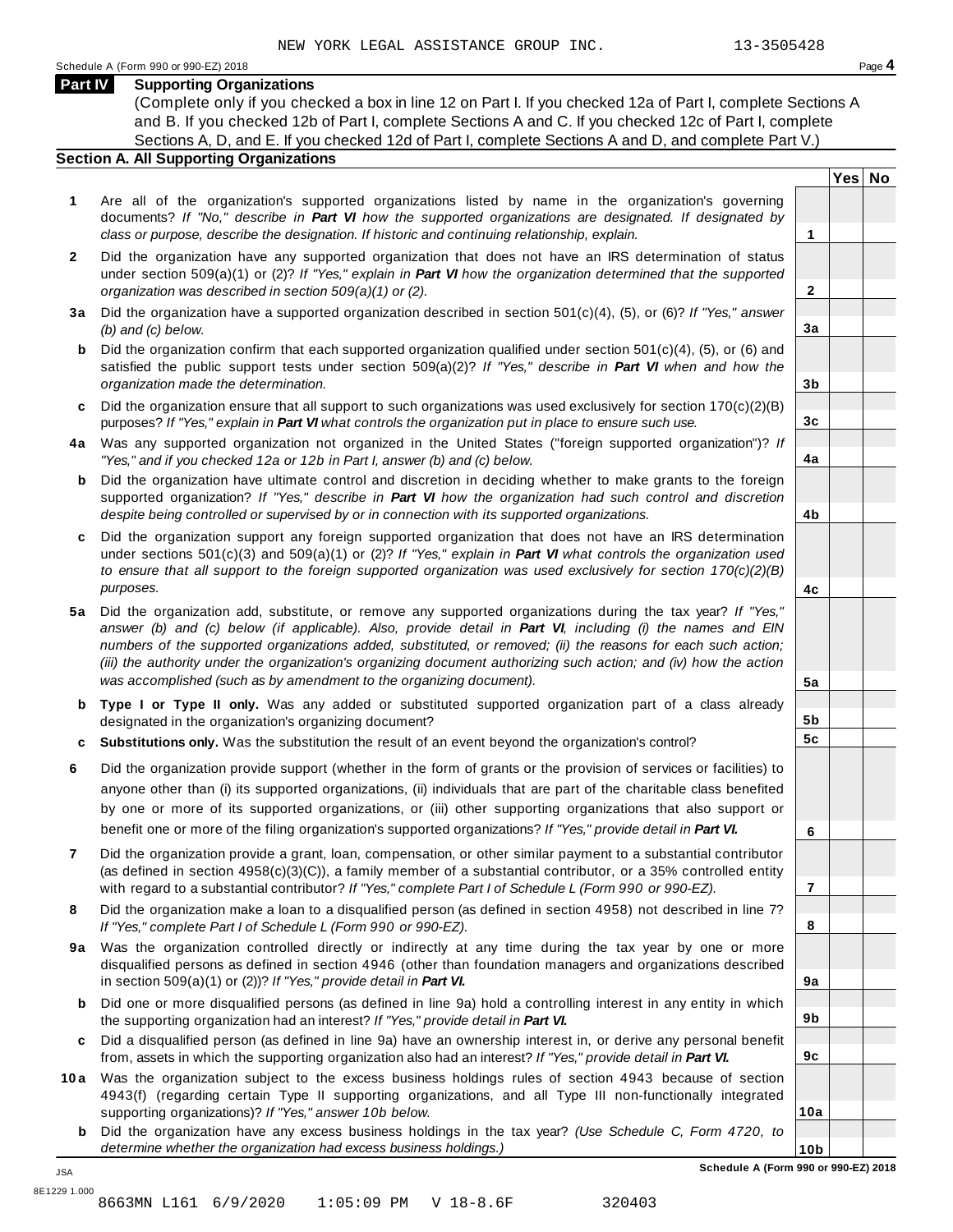|                | Schedule A (Form 990 or 990-EZ) 2018                                                                                                                                                                                                                                                                                                                          |                        |        | Page 5 |
|----------------|---------------------------------------------------------------------------------------------------------------------------------------------------------------------------------------------------------------------------------------------------------------------------------------------------------------------------------------------------------------|------------------------|--------|--------|
| <b>Part IV</b> | <b>Supporting Organizations (continued)</b>                                                                                                                                                                                                                                                                                                                   |                        |        |        |
|                |                                                                                                                                                                                                                                                                                                                                                               |                        | Yes No |        |
| 11             | Has the organization accepted a gift or contribution from any of the following persons?                                                                                                                                                                                                                                                                       |                        |        |        |
| a              | A person who directly or indirectly controls, either alone or together with persons described in (b) and (c)<br>below, the governing body of a supported organization?                                                                                                                                                                                        |                        |        |        |
|                |                                                                                                                                                                                                                                                                                                                                                               | 11a<br>11 <sub>b</sub> |        |        |
| b              | A family member of a person described in (a) above?                                                                                                                                                                                                                                                                                                           | 11c                    |        |        |
|                | c A 35% controlled entity of a person described in (a) or (b) above? If "Yes" to a, b, or c, provide detail in Part VI.<br><b>Section B. Type I Supporting Organizations</b>                                                                                                                                                                                  |                        |        |        |
|                |                                                                                                                                                                                                                                                                                                                                                               |                        | Yes No |        |
| 1              | Did the directors, trustees, or membership of one or more supported organizations have the power to                                                                                                                                                                                                                                                           |                        |        |        |
|                | regularly appoint or elect at least a majority of the organization's directors or trustees at all times during the<br>tax year? If "No," describe in Part VI how the supported organization(s) effectively operated, supervised, or<br>controlled the organization's activities. If the organization had more than one supported organization,                |                        |        |        |
|                | describe how the powers to appoint and/or remove directors or trustees were allocated among the supported                                                                                                                                                                                                                                                     |                        |        |        |
|                | organizations and what conditions or restrictions, if any, applied to such powers during the tax year.                                                                                                                                                                                                                                                        | 1                      |        |        |
| $\mathbf{2}$   | Did the organization operate for the benefit of any supported organization other than the supported<br>organization(s) that operated, supervised, or controlled the supporting organization? If "Yes," explain in Part                                                                                                                                        |                        |        |        |
|                | VI how providing such benefit carried out the purposes of the supported organization(s) that operated,                                                                                                                                                                                                                                                        |                        |        |        |
|                | supervised, or controlled the supporting organization.                                                                                                                                                                                                                                                                                                        | $\mathbf{2}$           |        |        |
|                | <b>Section C. Type II Supporting Organizations</b>                                                                                                                                                                                                                                                                                                            |                        |        |        |
|                |                                                                                                                                                                                                                                                                                                                                                               |                        | Yes No |        |
| 1              | Were a majority of the organization's directors or trustees during the tax year also a majority of the directors<br>or trustees of each of the organization's supported organization(s)? If "No," describe in Part VI how control<br>or management of the supporting organization was vested in the same persons that controlled or managed                   |                        |        |        |
|                | the supported organization(s).                                                                                                                                                                                                                                                                                                                                |                        |        |        |
|                | <b>Section D. All Type III Supporting Organizations</b>                                                                                                                                                                                                                                                                                                       | 1                      |        |        |
|                |                                                                                                                                                                                                                                                                                                                                                               |                        | Yes No |        |
| 1              | Did the organization provide to each of its supported organizations, by the last day of the fifth month of the<br>organization's tax year, (i) a written notice describing the type and amount of support provided during the prior<br>tax year, (ii) a copy of the Form 990 that was most recently filed as of the date of notification, and (iii) copies of |                        |        |        |
|                | the organization's governing documents in effect on the date of notification, to the extent not previously<br>provided?                                                                                                                                                                                                                                       | 1                      |        |        |
| 2              | Were any of the organization's officers, directors, or trustees either (i) appointed or elected by the supported<br>organization(s) or (ii) serving on the governing body of a supported organization? If "No," explain in Part VI how<br>the organization maintained a close and continuous working relationship with the supported organization(s).         | 2                      |        |        |
|                | By reason of the relationship described in (2), did the organization's supported organizations have a                                                                                                                                                                                                                                                         |                        |        |        |
| 3              | significant voice in the organization's investment policies and in directing the use of the organization's<br>income or assets at all times during the tax year? If "Yes," describe in Part VI the role the organization's                                                                                                                                    |                        |        |        |
|                | supported organizations played in this regard.                                                                                                                                                                                                                                                                                                                | 3                      |        |        |
|                | Section E. Type III Functionally Integrated Supporting Organizations                                                                                                                                                                                                                                                                                          |                        |        |        |
| 1              | Check the box next to the method that the organization used to satisfy the Integral Part Test during the year (see instructions).                                                                                                                                                                                                                             |                        |        |        |
| a              | The organization satisfied the Activities Test. Complete line 2 below.                                                                                                                                                                                                                                                                                        |                        |        |        |
| b              | The organization is the parent of each of its supported organizations. Complete line 3 below.                                                                                                                                                                                                                                                                 |                        |        |        |
| c              | The organization supported a governmental entity. Describe in Part VI how you supported a government entity (see instructions).                                                                                                                                                                                                                               |                        |        |        |
| 2              | Activities Test. Answer (a) and (b) below.                                                                                                                                                                                                                                                                                                                    |                        | Yes No |        |
| а              | Did substantially all of the organization's activities during the tax year directly further the exempt purposes of<br>the supported organization(s) to which the organization was responsive? If "Yes," then in Part VI identify                                                                                                                              |                        |        |        |
|                |                                                                                                                                                                                                                                                                                                                                                               |                        |        |        |
|                | those supported organizations and explain how these activities directly furthered their exempt purposes,                                                                                                                                                                                                                                                      |                        |        |        |
|                | how the organization was responsive to those supported organizations, and how the organization determined<br>that these activities constituted substantially all of its activities.                                                                                                                                                                           | 2a                     |        |        |
| b              | Did the activities described in (a) constitute activities that, but for the organization's involvement, one or more<br>of the organization's supported organization(s) would have been engaged in? If "Yes," explain in Part VI the<br>reasons for the organization's position that its supported organization(s) would have engaged in these                 |                        |        |        |
|                | activities but for the organization's involvement.                                                                                                                                                                                                                                                                                                            | 2 <sub>b</sub>         |        |        |
| 3<br>а         | Parent of Supported Organizations. Answer (a) and (b) below.<br>Did the organization have the power to regularly appoint or elect a majority of the officers, directors, or                                                                                                                                                                                   |                        |        |        |
| b              | trustees of each of the supported organizations? Provide details in Part VI.<br>Did the organization exercise a substantial degree of direction over the policies, programs, and activities of each<br>of its supported organizations? If "Yes," describe in Part VI the role played by the organization in this regard.                                      | 3a<br>3 <sub>b</sub>   |        |        |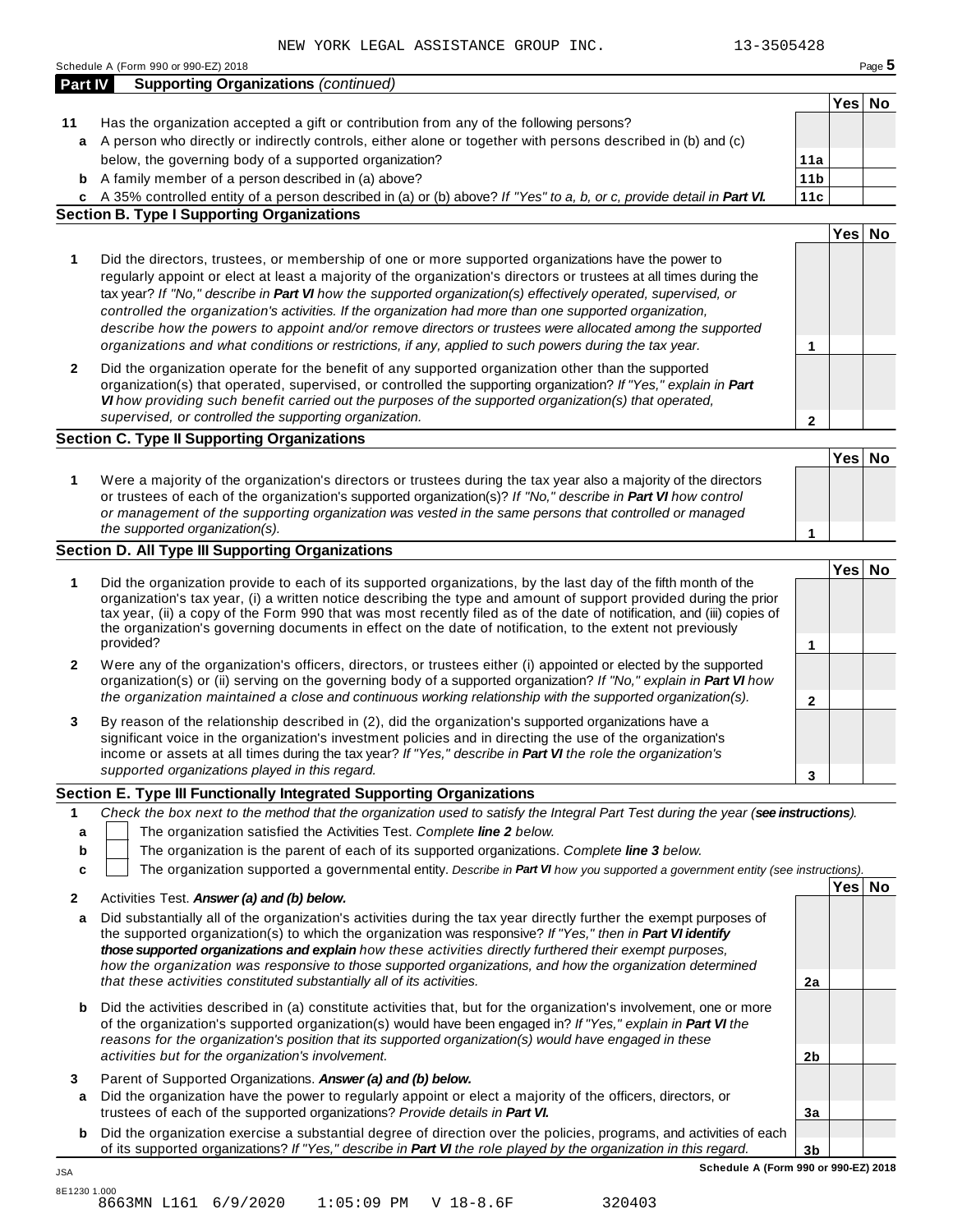| Schedule A (Form 990 or 990-EZ) 2018                                                                                                  |                 |                | Page $6$                       |
|---------------------------------------------------------------------------------------------------------------------------------------|-----------------|----------------|--------------------------------|
| Type III Non-Functionally Integrated 509(a)(3) Supporting Organizations<br>Part V                                                     |                 |                |                                |
| 1<br>Check here if the organization satisfied the Integral Part Test as a qualifying trust on Nov. 20, 1970 (explain in Part VI). See |                 |                |                                |
| instructions. All other Type III non-functionally integrated supporting organizations must complete Sections A through E.             |                 |                |                                |
|                                                                                                                                       |                 |                | (B) Current Year               |
| <b>Section A - Adjusted Net Income</b>                                                                                                |                 | (A) Prior Year | (optional)                     |
| 1 Net short-term capital gain                                                                                                         | 1               |                |                                |
| 2 Recoveries of prior-year distributions                                                                                              | $\mathbf{2}$    |                |                                |
| 3 Other gross income (see instructions)                                                                                               | 3               |                |                                |
| 4 Add lines 1 through 3.                                                                                                              | 4               |                |                                |
| 5 Depreciation and depletion                                                                                                          | 5               |                |                                |
| 6 Portion of operating expenses paid or incurred for production or                                                                    |                 |                |                                |
| collection of gross income or for management, conservation, or                                                                        |                 |                |                                |
| maintenance of property held for production of income (see instructions)                                                              | 6               |                |                                |
| 7 Other expenses (see instructions)                                                                                                   | $\overline{7}$  |                |                                |
| 8 Adjusted Net Income (subtract lines 5, 6, and 7 from line 4)                                                                        | 8               |                |                                |
| <b>Section B - Minimum Asset Amount</b>                                                                                               |                 | (A) Prior Year | (B) Current Year<br>(optional) |
| 1 Aggregate fair market value of all non-exempt-use assets (see                                                                       |                 |                |                                |
| instructions for short tax year or assets held for part of year):                                                                     |                 |                |                                |
| a Average monthly value of securities                                                                                                 | 1a              |                |                                |
| <b>b</b> Average monthly cash balances                                                                                                | 1 <sub>b</sub>  |                |                                |
| c Fair market value of other non-exempt-use assets                                                                                    | 1 <sub>c</sub>  |                |                                |
| d Total (add lines 1a, 1b, and 1c)                                                                                                    | 1 <sub>d</sub>  |                |                                |
| e Discount claimed for blockage or other                                                                                              |                 |                |                                |
| factors (explain in detail in Part VI):                                                                                               |                 |                |                                |
| 2 Acquisition indebtedness applicable to non-exempt-use assets                                                                        | $\overline{2}$  |                |                                |
| 3 Subtract line 2 from line 1d.                                                                                                       | 3               |                |                                |
| 4 Cash deemed held for exempt use. Enter 1-1/2% of line 3 (for greater amount,                                                        |                 |                |                                |
| see instructions).                                                                                                                    | 4               |                |                                |
| 5 Net value of non-exempt-use assets (subtract line 4 from line 3)                                                                    | 5               |                |                                |
| 6 Multiply line 5 by .035.                                                                                                            | $6\phantom{1}6$ |                |                                |
| 7 Recoveries of prior-year distributions                                                                                              | $\overline{7}$  |                |                                |
| 8 Minimum Asset Amount (add line 7 to line 6)                                                                                         | 8               |                |                                |
| <b>Section C - Distributable Amount</b>                                                                                               |                 |                | <b>Current Year</b>            |
| 1 Adjusted net income for prior year (from Section A, line 8, Column A)                                                               | $\mathbf{1}$    |                |                                |
| 2 Enter 85% of line 1.                                                                                                                | $\mathbf{2}$    |                |                                |
| 3 Minimum asset amount for prior year (from Section B, line 8, Column A)                                                              | 3               |                |                                |
| 4 Enter greater of line 2 or line 3.                                                                                                  | 4               |                |                                |
| 5 Income tax imposed in prior year                                                                                                    | 5               |                |                                |
| 6 Distributable Amount. Subtract line 5 from line 4, unless subject to                                                                |                 |                |                                |
| emergency temporary reduction (see instructions).                                                                                     | 6               |                |                                |

**7** | Check here if the current year is the organization's first as a non-functionally integrated Type III supporting organization (see instructions).

**Schedule A (Form 990 or 990-EZ) 2018**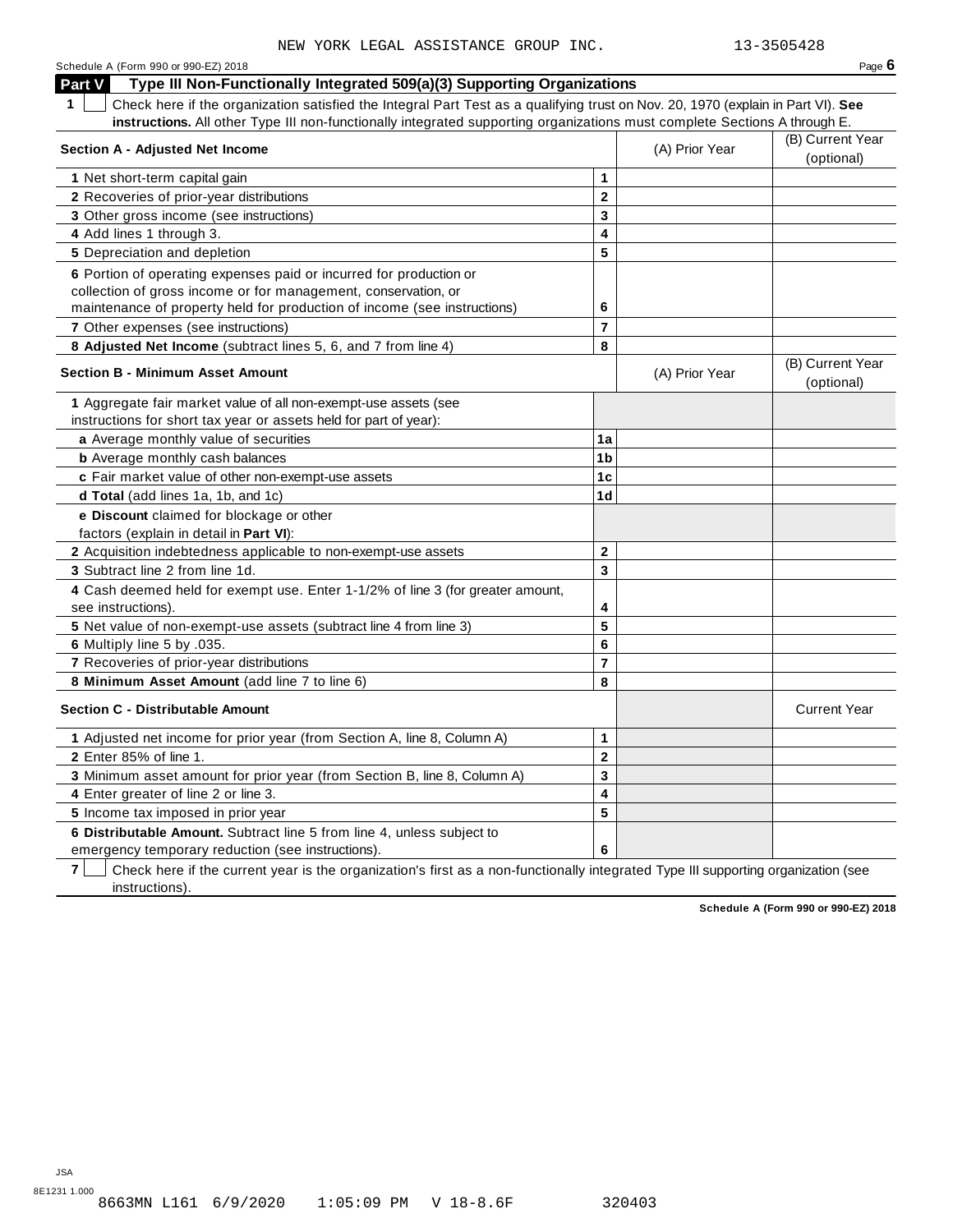| Part V       | Schedule A (Form 990 or 990-EZ) 2018<br>Type III Non-Functionally Integrated 509(a)(3) Supporting Organizations (continued) |                                    |                                                | Page 7                                           |
|--------------|-----------------------------------------------------------------------------------------------------------------------------|------------------------------------|------------------------------------------------|--------------------------------------------------|
|              | <b>Section D - Distributions</b>                                                                                            |                                    |                                                | <b>Current Year</b>                              |
| 1.           | Amounts paid to supported organizations to accomplish exempt purposes                                                       |                                    |                                                |                                                  |
| $\mathbf{2}$ | Amounts paid to perform activity that directly furthers exempt purposes of supported                                        |                                    |                                                |                                                  |
|              | organizations, in excess of income from activity                                                                            |                                    |                                                |                                                  |
| 3            | Administrative expenses paid to accomplish exempt purposes of supported organizations                                       |                                    |                                                |                                                  |
| 4            | Amounts paid to acquire exempt-use assets                                                                                   |                                    |                                                |                                                  |
| 5            | Qualified set-aside amounts (prior IRS approval required)                                                                   |                                    |                                                |                                                  |
| 6            | Other distributions (describe in Part VI). See instructions.                                                                |                                    |                                                |                                                  |
| 7            | Total annual distributions. Add lines 1 through 6.                                                                          |                                    |                                                |                                                  |
| 8            | Distributions to attentive supported organizations to which the organization is responsive                                  |                                    |                                                |                                                  |
|              | (provide details in Part VI). See instructions.                                                                             |                                    |                                                |                                                  |
| 9            | Distributable amount for 2018 from Section C, line 6                                                                        |                                    |                                                |                                                  |
| 10           | Line 8 amount divided by line 9 amount                                                                                      |                                    |                                                |                                                  |
|              | <b>Section E - Distribution Allocations (see instructions)</b>                                                              | (i)<br><b>Excess Distributions</b> | (iii)<br><b>Underdistributions</b><br>Pre-2018 | (iii)<br><b>Distributable</b><br>Amount for 2018 |
| 1            | Distributable amount for 2018 from Section C, line 6                                                                        |                                    |                                                |                                                  |
| $\mathbf{2}$ | Underdistributions, if any, for years prior to 2018                                                                         |                                    |                                                |                                                  |
|              | (reasonable cause required - explain in Part VI). See                                                                       |                                    |                                                |                                                  |
|              | instructions.                                                                                                               |                                    |                                                |                                                  |
| 3            | Excess distributions carryover, if any, to 2018                                                                             |                                    |                                                |                                                  |
| а            | From 2013                                                                                                                   |                                    |                                                |                                                  |
| b            | From 2014 <b></b>                                                                                                           |                                    |                                                |                                                  |
| c            | From 2015 <b></b>                                                                                                           |                                    |                                                |                                                  |
| d            | From 2016 <b></b>                                                                                                           |                                    |                                                |                                                  |
| е            | From 2017                                                                                                                   |                                    |                                                |                                                  |
| f            | Total of lines 3a through e                                                                                                 |                                    |                                                |                                                  |
| g            | Applied to underdistributions of prior years                                                                                |                                    |                                                |                                                  |
| h            | Applied to 2018 distributable amount                                                                                        |                                    |                                                |                                                  |
| j.           | Carryover from 2013 not applied (see instructions)                                                                          |                                    |                                                |                                                  |
| Ĵ            | Remainder. Subtract lines 3g, 3h, and 3i from 3f.                                                                           |                                    |                                                |                                                  |
| 4            | Distributions for 2018 from                                                                                                 |                                    |                                                |                                                  |
|              | Section D, line 7:<br>\$                                                                                                    |                                    |                                                |                                                  |
| а            | Applied to underdistributions of prior years                                                                                |                                    |                                                |                                                  |
| b            | Applied to 2018 distributable amount                                                                                        |                                    |                                                |                                                  |
| c            | Remainder. Subtract lines 4a and 4b from 4.                                                                                 |                                    |                                                |                                                  |
| 5            | Remaining underdistributions for years prior to 2018, if                                                                    |                                    |                                                |                                                  |
|              | any. Subtract lines 3g and 4a from line 2. For result                                                                       |                                    |                                                |                                                  |
|              | greater than zero, explain in Part VI. See instructions.                                                                    |                                    |                                                |                                                  |
| 6            | Remaining underdistributions for 2018. Subtract lines 3h                                                                    |                                    |                                                |                                                  |
|              | and 4b from line 1. For result greater than zero, explain in                                                                |                                    |                                                |                                                  |
|              | <b>Part VI.</b> See instructions.                                                                                           |                                    |                                                |                                                  |
| 7            | Excess distributions carryover to 2019. Add lines 3j                                                                        |                                    |                                                |                                                  |
|              | and 4c.                                                                                                                     |                                    |                                                |                                                  |
| 8            | Breakdown of line 7:                                                                                                        |                                    |                                                |                                                  |
| а            | Excess from 2014                                                                                                            |                                    |                                                |                                                  |
| b            | Excess from 2015                                                                                                            |                                    |                                                |                                                  |
| c            | Excess from 2016                                                                                                            |                                    |                                                |                                                  |
| d            | Excess from 2017                                                                                                            |                                    |                                                |                                                  |
| е            | Excess from 2018                                                                                                            |                                    |                                                | Schodule A (Form 990 or 990-F7) 2018             |

**Schedule A (Form 990 or 990-EZ) 2018**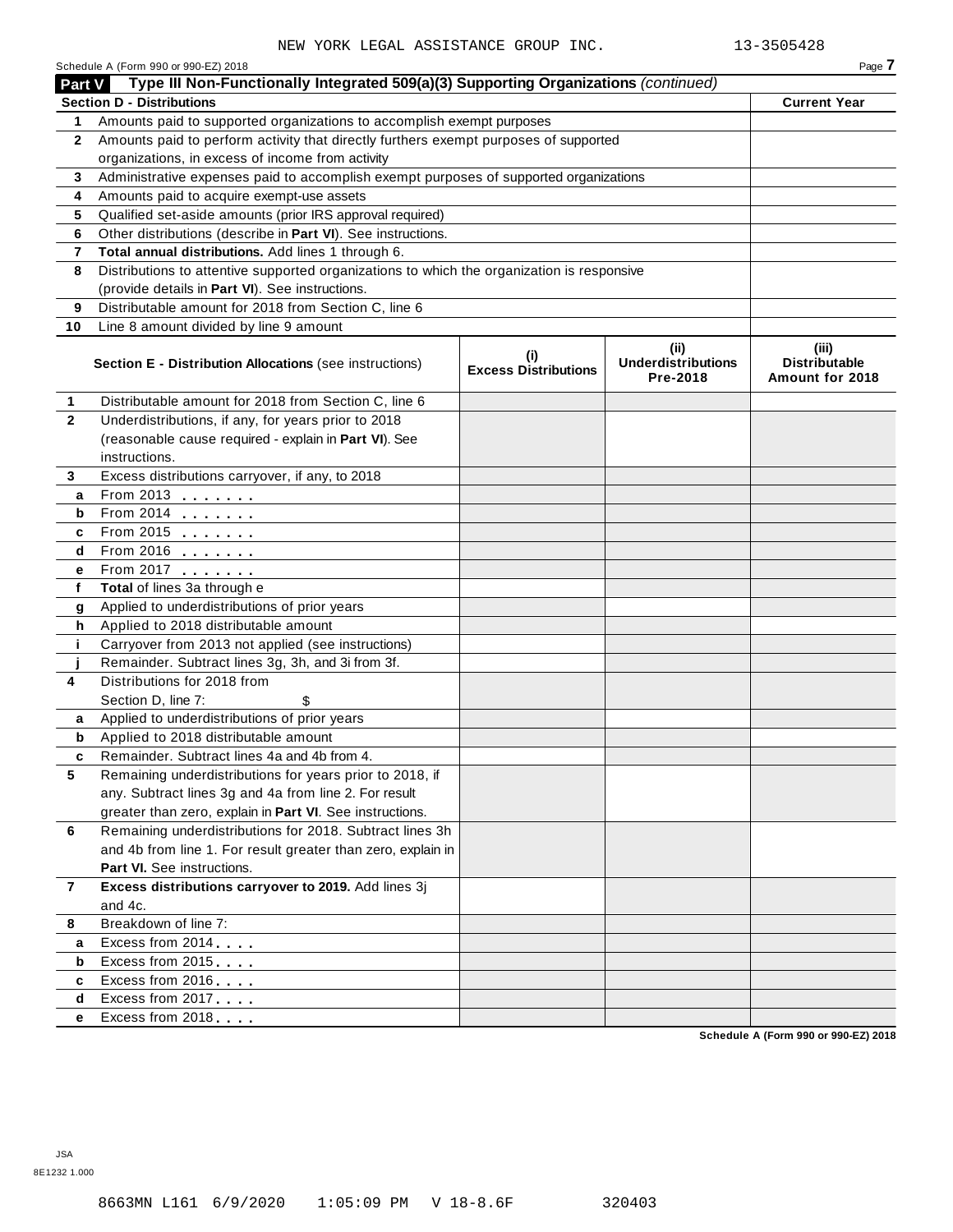#### <span id="page-21-0"></span>Schedule <sup>A</sup> (Form <sup>990</sup> or 990-EZ) <sup>2018</sup> Page **8**

**Supplemental Information.** Provide the explanations required by Part II, line 10; Part II, line 17a or 17b; Part **Part VI** III, line 12; Part IV, Section A, lines 1, 2, 3b, 3c, 4b, 4c, 5a, 6, 9a, 9b, 9c, 11a, 11b, and 11c; Part IV, Section B, lines 1 and 2; Part IV, Section C, line 1; Part IV, Section D, lines 2 and 3; Part IV, Section E, lines 1c, 2a, 2b, 3a and 3b; Part V, line 1; Part V, Section B, line 1e; Part V, Section D, lines 5, 6, and 8; and Part V, Section E, lines 2, 5, and 6. Also complete this part for any additional information. (See instructions.)

| SCHEDULE A, PART II - OTHER INCOME | ATTACHMENT |            |         |           |          |            |
|------------------------------------|------------|------------|---------|-----------|----------|------------|
| DESCRIPTION                        | 2014       | 2015       | 2016    | 2017      | 2018     | TOTAL      |
| MISCELLANEOUS REVENUE              | 6,144.     | 1,770,917. | 34,917. | 211,297.  | 155,919. | 2,179,194. |
| TOTALS                             | 6,144.     | 1,770,917. | 34,917. | 211, 297. | 155,919. | 2,179,194. |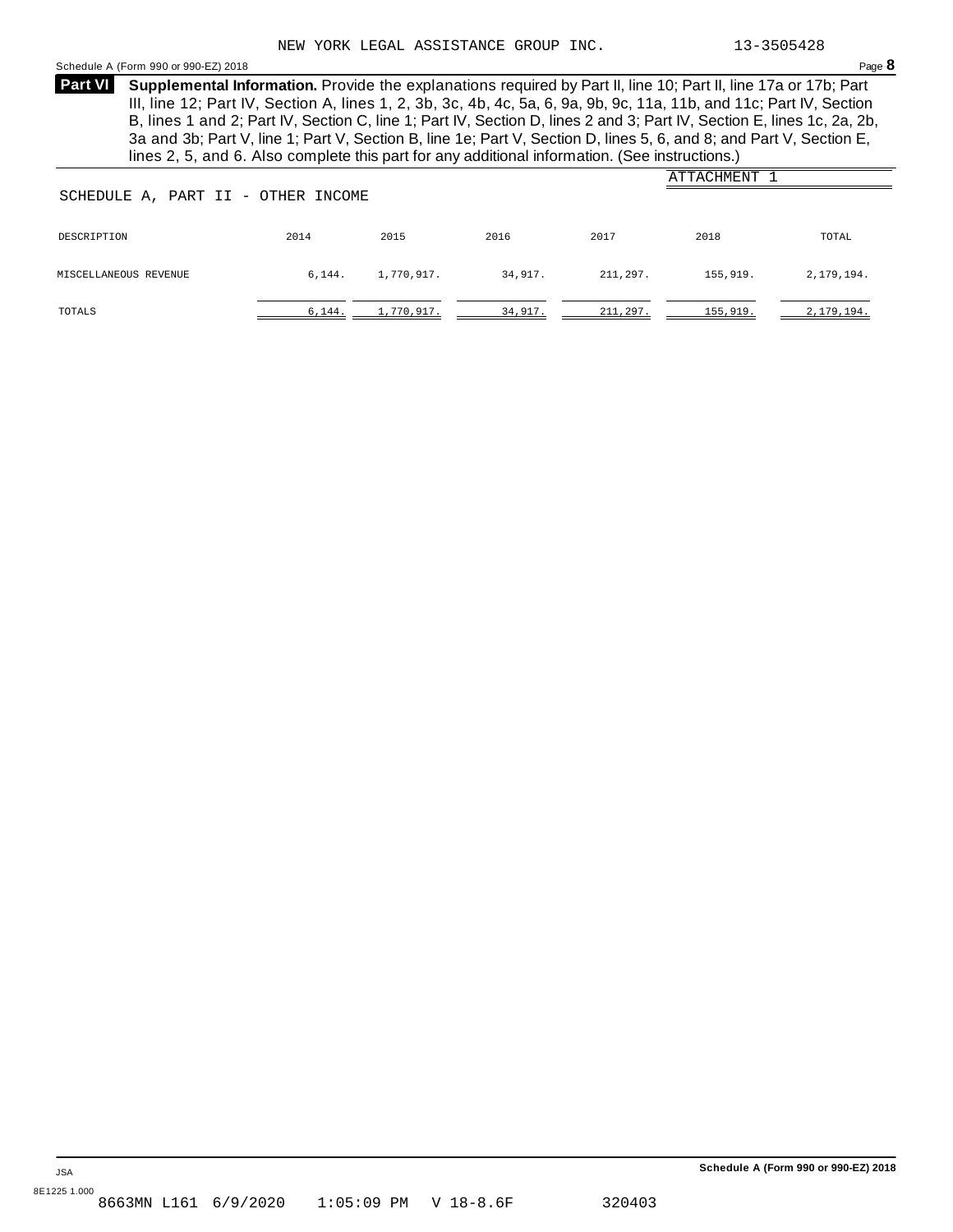**(Form 990, 990-EZ, or 990-PF)** Department of the Treasury<br>Internal Revenue Service

# **Schedule B chedule of Contributors**

**2018** 

(Porm 990, Form 990, Form 990-EZ, or Form 990-PF.<br>Department of the Treasury → Attach to Form 990, Form 990-EZ, or Form 990-PF.<br>Internal Revenue Service → → Go to www.irs.gov/Form990 for the latest information.<br>Name of th

NEW YORK LEGAL ASSISTANCE GROUP INC.

13-3505428

| Filers of:         | Section:                                                                  |
|--------------------|---------------------------------------------------------------------------|
| Form 990 or 990-EZ | $X$ 501(c)(3) (enter number) organization                                 |
|                    | 4947(a)(1) nonexempt charitable trust not treated as a private foundation |
|                    | 527 political organization                                                |
| Form 990-PF        | 501(c)(3) exempt private foundation                                       |
|                    | 4947(a)(1) nonexempt charitable trust treated as a private foundation     |
|                    | 501(c)(3) taxable private foundation                                      |

Check if your organization is covered by the **General Rule** or a **Special Rule.**

**Note:** Only a section 501(c)(7), (8), or (10) organization can check boxes for both the General Rule and a Special Rule. See instructions.

#### **General Rule**

For an organization filing Form 990, 990-EZ, or 990-PF that received, during the year, contributions totaling \$5,000 or more (in money or property) from any one contributor. Complete Parts I and II. See instructions for determining a contributor's total contributions.

#### **Special Rules**

 $\text{X}$  For an organization described in section 501(c)(3) filing Form 990 or 990-EZ that met the 33 1/3% support test of the regulations under sections 509(a)(1) and 170(b)(1)(A)(vi), that checked Schedule A (Form 990 or 990-EZ), Part II, line 13, 16a, or 16b, and that received from any one contributor, during the year, total contributions of the greater of **(1)** \$5,000; or **(2)** 2% of the amount on (i) Form 990, Part VIII, line 1h; or (ii) Form 990-EZ, line 1. Complete Parts I and II.

For an organization described in section 501(c)(7), (8), or (10) filing Form 990 or 990-EZ that received from any one contributor, during the year, total contributions of more than \$1,000 *exclusively* for religious, charitable, scientific, literary, or educational purposes, or for the prevention of cruelty to children or animals. Complete Parts I (entering "N/A" in column (b) instead of the contributor name and address), II, and III.

For an organization described in section 501(c)(7), (8), or (10) filing Form 990 or 990-EZ that received from any one contributor, during the year, contributions *exclusively* for religious, charitable, etc., purposes, but no such contributions totaled more than \$1,000. If this box is checked, enter here the total contributions that were received during the year for an *exclusively* religious, charitable, etc., purpose. Don't complete any of the parts unless the **General Rule** applies to this organization because it received *nonexclusively* religious, charitable, etc., contributions totaling \$5,000 or more during the year  $\ldots \ldots \ldots \ldots \ldots \ldots \ldots \ldots \ldots \vdots$ 

**Caution:** An organization that isn't covered by the General Rule and/or the Special Rules doesn't file Schedule B (Form 990, 990-EZ, or 990-PF), but it **must** answer "No" on Part IV, line 2, of its Form 990; or check the box on line H of its Form 990-EZ or on its Form 990-PF, Part I, line 2, to certify that it doesn't meet the filing requirements of Schedule B (Form 990, 990-EZ, or 990-PF).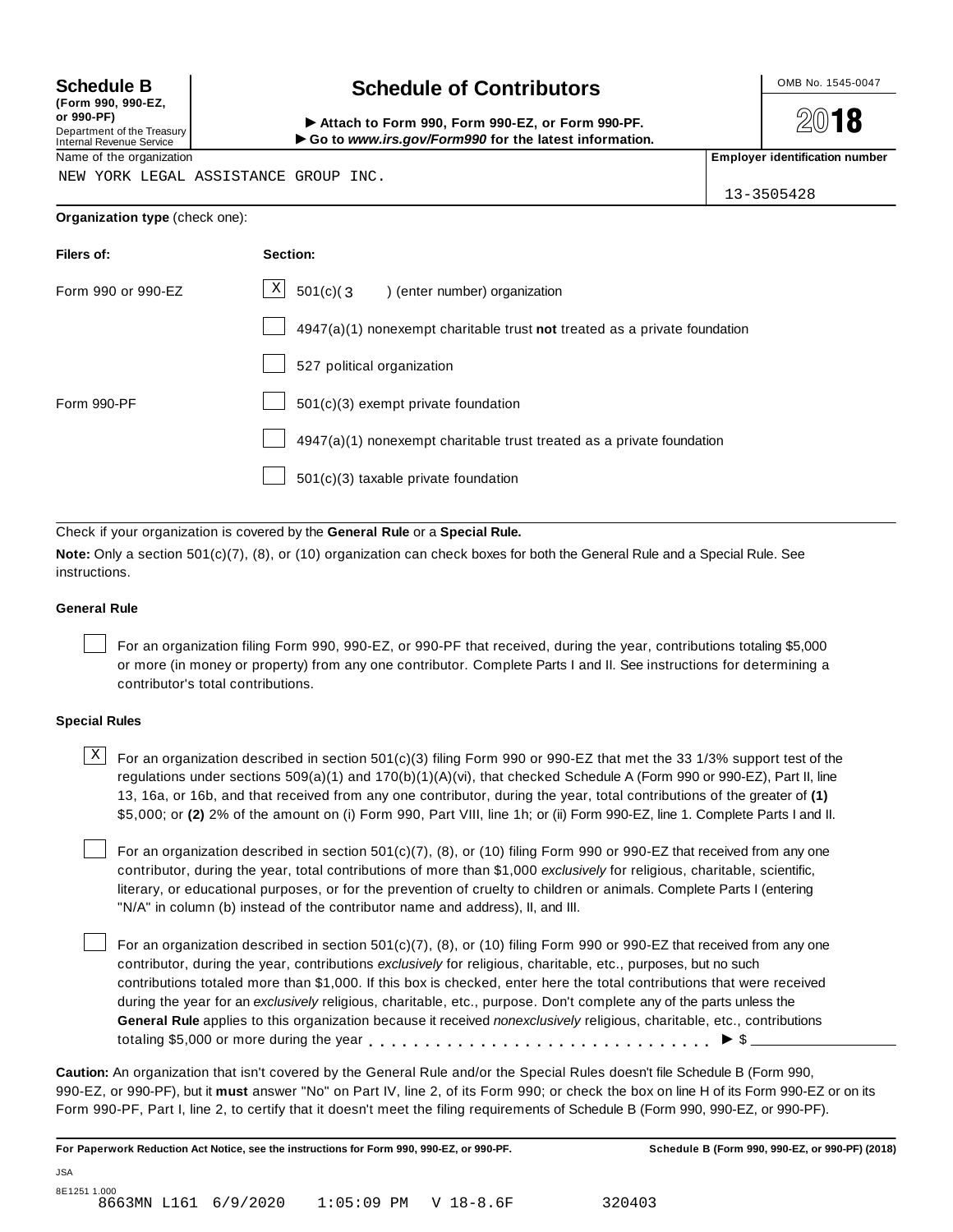| Part I     |                                                                                               | <b>Contributors</b> (see instructions). Use duplicate copies of Part I if additional space is needed. |                                                                                              |  |  |  |
|------------|-----------------------------------------------------------------------------------------------|-------------------------------------------------------------------------------------------------------|----------------------------------------------------------------------------------------------|--|--|--|
| (a)<br>No. | (b)<br>Name, address, and ZIP + 4                                                             | (c)<br><b>Total contributions</b>                                                                     | (d)<br>Type of contribution                                                                  |  |  |  |
| 1          | NYC HUMAN RESOURCES ADMINISTRATION<br>150 GREENWICH STREET, 36 FLOOR<br>NEW YORK, NY<br>10007 | 7,855,814.<br>\$                                                                                      | X<br>Person<br>Payroll<br><b>Noncash</b><br>(Complete Part II for<br>noncash contributions.) |  |  |  |
| (a)<br>No. | (b)<br>Name, address, and ZIP + 4                                                             | (c)<br><b>Total contributions</b>                                                                     | (d)<br>Type of contribution                                                                  |  |  |  |
| 2          | NYS OFFICE OF COURT ADMINISTRATION<br>25 BEAVER STREET<br>10004<br>NEW YORK, NY               | 4,642,576.<br>\$                                                                                      | X<br>Person<br>Payroll<br><b>Noncash</b><br>(Complete Part II for<br>noncash contributions.) |  |  |  |
| (a)<br>No. | (b)<br>Name, address, and ZIP + 4                                                             | (c)<br><b>Total contributions</b>                                                                     | (d)<br>Type of contribution                                                                  |  |  |  |
| 3          | NYC MAYOR'S OFFICE OF IMMIGRANT AFFAIRS<br>CITY HALL<br>10007<br>NEW YORK, NY                 | 2,096,612.<br>\$                                                                                      | Χ<br>Person<br>Payroll<br><b>Noncash</b><br>(Complete Part II for<br>noncash contributions.) |  |  |  |
| (a)<br>No. | (b)<br>Name, address, and ZIP + 4                                                             | (c)<br><b>Total contributions</b>                                                                     | (d)<br>Type of contribution                                                                  |  |  |  |
| 4          | UJA-FEDERATION OF NEW YORK<br>130 E 59TH STREET<br>NEW YORK, NY<br>10022                      | 1,471,202.<br>\$                                                                                      | Χ<br>Person<br>Payroll<br><b>Noncash</b><br>(Complete Part II for<br>noncash contributions.) |  |  |  |
| (a)<br>No. | (b)<br>Name, address, and ZIP + 4                                                             | (c)<br><b>Total contributions</b>                                                                     | (d)<br>Type of contribution                                                                  |  |  |  |
| 5          | NYS INTEREST ON LAWYER ACCOUNT FUND<br>11 E 44TH ST #1406<br>10017<br>NEW YORK, NY            | 1,095,416.<br>\$                                                                                      | Χ<br>Person<br>Payroll<br><b>Noncash</b><br>(Complete Part II for<br>noncash contributions.) |  |  |  |
| (a)<br>No. | (b)<br>Name, address, and ZIP + 4                                                             | (c)<br><b>Total contributions</b>                                                                     | (d)<br>Type of contribution                                                                  |  |  |  |
| 6          | NYS OFFICE OF TEMPORARY DISABILITY ASSIS<br>317 MALCOLM X BLVD #8<br>NEW YORK, NY<br>10027    | 794,565.<br>\$                                                                                        | Χ<br>Person<br>Payroll<br><b>Noncash</b><br>(Complete Part II for<br>noncash contributions.) |  |  |  |

**Schedule B (Form 990, 990-EZ, or 990-PF) (2018)** JSA 8E1253 1.000<br>8663MN L161 6/9/2020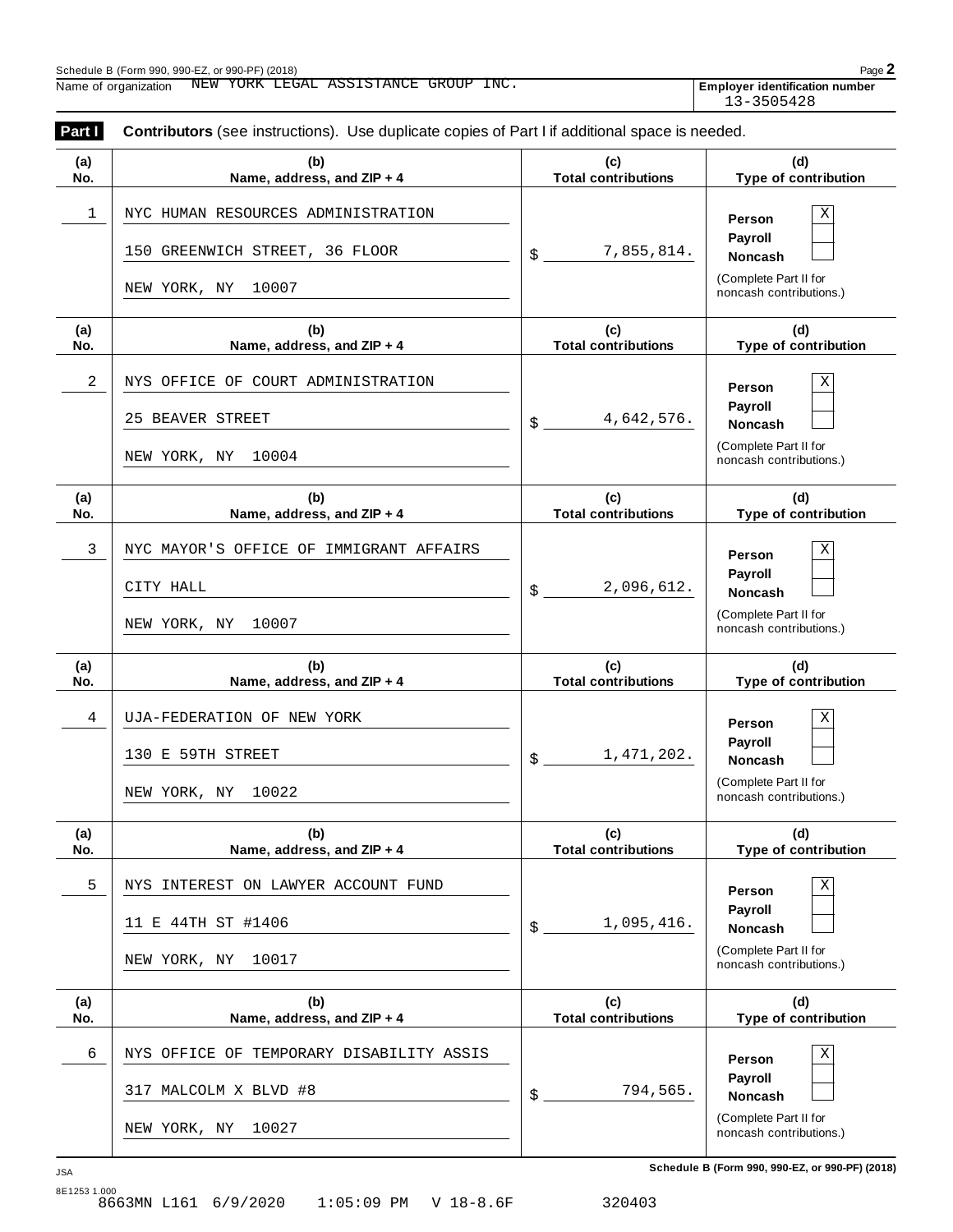**(a) No.**

**(a) No.**

**(a) No.**

**(a) No.**

**(a) No.**

**(a) No.**

Schedule <sup>B</sup> (Form 990, 990-EZ, or 990-PF) (2018) Page **2** Name of organization NEW YORK LEGAL ASSISTANCE GROUP INC. **The substitution investigation identification** number **Part <b>I** Contributors (see instructions). Use duplicate copies of Part I if additional space is needed. **(b) Name, address, and ZIP + 4 (c) Total contributions (d) Type of contribution Person Payroll** \$ **Noncash** (Complete Part II for noncash contributions.) **(b) Name, address, and ZIP + 4 (c) Total contributions (d) Type of contribution Person Payroll** \$ **Noncash** (Complete Part II for noncash contributions.) **(b) Name, address, and ZIP + 4 (c) Total contributions (d) Type of contribution Person Payroll** \$ **Noncash** (Complete Part II for noncash contributions.) **(b) Name, address, and ZIP + 4 (c) Total contributions (d) Type of contribution Person Payroll** \$ **Noncash** (Complete Part II for noncash contributions.) **(b) Name, address, and ZIP + 4 (c) Total contributions (d) Type of contribution Person Payroll** \$ **Noncash** (Complete Part II for noncash contributions.) **(b) Name, address, and ZIP + 4 (c) Total contributions (d) Type of contribution Person Payroll** \$ **Noncash** (Complete Part II for noncash contributions.) 13-3505428 7 | MAYOR'S FUND TO ADVANCE NEW YORK CITY | **NAYOR'S FUND TO ADVANCE NEW YORK CITY** 253 BROADWAY NEW YORK, NY 10007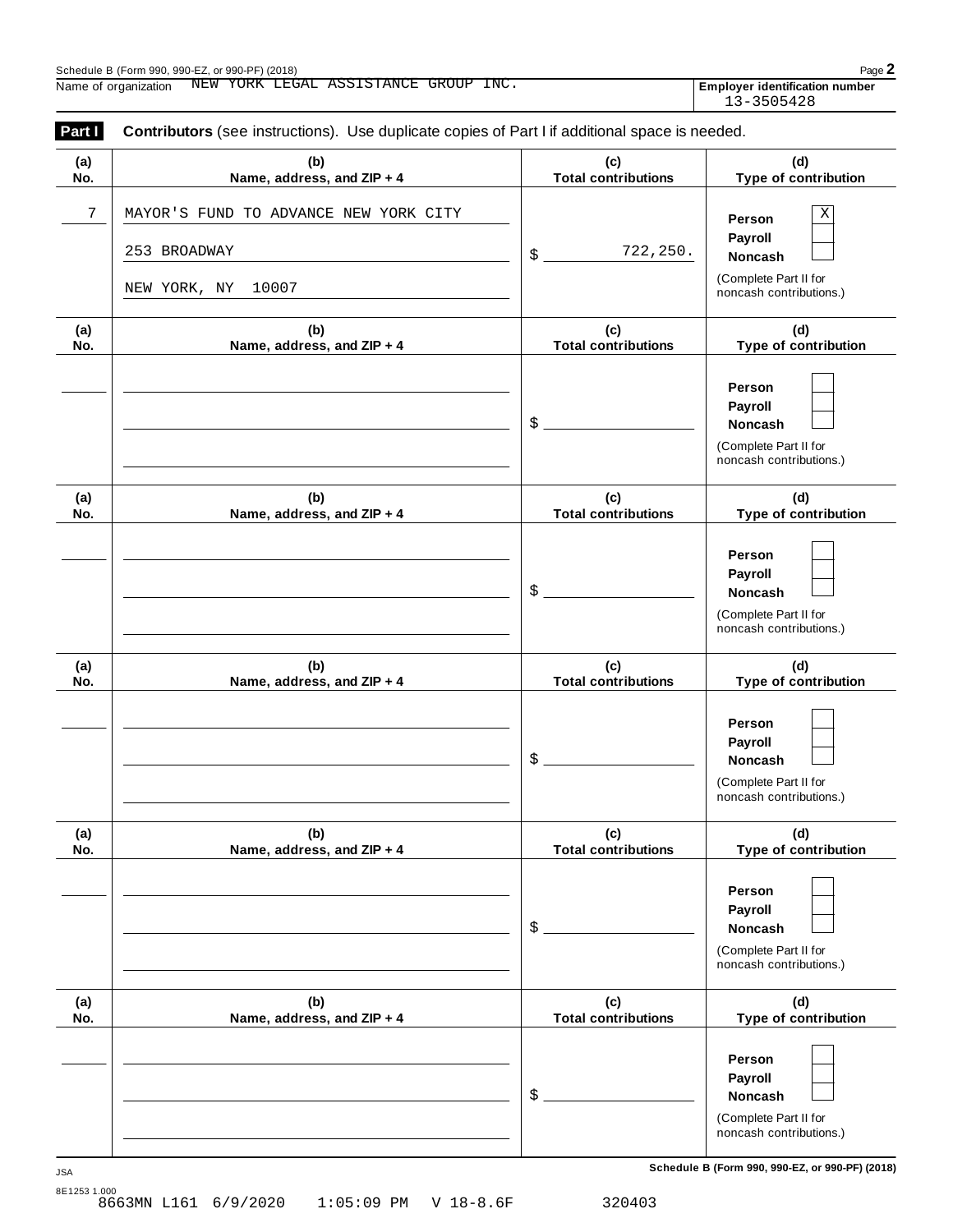Schedule B (Form 990, 990-EZ, or 990-PF) (2018)<br>Name of organization NEW YORK LEGAL ASSISTANCE GROUP INC. **Final proper identification number Page 3** Name of organization MEW YORK LEGAL ASSISTANCE GROUP INC. **The subset of the system of the system identification number** 

13-3505428

| Part II                   | Noncash Property (see instructions). Use duplicate copies of Part II if additional space is needed. |                                                 |                      |
|---------------------------|-----------------------------------------------------------------------------------------------------|-------------------------------------------------|----------------------|
| (a) No.<br>from<br>Part I | (b)<br>Description of noncash property given                                                        | (c)<br>FMV (or estimate)<br>(See instructions.) | (d)<br>Date received |
|                           |                                                                                                     | $$$ .                                           |                      |
| (a) No.<br>from<br>Part I | (b)<br>Description of noncash property given                                                        | (c)<br>FMV (or estimate)<br>(See instructions.) | (d)<br>Date received |
|                           |                                                                                                     | $\$\$ .                                         |                      |
| (a) No.<br>from<br>Part I | (b)<br>Description of noncash property given                                                        | (c)<br>FMV (or estimate)<br>(See instructions.) | (d)<br>Date received |
|                           |                                                                                                     | \$                                              |                      |
| (a) No.<br>from<br>Part I | (b)<br>Description of noncash property given                                                        | (c)<br>FMV (or estimate)<br>(See instructions.) | (d)<br>Date received |
|                           |                                                                                                     | \$                                              |                      |
| (a) No.<br>from<br>Part I | (b)<br>Description of noncash property given                                                        | (c)<br>FMV (or estimate)<br>(See instructions.) | (d)<br>Date received |
|                           |                                                                                                     | \$                                              |                      |
| (a) No.<br>from<br>Part I | (b)<br>Description of noncash property given                                                        | (c)<br>FMV (or estimate)<br>(See instructions.) | (d)<br>Date received |
|                           |                                                                                                     | $\frac{2}{2}$                                   |                      |
|                           |                                                                                                     |                                                 |                      |

**Schedule B (Form 990, 990-EZ, or 990-PF) (2018)** JSA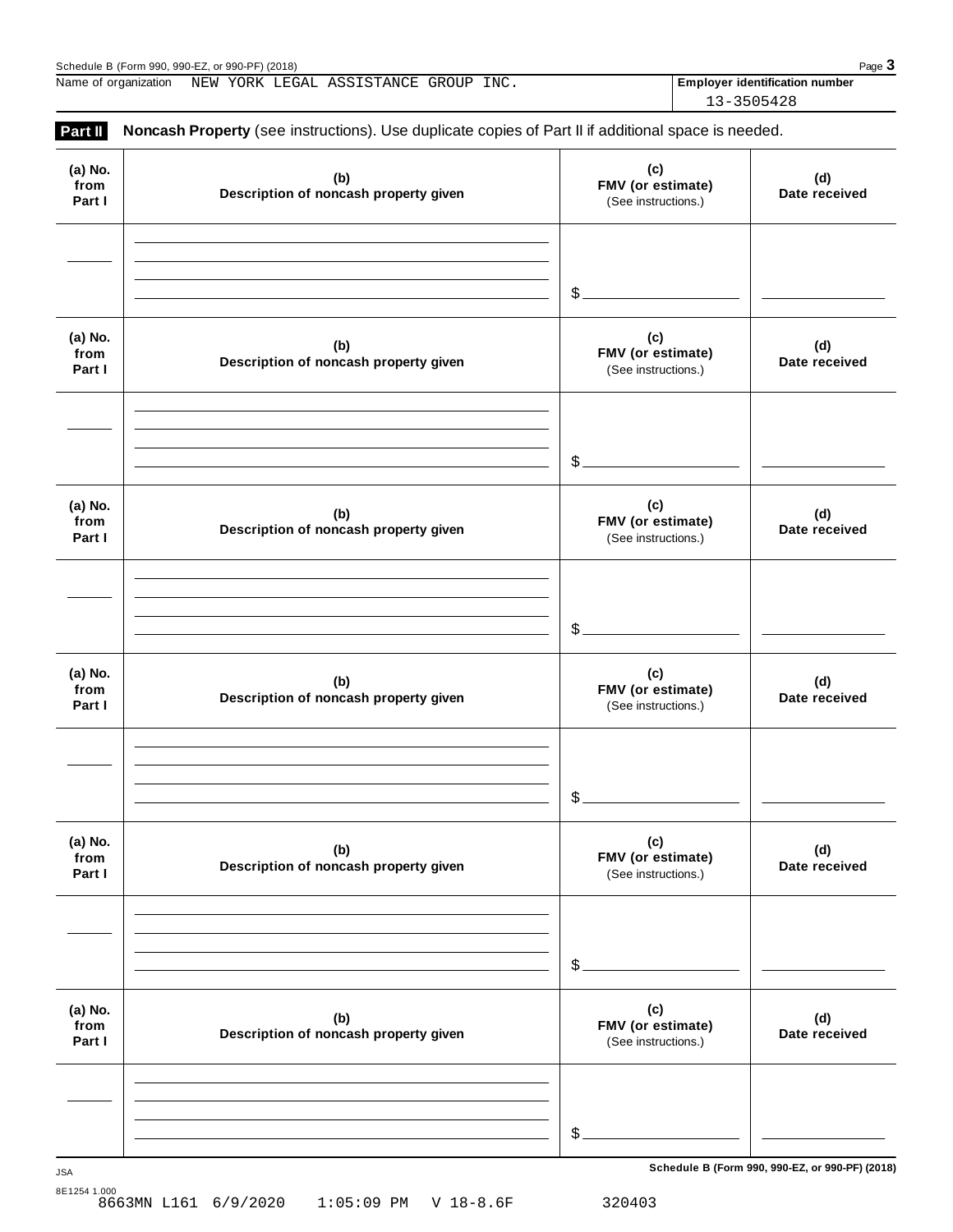|                             | Name of organization NEW YORK LEGAL ASSISTANCE GROUP INC.                                                                                                                                                                                                                                                          |                      |  | <b>Employer identification number</b><br>13-3505428                                                                                                                                                                                           |  |
|-----------------------------|--------------------------------------------------------------------------------------------------------------------------------------------------------------------------------------------------------------------------------------------------------------------------------------------------------------------|----------------------|--|-----------------------------------------------------------------------------------------------------------------------------------------------------------------------------------------------------------------------------------------------|--|
|                             | Part III Exclusively religious, charitable, etc., contributions to organizations described in section 501(c)(7), (8), or<br>contributions of \$1,000 or less for the year. (Enter this information once. See instructions.) $\triangleright$ \$<br>Use duplicate copies of Part III if additional space is needed. |                      |  | (10) that total more than \$1,000 for the year from any one contributor. Complete columns (a) through (e) and<br>the following line entry. For organizations completing Part III, enter the total of exclusively religious, charitable, etc., |  |
| $(a)$ No.<br>from<br>Part I | (b) Purpose of gift                                                                                                                                                                                                                                                                                                | (c) Use of gift      |  | (d) Description of how gift is held                                                                                                                                                                                                           |  |
|                             |                                                                                                                                                                                                                                                                                                                    | (e) Transfer of gift |  |                                                                                                                                                                                                                                               |  |
|                             | Transferee's name, address, and ZIP + 4                                                                                                                                                                                                                                                                            |                      |  | Relationship of transferor to transferee                                                                                                                                                                                                      |  |
| $(a)$ No.<br>from<br>Part I | (b) Purpose of gift                                                                                                                                                                                                                                                                                                | (c) Use of gift      |  | (d) Description of how gift is held                                                                                                                                                                                                           |  |
|                             | Transferee's name, address, and ZIP + 4                                                                                                                                                                                                                                                                            | (e) Transfer of gift |  | Relationship of transferor to transferee                                                                                                                                                                                                      |  |
| $(a)$ No.<br>from<br>Part I | (b) Purpose of gift                                                                                                                                                                                                                                                                                                | (c) Use of gift      |  | (d) Description of how gift is held                                                                                                                                                                                                           |  |
|                             |                                                                                                                                                                                                                                                                                                                    | (e) Transfer of gift |  |                                                                                                                                                                                                                                               |  |
|                             | Transferee's name, address, and ZIP + 4                                                                                                                                                                                                                                                                            |                      |  | Relationship of transferor to transferee                                                                                                                                                                                                      |  |
| $(a)$ No.<br>from<br>Part I | (b) Purpose of gift                                                                                                                                                                                                                                                                                                | (c) Use of gift      |  | (d) Description of how gift is held                                                                                                                                                                                                           |  |
|                             | (e) Transfer of gift                                                                                                                                                                                                                                                                                               |                      |  |                                                                                                                                                                                                                                               |  |
|                             | Transferee's name, address, and ZIP + 4                                                                                                                                                                                                                                                                            |                      |  | Relationship of transferor to transferee                                                                                                                                                                                                      |  |
|                             |                                                                                                                                                                                                                                                                                                                    |                      |  | Schedule B (Form 990, 990-EZ, or 990-PF) (2018)                                                                                                                                                                                               |  |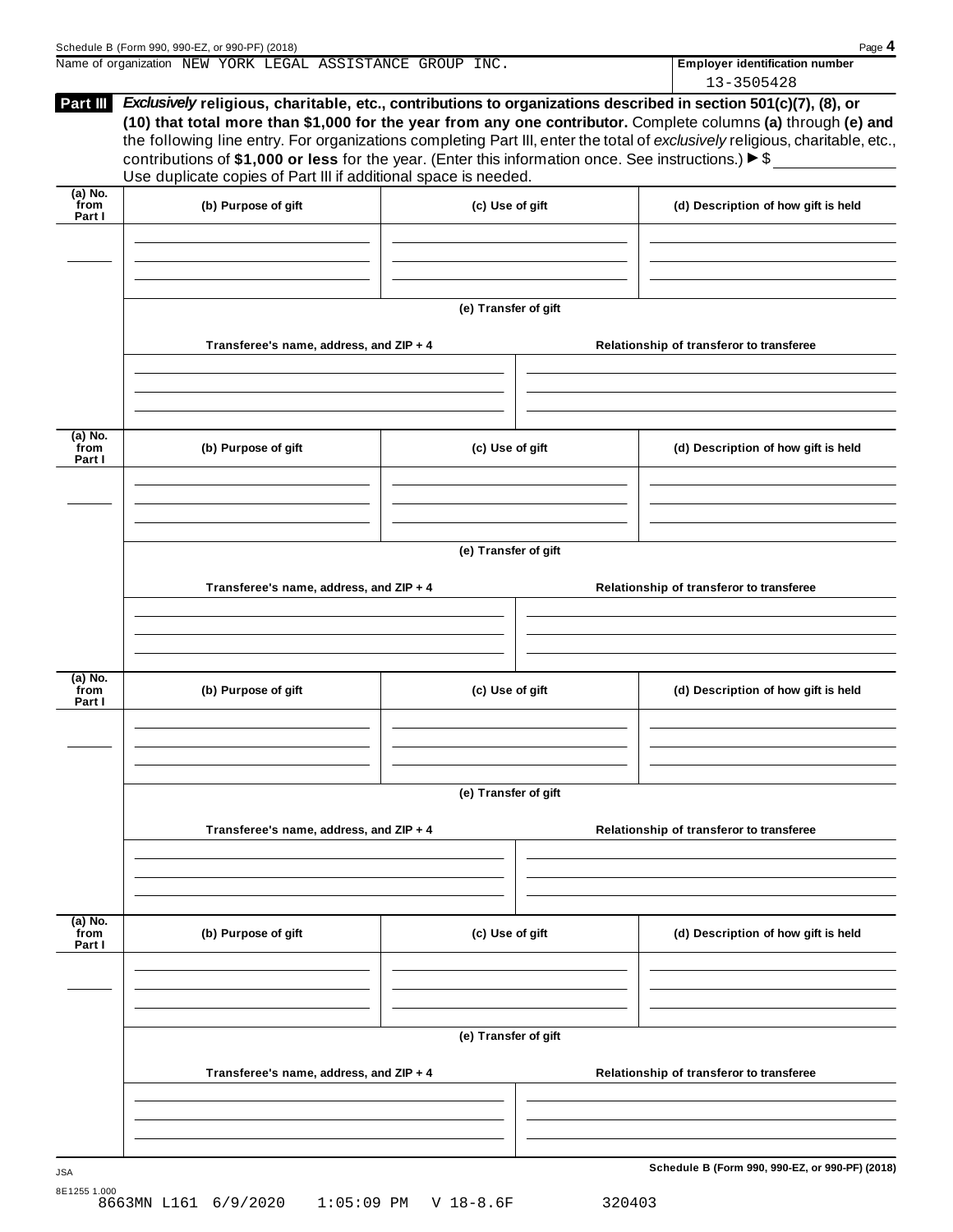|              | (Form 990 or 990-EZ)                                                                                                                                                                                                                                                                                                                                                                                                                                                                                                                                                            |  | For Organizations Exempt From Income Tax Under section 501(c) and section 527                                                                                                                                                                                                 |         |                                                                             |                                                                                                                                                             |  |
|--------------|---------------------------------------------------------------------------------------------------------------------------------------------------------------------------------------------------------------------------------------------------------------------------------------------------------------------------------------------------------------------------------------------------------------------------------------------------------------------------------------------------------------------------------------------------------------------------------|--|-------------------------------------------------------------------------------------------------------------------------------------------------------------------------------------------------------------------------------------------------------------------------------|---------|-----------------------------------------------------------------------------|-------------------------------------------------------------------------------------------------------------------------------------------------------------|--|
|              | Department of the Treasury<br>Internal Revenue Service                                                                                                                                                                                                                                                                                                                                                                                                                                                                                                                          |  | $\triangleright$ Complete if the organization is described below.<br>Go to www.irs.gov/Form990 for instructions and the latest information.                                                                                                                                   |         | Attach to Form 990 or Form 990-EZ.                                          | <b>Open to Public</b><br>Inspection                                                                                                                         |  |
|              | If the organization answered "Yes," on Form 990, Part IV, line 3, or Form 990-EZ, Part V, line 46 (Political Campaign Activities), then                                                                                                                                                                                                                                                                                                                                                                                                                                         |  |                                                                                                                                                                                                                                                                               |         |                                                                             |                                                                                                                                                             |  |
|              |                                                                                                                                                                                                                                                                                                                                                                                                                                                                                                                                                                                 |  | • Section 501(c)(3) organizations: Complete Parts I-A and B. Do not complete Part I-C.                                                                                                                                                                                        |         |                                                                             |                                                                                                                                                             |  |
|              |                                                                                                                                                                                                                                                                                                                                                                                                                                                                                                                                                                                 |  | • Section 501(c) (other than section 501(c)(3)) organizations: Complete Parts I-A and C below. Do not complete Part I-B.                                                                                                                                                      |         |                                                                             |                                                                                                                                                             |  |
|              | • Section 527 organizations: Complete Part I-A only.                                                                                                                                                                                                                                                                                                                                                                                                                                                                                                                            |  |                                                                                                                                                                                                                                                                               |         |                                                                             |                                                                                                                                                             |  |
|              |                                                                                                                                                                                                                                                                                                                                                                                                                                                                                                                                                                                 |  | If the organization answered "Yes," on Form 990, Part IV, line 4, or Form 990-EZ, Part VI, line 47 (Lobbying Activities), then<br>• Section 501(c)(3) organizations that have filed Form 5768 (election under section 501(h)): Complete Part II-A. Do not complete Part II-B. |         |                                                                             |                                                                                                                                                             |  |
|              |                                                                                                                                                                                                                                                                                                                                                                                                                                                                                                                                                                                 |  | • Section 501(c)(3) organizations that have NOT filed Form 5768 (election under section 501(h)): Complete Part II-B. Do not complete Part II-A.                                                                                                                               |         |                                                                             |                                                                                                                                                             |  |
|              | Tax) (see separate instructions), then                                                                                                                                                                                                                                                                                                                                                                                                                                                                                                                                          |  | If the organization answered "Yes," on Form 990, Part IV, line 5 (Proxy Tax) (see separate instructions) or Form 990-EZ, Part V, line 35c (Proxy                                                                                                                              |         |                                                                             |                                                                                                                                                             |  |
|              |                                                                                                                                                                                                                                                                                                                                                                                                                                                                                                                                                                                 |  | • Section 501(c)(4), (5), or (6) organizations: Complete Part III.                                                                                                                                                                                                            |         |                                                                             |                                                                                                                                                             |  |
|              | Name of organization                                                                                                                                                                                                                                                                                                                                                                                                                                                                                                                                                            |  |                                                                                                                                                                                                                                                                               |         | <b>Employer identification number</b>                                       |                                                                                                                                                             |  |
|              |                                                                                                                                                                                                                                                                                                                                                                                                                                                                                                                                                                                 |  | NEW YORK LEGAL ASSISTANCE GROUP INC.                                                                                                                                                                                                                                          |         | 13-3505428                                                                  |                                                                                                                                                             |  |
|              | Part I-A                                                                                                                                                                                                                                                                                                                                                                                                                                                                                                                                                                        |  | Complete if the organization is exempt under section 501(c) or is a section 527 organization.                                                                                                                                                                                 |         |                                                                             |                                                                                                                                                             |  |
| 1.           | definition of "political campaign activities")                                                                                                                                                                                                                                                                                                                                                                                                                                                                                                                                  |  | Provide a description of the organization's direct and indirect political campaign activities in Part IV. (see instructions for                                                                                                                                               |         |                                                                             |                                                                                                                                                             |  |
| 2            |                                                                                                                                                                                                                                                                                                                                                                                                                                                                                                                                                                                 |  |                                                                                                                                                                                                                                                                               |         |                                                                             |                                                                                                                                                             |  |
| 3            |                                                                                                                                                                                                                                                                                                                                                                                                                                                                                                                                                                                 |  |                                                                                                                                                                                                                                                                               |         |                                                                             |                                                                                                                                                             |  |
|              | Part I-B                                                                                                                                                                                                                                                                                                                                                                                                                                                                                                                                                                        |  | Complete if the organization is exempt under section 501(c)(3).                                                                                                                                                                                                               |         |                                                                             |                                                                                                                                                             |  |
| 1            |                                                                                                                                                                                                                                                                                                                                                                                                                                                                                                                                                                                 |  | Enter the amount of any excise tax incurred by the organization under section 4955. $\triangleright$ \$                                                                                                                                                                       |         |                                                                             |                                                                                                                                                             |  |
| 2            |                                                                                                                                                                                                                                                                                                                                                                                                                                                                                                                                                                                 |  | Enter the amount of any excise tax incurred by organization managers under section 4955 $\triangleright$ \$                                                                                                                                                                   |         |                                                                             |                                                                                                                                                             |  |
| 3            |                                                                                                                                                                                                                                                                                                                                                                                                                                                                                                                                                                                 |  |                                                                                                                                                                                                                                                                               |         |                                                                             | <b>No</b><br>Yes                                                                                                                                            |  |
|              |                                                                                                                                                                                                                                                                                                                                                                                                                                                                                                                                                                                 |  |                                                                                                                                                                                                                                                                               |         |                                                                             | Yes<br><b>No</b>                                                                                                                                            |  |
|              | <b>b</b> If "Yes," describe in Part IV.                                                                                                                                                                                                                                                                                                                                                                                                                                                                                                                                         |  |                                                                                                                                                                                                                                                                               |         |                                                                             |                                                                                                                                                             |  |
|              | Part I-C                                                                                                                                                                                                                                                                                                                                                                                                                                                                                                                                                                        |  | Complete if the organization is exempt under section 501(c), except section 501(c)(3).                                                                                                                                                                                        |         |                                                                             |                                                                                                                                                             |  |
| 1.           |                                                                                                                                                                                                                                                                                                                                                                                                                                                                                                                                                                                 |  | Enter the amount directly expended by the filing organization for section 527 exempt function                                                                                                                                                                                 |         |                                                                             |                                                                                                                                                             |  |
| $\mathbf{2}$ |                                                                                                                                                                                                                                                                                                                                                                                                                                                                                                                                                                                 |  | Enter the amount of the filing organization's funds contributed to other organizations for section                                                                                                                                                                            |         |                                                                             |                                                                                                                                                             |  |
| 3            |                                                                                                                                                                                                                                                                                                                                                                                                                                                                                                                                                                                 |  | Total exempt function expenditures. Add lines 1 and 2. Enter here and on Form 1120-POL,                                                                                                                                                                                       |         |                                                                             |                                                                                                                                                             |  |
| 4<br>5       | <b>No</b><br><b>Yes</b><br>Enter the names, addresses and employer identification number (EIN) of all section 527 political organizations to which the filing<br>organization made payments. For each organization listed, enter the amount paid from the filing organization's funds. Also enter<br>the amount of political contributions received that were promptly and directly delivered to a separate political organization, such<br>as a separate segregated fund or a political action committee (PAC). If additional space is needed, provide information in Part IV. |  |                                                                                                                                                                                                                                                                               |         |                                                                             |                                                                                                                                                             |  |
|              | (a) Name                                                                                                                                                                                                                                                                                                                                                                                                                                                                                                                                                                        |  | (b) Address                                                                                                                                                                                                                                                                   | (c) EIN | (d) Amount paid from<br>filing organization's<br>funds. If none, enter -0-. | (e) Amount of political<br>contributions received and<br>promptly and directly<br>delivered to a separate<br>political organization. If<br>none, enter -0-. |  |
| (1)          |                                                                                                                                                                                                                                                                                                                                                                                                                                                                                                                                                                                 |  |                                                                                                                                                                                                                                                                               |         |                                                                             |                                                                                                                                                             |  |
| (2)          |                                                                                                                                                                                                                                                                                                                                                                                                                                                                                                                                                                                 |  |                                                                                                                                                                                                                                                                               |         |                                                                             |                                                                                                                                                             |  |
| (3)          |                                                                                                                                                                                                                                                                                                                                                                                                                                                                                                                                                                                 |  |                                                                                                                                                                                                                                                                               |         |                                                                             |                                                                                                                                                             |  |
| (4)          |                                                                                                                                                                                                                                                                                                                                                                                                                                                                                                                                                                                 |  |                                                                                                                                                                                                                                                                               |         |                                                                             |                                                                                                                                                             |  |
| (5)          |                                                                                                                                                                                                                                                                                                                                                                                                                                                                                                                                                                                 |  |                                                                                                                                                                                                                                                                               |         |                                                                             |                                                                                                                                                             |  |
| (6)          |                                                                                                                                                                                                                                                                                                                                                                                                                                                                                                                                                                                 |  |                                                                                                                                                                                                                                                                               |         |                                                                             |                                                                                                                                                             |  |
|              |                                                                                                                                                                                                                                                                                                                                                                                                                                                                                                                                                                                 |  |                                                                                                                                                                                                                                                                               |         |                                                                             |                                                                                                                                                             |  |

**SCHEDULE C Political Campaign and Lobbying Activities LOMB No. 1545-0047** 

For Paperwork Reduction Act Notice, see the Instructions for Form 990 or 990-EZ. Schedule C (Form 990 or 990-EZ) 2018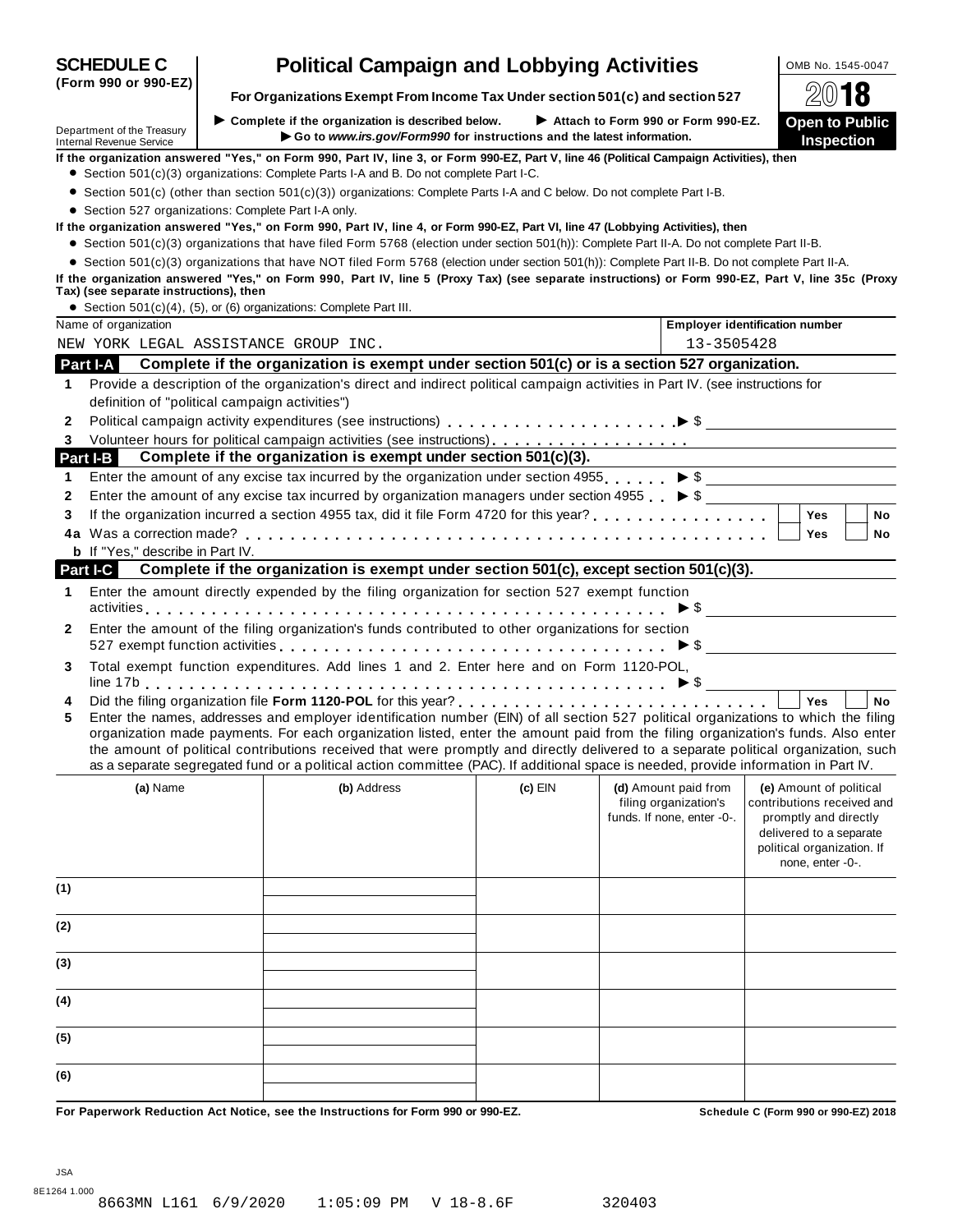| Part II-A<br>section 501(h)).                                                                                                                                                                                               | Complete if the organization is exempt under section 501(c)(3) and filed Form 5768 (election under      |                                     |                                |  |  |  |  |
|-----------------------------------------------------------------------------------------------------------------------------------------------------------------------------------------------------------------------------|---------------------------------------------------------------------------------------------------------|-------------------------------------|--------------------------------|--|--|--|--|
| A Check $\blacktriangleright$<br>if the filing organization belongs to an affiliated group (and list in Part IV each affiliated group member's name,<br>address, EIN, expenses, and share of excess lobbying expenditures). |                                                                                                         |                                     |                                |  |  |  |  |
| <b>B</b> Check $\blacktriangleright$                                                                                                                                                                                        | if the filing organization checked box A and "limited control" provisions apply.                        |                                     |                                |  |  |  |  |
|                                                                                                                                                                                                                             | <b>Limits on Lobbying Expenditures</b><br>(The term "expenditures" means amounts paid or incurred.)     | (a) Filing<br>organization's totals | (b) Affiliated<br>group totals |  |  |  |  |
|                                                                                                                                                                                                                             | 1a Total lobbying expenditures to influence public opinion (grass roots lobbying)                       |                                     |                                |  |  |  |  |
|                                                                                                                                                                                                                             | <b>b</b> Total lobbying expenditures to influence a legislative body (direct lobbying)                  | 156,832.                            |                                |  |  |  |  |
|                                                                                                                                                                                                                             |                                                                                                         | 156,832.                            |                                |  |  |  |  |
|                                                                                                                                                                                                                             |                                                                                                         | 31,548,242.                         |                                |  |  |  |  |
|                                                                                                                                                                                                                             | e Total exempt purpose expenditures (add lines 1c and 1d)                                               | 31,705,074.                         |                                |  |  |  |  |
|                                                                                                                                                                                                                             | f Lobbying nontaxable amount. Enter the amount from the following table in both                         |                                     |                                |  |  |  |  |
| columns.                                                                                                                                                                                                                    |                                                                                                         | 1,000,000.                          |                                |  |  |  |  |
| If the amount on line 1e, column (a) or (b) is: The lobbying nontaxable amount is:                                                                                                                                          |                                                                                                         |                                     |                                |  |  |  |  |
| Not over \$500,000                                                                                                                                                                                                          | 20% of the amount on line 1e.                                                                           |                                     |                                |  |  |  |  |
| Over \$500,000 but not over \$1,000,000                                                                                                                                                                                     | \$100,000 plus 15% of the excess over \$500,000.                                                        |                                     |                                |  |  |  |  |
| Over \$1,000,000 but not over \$1,500,000                                                                                                                                                                                   | \$175,000 plus 10% of the excess over \$1,000,000.                                                      |                                     |                                |  |  |  |  |
| Over \$1,500,000 but not over \$17,000,000                                                                                                                                                                                  | \$225,000 plus 5% of the excess over \$1,500,000.                                                       |                                     |                                |  |  |  |  |
| Over \$17,000,000                                                                                                                                                                                                           | \$1,000,000.                                                                                            |                                     |                                |  |  |  |  |
|                                                                                                                                                                                                                             |                                                                                                         | 250,000.                            |                                |  |  |  |  |
|                                                                                                                                                                                                                             | h Subtract line 1g from line 1a. If zero or less, enter -0-                                             | $\overline{0}$ .                    | $0$ .                          |  |  |  |  |
|                                                                                                                                                                                                                             | i Subtract line 1f from line 1c. If zero or less, enter -0-                                             | $\overline{0}$ .                    | $0$ .                          |  |  |  |  |
|                                                                                                                                                                                                                             | If there is an amount other than zero on either line 1h or line 1i, did the organization file Form 4720 |                                     |                                |  |  |  |  |
|                                                                                                                                                                                                                             |                                                                                                         |                                     | Yes<br>No                      |  |  |  |  |

**4-Year Averaging Period Under Section 501(h)**

(Some organizations that made a section 501(h) election do not have to complete all of the five columns below.

**See the separate instructions for lines 2a through 2f.)**

| Lobbying Expenditures During 4-Year Averaging Period                |            |            |            |            |            |  |  |
|---------------------------------------------------------------------|------------|------------|------------|------------|------------|--|--|
| Calendar year (or fiscal year<br>beginning in)                      | (a) 2015   | (b) 2016   | $(c)$ 2017 | $(d)$ 2018 | (e) Total  |  |  |
| 2a Lobbying nontaxable amount                                       | 1,000,000. | 1,000,000. | 1,000,000. | 1,000,000. | 4,000,000. |  |  |
| <b>b</b> Lobbying ceiling amount<br>(150% of line 2a, column (e))   |            |            |            |            | 6,000,000. |  |  |
| <b>c</b> Total lobbying expenditures                                | 156,646.   | 156,848.   | 156,672.   | 156,832.   | 626,998.   |  |  |
| <b>d</b> Grassroots nontaxable amount                               | 250,000.   | 250,000.   | 250,000.   | 250,000.   | 1,000,000. |  |  |
| <b>e</b> Grassroots ceiling amount<br>(150% of line 2d, column (e)) |            |            |            |            | 1,500,000. |  |  |
| Grassroots lobbying expenditures                                    |            |            |            |            |            |  |  |

**Schedule C (Form 990 or 990-EZ) 2018**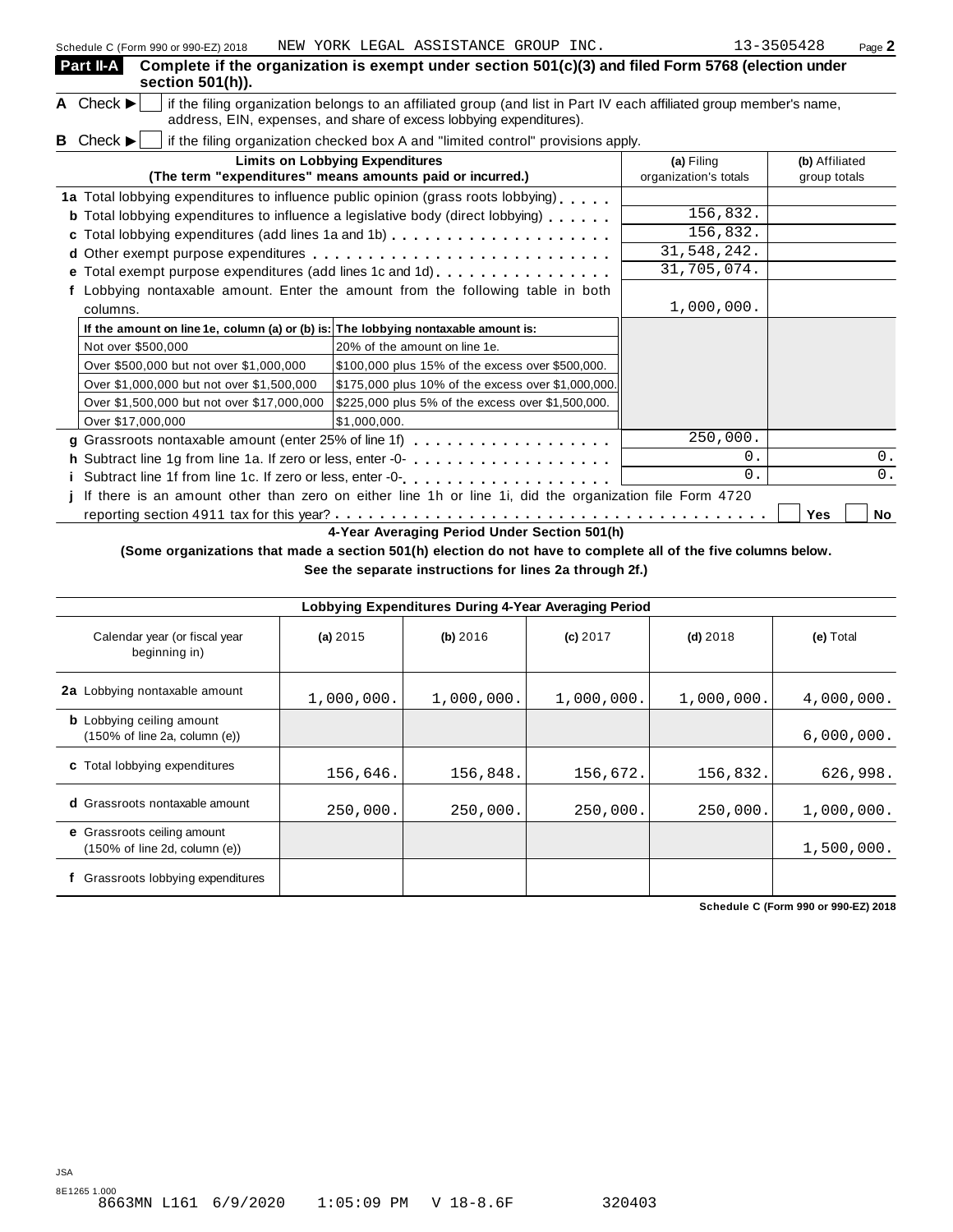| Schedule C (Form 990 or 990-EZ) 2018 | Page 3 |
|--------------------------------------|--------|
|                                      |        |

#### **Complete if the organization is exempt under section 501(c)(3) and has NOT filed Form 5768 (Part II-B** Complete if the organization is<br>(election under section 501(h)).

|    |                                                                                                                               | (a) |    | (b)    |
|----|-------------------------------------------------------------------------------------------------------------------------------|-----|----|--------|
|    | For each "Yes," response on lines 1a through 1i below, provide in Part IV a detailed<br>description of the lobbying activity. | Yes | No | Amount |
| 1  | During the year, did the filing organization attempt to influence foreign, national, state, or local                          |     |    |        |
|    | legislation, including any attempt to influence public opinion on a legislative matter or                                     |     |    |        |
|    | referendum, through the use of:                                                                                               |     |    |        |
| a  |                                                                                                                               |     |    |        |
| b  | Paid staff or management (include compensation in expenses reported on lines 1c through 1i)?                                  |     |    |        |
| c  |                                                                                                                               |     |    |        |
| d  |                                                                                                                               |     |    |        |
| е  |                                                                                                                               |     |    |        |
|    | Grants to other organizations for lobbying purposes?                                                                          |     |    |        |
| q  | Direct contact with legislators, their staffs, government officials, or a legislative body?                                   |     |    |        |
| h. | Rallies, demonstrations, seminars, conventions, speeches, lectures, or any similar means?                                     |     |    |        |
|    | Other activities?                                                                                                             |     |    |        |
|    |                                                                                                                               |     |    |        |
| 2a | Did the activities in line 1 cause the organization to be not described in section $501(c)(3)? \ldots$                        |     |    |        |
| b  | If "Yes," enter the amount of any tax incurred under section 4912                                                             |     |    |        |
| C  | If "Yes," enter the amount of any tax incurred by organization managers under section 4912.                                   |     |    |        |
| d  | If the filing organization incurred a section 4912 tax, did it file Form 4720 for this year? $\dots$                          |     |    |        |
|    | $Part III.$ Complete if the organization is exempt upder section $501(c)/4$ ) section $501(c)/5$ ) or section                 |     |    |        |

| <b>Part III-A</b> Complete if the organization is exempt under section $501(c)(4)$ , section $501(c)(5)$ , or section<br>$501(c)(6)$ . |     |    |
|----------------------------------------------------------------------------------------------------------------------------------------|-----|----|
|                                                                                                                                        | Yes | No |
|                                                                                                                                        |     |    |
| Cool the argent relation make any in house labbring expenditures of \$2,000 or less?                                                   |     |    |

|         |  | 2 Did the organization make only in-house lobbying expenditures of \$2,000 or less? |  |  |  |  |
|---------|--|-------------------------------------------------------------------------------------|--|--|--|--|
| _______ |  |                                                                                     |  |  |  |  |

Did the organization agree to carry over lobbying and political campaign activity expenditures from the prior year? **3** 

#### **Complete if the organization is exempt under section 501(c)(4), section 501(c)(5), or section Part III-B** 501(c)(6) and if either (a) BOTH Part III-A, lines 1 and 2, are answered "No," OR (b) Part III-A, line 3, is **answered "Yes."**

|                         | answered res.                                                                                        |    |  |
|-------------------------|------------------------------------------------------------------------------------------------------|----|--|
| 1                       |                                                                                                      |    |  |
| $\mathbf{2}$            | Section 162(e) nondeductible lobbying and political expenditures (do not include amounts of          |    |  |
|                         | political expenses for which the section 527(f) tax was paid).                                       |    |  |
|                         |                                                                                                      | 2a |  |
|                         |                                                                                                      |    |  |
|                         |                                                                                                      | 2c |  |
| 3                       | Aggregate amount reported in section 6033(e)(1)(A) notices of nondeductible section 162(e) dues.     | 3  |  |
| $\overline{\mathbf{4}}$ | If notices were sent and the amount on line 2c exceeds the amount on line 3, what portion of the     |    |  |
|                         | excess does the organization agree to carryover to the reasonable estimate of nondeductible lobbying |    |  |
|                         |                                                                                                      | 4  |  |
| 5                       | Taxable amount of lobbying and political expenditures (see instructions)                             | 5  |  |

#### **Part IV Supplemental Information**

Provide the descriptions required for Part I-A, line 1; Part I-B, line 4; Part I-C, line 5; Part II-A (affiliated group list); Part II-A, lines 1 and 2 (see instructions); and Part II-B, line 1. Also, complete this part for any additional information.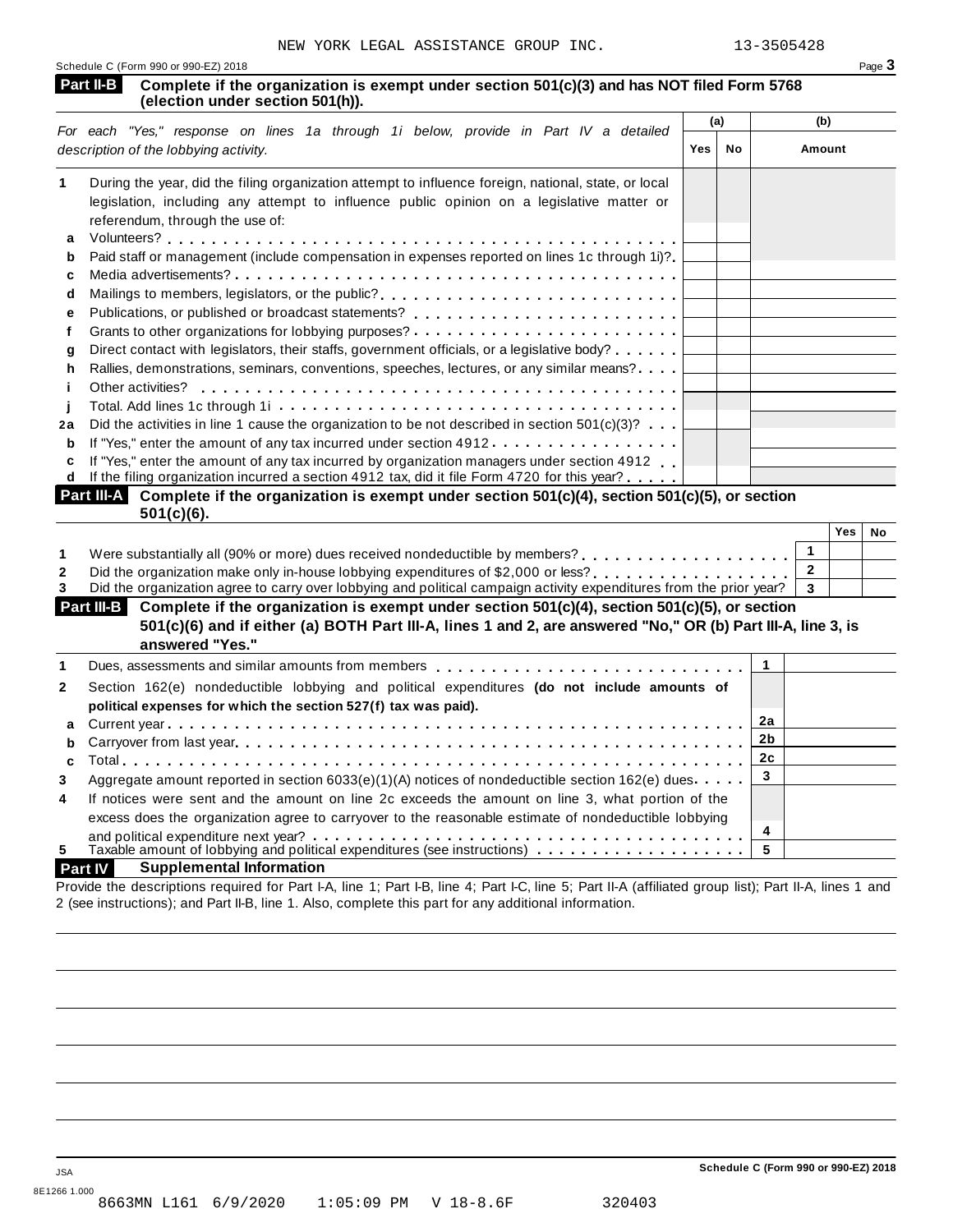**Part IV Supplemental Information** *(continued)*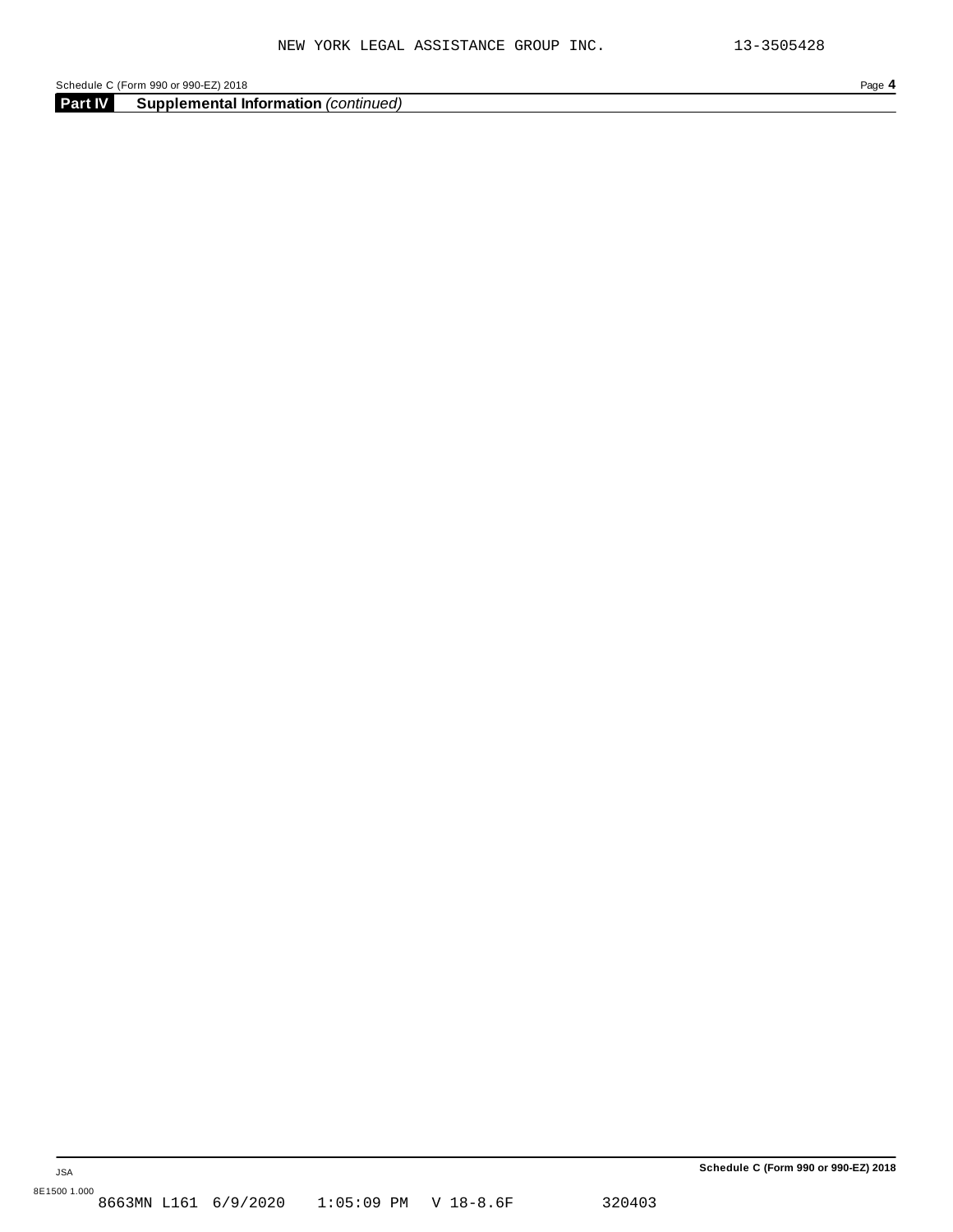|            | <b>SCHEDULE D</b> |
|------------|-------------------|
| (Form 990) |                   |

# SCHEDULE D<br>
Supplemental Financial Statements<br>
Form 990)<br>
Part IV, line 6, 7, 8, 9, 10, 11a, 11b, 11c, 11d, 11e, 11f, 12a, or 12b.<br>
Part IV, line 6, 7, 8, 9, 10, 11a, 11b, 11c, 11d, 11e, 11f, 12a, or 12b.

|         |                                                               |                                                                                                                                                                                                                                                                                                                                        | Part IV, line 6, 7, 8, 9, 10, 11a, 11b, 11c, 11d, 11e, 11f, 12a, or 12b.                      |    |                                                |                                                    |           |
|---------|---------------------------------------------------------------|----------------------------------------------------------------------------------------------------------------------------------------------------------------------------------------------------------------------------------------------------------------------------------------------------------------------------------------|-----------------------------------------------------------------------------------------------|----|------------------------------------------------|----------------------------------------------------|-----------|
|         | Department of the Treasury<br><b>Internal Revenue Service</b> |                                                                                                                                                                                                                                                                                                                                        | Attach to Form 990.<br>Go to www.irs.gov/Form990 for instructions and the latest information. |    |                                                | <b>Open to Public</b><br><b>Inspection</b>         |           |
|         | Name of the organization                                      |                                                                                                                                                                                                                                                                                                                                        |                                                                                               |    | <b>Employer identification number</b>          |                                                    |           |
|         |                                                               | NEW YORK LEGAL ASSISTANCE GROUP INC.                                                                                                                                                                                                                                                                                                   |                                                                                               |    | 13-3505428                                     |                                                    |           |
| Part I  |                                                               | Organizations Maintaining Donor Advised Funds or Other Similar Funds or Accounts.                                                                                                                                                                                                                                                      |                                                                                               |    |                                                |                                                    |           |
|         |                                                               | Complete if the organization answered "Yes" on Form 990, Part IV, line 6.                                                                                                                                                                                                                                                              |                                                                                               |    |                                                |                                                    |           |
|         |                                                               |                                                                                                                                                                                                                                                                                                                                        | (a) Donor advised funds                                                                       |    | (b) Funds and other accounts                   |                                                    |           |
| 1       |                                                               | Total number at end of year <b>that the state of the state of the state of the state of the state of the state of the state of the state of the state of the state of the state of the state of the state of the state of the st</b>                                                                                                   |                                                                                               |    |                                                |                                                    |           |
| 2       |                                                               | Aggregate value of contributions to (during year)                                                                                                                                                                                                                                                                                      |                                                                                               |    |                                                |                                                    |           |
| 3       |                                                               | Aggregate value of grants from (during year)                                                                                                                                                                                                                                                                                           |                                                                                               |    |                                                |                                                    |           |
| 4       |                                                               | Aggregate value at end of year                                                                                                                                                                                                                                                                                                         |                                                                                               |    |                                                |                                                    |           |
| 5       |                                                               | Did the organization inform all donors and donor advisors in writing that the assets held in donor advised                                                                                                                                                                                                                             |                                                                                               |    |                                                |                                                    |           |
|         |                                                               | funds are the organization's property, subject to the organization's exclusive legal control?                                                                                                                                                                                                                                          |                                                                                               |    |                                                | Yes                                                | No        |
| 6       |                                                               | Did the organization inform all grantees, donors, and donor advisors in writing that grant funds can be used                                                                                                                                                                                                                           |                                                                                               |    |                                                |                                                    |           |
|         |                                                               | only for charitable purposes and not for the benefit of the donor or donor advisor, or for any other purpose                                                                                                                                                                                                                           |                                                                                               |    |                                                |                                                    |           |
|         |                                                               |                                                                                                                                                                                                                                                                                                                                        |                                                                                               |    |                                                | Yes                                                | No        |
| Part II |                                                               | <b>Conservation Easements.</b>                                                                                                                                                                                                                                                                                                         |                                                                                               |    |                                                |                                                    |           |
|         |                                                               | Complete if the organization answered "Yes" on Form 990, Part IV, line 7.                                                                                                                                                                                                                                                              |                                                                                               |    |                                                |                                                    |           |
| 1       |                                                               | Purpose(s) of conservation easements held by the organization (check all that apply).                                                                                                                                                                                                                                                  |                                                                                               |    |                                                |                                                    |           |
|         |                                                               | Preservation of land for public use (e.g., recreation or education)                                                                                                                                                                                                                                                                    |                                                                                               |    |                                                | Preservation of a historically important land area |           |
|         |                                                               | Protection of natural habitat                                                                                                                                                                                                                                                                                                          |                                                                                               |    | Preservation of a certified historic structure |                                                    |           |
|         |                                                               | Preservation of open space                                                                                                                                                                                                                                                                                                             |                                                                                               |    |                                                |                                                    |           |
| 2       |                                                               | Complete lines 2a through 2d if the organization held a qualified conservation contribution in the form of a conservation                                                                                                                                                                                                              |                                                                                               |    |                                                |                                                    |           |
|         |                                                               | easement on the last day of the tax year.                                                                                                                                                                                                                                                                                              |                                                                                               |    |                                                | Held at the End of the Tax Year                    |           |
| a       |                                                               |                                                                                                                                                                                                                                                                                                                                        |                                                                                               | 2a |                                                |                                                    |           |
| b       |                                                               | Total acreage restricted by conservation easements                                                                                                                                                                                                                                                                                     |                                                                                               | 2b |                                                |                                                    |           |
| c       |                                                               | Number of conservation easements on a certified historic structure included in (a)                                                                                                                                                                                                                                                     |                                                                                               | 2c |                                                |                                                    |           |
| d       |                                                               | Number of conservation easements included in (c) acquired after 7/25/06, and not on a                                                                                                                                                                                                                                                  |                                                                                               |    |                                                |                                                    |           |
|         |                                                               |                                                                                                                                                                                                                                                                                                                                        |                                                                                               | 2d |                                                |                                                    |           |
| 3       |                                                               | Number of conservation easements modified, transferred, released, extinguished, or terminated by the organization during the                                                                                                                                                                                                           |                                                                                               |    |                                                |                                                    |           |
|         | tax year $\blacktriangleright$                                |                                                                                                                                                                                                                                                                                                                                        |                                                                                               |    |                                                |                                                    |           |
| 4       |                                                               | Number of states where property subject to conservation easement is located ▶ _________                                                                                                                                                                                                                                                |                                                                                               |    |                                                |                                                    |           |
| 5       |                                                               | Does the organization have a written policy regarding the periodic monitoring, inspection, handling of                                                                                                                                                                                                                                 |                                                                                               |    |                                                |                                                    |           |
|         |                                                               | violations, and enforcement of the conservation easements it holds?                                                                                                                                                                                                                                                                    |                                                                                               |    |                                                | Yes                                                | <b>No</b> |
| 6       |                                                               | Staff and volunteer hours devoted to monitoring, inspecting, handling of violations, and enforcing conservation easements during the year                                                                                                                                                                                              |                                                                                               |    |                                                |                                                    |           |
| 7       |                                                               |                                                                                                                                                                                                                                                                                                                                        |                                                                                               |    |                                                |                                                    |           |
|         |                                                               | Amount of expenses incurred in monitoring, inspecting, handling of violations, and enforcing conservation easements during the year                                                                                                                                                                                                    |                                                                                               |    |                                                |                                                    |           |
| 8       |                                                               | Does each conservation easement reported on line 2(d) above satisfy the requirements of section 170(h)(4)(B)(i)                                                                                                                                                                                                                        |                                                                                               |    |                                                |                                                    |           |
|         |                                                               |                                                                                                                                                                                                                                                                                                                                        |                                                                                               |    |                                                | Yes                                                | <b>No</b> |
| 9       |                                                               | In Part XIII, describe how the organization reports conservation easements in its revenue and expense statement, and                                                                                                                                                                                                                   |                                                                                               |    |                                                |                                                    |           |
|         |                                                               | balance sheet, and include, if applicable, the text of the footnote to the organization's financial statements that describes the                                                                                                                                                                                                      |                                                                                               |    |                                                |                                                    |           |
|         |                                                               | organization's accounting for conservation easements.                                                                                                                                                                                                                                                                                  |                                                                                               |    |                                                |                                                    |           |
|         |                                                               | Part III Organizations Maintaining Collections of Art, Historical Treasures, or Other Similar Assets.                                                                                                                                                                                                                                  |                                                                                               |    |                                                |                                                    |           |
|         |                                                               | Complete if the organization answered "Yes" on Form 990, Part IV, line 8.                                                                                                                                                                                                                                                              |                                                                                               |    |                                                |                                                    |           |
| 1a      |                                                               |                                                                                                                                                                                                                                                                                                                                        |                                                                                               |    |                                                |                                                    |           |
|         |                                                               | If the organization elected, as permitted under SFAS 116 (ASC 958), not to report in its revenue statement and balance sheet works of art, historical treasures, or other similar assets held for public exhibition, education                                                                                                         |                                                                                               |    |                                                |                                                    |           |
|         |                                                               |                                                                                                                                                                                                                                                                                                                                        |                                                                                               |    |                                                |                                                    |           |
| b       |                                                               | If the organization elected, as permitted under SFAS 116 (ASC 958), to report in its revenue statement and balance sheet<br>works of art, historical treasures, or other similar assets held for public exhibition, education, or research in furtherance of<br>public service, provide the following amounts relating to these items: |                                                                                               |    |                                                |                                                    |           |
|         |                                                               |                                                                                                                                                                                                                                                                                                                                        |                                                                                               |    |                                                |                                                    |           |
|         |                                                               |                                                                                                                                                                                                                                                                                                                                        |                                                                                               |    |                                                |                                                    |           |
| 2       |                                                               | If the organization received or held works of art, historical treasures, or other similar assets for financial gain, provide the                                                                                                                                                                                                       |                                                                                               |    |                                                |                                                    |           |
|         |                                                               | following amounts required to be reported under SFAS 116 (ASC 958) relating to these items:                                                                                                                                                                                                                                            |                                                                                               |    |                                                |                                                    |           |
| а       |                                                               |                                                                                                                                                                                                                                                                                                                                        |                                                                                               |    |                                                |                                                    |           |
| b       |                                                               |                                                                                                                                                                                                                                                                                                                                        |                                                                                               |    | $\blacktriangleright$ s                        |                                                    |           |
|         |                                                               |                                                                                                                                                                                                                                                                                                                                        |                                                                                               |    |                                                |                                                    |           |

**For Paperwork Reduction Act Notice, see the Instructions for Form 990. Schedule D (Form 990) 2018**

| .JSA<br>8E1268 1.000 |  |                      |                      |  |        |
|----------------------|--|----------------------|----------------------|--|--------|
|                      |  | 8663MN L161 6/9/2020 | 1:05:09 PM V 18-8.6F |  | 320403 |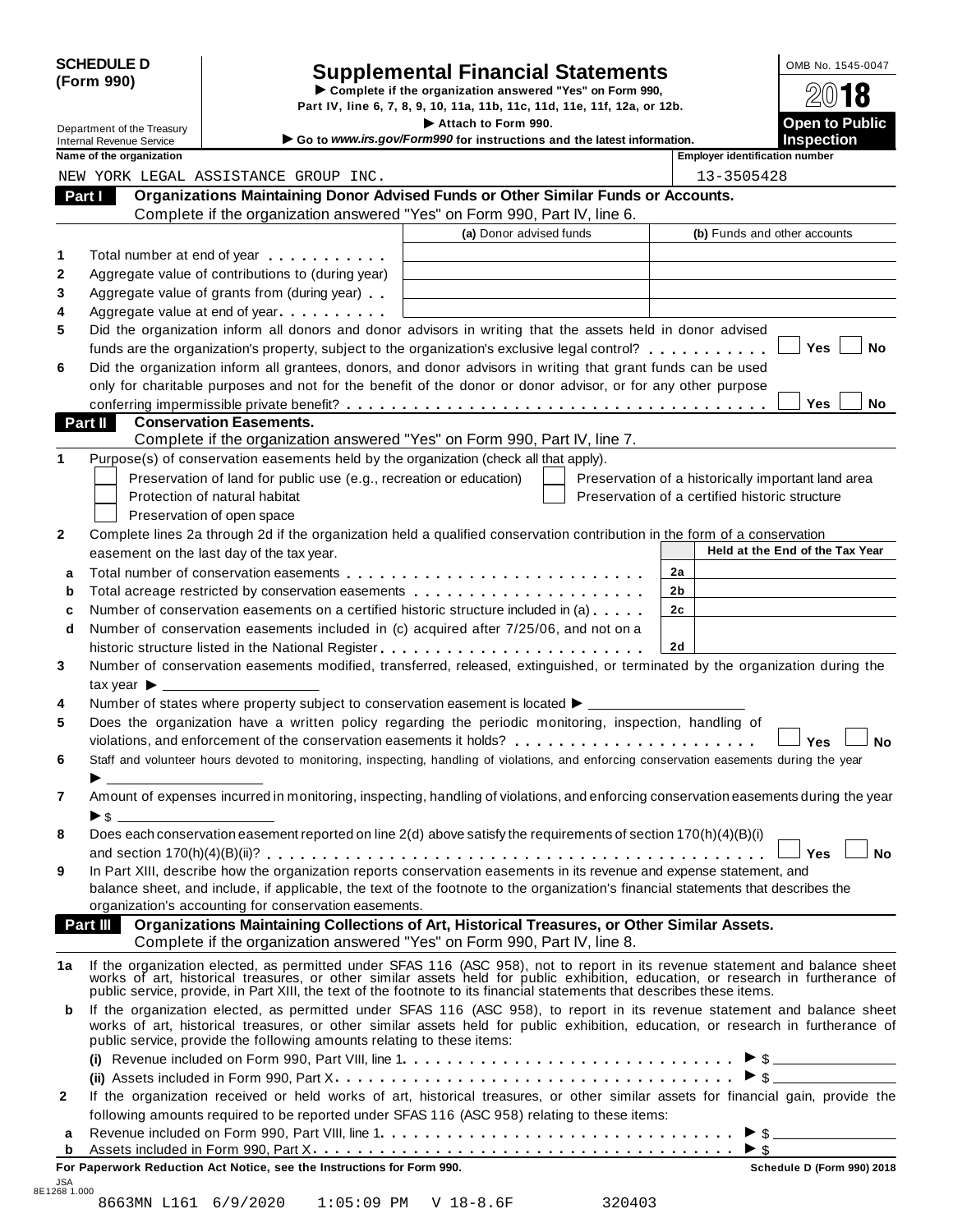NEW YORK LEGAL ASSISTANCE GROUP INC. 13-3505428

| 3–3505428 |  |
|-----------|--|
|           |  |

|    | Schedule D (Form 990) 2018                                                                                                                                      | ALW IOKK TRAHT HOOTSTANCE GKOOF INC. |              |                |                           |    |                                                            | エコーココロコキての |                     |            | Page 2    |
|----|-----------------------------------------------------------------------------------------------------------------------------------------------------------------|--------------------------------------|--------------|----------------|---------------------------|----|------------------------------------------------------------|------------|---------------------|------------|-----------|
|    | Part III Organizations Maintaining Collections of Art, Historical Treasures, or Other Similar Assets (continued)                                                |                                      |              |                |                           |    |                                                            |            |                     |            |           |
| 3  | Using the organization's acquisition, accession, and other records, check any of the following that are a significant use of its                                |                                      |              |                |                           |    |                                                            |            |                     |            |           |
|    | collection items (check all that apply):                                                                                                                        |                                      |              |                |                           |    |                                                            |            |                     |            |           |
| a  | Public exhibition                                                                                                                                               |                                      | d            |                | Loan or exchange programs |    |                                                            |            |                     |            |           |
| b  | Scholarly research                                                                                                                                              |                                      | e            |                | Other                     |    | <u> 1980 - Jan Stein Berlin, amerikan berlin besteht a</u> |            |                     |            |           |
| c  | Preservation for future generations                                                                                                                             |                                      |              |                |                           |    |                                                            |            |                     |            |           |
| 4  | Provide a description of the organization's collections and explain how they further the organization's exempt purpose in Part                                  |                                      |              |                |                           |    |                                                            |            |                     |            |           |
|    | XIII.                                                                                                                                                           |                                      |              |                |                           |    |                                                            |            |                     |            |           |
| 5  | During the year, did the organization solicit or receive donations of art, historical treasures, or other similar                                               |                                      |              |                |                           |    |                                                            |            |                     |            |           |
|    | assets to be sold to raise funds rather than to be maintained as part of the organization's collection?                                                         |                                      |              |                |                           |    |                                                            |            | <b>Yes</b>          |            | No        |
|    | Part IV<br><b>Escrow and Custodial Arrangements.</b>                                                                                                            |                                      |              |                |                           |    |                                                            |            |                     |            |           |
|    | Complete if the organization answered "Yes" on Form 990, Part IV, line 9, or reported an amount on Form<br>990, Part X, line 21.                                |                                      |              |                |                           |    |                                                            |            |                     |            |           |
|    | 1a Is the organization an agent, trustee, custodian or other intermediary for contributions or other assets not                                                 |                                      |              |                |                           |    |                                                            |            |                     |            |           |
|    |                                                                                                                                                                 |                                      |              |                |                           |    |                                                            |            | Yes                 |            | <b>No</b> |
|    | b If "Yes," explain the arrangement in Part XIII and complete the following table:                                                                              |                                      |              |                |                           |    |                                                            |            |                     |            |           |
|    |                                                                                                                                                                 |                                      |              |                |                           |    |                                                            | Amount     |                     |            |           |
| c  |                                                                                                                                                                 |                                      |              |                |                           | 1с |                                                            |            |                     |            |           |
| d  | Additions during the year                                                                                                                                       |                                      |              |                |                           | 1d |                                                            |            |                     |            |           |
|    |                                                                                                                                                                 |                                      |              |                |                           | 1e |                                                            |            |                     |            |           |
| f  |                                                                                                                                                                 |                                      |              |                |                           | 1f |                                                            |            |                     |            |           |
| 2a | Did the organization include an amount on Form 990, Part X, line 21, for escrow or custodial account liability?                                                 |                                      |              |                |                           |    |                                                            |            | Yes                 |            | <b>No</b> |
|    | <b>b</b> If "Yes," explain the arrangement in Part XIII. Check here if the explanation has been provided on Part XIII                                           |                                      |              |                |                           |    |                                                            |            |                     |            |           |
|    | <b>Part V</b><br><b>Endowment Funds.</b>                                                                                                                        |                                      |              |                |                           |    |                                                            |            |                     |            |           |
|    | Complete if the organization answered "Yes" on Form 990, Part IV, line 10.                                                                                      |                                      |              |                |                           |    |                                                            |            |                     |            |           |
|    |                                                                                                                                                                 | (a) Current year                     |              | (b) Prior year |                           |    | (c) Two years back<br>(d) Three years back                 |            | (e) Four years back |            |           |
|    | <b>1a</b> Beginning of year balance                                                                                                                             |                                      |              |                |                           |    |                                                            |            |                     |            |           |
| b  | Contributions                                                                                                                                                   |                                      |              |                |                           |    |                                                            |            |                     |            |           |
| c  | Net investment earnings, gains,                                                                                                                                 |                                      |              |                |                           |    |                                                            |            |                     |            |           |
|    |                                                                                                                                                                 |                                      |              |                |                           |    |                                                            |            |                     |            |           |
|    | <b>d</b> Grants or scholarships <b>contains</b>                                                                                                                 |                                      |              |                |                           |    |                                                            |            |                     |            |           |
| е  | Other expenditures for facilities                                                                                                                               |                                      |              |                |                           |    |                                                            |            |                     |            |           |
|    | and programs                                                                                                                                                    |                                      |              |                |                           |    |                                                            |            |                     |            |           |
|    | Administrative expenses <b>Administrative</b>                                                                                                                   |                                      |              |                |                           |    |                                                            |            |                     |            |           |
| g  | End of year balance                                                                                                                                             |                                      |              |                |                           |    |                                                            |            |                     |            |           |
|    | Provide the estimated percentage of the current year end balance (line 1g, column (a)) held as:<br>Board designated or quasi-endowment ▶                        |                                      | %            |                |                           |    |                                                            |            |                     |            |           |
| a  | Permanent endowment ▶                                                                                                                                           | %                                    |              |                |                           |    |                                                            |            |                     |            |           |
| c  | Temporarily restricted endowment ▶                                                                                                                              | %                                    |              |                |                           |    |                                                            |            |                     |            |           |
|    | The percentages on lines 2a, 2b, and 2c should equal 100%.                                                                                                      |                                      |              |                |                           |    |                                                            |            |                     |            |           |
|    | 3a Are there endowment funds not in the possession of the organization that are held and administered for the                                                   |                                      |              |                |                           |    |                                                            |            |                     |            |           |
|    | organization by:                                                                                                                                                |                                      |              |                |                           |    |                                                            |            |                     | <b>Yes</b> | No        |
|    |                                                                                                                                                                 |                                      |              |                |                           |    |                                                            |            | 3a(i)               |            |           |
|    |                                                                                                                                                                 |                                      |              |                |                           |    |                                                            |            | 3a(ii)              |            |           |
|    | <b>b</b> If "Yes" on line 3a(ii), are the related organizations listed as required on Schedule R?                                                               |                                      |              |                |                           |    |                                                            |            | 3b                  |            |           |
| 4  | Describe in Part XIII the intended uses of the organization's endowment funds.                                                                                  |                                      |              |                |                           |    |                                                            |            |                     |            |           |
|    | Land, Buildings, and Equipment.<br><b>Part VI</b><br>Complete if the organization answered "Yes" on Form 990, Part IV, line 11a. See Form 990, Part X, line 10. |                                      |              |                |                           |    |                                                            |            |                     |            |           |
|    | Description of property                                                                                                                                         | (a) Cost or other basis              |              |                | (b) Cost or other basis   |    | (c) Accumulated                                            |            | (d) Book value      |            |           |
|    |                                                                                                                                                                 |                                      | (investment) |                | (other)                   |    | depreciation                                               |            |                     |            |           |
| 1a |                                                                                                                                                                 |                                      |              |                |                           |    |                                                            |            |                     |            |           |
|    | Buildings                                                                                                                                                       |                                      |              |                |                           |    |                                                            |            |                     |            |           |
|    | Leasehold improvements expressions and the set of the set of the set of the set of the set of the set of the s                                                  |                                      |              |                | 6,070.<br>1,820,192.      |    | 3,540<br>1,618,970.                                        |            |                     | 2,530.     |           |
| d  | Equipment                                                                                                                                                       |                                      |              |                | 255,025.                  |    | 255,025.                                                   |            |                     | 201,222.   |           |
| е  | Total. Add lines 1a through 1e. (Column (d) must equal Form 990, Part X, column (B), line 10c.)                                                                 |                                      |              |                |                           |    |                                                            |            |                     | 203,752.   |           |
|    |                                                                                                                                                                 |                                      |              |                |                           |    |                                                            |            |                     |            |           |

**Schedule D (Form 990) 2018**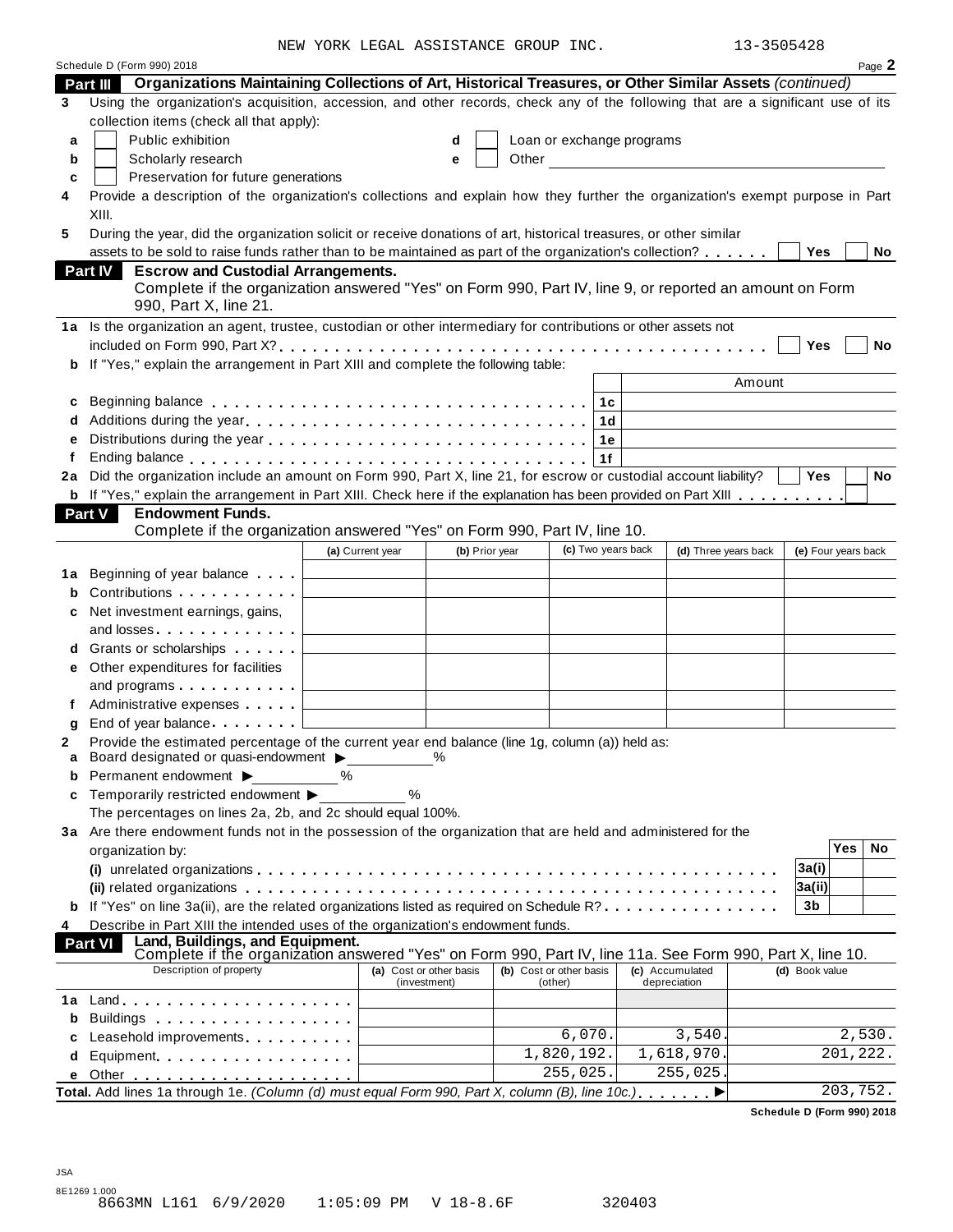| Schedule D (Form 990) 2018 |  |  |  |
|----------------------------|--|--|--|
|                            |  |  |  |

|                                                     | Schedule D (Form 990) 2018                                                                                                                           |                 | Page 3                                                       |
|-----------------------------------------------------|------------------------------------------------------------------------------------------------------------------------------------------------------|-----------------|--------------------------------------------------------------|
| <b>Part VII</b>                                     | <b>Investments - Other Securities.</b><br>Complete if the organization answered "Yes" on Form 990, Part IV, line 11b. See Form 990, Part X, line 12. |                 |                                                              |
|                                                     | (a) Description of security or category<br>(including name of security)                                                                              | (b) Book value  | (c) Method of valuation:<br>Cost or end-of-year market value |
|                                                     | (1) Financial derivatives <b>All Accords</b> Financial derivatives                                                                                   |                 |                                                              |
|                                                     | (2) Closely-held equity interests                                                                                                                    |                 |                                                              |
|                                                     | $(3)$ Other $\_\$                                                                                                                                    |                 |                                                              |
| (A)                                                 |                                                                                                                                                      |                 |                                                              |
| (B)                                                 |                                                                                                                                                      |                 |                                                              |
| (C)                                                 |                                                                                                                                                      |                 |                                                              |
| (D)                                                 |                                                                                                                                                      |                 |                                                              |
| (E)                                                 |                                                                                                                                                      |                 |                                                              |
| (F)                                                 |                                                                                                                                                      |                 |                                                              |
| (G)                                                 |                                                                                                                                                      |                 |                                                              |
| (H)                                                 |                                                                                                                                                      |                 |                                                              |
| <b>Part VIII</b>                                    | Total. (Column (b) must equal Form 990, Part X, col. (B) line 12.) $\blacktriangleright$<br><b>Investments - Program Related.</b>                    |                 |                                                              |
|                                                     | Complete if the organization answered "Yes" on Form 990, Part IV, line 11c. See Form 990, Part X, line 13.                                           |                 |                                                              |
|                                                     | (a) Description of investment                                                                                                                        | (b) Book value  | (c) Method of valuation:                                     |
|                                                     |                                                                                                                                                      |                 | Cost or end-of-year market value                             |
| (1)                                                 |                                                                                                                                                      |                 |                                                              |
| (2)                                                 |                                                                                                                                                      |                 |                                                              |
| (3)                                                 |                                                                                                                                                      |                 |                                                              |
| (4)                                                 |                                                                                                                                                      |                 |                                                              |
| (5)                                                 |                                                                                                                                                      |                 |                                                              |
| (6)                                                 |                                                                                                                                                      |                 |                                                              |
| (7)                                                 |                                                                                                                                                      |                 |                                                              |
| (8)                                                 |                                                                                                                                                      |                 |                                                              |
| (9)                                                 | Total. (Column (b) must equal Form 990, Part X, col. (B) line 13.) $\blacktriangleright$                                                             |                 |                                                              |
| <b>Part IX</b>                                      | <b>Other Assets.</b>                                                                                                                                 |                 |                                                              |
|                                                     | Complete if the organization answered "Yes" on Form 990, Part IV, line 11d. See Form 990, Part X, line 15.                                           |                 |                                                              |
|                                                     |                                                                                                                                                      | (a) Description | (b) Book value                                               |
| (1)                                                 |                                                                                                                                                      |                 |                                                              |
| (2)                                                 |                                                                                                                                                      |                 |                                                              |
|                                                     |                                                                                                                                                      |                 |                                                              |
|                                                     |                                                                                                                                                      |                 |                                                              |
|                                                     |                                                                                                                                                      |                 |                                                              |
|                                                     |                                                                                                                                                      |                 |                                                              |
|                                                     |                                                                                                                                                      |                 |                                                              |
|                                                     |                                                                                                                                                      |                 |                                                              |
|                                                     |                                                                                                                                                      |                 |                                                              |
|                                                     |                                                                                                                                                      |                 |                                                              |
| (3)<br>(4)<br>(5)<br>(6)<br>(7)<br>(8)<br>(9)       |                                                                                                                                                      |                 |                                                              |
| Part X                                              | <b>Other Liabilities.</b>                                                                                                                            |                 |                                                              |
|                                                     | Complete if the organization answered "Yes" on Form 990, Part IV, line 11e or 11f. See Form 990, Part X,                                             |                 |                                                              |
|                                                     | line 25.                                                                                                                                             |                 |                                                              |
|                                                     | (a) Description of liability                                                                                                                         | (b) Book value  |                                                              |
|                                                     | (1) Federal income taxes                                                                                                                             |                 |                                                              |
|                                                     | (2) FUNDS HELD IN ESCROW                                                                                                                             | 184,796         |                                                              |
|                                                     |                                                                                                                                                      |                 |                                                              |
|                                                     |                                                                                                                                                      |                 |                                                              |
|                                                     |                                                                                                                                                      |                 |                                                              |
|                                                     |                                                                                                                                                      |                 |                                                              |
|                                                     |                                                                                                                                                      |                 |                                                              |
| 1.<br>(3)<br>(4)<br>(5)<br>(6)<br>(7)<br>(8)<br>(9) |                                                                                                                                                      |                 |                                                              |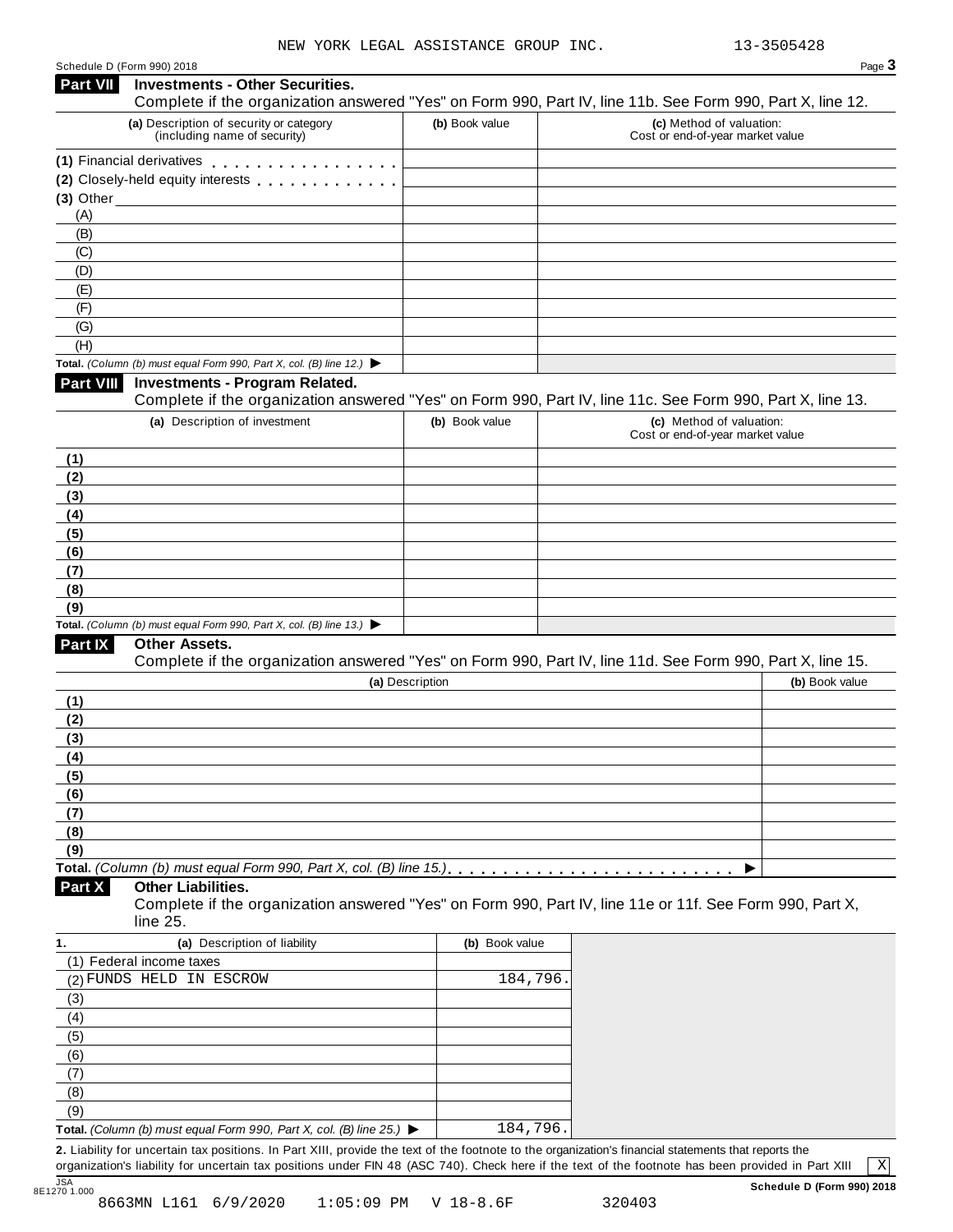|              | Schedule D (Form 990) 2018                                                                                                                                           |              | Page 4        |
|--------------|----------------------------------------------------------------------------------------------------------------------------------------------------------------------|--------------|---------------|
| Part XI      | Reconciliation of Revenue per Audited Financial Statements With Revenue per Return.<br>Complete if the organization answered "Yes" on Form 990, Part IV, line 12a.   |              |               |
| 1            | Total revenue, gains, and other support per audited financial statements                                                                                             | $\mathbf{1}$ | 65,072,706.   |
| $\mathbf{2}$ | Amounts included on line 1 but not on Form 990, Part VIII, line 12:                                                                                                  |              |               |
| a            | 15, 153.<br>2a                                                                                                                                                       |              |               |
| b            | 33,598,941.<br>2 <sub>b</sub>                                                                                                                                        |              |               |
| c            | 2c<br>Recoveries of prior year grants                                                                                                                                |              |               |
| d            |                                                                                                                                                                      |              |               |
| е            |                                                                                                                                                                      | 2e           | 33,614,094.   |
| 3            |                                                                                                                                                                      | 3            | 31, 458, 612. |
| 4            | Amounts included on Form 990, Part VIII, line 12, but not on line 1:                                                                                                 |              |               |
| a            | 4a<br>Investment expenses not included on Form 990, Part VIII, line 7b                                                                                               |              |               |
| b            | 4b                                                                                                                                                                   |              |               |
| C.           |                                                                                                                                                                      | 4с           |               |
| 5.           | Total revenue. Add lines 3 and 4c. (This must equal Form 990, Part I, line 12.)                                                                                      | 5            | 31, 458, 612. |
| Part XII     | Reconciliation of Expenses per Audited Financial Statements With Expenses per Return.<br>Complete if the organization answered "Yes" on Form 990, Part IV, line 12a. |              |               |
| 1            |                                                                                                                                                                      | $\mathbf{1}$ | 65,304,015.   |
| $\mathbf{2}$ | Amounts included on line 1 but not on Form 990, Part IX, line 25:                                                                                                    |              |               |
| a            | 33,598,941.<br>2a                                                                                                                                                    |              |               |
|              | 2 <sub>b</sub>                                                                                                                                                       |              |               |
| b            | 2c                                                                                                                                                                   |              |               |
| c            |                                                                                                                                                                      |              |               |
| d            |                                                                                                                                                                      | 2e           | 33,598,941.   |
| e            |                                                                                                                                                                      | 3            | 31,705,074.   |
| 3            |                                                                                                                                                                      |              |               |
| 4            | Amounts included on Form 990, Part IX, line 25, but not on line 1:                                                                                                   |              |               |
| a            | Investment expenses not included on Form 990, Part VIII, line 7b $\ldots \ldots$ $4a$<br>4 <sub>b</sub>                                                              |              |               |
| b            |                                                                                                                                                                      |              |               |
|              |                                                                                                                                                                      | 4c<br>5      | 31,705,074.   |
| 5.           | Total expenses. Add lines 3 and 4c. (This must equal Form 990, Part I, line 18.)<br>Part XIII Supplemental Information.                                              |              |               |
|              | Provide the descriptions required for Part II, lines 3, 5, and 9; Part III, lines 1a and 4; Part IV, lines 1b and 2b; Part V, line 4; Part X, line                   |              |               |
|              | 2; Part XI, lines 2d and 4b; and Part XII, lines 2d and 4b. Also complete this part to provide any additional information.                                           |              |               |
|              | CDD, D2CD, C                                                                                                                                                         |              |               |

SEE PAGE 5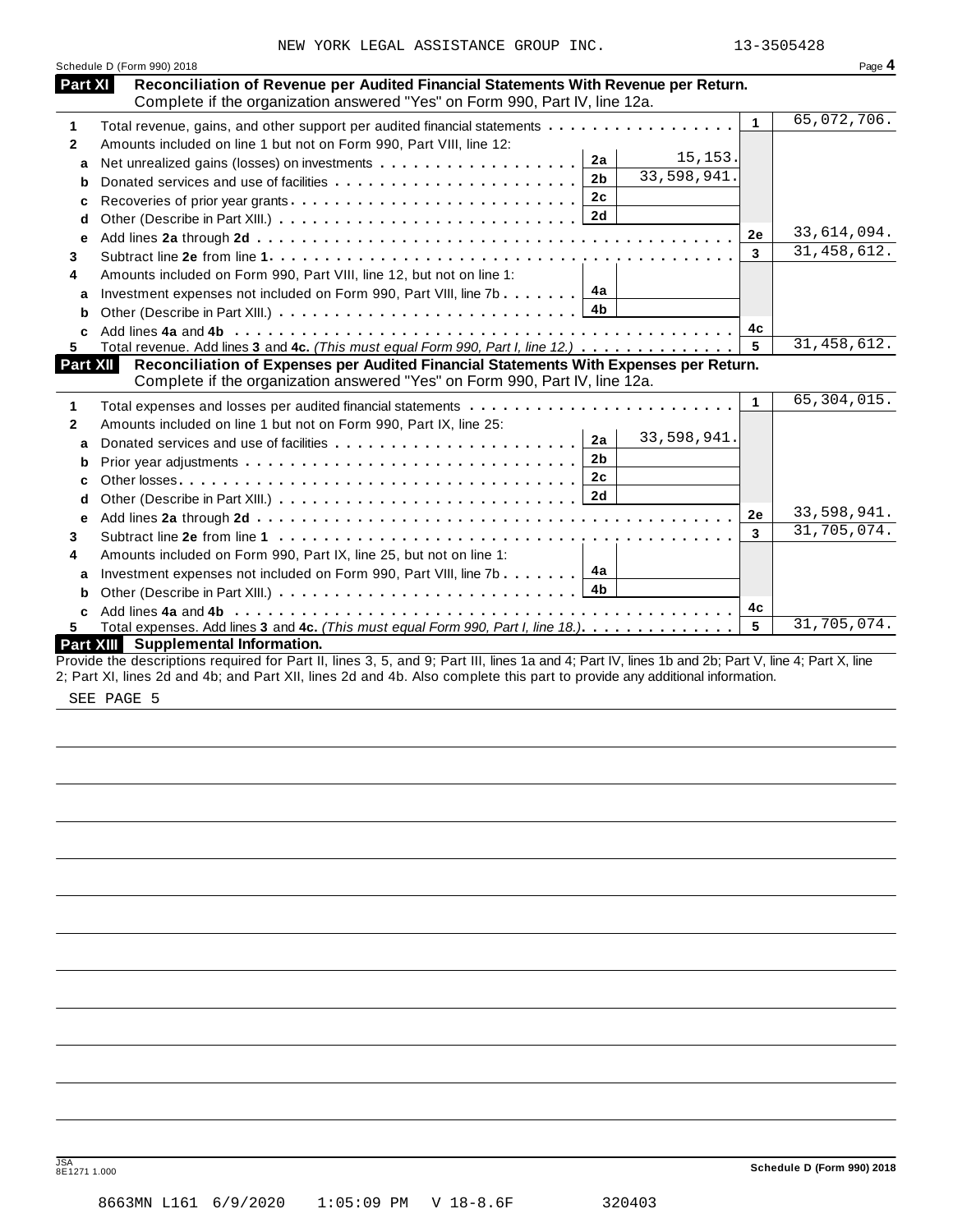Schedule D (Form 990) 2018 NEW YORK LEGAL ASSISTANCE GROUP INC. 13-3505428 Page **5** 

| <b>Part XIII</b> Supplemental Information (continued) |  |
|-------------------------------------------------------|--|
|                                                       |  |

SCHEDULE D, PART X, LINE 2

NYLAG IS SUBJECT TO THE PROVISIONS OF THE FINANCIAL ACCOUNTING STANDARDS BOARD'S (THE "FASB") ACCOUNTING STANDARDS CODIFICATION ("ASC") TOPIC 740, INCOME TAXES, RELATING TO ACCOUNTING AND REPORTING FOR UNCERTAINTY IN INCOME TAXES. BECAUSE OF THE ORGANIZATION'S GENERAL TAX-EXEMPT STATUS, MANAGEMENT BELIEVES ASC TOPIC 740 HAS NOT HAD, AND IS NOT EXPECTED TO HAVE, A MATERIAL IMPACT ON THE ORGANIZATION'S FINANCIAL STATEMENTS.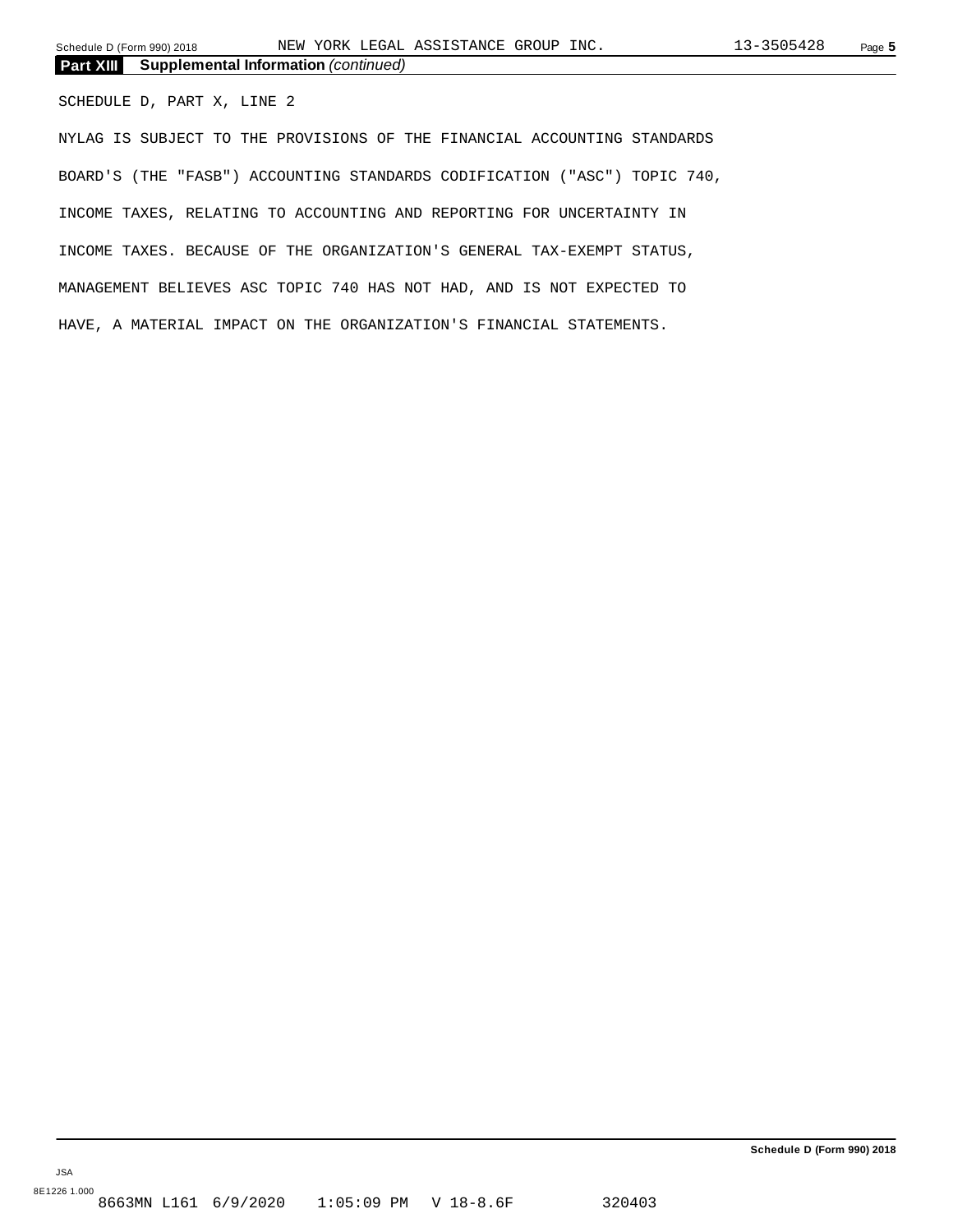|                | <b>SCHEDULE G</b>                                             | <b>Supplemental Information Regarding Fundraising or Gaming Activities</b>                                                                                                                        |                                                                                                                                                                     |                                                      |                           |                                       |                                        | OMB No. 1545-0047                |  |  |
|----------------|---------------------------------------------------------------|---------------------------------------------------------------------------------------------------------------------------------------------------------------------------------------------------|---------------------------------------------------------------------------------------------------------------------------------------------------------------------|------------------------------------------------------|---------------------------|---------------------------------------|----------------------------------------|----------------------------------|--|--|
|                | (Form 990 or 990-EZ)                                          |                                                                                                                                                                                                   | Complete if the organization answered "Yes" on Form 990, Part IV, line 17, 18, or 19, or if the<br>organization entered more than \$15,000 on Form 990-EZ, line 6a. |                                                      |                           |                                       |                                        |                                  |  |  |
|                |                                                               |                                                                                                                                                                                                   |                                                                                                                                                                     | Attach to Form 990 or Form 990-EZ.<br>Open to Public |                           |                                       |                                        |                                  |  |  |
|                | Department of the Treasury<br><b>Internal Revenue Service</b> |                                                                                                                                                                                                   | Go to www.irs.gov/Form990 for instructions and the latest instructions.                                                                                             |                                                      |                           |                                       | <b>Inspection</b>                      |                                  |  |  |
|                | Name of the organization                                      |                                                                                                                                                                                                   |                                                                                                                                                                     |                                                      |                           |                                       | <b>Employer identification number</b>  |                                  |  |  |
|                |                                                               | NEW YORK LEGAL ASSISTANCE GROUP INC.                                                                                                                                                              |                                                                                                                                                                     |                                                      |                           |                                       | 13-3505428                             |                                  |  |  |
| Part I         |                                                               | Fundraising Activities. Complete if the organization answered "Yes" on Form 990, Part IV, line 17.                                                                                                |                                                                                                                                                                     |                                                      |                           |                                       |                                        |                                  |  |  |
|                |                                                               | Form 990-EZ filers are not required to complete this part.                                                                                                                                        |                                                                                                                                                                     |                                                      |                           |                                       |                                        |                                  |  |  |
| 1              |                                                               | Indicate whether the organization raised funds through any of the following activities. Check all that apply.                                                                                     |                                                                                                                                                                     |                                                      |                           |                                       |                                        |                                  |  |  |
| a              | Mail solicitations                                            |                                                                                                                                                                                                   | е                                                                                                                                                                   |                                                      |                           | Solicitation of non-government grants |                                        |                                  |  |  |
| b              |                                                               | Internet and email solicitations                                                                                                                                                                  | f                                                                                                                                                                   |                                                      |                           | Solicitation of government grants     |                                        |                                  |  |  |
| c              | <b>Phone solicitations</b>                                    |                                                                                                                                                                                                   | g                                                                                                                                                                   |                                                      |                           | Special fundraising events            |                                        |                                  |  |  |
| d              | In-person solicitations                                       |                                                                                                                                                                                                   |                                                                                                                                                                     |                                                      |                           |                                       |                                        |                                  |  |  |
|                |                                                               | 2a Did the organization have a written or oral agreement with any individual (including officers, directors, trustees,                                                                            |                                                                                                                                                                     |                                                      |                           |                                       |                                        |                                  |  |  |
|                |                                                               | or key employees listed in Form 990, Part VII) or entity in connection with professional fundraising services?                                                                                    |                                                                                                                                                                     |                                                      |                           |                                       |                                        | Yes<br>No                        |  |  |
|                |                                                               | <b>b</b> If "Yes," list the 10 highest paid individuals or entities (fundraisers) pursuant to agreements under which the fundraiser is to be<br>compensated at least \$5,000 by the organization. |                                                                                                                                                                     |                                                      |                           |                                       |                                        |                                  |  |  |
|                |                                                               |                                                                                                                                                                                                   |                                                                                                                                                                     |                                                      |                           |                                       |                                        |                                  |  |  |
|                |                                                               |                                                                                                                                                                                                   |                                                                                                                                                                     |                                                      |                           |                                       |                                        |                                  |  |  |
|                | (i) Name and address of individual                            |                                                                                                                                                                                                   |                                                                                                                                                                     |                                                      | (iii) Did fundraiser have | (iv) Gross receipts                   | (v) Amount paid to<br>(or retained by) | (vi) Amount paid to              |  |  |
|                | or entity (fundraiser)                                        |                                                                                                                                                                                                   | (ii) Activity                                                                                                                                                       | custody or control of<br>contributions?              |                           | from activity                         | fundraiser listed in                   | (or retained by)<br>organization |  |  |
|                |                                                               |                                                                                                                                                                                                   |                                                                                                                                                                     |                                                      |                           |                                       | col. (i)                               |                                  |  |  |
|                |                                                               |                                                                                                                                                                                                   |                                                                                                                                                                     | Yes                                                  | No                        |                                       |                                        |                                  |  |  |
| 1              |                                                               |                                                                                                                                                                                                   |                                                                                                                                                                     |                                                      |                           |                                       |                                        |                                  |  |  |
| $\overline{2}$ |                                                               |                                                                                                                                                                                                   |                                                                                                                                                                     |                                                      |                           |                                       |                                        |                                  |  |  |
|                |                                                               |                                                                                                                                                                                                   |                                                                                                                                                                     |                                                      |                           |                                       |                                        |                                  |  |  |
| 3              |                                                               |                                                                                                                                                                                                   |                                                                                                                                                                     |                                                      |                           |                                       |                                        |                                  |  |  |
|                |                                                               |                                                                                                                                                                                                   |                                                                                                                                                                     |                                                      |                           |                                       |                                        |                                  |  |  |
| 4              |                                                               |                                                                                                                                                                                                   |                                                                                                                                                                     |                                                      |                           |                                       |                                        |                                  |  |  |
|                |                                                               |                                                                                                                                                                                                   |                                                                                                                                                                     |                                                      |                           |                                       |                                        |                                  |  |  |
| 5              |                                                               |                                                                                                                                                                                                   |                                                                                                                                                                     |                                                      |                           |                                       |                                        |                                  |  |  |
|                |                                                               |                                                                                                                                                                                                   |                                                                                                                                                                     |                                                      |                           |                                       |                                        |                                  |  |  |
| 6              |                                                               |                                                                                                                                                                                                   |                                                                                                                                                                     |                                                      |                           |                                       |                                        |                                  |  |  |
|                |                                                               |                                                                                                                                                                                                   |                                                                                                                                                                     |                                                      |                           |                                       |                                        |                                  |  |  |
| $\overline{7}$ |                                                               |                                                                                                                                                                                                   |                                                                                                                                                                     |                                                      |                           |                                       |                                        |                                  |  |  |
|                |                                                               |                                                                                                                                                                                                   |                                                                                                                                                                     |                                                      |                           |                                       |                                        |                                  |  |  |
|                |                                                               |                                                                                                                                                                                                   |                                                                                                                                                                     |                                                      |                           |                                       |                                        |                                  |  |  |
|                |                                                               |                                                                                                                                                                                                   |                                                                                                                                                                     |                                                      |                           |                                       |                                        |                                  |  |  |
| 9              |                                                               |                                                                                                                                                                                                   |                                                                                                                                                                     |                                                      |                           |                                       |                                        |                                  |  |  |
|                |                                                               |                                                                                                                                                                                                   |                                                                                                                                                                     |                                                      |                           |                                       |                                        |                                  |  |  |
| 10             |                                                               |                                                                                                                                                                                                   |                                                                                                                                                                     |                                                      |                           |                                       |                                        |                                  |  |  |
|                |                                                               |                                                                                                                                                                                                   |                                                                                                                                                                     |                                                      |                           |                                       |                                        |                                  |  |  |
|                |                                                               |                                                                                                                                                                                                   |                                                                                                                                                                     |                                                      |                           |                                       |                                        |                                  |  |  |
| Total          |                                                               |                                                                                                                                                                                                   |                                                                                                                                                                     |                                                      |                           |                                       |                                        |                                  |  |  |
| 3              |                                                               | List all states in which the organization is registered or licensed to solicit contributions or has been notified it is exempt from                                                               |                                                                                                                                                                     |                                                      |                           |                                       |                                        |                                  |  |  |
|                | registration or licensing.                                    |                                                                                                                                                                                                   |                                                                                                                                                                     |                                                      |                           |                                       |                                        |                                  |  |  |
|                |                                                               |                                                                                                                                                                                                   |                                                                                                                                                                     |                                                      |                           |                                       |                                        |                                  |  |  |

For Paperwork Reduction Act Notice, see the Instructions for Form 990 or 990-EZ. Schedule G (Form 990 or 990-EZ) 2018 JSA 8E1281 1.000 8663MN L161 6/9/2020 1:05:09 PM V 18-8.6F 320403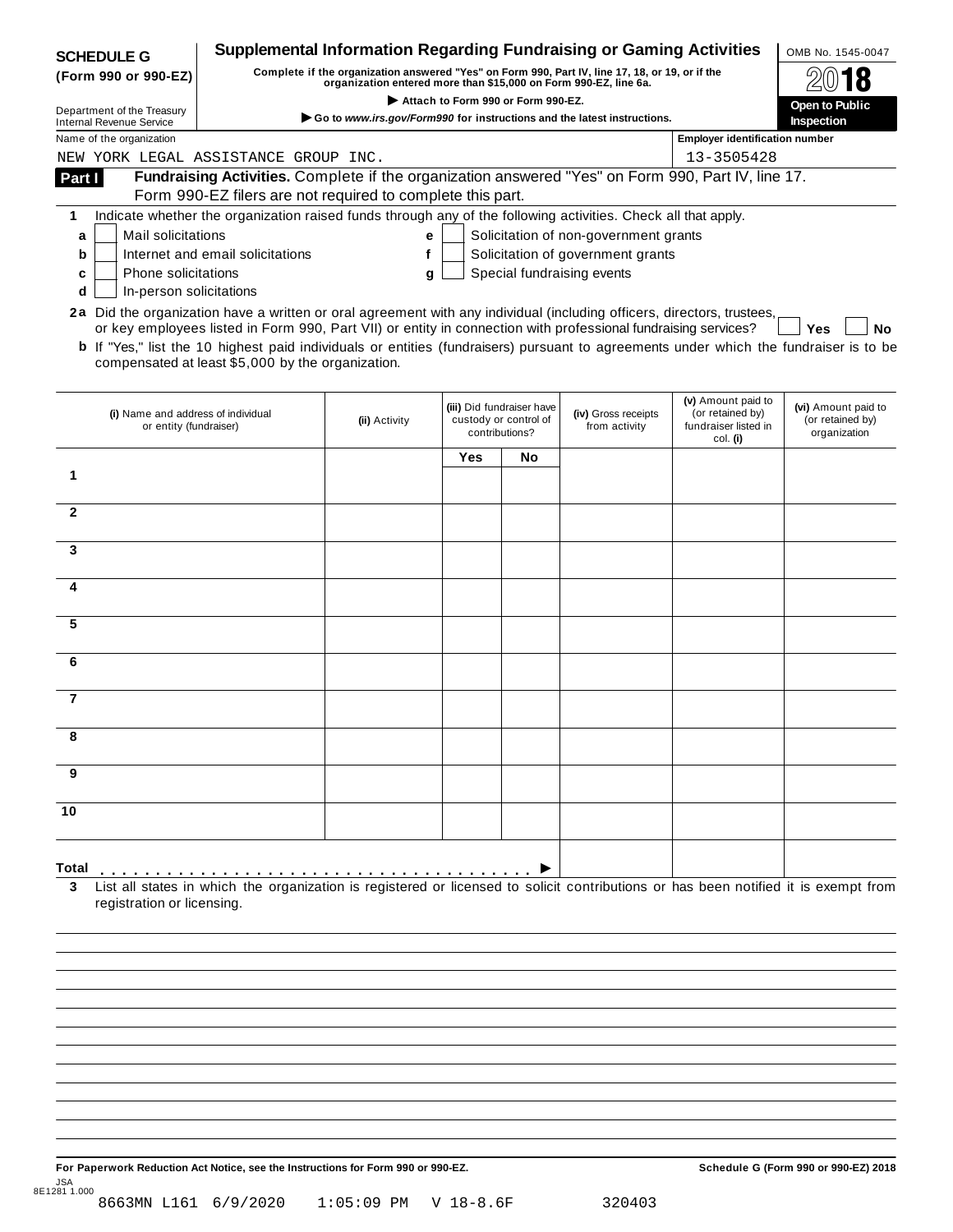| events with gross receipts greater than \$5,000.                                                                                                                                                | (a) Event $#1$<br>GALA | (b) Event $#2$                                   | (c) Other events      | (d) Total events<br>(add col. (a) through |
|-------------------------------------------------------------------------------------------------------------------------------------------------------------------------------------------------|------------------------|--------------------------------------------------|-----------------------|-------------------------------------------|
|                                                                                                                                                                                                 | (event type)           | (event type)                                     | (total number)        | col. (c)                                  |
| Gross receipts experiences                                                                                                                                                                      | 1,353,177.             |                                                  |                       | 1,353,177.                                |
| 2 Less: Contributions                                                                                                                                                                           | 1,128,852.             |                                                  |                       | 1,128,852.                                |
| 3 Gross income (line 1 minus                                                                                                                                                                    | 224,325.               |                                                  |                       | 224,325.                                  |
|                                                                                                                                                                                                 |                        |                                                  |                       |                                           |
|                                                                                                                                                                                                 |                        |                                                  |                       |                                           |
| 6 Rent/facility costs                                                                                                                                                                           | 63,321.                |                                                  |                       | 63,321.                                   |
| 7 Food and beverages [1, 1, 1, 1, 1]                                                                                                                                                            | 114,017.               |                                                  |                       | 114,017.                                  |
|                                                                                                                                                                                                 | 300.                   |                                                  |                       | 300.                                      |
| 9 Other direct expenses $\begin{array}{ c c c c c c c c c }\n\hline\n\text{9} & \text{6,687.} \\ \hline\n\end{array}$                                                                           |                        |                                                  |                       | 46,687.                                   |
| 10 Direct expense summary. Add lines 4 through 9 in column (d) $\ldots$<br>Gaming. Complete if the organization answered "Yes" on Form 990, Part IV, line 19, or reported more than<br>Part III |                        |                                                  |                       |                                           |
| \$15,000 on Form 990-EZ, line 6a.                                                                                                                                                               | (a) Bingo              | (b) Pull tabs/instant<br>bingo/progressive bingo | (c) Other gaming      | (d) Total gaming (add                     |
| Gross revenue 1                                                                                                                                                                                 |                        |                                                  |                       |                                           |
|                                                                                                                                                                                                 |                        |                                                  |                       |                                           |
| 3 Noncash prizes                                                                                                                                                                                |                        |                                                  |                       |                                           |
|                                                                                                                                                                                                 |                        |                                                  |                       |                                           |
| 5 Other direct expenses                                                                                                                                                                         |                        |                                                  |                       | 224,325.<br>col. (a) through col. (c))    |
| 6 Volunteer labor [1]                                                                                                                                                                           | Yes<br>%<br>No         | Yes<br>$\%$<br><b>No</b>                         | Yes<br>%<br><b>No</b> |                                           |
| 7 Direct expense summary. Add lines 2 through 5 in column (d)                                                                                                                                   |                        |                                                  |                       |                                           |
| 8 Net gaming income summary. Subtract line 7 from line 1, column (d)                                                                                                                            |                        |                                                  |                       |                                           |

**Schedule G (Form 990 or 990-EZ) 2018**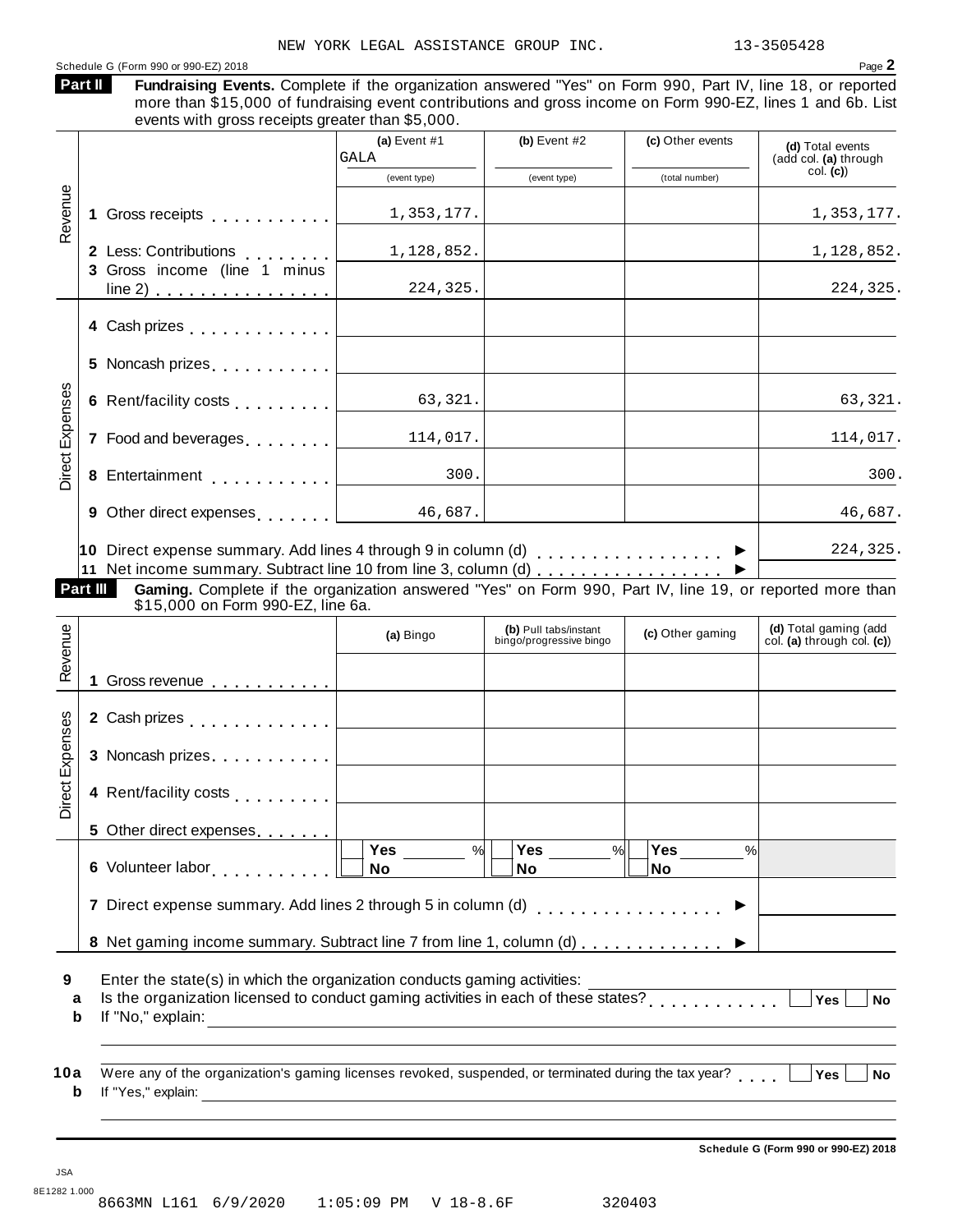|  |  |  |  | NEW YORK LEGAL ASSISTANCE GROUP INC. |  |  |
|--|--|--|--|--------------------------------------|--|--|
|--|--|--|--|--------------------------------------|--|--|

|         | Schedule G (Form 990 or 990-EZ) 2018<br>Page 3                                                                                                                                                                                                           |
|---------|----------------------------------------------------------------------------------------------------------------------------------------------------------------------------------------------------------------------------------------------------------|
| 11      | <b>Yes</b><br><b>No</b>                                                                                                                                                                                                                                  |
| $12 \,$ | Is the organization a grantor, beneficiary or trustee of a trust or a member of a partnership or other entity                                                                                                                                            |
|         | Yes<br>No                                                                                                                                                                                                                                                |
| 13      | Indicate the percentage of gaming activity conducted in:                                                                                                                                                                                                 |
| a       | %                                                                                                                                                                                                                                                        |
| b       | %<br>An outside facility enterpretation of the control of the control of the control of the control of the control o                                                                                                                                     |
| 14      | Enter the name and address of the person who prepares the organization's gaming/special events books and<br>records:                                                                                                                                     |
|         |                                                                                                                                                                                                                                                          |
|         |                                                                                                                                                                                                                                                          |
|         | 15a Does the organization have a contract with a third party from whom the organization receives gaming                                                                                                                                                  |
|         | Yes No                                                                                                                                                                                                                                                   |
|         | <b>b</b> If "Yes," enter the amount of gaming revenue received by the organization $\triangleright$ \$_______________ and the                                                                                                                            |
|         | amount of gaming revenue retained by the third party $\triangleright$ \$ _______________.                                                                                                                                                                |
| c       | If "Yes," enter name and address of the third party:                                                                                                                                                                                                     |
|         |                                                                                                                                                                                                                                                          |
|         |                                                                                                                                                                                                                                                          |
| 16      | Gaming manager information:                                                                                                                                                                                                                              |
|         |                                                                                                                                                                                                                                                          |
|         | Gaming manager compensation $\triangleright$ \$ _______________                                                                                                                                                                                          |
|         | Description of services provided ▶                                                                                                                                                                                                                       |
|         | Director/officer<br>Employee<br>Independent contractor                                                                                                                                                                                                   |
| 17      | Mandatory distributions:                                                                                                                                                                                                                                 |
| a       | Is the organization required under state law to make charitable distributions from the gaming proceeds to                                                                                                                                                |
|         | Yes<br><b>No</b>                                                                                                                                                                                                                                         |
| b       | Enter the amount of distributions required under state law to be distributed to other exempt organizations                                                                                                                                               |
|         | or spent in the organization's own exempt activities during the tax year $\triangleright$ \$                                                                                                                                                             |
|         | Supplemental Information. Provide the explanation required by Part I, line 2b, columns (iii) and (v), and<br>Part IV<br>Part III, lines 9, 9b, 10b, 15b, 15c, 16, and 17b, as applicable. Also provide any additional information<br>(see instructions). |

**Schedule G (Form 990 or 990-EZ) 2018**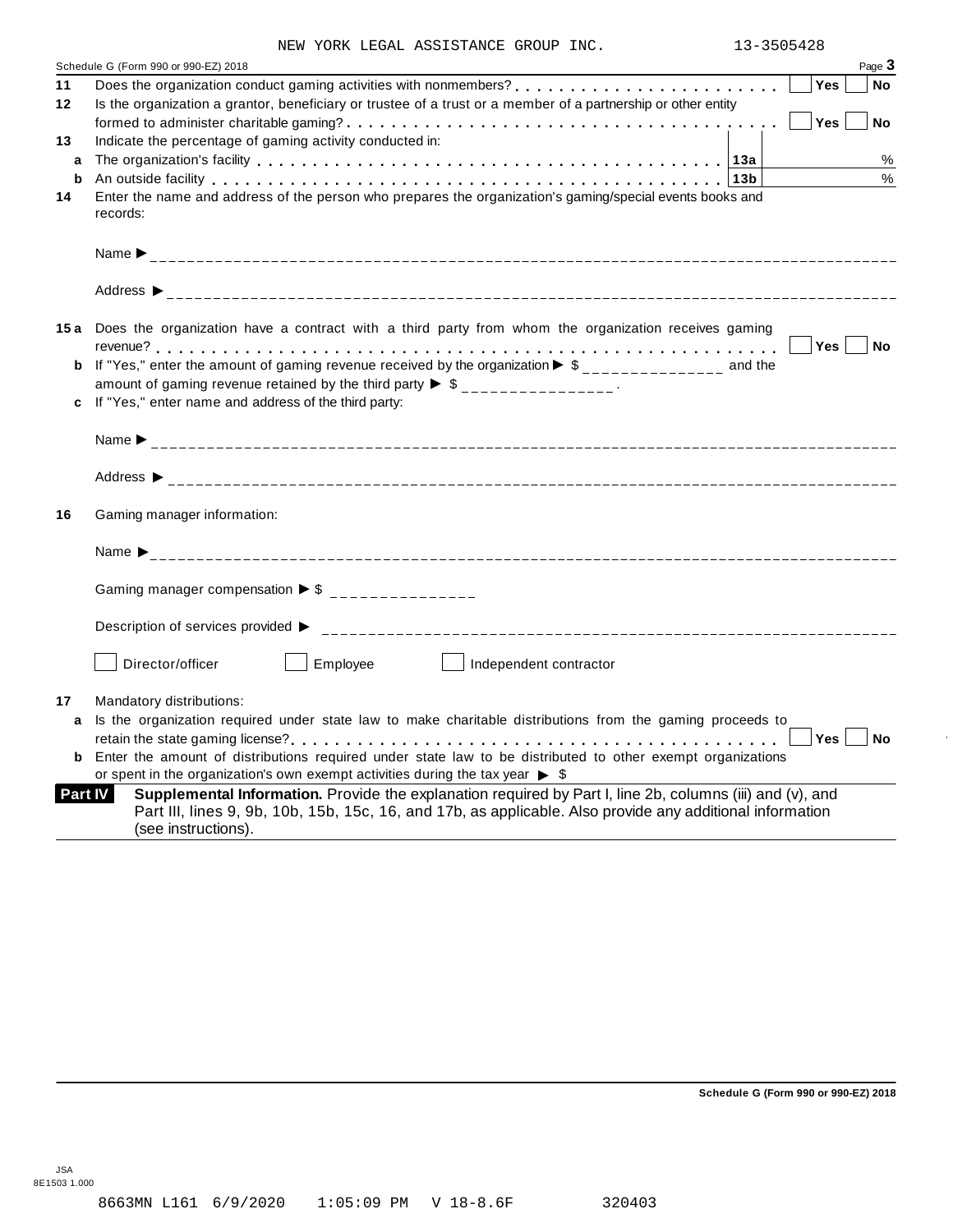| <b>SCHEDULE I</b><br>(Form 990)                                                                                                                                  |            |                                    | <b>Grants and Other Assistance to Organizations,</b><br>Governments, and Individuals in the United States |                                       |                                                             |                                          | OMB No. 1545-0047                     |  |  |
|------------------------------------------------------------------------------------------------------------------------------------------------------------------|------------|------------------------------------|-----------------------------------------------------------------------------------------------------------|---------------------------------------|-------------------------------------------------------------|------------------------------------------|---------------------------------------|--|--|
|                                                                                                                                                                  |            | 2018                               |                                                                                                           |                                       |                                                             |                                          |                                       |  |  |
| Complete if the organization answered "Yes" on Form 990, Part IV, line 21 or 22.                                                                                 |            | <b>Open to Public</b>              |                                                                                                           |                                       |                                                             |                                          |                                       |  |  |
| Department of the Treasury                                                                                                                                       |            | Inspection                         |                                                                                                           |                                       |                                                             |                                          |                                       |  |  |
| <b>Internal Revenue Service</b><br>Name of the organization                                                                                                      |            |                                    | Go to www.irs.gov/Form990 for the latest information.                                                     |                                       |                                                             | <b>Employer identification number</b>    |                                       |  |  |
| NEW YORK LEGAL ASSISTANCE GROUP INC.                                                                                                                             |            |                                    |                                                                                                           |                                       |                                                             | 13-3505428                               |                                       |  |  |
| <b>General Information on Grants and Assistance</b><br>Part I                                                                                                    |            |                                    |                                                                                                           |                                       |                                                             |                                          |                                       |  |  |
|                                                                                                                                                                  |            |                                    |                                                                                                           |                                       |                                                             |                                          |                                       |  |  |
| Does the organization maintain records to substantiate the amount of the grants or assistance, the grantees' eligibility for the grants or assistance, and<br>1. |            |                                    |                                                                                                           |                                       |                                                             |                                          | $X$ Yes<br>No                         |  |  |
| Describe in Part IV the organization's procedures for monitoring the use of grant funds in the United States.                                                    |            |                                    |                                                                                                           |                                       |                                                             |                                          |                                       |  |  |
| $\mathbf{2}$                                                                                                                                                     |            |                                    |                                                                                                           |                                       |                                                             |                                          |                                       |  |  |
| Grants and Other Assistance to Domestic Organizations and Domestic Governments. Complete if the organization answered "Yes" on Form 990,<br><b>Part II</b>       |            |                                    |                                                                                                           |                                       |                                                             |                                          |                                       |  |  |
| Part IV, line 21, for any recipient that received more than \$5,000. Part II can be duplicated if additional space is needed.                                    |            |                                    |                                                                                                           |                                       |                                                             |                                          |                                       |  |  |
| 1 (a) Name and address of organization<br>or government                                                                                                          | $(b)$ EIN  | (c) IRC section<br>(if applicable) | (d) Amount of cash<br>grant                                                                               | (e) Amount of non-<br>cash assistance | (f) Method of valuation<br>(book, FMV, appraisal,<br>other) | (g) Description of<br>noncash assistance | (h) Purpose of grant<br>or assistance |  |  |
| (1) SAKHI FOR SOUTH ASIAN WOMEN                                                                                                                                  |            |                                    |                                                                                                           |                                       |                                                             |                                          |                                       |  |  |
| PO BOX 1333 CHURCH STREET STATION                                                                                                                                | 13-3593806 | 501(C)(3)                          | 12,346.                                                                                                   |                                       | <b>FMV</b>                                                  |                                          | GRANT SUBCONTRACTS                    |  |  |
| (2) NEW YORK COUNTY LAWYER'S ASSOCIATION                                                                                                                         |            |                                    |                                                                                                           |                                       |                                                             |                                          |                                       |  |  |
| 14 VESEY STREET NEW YORK, NY 10007                                                                                                                               | 13-5273040 | 501(C)(3)                          | 89,106.                                                                                                   |                                       | <b>FMV</b>                                                  |                                          | GRANT SUBCONTRACTS                    |  |  |
| (3) CHINESE-AMERICAN PLANNING COUNCIL, INC.                                                                                                                      |            |                                    |                                                                                                           |                                       |                                                             |                                          |                                       |  |  |
| 150 ELIZABETH STREET NEW YORK, NY 10012                                                                                                                          | 13-6202692 | 501(C)(3)                          | 120,538.                                                                                                  |                                       | <b>FMV</b>                                                  |                                          | GRANT SUBCONTRACTS                    |  |  |
| (4) BROOKLYN BAR ASSOCIATION VOLUNTEER LAWYERS                                                                                                                   |            |                                    |                                                                                                           |                                       |                                                             |                                          |                                       |  |  |
| 44 COURT ST. SUITE 1206 BROOKLYN, NY 11201                                                                                                                       | 11-3155182 | 501(C)(3)                          | 89,106.                                                                                                   |                                       | <b>FMV</b>                                                  |                                          | GRANT SUBCONTRACTS                    |  |  |
| (5) VIOLENCE INTERVENTION PROGRAM, INC                                                                                                                           |            |                                    |                                                                                                           |                                       |                                                             |                                          |                                       |  |  |
| PO BOX 1161, TRIBOROUGH STATION                                                                                                                                  | 13-3540337 | 501(C)(3)                          | 14,300.                                                                                                   |                                       | <b>FMV</b>                                                  |                                          | GRANT SUBCONTRACTS                    |  |  |
| (6) WOMANKIND                                                                                                                                                    |            |                                    |                                                                                                           |                                       |                                                             |                                          |                                       |  |  |
| 32 BROADWAY, 10TH FL NEW YORK, NY 10004                                                                                                                          | 13-3286250 | 501(C)(3)                          | 19,543.                                                                                                   |                                       | <b>FMV</b>                                                  |                                          | GRANT SUBCONTRACTS                    |  |  |
| (7) ARIVA INC                                                                                                                                                    |            |                                    |                                                                                                           |                                       |                                                             |                                          |                                       |  |  |
| 69 E 167TH STREET BRONX, NY 10452                                                                                                                                | 32-0028598 | 501(C)(3)                          | 56,000.                                                                                                   |                                       | <b>FMV</b>                                                  |                                          | GRANT SUBCONTRACTS                    |  |  |
| (8)                                                                                                                                                              |            |                                    |                                                                                                           |                                       |                                                             |                                          |                                       |  |  |
| (9)                                                                                                                                                              |            |                                    |                                                                                                           |                                       |                                                             |                                          |                                       |  |  |
| (10)                                                                                                                                                             |            |                                    |                                                                                                           |                                       |                                                             |                                          |                                       |  |  |
| (11)                                                                                                                                                             |            |                                    |                                                                                                           |                                       |                                                             |                                          |                                       |  |  |
|                                                                                                                                                                  |            |                                    |                                                                                                           |                                       |                                                             |                                          |                                       |  |  |
| (12)                                                                                                                                                             |            |                                    |                                                                                                           |                                       |                                                             |                                          |                                       |  |  |
| $\mathbf{2}$                                                                                                                                                     |            |                                    |                                                                                                           |                                       |                                                             |                                          | 7.                                    |  |  |
| 3<br>For Paperwork Reduction Act Notice, see the Instructions for Form 990.                                                                                      |            |                                    |                                                                                                           |                                       |                                                             |                                          | Schedule I (Form 990) (2018)          |  |  |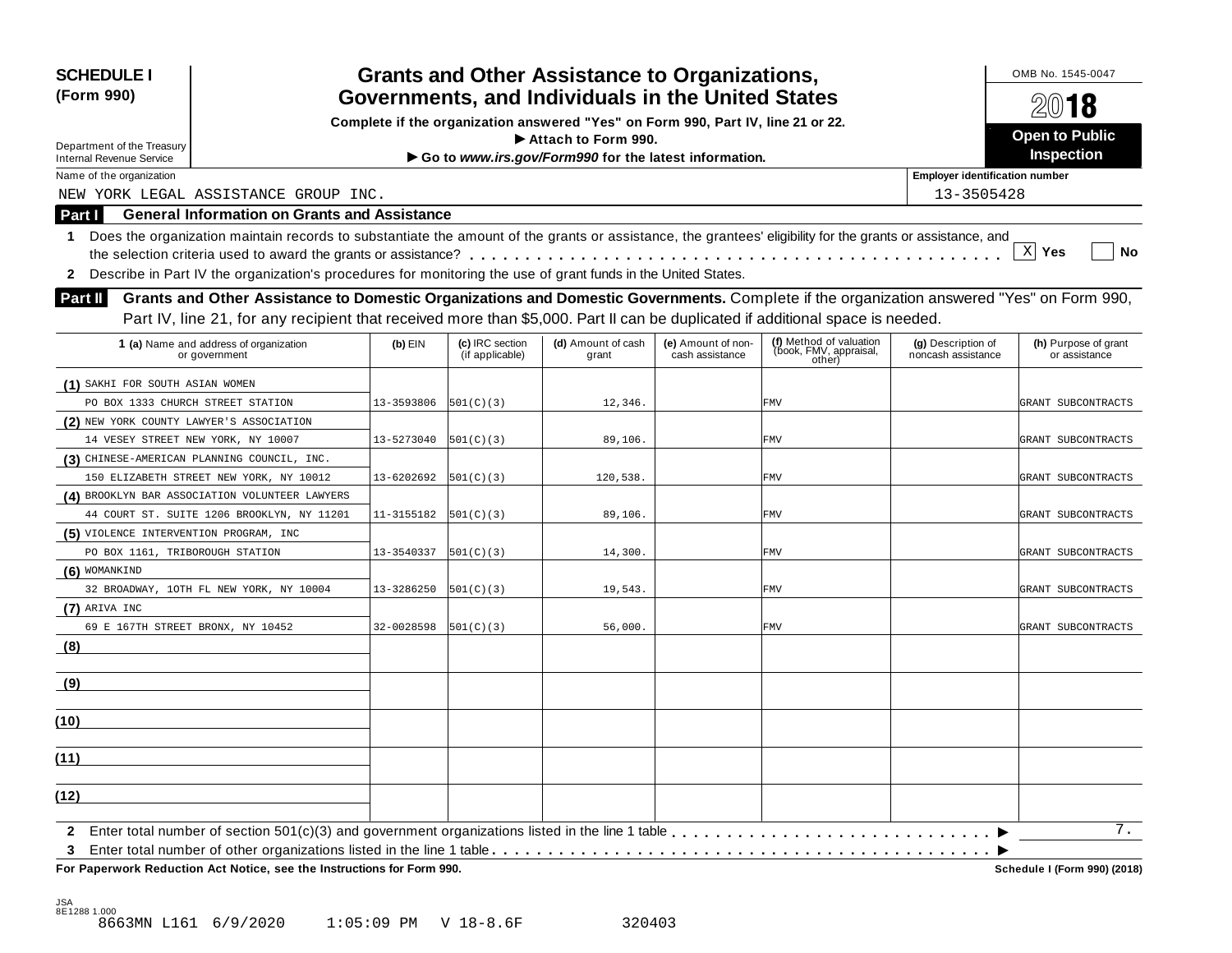### Grants and Other Assistance to Domestic Individuals. Complete if the organization answered "Yes" on Form 990, Part IV, line 22. **Part III** Grants and Other Assistance to Domestic Individuals<br>Part III can be duplicated if additional space is needed.

| (a) Type of grant or assistance                                                                                                                                | (b) Number of<br>recipients | (c) Amount of<br>cash grant | (d) Amount of<br>non-cash assistance | (e) Method of valuation (book,<br>FMV, appraisal, other) | (f) Description of non-cash assistance |
|----------------------------------------------------------------------------------------------------------------------------------------------------------------|-----------------------------|-----------------------------|--------------------------------------|----------------------------------------------------------|----------------------------------------|
| INDIVIDUAL ASSISTANCE                                                                                                                                          | 350.                        | 25,517.                     |                                      | <b>FMV</b>                                               |                                        |
|                                                                                                                                                                |                             |                             |                                      |                                                          |                                        |
|                                                                                                                                                                |                             |                             |                                      |                                                          |                                        |
| 3                                                                                                                                                              |                             |                             |                                      |                                                          |                                        |
| 4                                                                                                                                                              |                             |                             |                                      |                                                          |                                        |
| 5                                                                                                                                                              |                             |                             |                                      |                                                          |                                        |
| -6                                                                                                                                                             |                             |                             |                                      |                                                          |                                        |
| 7                                                                                                                                                              |                             |                             |                                      |                                                          |                                        |
| Supplemental Information. Provide the information required in Part I, line 2, Part III, column (b); and any other additional<br><b>Part IV</b><br>information. |                             |                             |                                      |                                                          |                                        |

SCHEDULE I, PART I, LINE 2:

NEW YORK LEGAL ASSISTANCE GROUP (NYLAG) MONITORS THE USE OF GRANTS FOR

ORGANIZATIONS AND INDIVIDUALS BY REVIEWING THE DETAILED APPLICATIONS FOR

CASH ASSISTANCE AND MAKING SURE THEY COMPLY WITH THE REQUIREMENTS OF THE

FUNDING.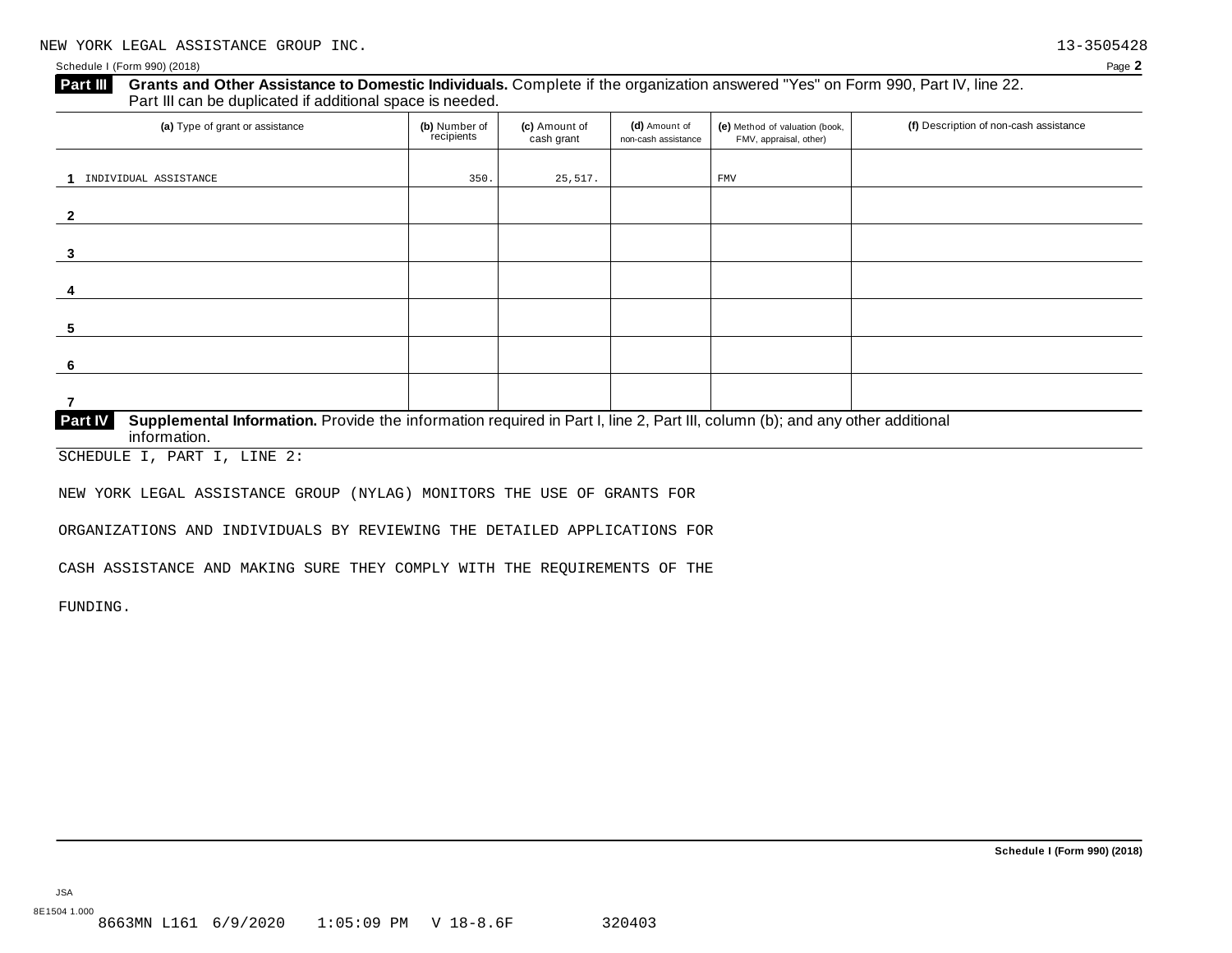| <b>SCHEDULE J</b> |                            |                                                                        | <b>Compensation Information</b>                                                                                                                                                                                         |                                       | OMB No. 1545-0047          |            |                         |  |
|-------------------|----------------------------|------------------------------------------------------------------------|-------------------------------------------------------------------------------------------------------------------------------------------------------------------------------------------------------------------------|---------------------------------------|----------------------------|------------|-------------------------|--|
| (Form 990)        |                            |                                                                        | For certain Officers, Directors, Trustees, Key Employees, and Highest                                                                                                                                                   |                                       | 18                         |            |                         |  |
|                   |                            |                                                                        | <b>Compensated Employees</b><br>Complete if the organization answered "Yes" on Form 990, Part IV, line 23.                                                                                                              |                                       |                            |            |                         |  |
|                   | Department of the Treasury |                                                                        | Attach to Form 990.                                                                                                                                                                                                     |                                       | <b>Open to Public</b>      |            |                         |  |
|                   | Internal Revenue Service   |                                                                        | Go to www.irs.gov/Form990 for instructions and the latest information.                                                                                                                                                  | <b>Employer identification number</b> | <b>Inspection</b>          |            |                         |  |
|                   | Name of the organization   |                                                                        |                                                                                                                                                                                                                         | 13-3505428                            |                            |            |                         |  |
|                   |                            | NEW YORK LEGAL ASSISTANCE GROUP INC.                                   |                                                                                                                                                                                                                         |                                       |                            |            |                         |  |
| Part I            |                            | <b>Questions Regarding Compensation</b>                                |                                                                                                                                                                                                                         |                                       |                            | <b>Yes</b> | No                      |  |
|                   |                            |                                                                        | 1a Check the appropriate box(es) if the organization provided any of the following to or for a person listed on Form                                                                                                    |                                       |                            |            |                         |  |
|                   |                            |                                                                        | 990, Part VII, Section A, line 1a. Complete Part III to provide any relevant information regarding these items.                                                                                                         |                                       |                            |            |                         |  |
|                   |                            | First-class or charter travel                                          | Housing allowance or residence for personal use                                                                                                                                                                         |                                       |                            |            |                         |  |
|                   |                            | Travel for companions                                                  | Payments for business use of personal residence                                                                                                                                                                         |                                       |                            |            |                         |  |
|                   |                            | Tax indemnification and gross-up payments                              | Health or social club dues or initiation fees                                                                                                                                                                           |                                       |                            |            |                         |  |
|                   |                            | Discretionary spending account                                         | Personal services (such as maid, chauffeur, chef)                                                                                                                                                                       |                                       |                            |            |                         |  |
|                   |                            |                                                                        |                                                                                                                                                                                                                         |                                       |                            |            |                         |  |
| b                 |                            |                                                                        | If any of the boxes on line 1a are checked, did the organization follow a written policy regarding payment                                                                                                              |                                       |                            |            |                         |  |
|                   |                            |                                                                        | or reimbursement or provision of all of the expenses described above? If "No," complete Part III to                                                                                                                     |                                       | 1 <sub>b</sub>             |            |                         |  |
| $\mathbf{2}$      |                            |                                                                        | Did the organization require substantiation prior to reimbursing or allowing expenses incurred by all                                                                                                                   |                                       |                            |            |                         |  |
|                   |                            |                                                                        | directors, trustees, and officers, including the CEO/Executive Director, regarding the items checked on line                                                                                                            |                                       |                            |            |                         |  |
|                   |                            |                                                                        |                                                                                                                                                                                                                         |                                       | 2                          |            |                         |  |
| 3                 |                            |                                                                        |                                                                                                                                                                                                                         |                                       |                            |            |                         |  |
|                   |                            |                                                                        | Indicate which, if any, of the following the filing organization used to establish the compensation of the<br>organization's CEO/Executive Director. Check all that apply. Do not check any boxes for methods used by a |                                       |                            |            |                         |  |
|                   |                            |                                                                        | related organization to establish compensation of the CEO/Executive Director, but explain in Part III.                                                                                                                  |                                       |                            |            |                         |  |
|                   | Χ                          | Compensation committee                                                 | Χ<br>Written employment contract                                                                                                                                                                                        |                                       |                            |            |                         |  |
|                   |                            | Independent compensation consultant                                    | $\boldsymbol{\mathrm{X}}$<br>Compensation survey or study                                                                                                                                                               |                                       |                            |            |                         |  |
|                   |                            | Form 990 of other organizations                                        | $\overline{\mathbf{X}}$<br>Approval by the board or compensation committee                                                                                                                                              |                                       |                            |            |                         |  |
|                   |                            |                                                                        |                                                                                                                                                                                                                         |                                       |                            |            |                         |  |
| 4                 |                            | organization or a related organization:                                | During the year, did any person listed on Form 990, Part VII, Section A, line 1a, with respect to the filing                                                                                                            |                                       |                            |            |                         |  |
| a                 |                            |                                                                        | Receive a severance payment or change-of-control payment?                                                                                                                                                               |                                       | 4a                         |            | Χ                       |  |
| b                 |                            |                                                                        | Participate in, or receive payment from, a supplemental nonqualified retirement plan?                                                                                                                                   |                                       | 4b                         |            | $\overline{\textbf{X}}$ |  |
| c                 |                            |                                                                        | Participate in, or receive payment from, an equity-based compensation arrangement?                                                                                                                                      |                                       | 4c                         |            | $\overline{\mathbf{x}}$ |  |
|                   |                            |                                                                        | If "Yes" to any of lines 4a-c, list the persons and provide the applicable amounts for each item in Part III.                                                                                                           |                                       |                            |            |                         |  |
|                   |                            |                                                                        |                                                                                                                                                                                                                         |                                       |                            |            |                         |  |
|                   |                            |                                                                        | Only section $501(c)(3)$ , $501(c)(4)$ , and $501(c)(29)$ organizations must complete lines 5-9.                                                                                                                        |                                       |                            |            |                         |  |
| 5                 |                            |                                                                        | For persons listed on Form 990, Part VII, Section A, line 1a, did the organization pay or accrue any                                                                                                                    |                                       |                            |            |                         |  |
|                   |                            | compensation contingent on the revenues of:                            |                                                                                                                                                                                                                         |                                       |                            |            |                         |  |
|                   |                            |                                                                        |                                                                                                                                                                                                                         |                                       | 5a                         |            | Χ                       |  |
| b                 |                            |                                                                        |                                                                                                                                                                                                                         |                                       | 5b                         |            | $\mathbf X$             |  |
|                   |                            | If "Yes" on line 5a or 5b, describe in Part III.                       |                                                                                                                                                                                                                         |                                       |                            |            |                         |  |
| 6                 |                            |                                                                        | For persons listed on Form 990, Part VII, Section A, line 1a, did the organization pay or accrue any                                                                                                                    |                                       |                            |            |                         |  |
|                   |                            | compensation contingent on the net earnings of:                        |                                                                                                                                                                                                                         |                                       |                            |            |                         |  |
| a                 |                            |                                                                        |                                                                                                                                                                                                                         |                                       | 6a                         |            | Χ                       |  |
| b                 |                            |                                                                        |                                                                                                                                                                                                                         |                                       | 6b                         |            | $\mathbf X$             |  |
|                   |                            | If "Yes" on line 6a or 6b, describe in Part III.                       |                                                                                                                                                                                                                         |                                       |                            |            |                         |  |
| 7                 |                            |                                                                        | For persons listed on Form 990, Part VII, Section A, line 1a, did the organization provide any nonfixed                                                                                                                 |                                       |                            |            |                         |  |
|                   |                            |                                                                        | payments not described on lines 5 and 6? If "Yes," describe in Part III.                                                                                                                                                |                                       | 7                          |            | Χ                       |  |
| 8                 |                            |                                                                        | Were any amounts reported on Form 990, Part VII, paid or accrued pursuant to a contract that was subject                                                                                                                |                                       |                            |            |                         |  |
|                   |                            |                                                                        | to the initial contract exception described in Regulations section 53.4958-4(a)(3)? If "Yes," describe                                                                                                                  |                                       |                            |            |                         |  |
|                   |                            |                                                                        |                                                                                                                                                                                                                         |                                       | 8                          |            | X                       |  |
| 9                 |                            |                                                                        | If "Yes" on line 8, did the organization also follow the rebuttable presumption procedure described in                                                                                                                  |                                       |                            |            |                         |  |
|                   |                            |                                                                        |                                                                                                                                                                                                                         |                                       | 9                          |            |                         |  |
|                   |                            | For Paperwork Reduction Act Notice, see the Instructions for Form 990. |                                                                                                                                                                                                                         |                                       | Schedule J (Form 990) 2018 |            |                         |  |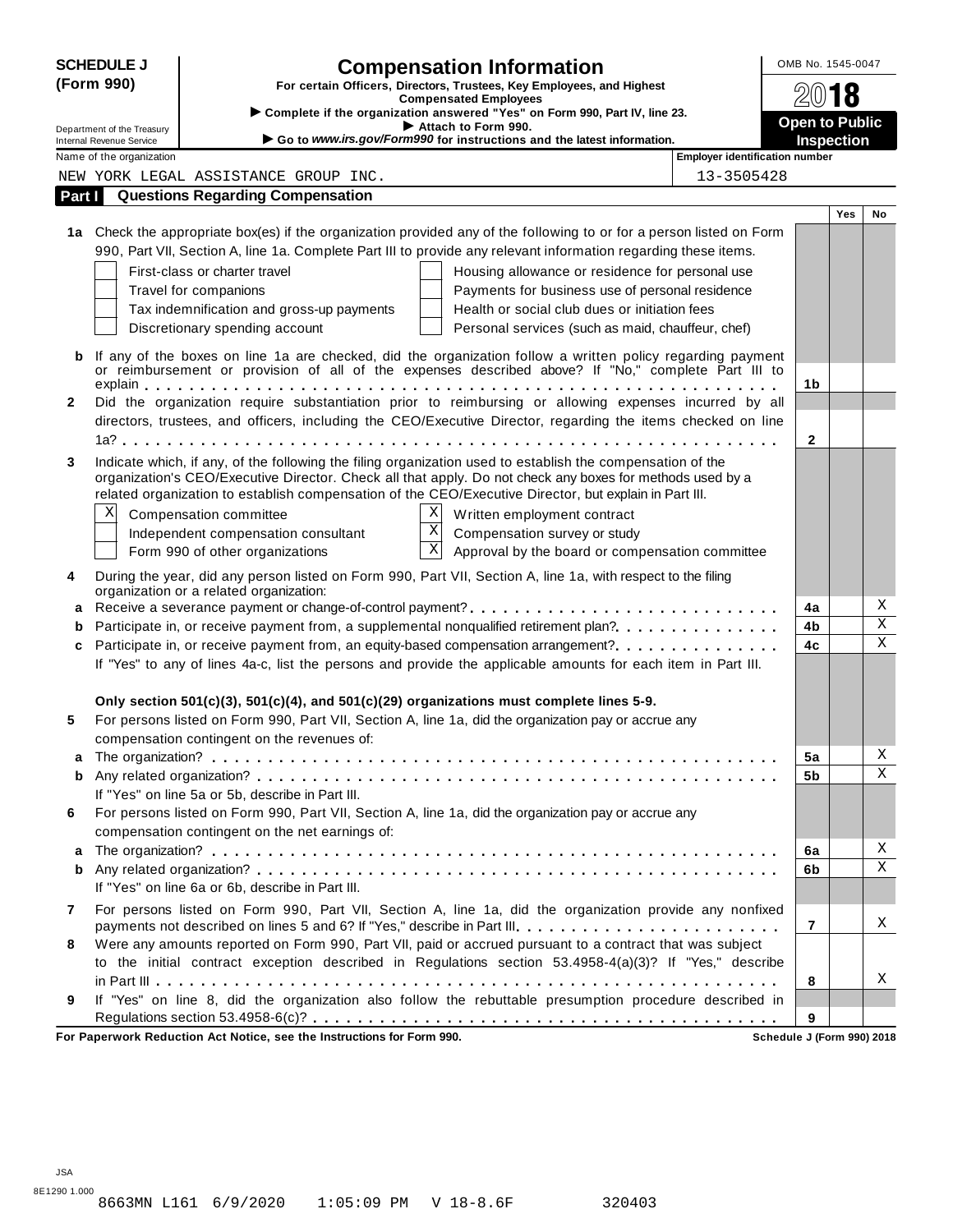## **Part II Officers, Directors, Trustees, Key Employees, and Highest Compensated Employees.** Use duplicate copies ifadditional space is needed.

For each individual whose compensation must be reported on Schedule J, report compensation from the organization on row (i) and from related organizations, described in the instructions, on row (ii). Do not list any individuals that aren't listed on Form 990, Part VII.

Note: The sum of columns (B)(i)-(iii) for each listed individual must equal the total amount of Form 990, Part VII, Section A, line 1a, applicable column (D) and (E) amounts for that individual.

| (A) Name and Title                        |                              |                          | (B) Breakdown of W-2 and/or 1099-MISC compensation |                                           | (C) Retirement and             | (D) Nontaxable | (E) Total of columns | (F) Compensation                                           |
|-------------------------------------------|------------------------------|--------------------------|----------------------------------------------------|-------------------------------------------|--------------------------------|----------------|----------------------|------------------------------------------------------------|
|                                           |                              | (i) Base<br>compensation | (ii) Bonus & incentive<br>compensation             | (iii) Other<br>reportable<br>compensation | other deferred<br>compensation | benefits       | $(B)(i)-(D)$         | in column (B) reported<br>as deferred on prior<br>Form 990 |
| BETH GOLDMAN, ESQ.                        | (i)                          | 238,731                  | $\mathbf 0$                                        | $\mathsf 0$ .                             | 16,800.                        | 1,118.         | 256,649              |                                                            |
| PRESIDENT & ATTORNEY-IN-CHARGE            | (i)                          | $\mathbf 0$              | $0\,$ .                                            | $0$ .                                     |                                |                |                      |                                                            |
| SARA MEYERS                               | (i)                          | 177,741                  | $\mathsf{O}$                                       | 0.                                        | 4,412.                         | 8,339.         | 190,492.             |                                                            |
| 2 <sup>CHIEF</sup> OPERATING OFFICER      | (i)                          | 0                        | $\mathsf{0}$ .                                     | 0.                                        |                                |                |                      |                                                            |
| RANDYE RETKIN                             | (i)                          | 184,232                  | $\mathsf{0}$ .                                     | $\mathsf{O}$ .                            | 8,982                          | 22, 252.       | 215,466.             |                                                            |
| $3^{\text{DIFFOR}}$ , LEGAL HEALTH        | (i)                          | $\mathsf{O}$             | $\mathsf{O}$ .                                     | $\mathsf{O}$ .                            |                                |                |                      |                                                            |
| IRINA MATIYCHENKO                         | (i)                          | 156,206                  | 0                                                  | $\mathsf{O}$ .                            | 7,596.                         | 15,967.        | 179,769.             |                                                            |
| ADIRECTOR, IMMIGRANT PROTECTION           | (ii)                         | $\mathbf 0$              | 0                                                  | $\mathbf 0$                               |                                |                |                      |                                                            |
| RANDAL JEFFREY                            | (i)                          | 148,855.                 | $\mathsf{O}$ .                                     | 0.                                        | 7,866.                         | 22,853.        | 179,574.             |                                                            |
| 5 <sup>GENERAL</sup> COUNSEL              | (i)                          | 0                        | 0                                                  | $\mathbf 0$                               |                                |                |                      |                                                            |
| VALERIE BOGART                            | $\qquad \qquad \textbf{(i)}$ | 139,571                  | $\mathsf{O}$ .                                     | $\mathbf 0$ .                             | 7,203                          | 16,036.        | 162,810.             |                                                            |
| 6 <sup>DIRECTOR, EVELYN FRANK LEGAL</sup> | (i)                          | $\mathsf{O}$             | $\mathsf{O}$ .                                     | 0                                         |                                |                |                      |                                                            |
| ALISON LAVAN                              | (i)                          | 135,329                  | $\mathsf{O}$ .                                     | $0$ .                                     | 6,963.                         | 21,850.        | 164,142.             |                                                            |
| CHIEF FINANCIAL OFFICER                   | (i)                          | $\Omega$                 | $\mathbf 0$                                        | 0.                                        |                                |                |                      |                                                            |
| LISA RIVERA                               | (i)                          | 132,964.                 | $\mathsf{O}$ .                                     | 0.                                        | 6,404.                         | 23,599.        | 162,967.             |                                                            |
| 8 <sup>MANAGING</sup> ATTORNEY            | (i)                          | 0                        | 0.                                                 | 0.                                        |                                |                |                      |                                                            |
|                                           | (i)                          |                          |                                                    |                                           |                                |                |                      |                                                            |
| 9                                         | (i)                          |                          |                                                    |                                           |                                |                |                      |                                                            |
|                                           | (i)                          |                          |                                                    |                                           |                                |                |                      |                                                            |
| 10                                        | (i)                          |                          |                                                    |                                           |                                |                |                      |                                                            |
|                                           | (i)                          |                          |                                                    |                                           |                                |                |                      |                                                            |
| 11                                        | (ii)                         |                          |                                                    |                                           |                                |                |                      |                                                            |
|                                           | (i)                          |                          |                                                    |                                           |                                |                |                      |                                                            |
| 12                                        | (i)                          |                          |                                                    |                                           |                                |                |                      |                                                            |
|                                           | (i)                          |                          |                                                    |                                           |                                |                |                      |                                                            |
| 13                                        | (i)                          |                          |                                                    |                                           |                                |                |                      |                                                            |
|                                           | (i)                          |                          |                                                    |                                           |                                |                |                      |                                                            |
| 14                                        | (i)                          |                          |                                                    |                                           |                                |                |                      |                                                            |
|                                           | (i)                          |                          |                                                    |                                           |                                |                |                      |                                                            |
| 15                                        | (i)                          |                          |                                                    |                                           |                                |                |                      |                                                            |
|                                           | (i)                          |                          |                                                    |                                           |                                |                |                      |                                                            |
| 16                                        | (i)                          |                          |                                                    |                                           |                                |                |                      |                                                            |

**Schedule J (Form 990) 2018**

JSA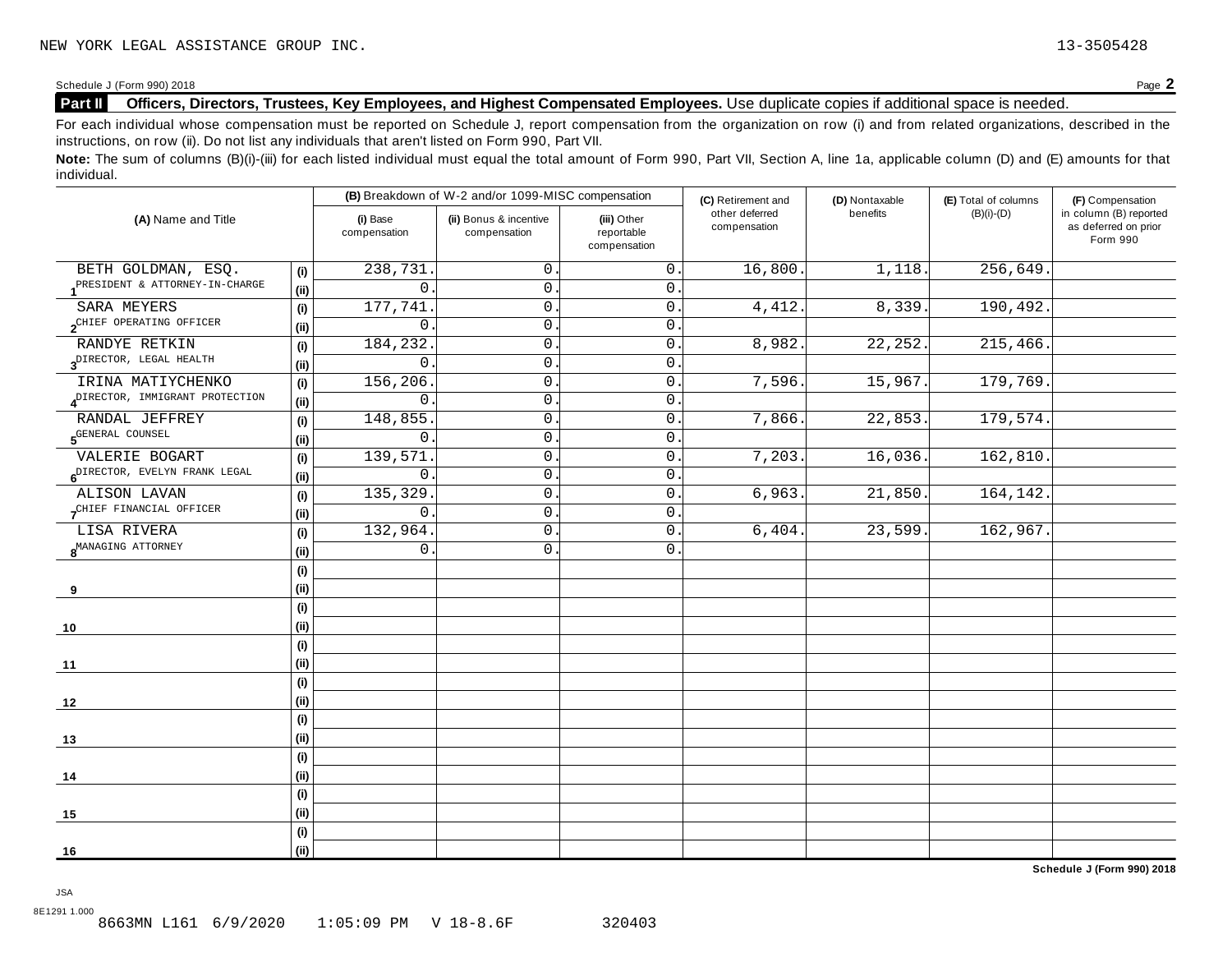#### **Part III Supplemental Information**

Provide the information, explanation, or descriptions required for Part I, lines 1a, 1b, 3, 4a, 4b, 4c, 5a, 5b, 6a, 6b, 7, and 8, and for Part II. Also complete this part for any additional information.

SCHEDULE J, PART I, LINE 3 - DETERMINATION OF COMPENSATION:

THE FULL BOARD APPROVES THE COMPENSATION OF THE PRESIDENT BASED UPON THE

RECOMMENDATION OF THE EXECUTIVE COMPENSATION COMMITTEE OF THE BOARD. THE

EXECUTIVE COMPENSATION COMMITTEE ANALYZES AND REVIEWS INDUSTRY DATA TO

DETERMINE ITS COMPENSATION RECOMMENDATION. THE EXECUTIVE COMPENSATION

COMMITTEE REVIEWS AND APPROVES THE COMPENSATION FOR THE CHIEF OPERATING

OFFICER AND CHIEF FINANCIAL OFFICER BASED ON A COMBINATION OF INDUSTRY

DATA AND RECOMMENDATIONS BY THE PRESIDENT. THE LAST REVIEW TOOK PLACE IN

FISCAL-YEAR 2019.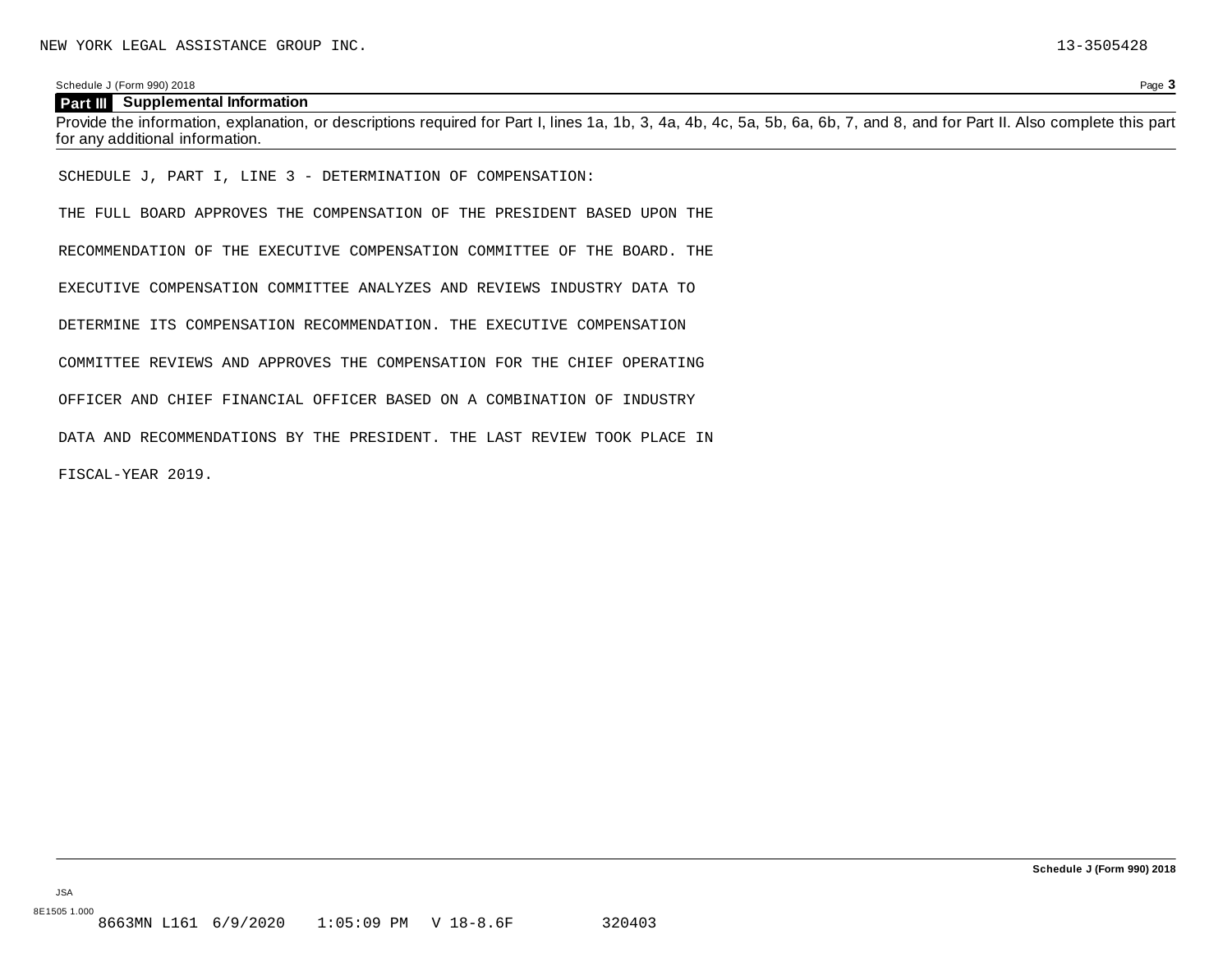## **SCHEDULE O** Supplemental Information to Form 990 or 990-EZ DAMB No. 1545-0047

(Form 990 or 990-EZ) Complete to provide information for responses to specific questions on  $\otimes$  0 18 plete to provide information for responses to specific questions on<br>
Form 990 or 990-EZ or to provide any additional information.<br> **Open to Public**<br> **Open to Public** 



**Inspection** Department of the Treasury<br>Internal Revenue Service Internal Revenue Service<br>Internal Revenue Service<br>Name of the organization<br>Name of the organization NEW YORK LEGAL ASSISTANCE GROUP INC. 13-3505428

FORM 990, PART I, LINE I: CONTINUATION OF MISSION STATEMENT WE ADDRESS EMERGING AND URGENT LEGAL NEEDS WITH COMPREHENSIVE, FREE CIVIL LEGAL SERVICES, IMPACT LITIGATION, POLICY ADVOCACY, AND COMMUNITY EDUCATION.

FORM 990, PART VI, SECTION B, LINE 11: THE 990 IS REVIEWED BY THE BOARD PRIOR TO FILING. IF THE BOARD OF DIRECTORS HAS ANY QUESTIONS, THEY ARE ADDRESSED.

FORM 990, SECTION VI, SECTION B, LINE 12C: NYLAG HAS A CONFLICT-OF-INTEREST POLICY WHICH APPLIES TO THE ORGANIZATION'S DIRECTORS, OFFICERS, KEY EMPLOYEES, SUBSTANTIAL CONTRIBUTORS, AND RELATIVES OF ALL SUCH PARTIES. EACH YEAR, BOARD MEMBERS, OFFICERS AND KEY EMPLOYEES FILL OUT A QUESTIONNAIRE DISCLOSING THAT THEY DID NOT ENGAGE IN ANY CONFLICT-OF-INTEREST TRANSACTIONS, OR DISCLOSING ANY CONFLICT-OF-INTEREST TRANSACTIONS THEY MAY HAVE ENGAGED IN. THE PRESIDENT OF THE BOARD REVIEWED THE QUESTIONNAIRES, AND FOUND NO CONFLICT-OF- INTEREST TRANSACTIONS THAT REQUIRED DISCLOSURE.

#### FORM 990, PART VI, SECTION B, LINE 15:

THE FULL BOARD APPROVES THE COMPENSATION OF THE PRESIDENT BASED UPON THE RECOMMENDATION OF THE EXECUTIVE COMPENSATION COMMITTEE OF THE BOARD. THE EXECUTIVE COMPENSATION COMMITTEE ANALYZES AND REVIEWS INDUSTRY DATA TO DETERMINE ITS COMPENSATION RECOMMENDATION. THE EXECUTIVE COMPENSATION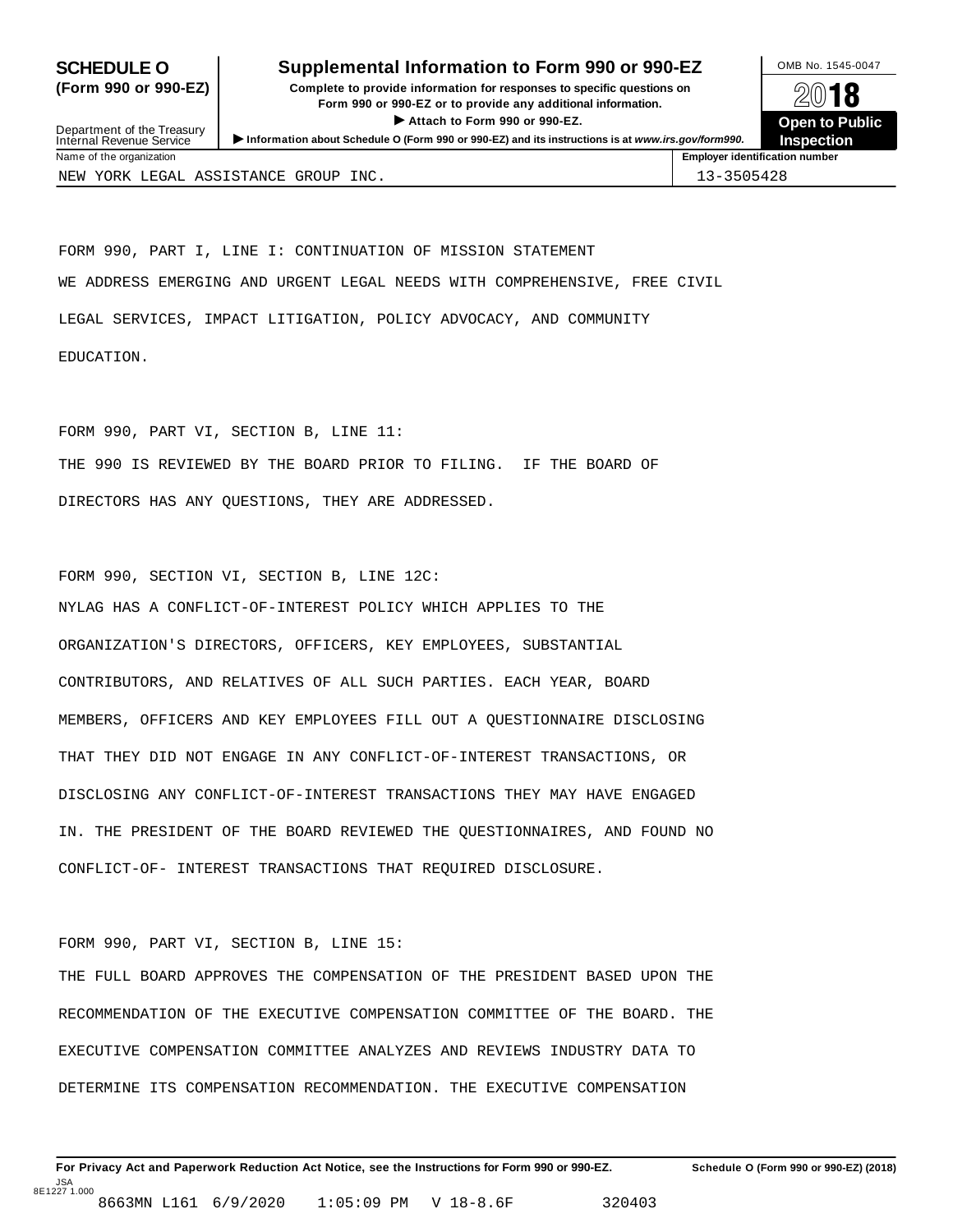<span id="page-45-0"></span>

| Schedule O (Form 990 or 990-EZ) 2018    |                                       |  |  |  |
|-----------------------------------------|---------------------------------------|--|--|--|
| Name of the organization                | <b>Employer identification number</b> |  |  |  |
| INC.<br>NEW YORK LEGAL ASSISTANCE GROUP | $-3 - 3505428$                        |  |  |  |

COMMITTEE REVIEWS AND APPROVES THE COMPENSATION FOR THE CHIEF OPERATING OFFICER AND CHIEF FINANCIAL OFFICER BASED ON A COMBINATION OF INDUSTRY DATA AND RECOMMENDATIONS BY THE PRESIDENT. THE LAST REVIEW TOOK PLACE IN FISCAL-YEAR 2019.

FORM 990, PART VI, SECTION C, LINE 19: NYLAG MAKES ITS GOVERNING DOCUMENTS, THE FINANCIAL STATEMENTS AND CONFLICT-OF-INTEREST POLICY AVAILABLE TO THE PUBLIC UPON REQUEST. ATTACHMENT 1 FORM 990, PART III, LINE 1 - ORGANIZATION'S MISSION

THE NEW YORK LEGAL ASSISTANCE GROUP USES THE POWER OF THE LAW TO HELP NEW YORKERS IN NEED COMBAT SOCIAL AND ECONOMIC INJUSTICE. WE ADDRESS EMERGING AND URGENT LEGAL NEEDS WITH COMPREHENSIVE, FREE CIVIL LEGAL SERVICES, IMPACT LITIGATION, POLICY ADVOCACY, AND COMMUNITY EDUCATION.

ATTACHMENT 2

#### FORM 990, PART III - PROGRAM SERVICE, LINE 4A

IMMIGRANT PROTECTION: DEDICATED TO SOCIAL JUSTICE, NYLAG'S IMMIGRANT PROTECTION UNIT (IPU) PROVIDES NEW YORK'S LOW-INCOME IMMIGRANT COMMUNITIES WITH COMPREHENSIVE LEGAL SERVICES THROUGH CONSULTATION AND DIRECT REPRESENTATION. IPU ASSISTS INDIVIDUALS IN SECURING OR CONTINUING LAWFUL STATUS IN THE UNITED STATES THROUGH ADJUSTMENT OF STATUS AND OTHER COMPLEX LEGAL REMEDIES THAT MAY BE AVAILABLE TO THEM. IPU ALSO AIMS TO FACILITATE FAMILY REUNIFICATION THROUGH FAMILY-BASED IMMIGRANT PETITIONS, HUMANITARIAN PAROLE AND OTHER FORMS OF RELIEF. AS ONE OF THE

JSA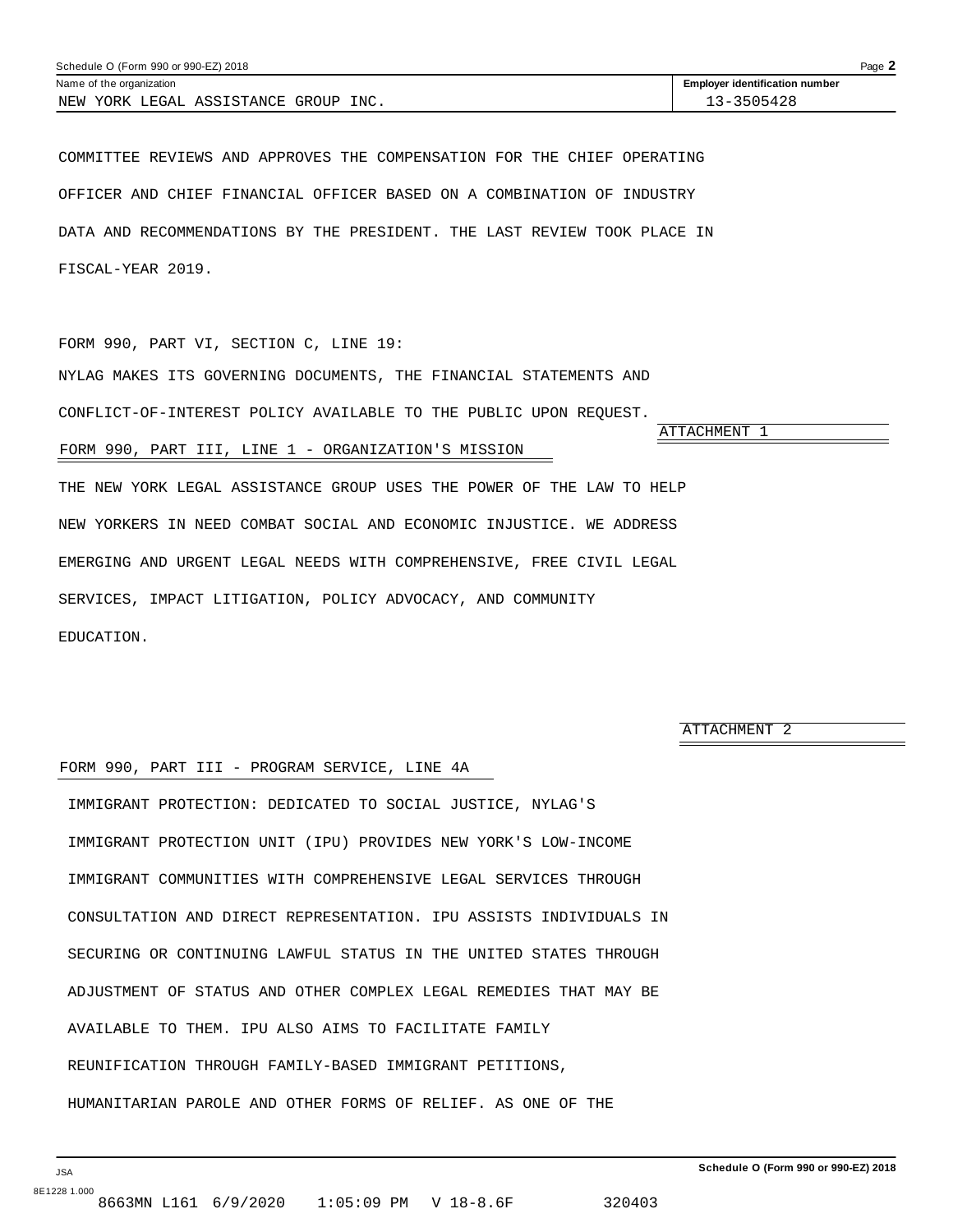<span id="page-46-0"></span>

| Schedule O (Form 990 or 990-EZ) 2018    |                                       |  |  |
|-----------------------------------------|---------------------------------------|--|--|
| Name of the organization                | <b>Employer identification number</b> |  |  |
| YORK LEGAL ASSISTANCE GROUP INC.<br>NEW | 13-3505428                            |  |  |

ATTACHMENT 2 (CONT'D)

LARGEST IMMIGRANT SERVICES PROVIDERS IN THE STATE OF NEW YORK, IPU EDUCATES IMMIGRANT COMMUNITIES ABOUT THE DANGERS OF FRAUDULENT IMMIGRATION LAW PRACTITIONERS AND OTHER BARRIERS TO ATTAINING CITIZENSHIP. THROUGH ITS COMPREHENSIVE APPROACH, IPU SEEKS TO BROADEN AND IMPROVE ACCESS TO QUALITY LEGAL REPRESENTATION AND ADDRESS THE SOCIAL WELFARE NEEDS OF NEW YORK'S LOW-INCOME IMMIGRANT COMMUNITY. SERVICES INCLUDE: NATURALIZATION, ADJUSTMENT OF STATUS, VIOLENCE AGAINST WOMEN ACT (VAWA) SELF PETITIONS, U-VISAS FOR CRIME VICTIMS, ASYLUM, REMOVAL DEFENSE, PUBLIC BENEFITS AND ENTITLEMENTS.

ATTACHMENT 3

#### FORM 990, PART III - PROGRAM SERVICE, LINE 4C

TENANT'S RIGHTS:

NYLAG ATTORNEYS FIGHT TO ENSURE FAIR HOUSING PRACTICES AND FOR THE RIGHTS OF NEW YORKERS TO REMAIN IN SAFE, AFFORDABLE HOUSING. IN 2017, NEW YORK CITY ENACTED A GROUNDBREAKING LAW THAT, AT FULL IMPLEMENTATION, WILL GUARANTEE A RIGHT TO COUNSEL TO HOUSEHOLDS UNDER 200% OF THE FEDERAL POVERTY LINE WHO ARE FACING EVICTION. NYLAG IS A KEY PLAYER IN THE CITY'S ROLL-OUT OF THE PROGRAM, SERVING TENANTS IN BROOKLYN, MANHATTAN, AND QUEENS. NEW YORK'S UNIVERSAL ACCESS TO COUNSEL PROGRAM IS ALREADY CLOSING THE JUSTICE GAP, SUBSTANTIALLY REDUCING THE NUMBER OF TENANTS UNREPRESENTED IN HOUSING COURT. NYLAG ATTORNEYS STAND UP FOR TENANTS ON THE BRINK OF HOMELESSNESS, MANY OF WHOM ARE ELDERLY OR